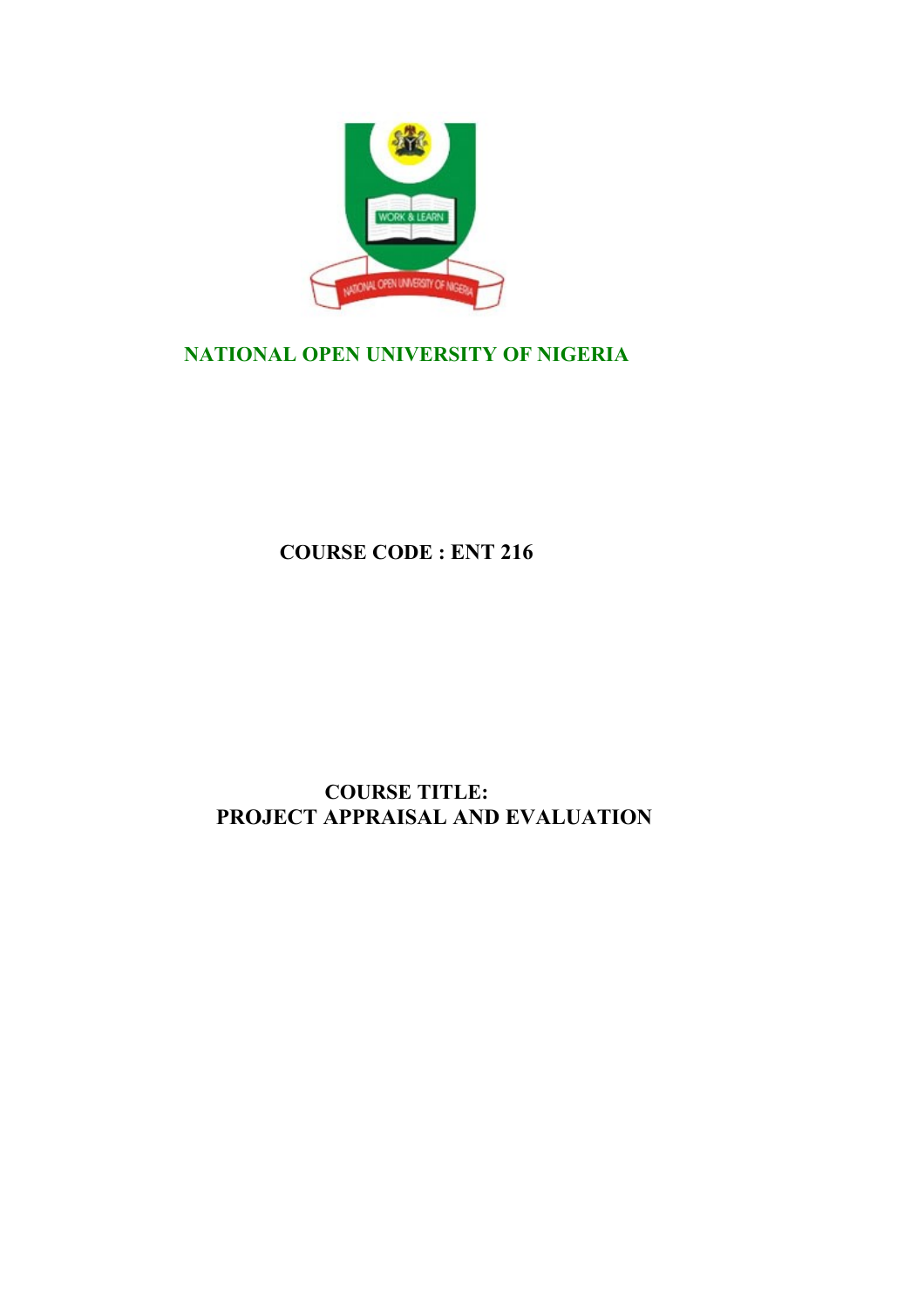# **COURSE GUIDE**

## **ENT 216 PROJECT APPRAISAL AND EVALUATION**

| Course Team | Leon Ikpe (Writer/Developer) - NOUN      |  |
|-------------|------------------------------------------|--|
|             | Dr. O. J. Onwe (Programme Leader) - NOUN |  |

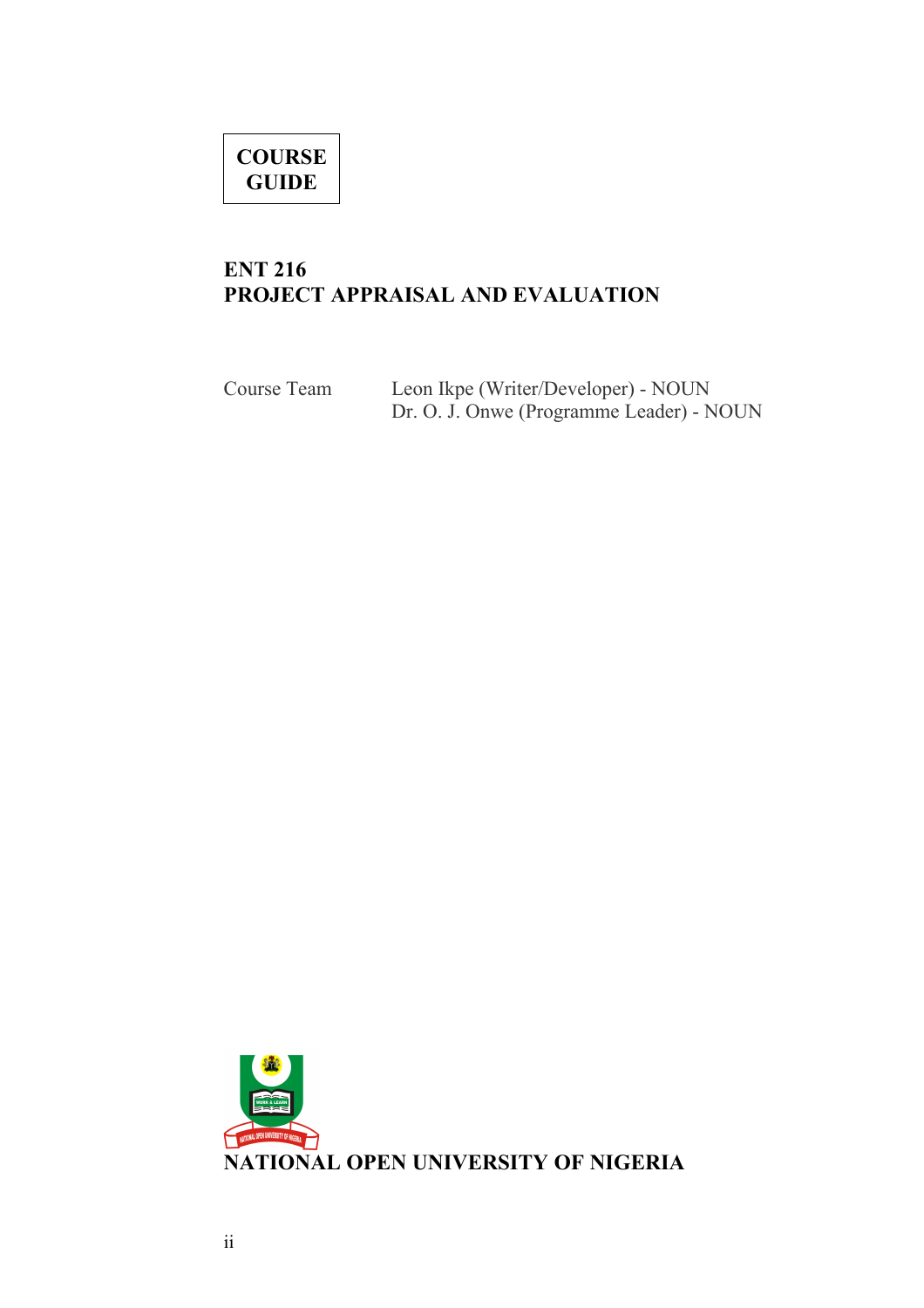National Open University of Nigeria Headquarters 14/16 Ahmadu Bello Way Victoria Island Lagos

Abuja Office 5, Dar es Salaam Street Off Aminu Kano Crescent Wuse II, Abuja Nigeria

e-mail: [centralinfo@nou.edu.ng](mailto:centralinfo@nou.edu.ng) URL: [www.nou.edu.ng](http://www.nou.edu.ng/)

Published By: National Open University of Nigeria

Printed 2009

ISBN: 978-058-736-2

All Rights Reserved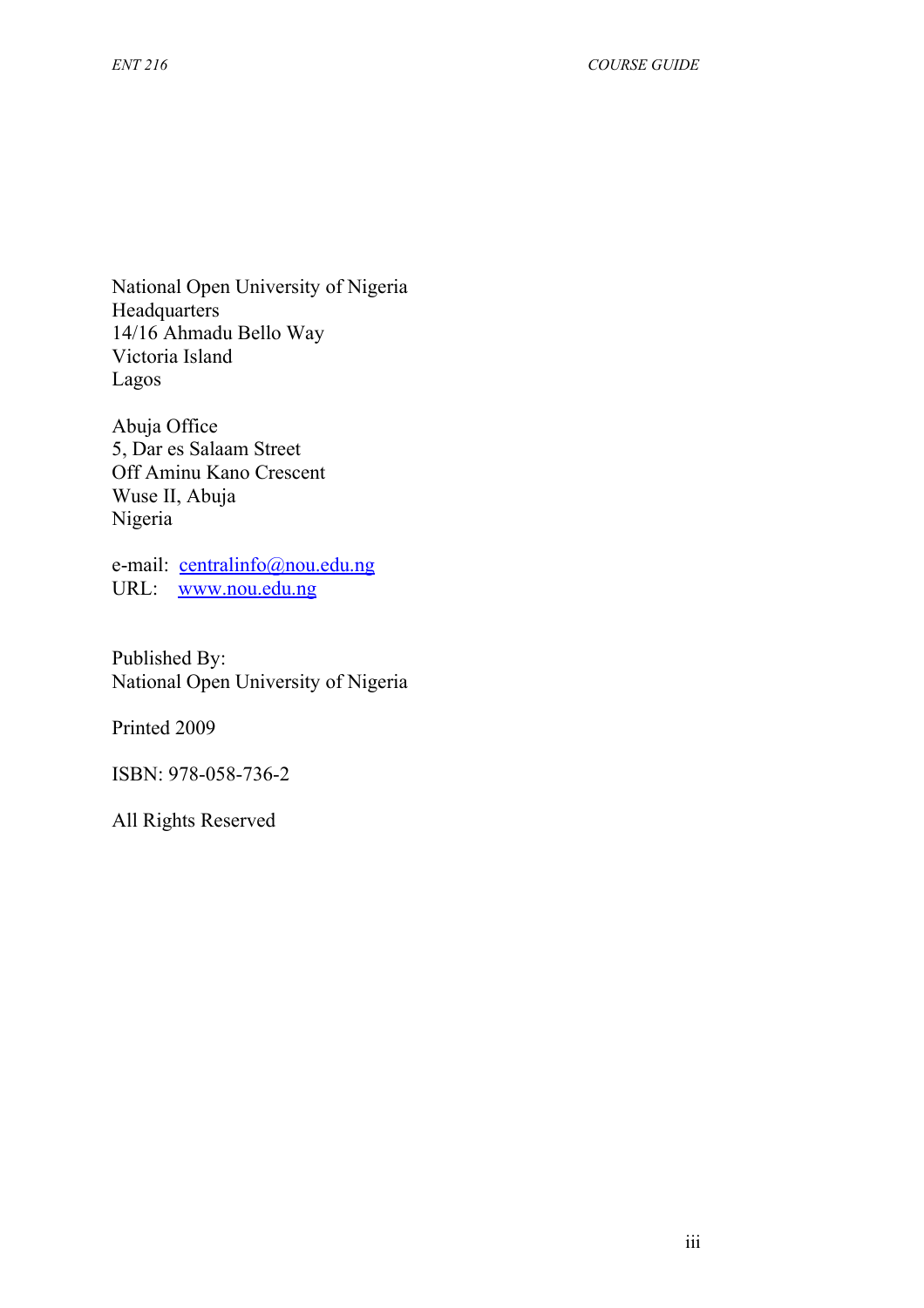## **CONTENTS PAGE**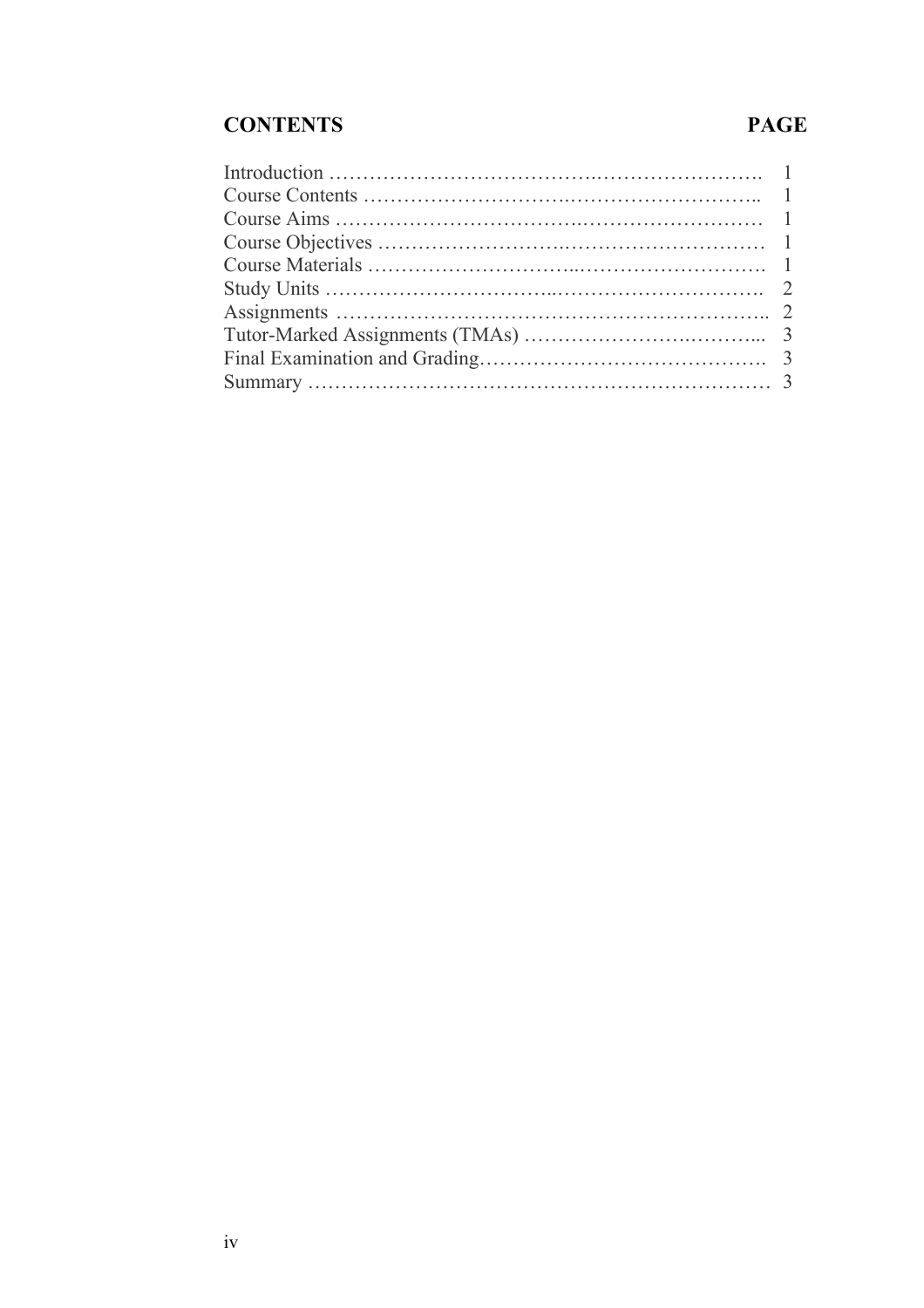#### **Introduction**

**ENT 216:** Project Appraisal and Evaluation is a semester theoretical course consisting of 15 units covering the entire basic facets of Project Appraisal and Evaluation. The course is available for students offering Entrepreneurial Development and Small Business Management in the School of Business and Human Resources Management.

The course guide tells you what the course ENT 216 is all about and the materials that you will need to make your reading successful. Other information contained in this course guide includes information on the Tutor-Marked Assignments.

#### **Course Contents**

The course contents consist of topics on Project Appraisal and Evaluation. The topics range from the basic ideas of project idea to project selection.

#### **Course Aims**

The aims of this course are to expose you to the knowledge of how to appraise and evaluate projects either as a project initiator or evaluator. It aims to sharpen your skills in the evaluation of start-ups (new or virgin projects) or existing projects and with the view of attaching values to the projects under consideration.

#### **Course Objectives**

At the end of this course, you should be able to:

- appraise the totality of project evaluation
- prepare simple project/business plans
- evaluate projects submitted to you for consideration

#### **Course Materials**

- Course Guide
- Study Units
- Text books and References
- Assignment Guide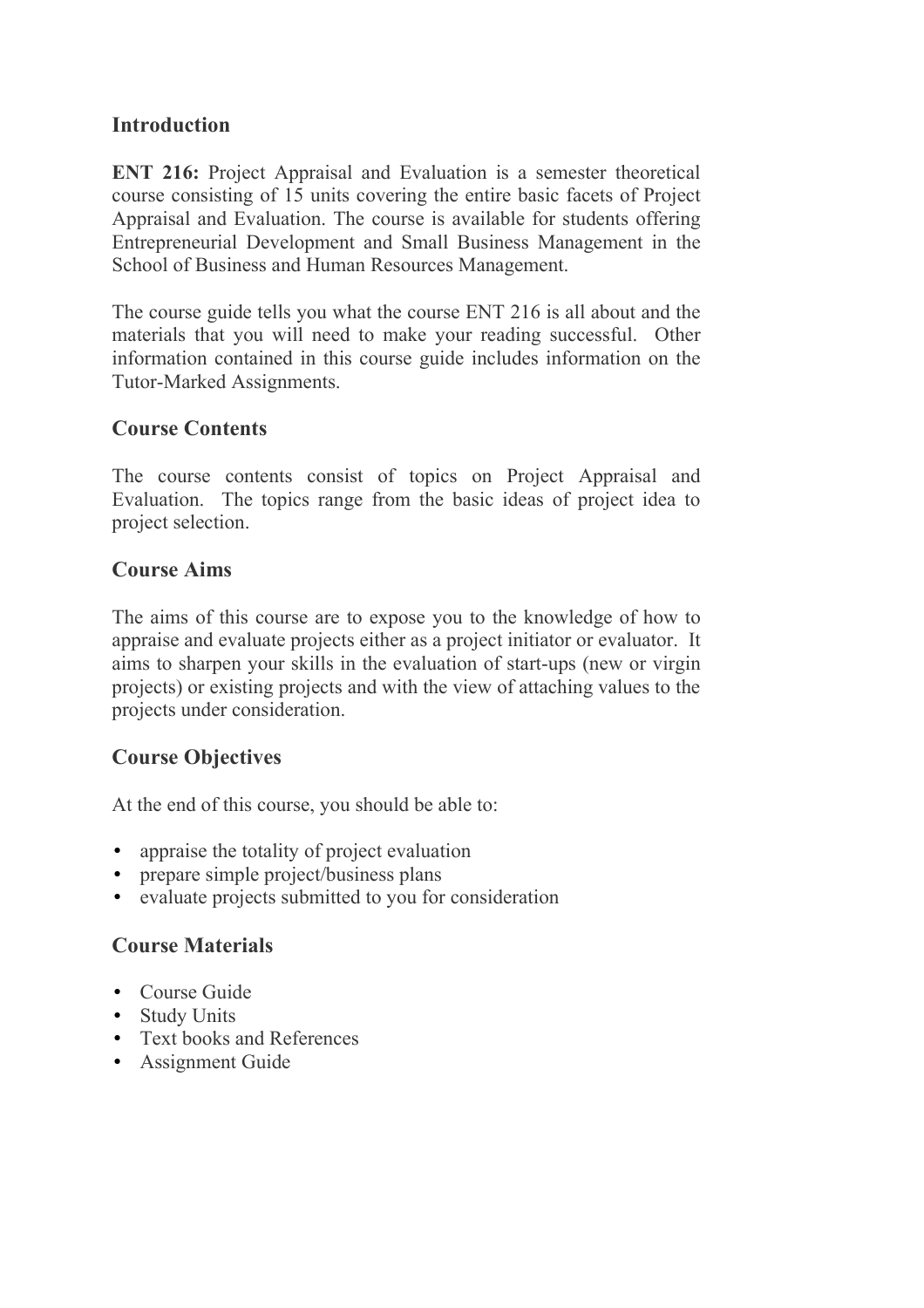## **Study Units**

There are 15 units in this course which should be carefully studied and understood.

#### **Module 1**

| Unit 1 | The Project Cycle                               |
|--------|-------------------------------------------------|
| Unit 2 | <b>Project Definition</b>                       |
| Unit 3 | Project Evaluations – An Introductory Format    |
| Unit 4 | Introduction to Technical Analysis of Projects  |
| Unit 5 | <b>Evaluating Capacity and Production Plans</b> |
|        |                                                 |

#### **Module 2**

| Unit 1 | Manpower Planning and Evaluation |
|--------|----------------------------------|
| Unit 2 | Demand and Market Analysis       |

- Unit 3 Evaluating Market Supply
- Unit 4 Evaluating Competition and Marketing plans
- Unit 5 Financial Analysis of project Part One

#### **Module 3**

| Unit 1 | Financial Analysis of Projects – Part Two       |
|--------|-------------------------------------------------|
| Unit 2 | <b>Cash Flow Analysis</b>                       |
| Unit 3 | <b>Traditional Investment Appraisal Methods</b> |
| Unit 4 | Discounted Cash Flow Methods of Appraisal       |
|        |                                                 |

Unit 5 Economic Appraisal & Evaluation of Projects

Units 1 to 3 provide you with the necessary background knowledge you require for your study. Units 4 to 15 deal with the real subject matter of Project Appraisal and Evaluation.

Each study unit will take at least two hours and it includes the introduction, objectives, main content, exercises, conclusion, summary and references. Others are the Tutor-Marked Assignments (TMA).

You are required to study the materials, reflect on them and do the exercises. You should also read the text books and other recommended materials.

#### **Assignments File**

In each unit, you will find exercises which you are required to do. The exercises will enable you to understand better what you have studied.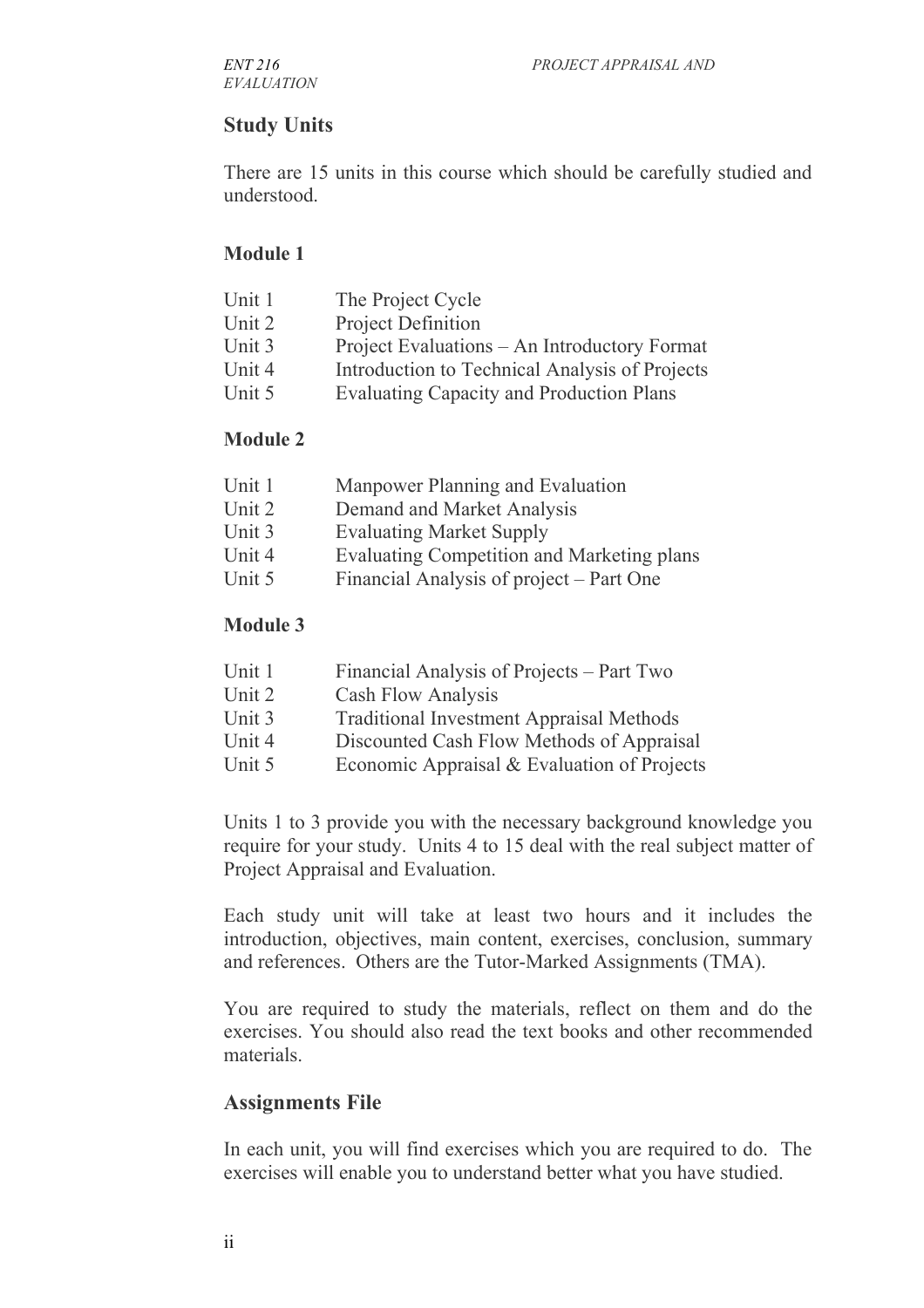## **Tutor-Marked Assignment**

In doing the Tutor-Marked Assignments, you are expected to apply what you have learnt in the contents of the study unit. The assignments are expected to be turned in to your tutor for grading. They constitute 40% of the total score.

#### **Final Examination**

At the end of the course, you will write the final examination. It will attract the remaining 60%.

This makes the final score to be 100%.

#### **Summary**

The course ENT-216 Project Appraisal and Evaluation exposes you to the knowledge and understanding of the Project Appraisal and Evaluation Process. When you complete this course, you would have been armed with the knowledge needed to conduct project appraisal.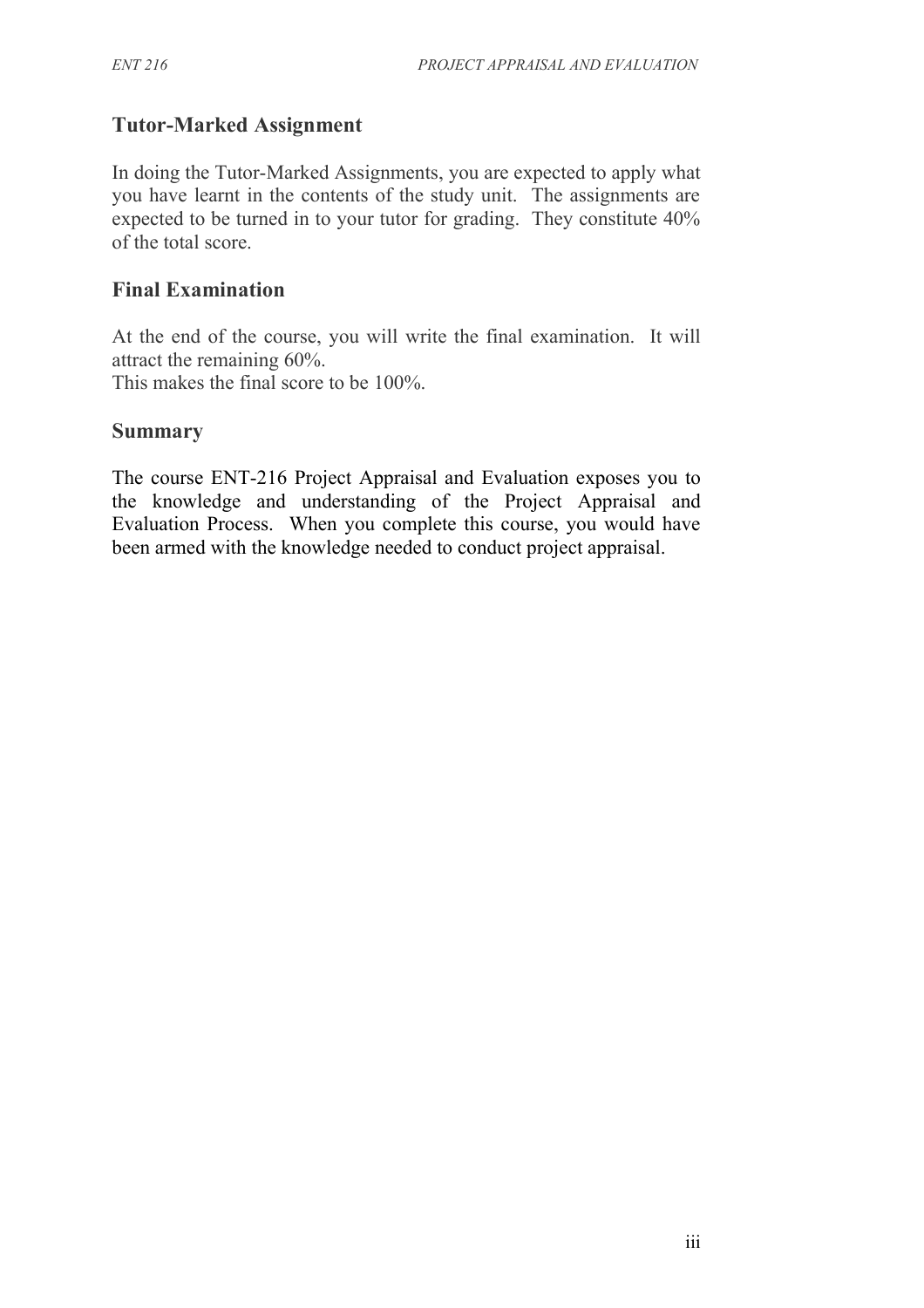*EVALUATION*

*ENT 216 PROJECT APPRAISAL AND*



Course Code ENT 216 Course Title Project Appraisal and Evaluation

| Course Team | Leon Ikpe (Writer/Developer) - NOUN      |
|-------------|------------------------------------------|
|             | Dr. O. J. Onwe (Programme Leader) - NOUN |

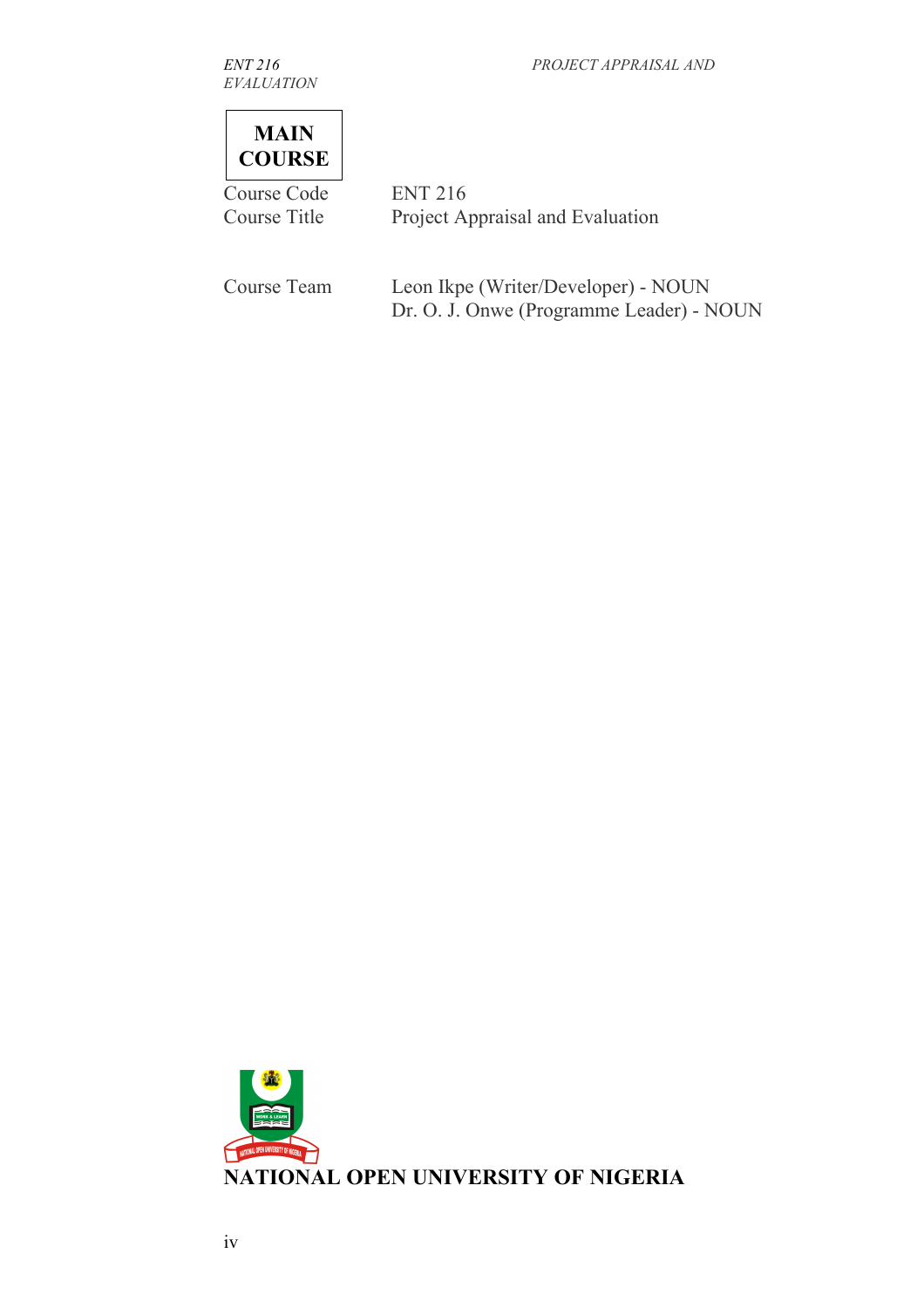National Open University of Nigeria Headquarters 14/16 Ahmadu Bello Way Victoria Island Lagos

Abuja Office 5, Dar es Salaam Street Off Aminu Kano Crescent Wuse II, Abuja Nigeria

e-mail: [centralinfo@nou.edu.ng](mailto:centralinfo@nou.edu.ng) URL: [www.nou.edu.ng](http://www.nou.edu.ng/)

Published By: National Open University of Nigeria

Printed 2009

ISBN: 978-058-736-2

All Rights Reserved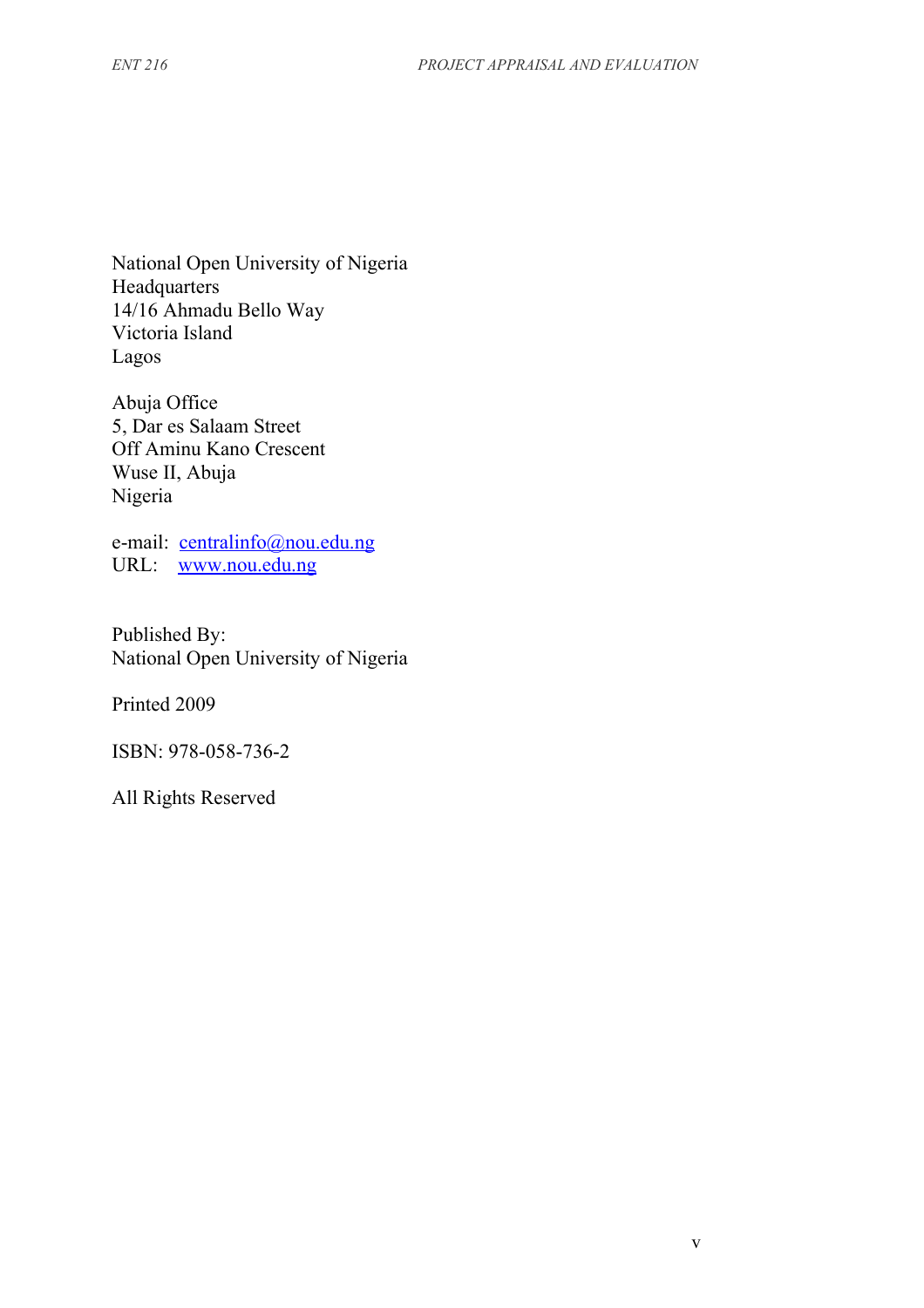## **CONTENTS PAGE**

| <b>Module 1</b> |                                                   | $\mathbf{1}$ |
|-----------------|---------------------------------------------------|--------------|
| Unit 1          |                                                   | $\mathbf{1}$ |
| Unit 2          |                                                   | 6            |
| Unit 3          | Project Evaluations – An Introductory Format      | 12           |
| Unit 4          | Introduction to Technical Analysis of Projects    | 18           |
| Unit 5          |                                                   |              |
| <b>Module 2</b> |                                                   |              |
| Unit 1          |                                                   | 33           |
| Unit 2          |                                                   | 40           |
| Unit 3          |                                                   | 50           |
| Unit 4          |                                                   |              |
| Unit 5          |                                                   |              |
| <b>Module 3</b> |                                                   |              |
| Unit 1          | Financial Analysis of Projects – Part Two         | 73           |
| Unit 2          |                                                   | 82           |
| Unit 3          | Traditional Investment Appraisal Methods          | 88           |
| Unit 4          | Discounted Cash Flow Methods of Appraisal         | 96           |
| Unit 5          | Economic Appraisal and Evaluation of Projects 105 |              |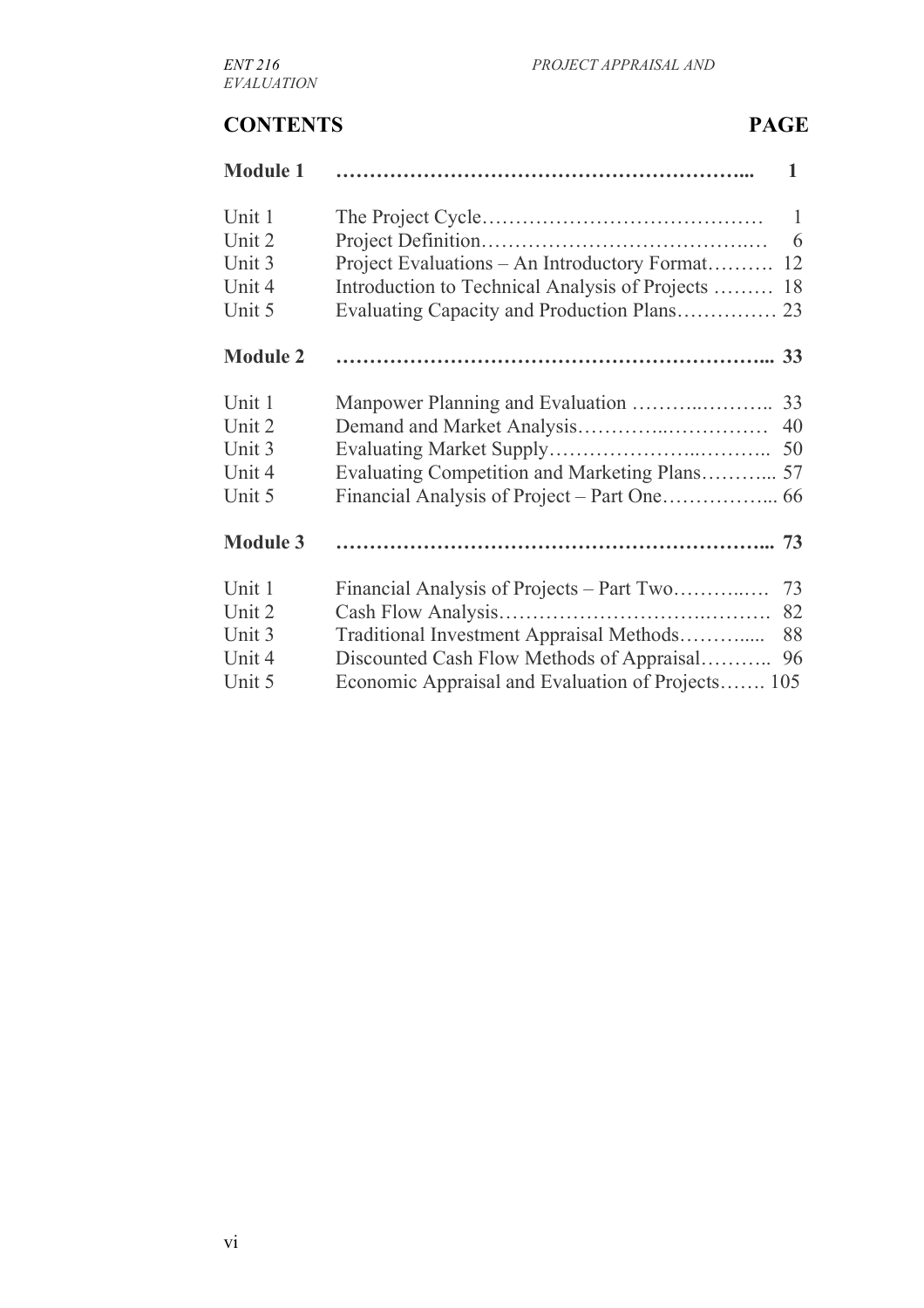## **MODULE 1**

- Unit 1 The Project Cycle Unit 2 Project Definition Unit 3 Project Evaluations – An Introductory Format Unit 4 Introduction to Technical Analysis of Projects
- Unit 5 Evaluating Capacity and Production Plans

## **UNIT 1 THE PROJECT CYCLE**

## **CONTENTS**

- 1.0 Introduction
- 2.0 Objectives
- 3.0 Main Content
- 3.1 The Project Cycle
	- 3.1.1 The Project Idea Stage
	- 3.1.2 Project Identification Stage
	- 3.1.3 Project Evaluation Stage
	- 3.1.4 Project Selection Stage
	- 3.1.5 Project Execution Stage
- 4.0Conclusion
- 5.0Summary
- 6.0 Tutor-Marked Assignment
- 7.0 References/Further Reading

## **1.0 INTRODUCTION**

In this course (ENT 216), we will devote our attention to the Appraisal and Evaluation of projects. But we need to understand what a project is. Let us begin our discussion by trying to define what a project is so that we can understand one when we see same.

Let us define a project as an undertaking however named or described that requires a concentrated effort. What it means is that every project will require commitment and critical deployment of scarce resources. It is important to stress that resources are not unlimited in the real sense of it. They are scarce.

In a real life setting, we are likely to be confronted with various projects in both the public and private sectors of the economy. We may be confronted with manufacturing projects that churn out goods. On the other hand, the projects could be public sector civil engineering projects. Your key task as a Project Analyst or Evaluator is to be able to carefully analyse projects brought to you and attach values to the projects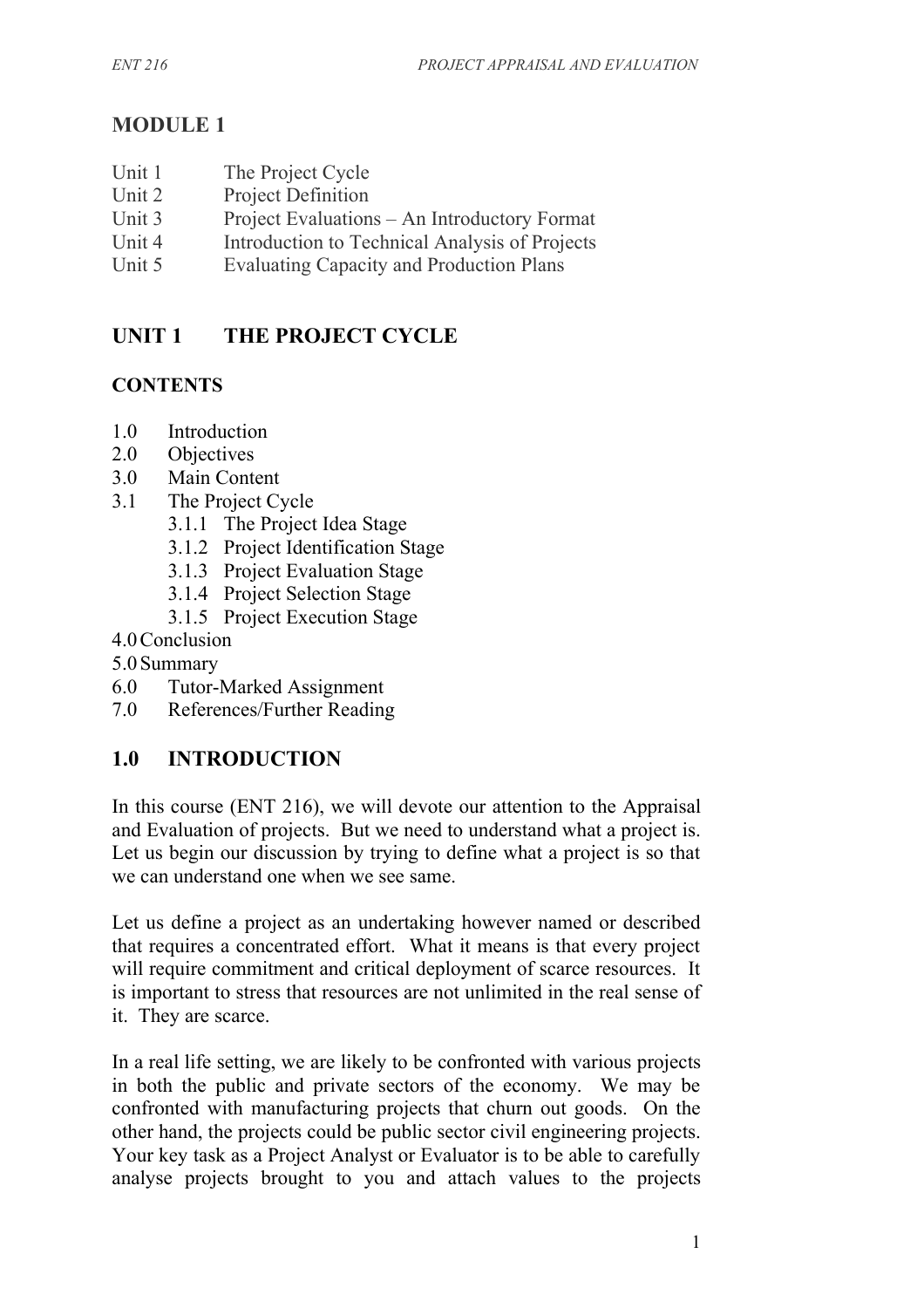especially in a situation of capital rationing i.e. limited funds availability.

Our first important task in this unit is to examine the concept of a project cycle. The concept is very crucial as its understanding will go a long way to ensure that we are carried along in our study. A good understanding of a project cycle will guide us throughout the duration of this course.

#### **2.0 OBJECTIVES**

At the end of this unit, you should be able to:

- define a project cycle
- discuss the various stages of a project cycle.

#### **3.0 MAIN CONTENT**

#### **3.1 The Project Cycle**

In the literature, a project cycle tries to describe the various stages that are involved from the primary conception of a project idea to when the project is executed or actually takes off. The project cycle is a very important aspect of our study as the understanding is very crucial to our study. The project cycle is a step by step examination of the various stages of a project when the idea is conceived.

Let us now go ahead to examine the various stages of a real life project cycle.



#### **THE PROJECT CYCLE**

*Figure 1.1: The Project Cycle.*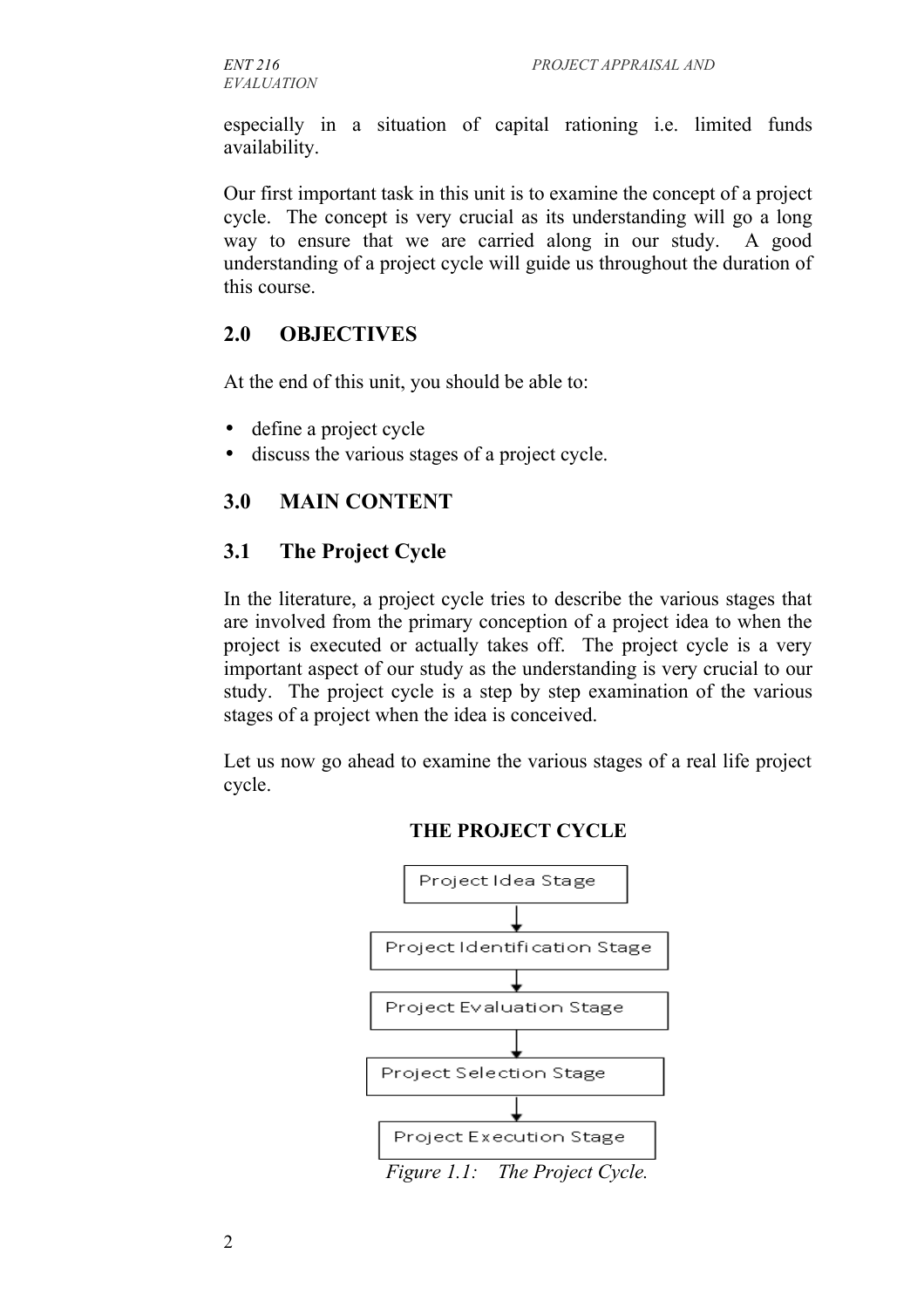#### **3.1.1 The Project Idea Stage**

We have tried to describe what a project cycle is. Our next primary task is to examine the various stages of a project cycle. The first stage of a project cycle is the project idea stage.

Generally, the idea about a project can arise from many sources. It could arise from within an organisation or from outside an organisation.

In arising from within an organisation, it could arise from the sales force as they interact with customers in the field. After discussions, the sales persons carry their observations back to the company. For example, customers using a radio set can ask for an audio-cassette. This request to a sales man, could lead a company producing radio sets to go ahead and produce audio-cassettes in response to customer's demands.

Generally, ideas about a new project may fall into any of the following categories:

- a company manufacturing radio sets may decide to add audio cassettes to its existing product line in response to customer demands.
- a company may decide to expand capacity in an existing product in response to market demand.

It is important to stress that new project ideas may arise from any level in an organisation. A factory cleaner in an organisation may come up with a new project idea. So also, an executive director in an organisation can also come up with a new project idea. No one has the monopoly of coming up with a new project idea.

#### **3.1.2 Project Identification Stage**

We have seen that the first stage of a project cycle is the project idea stage. The second stage of a project is the project identification stage. Project ideas are not usually very useful except they are clearly identified and put down in a manner that will make them amenable for further processing. When a project idea is introduced into a company, the board will be expected to clearly identify the project and present it for further discussions and analysis.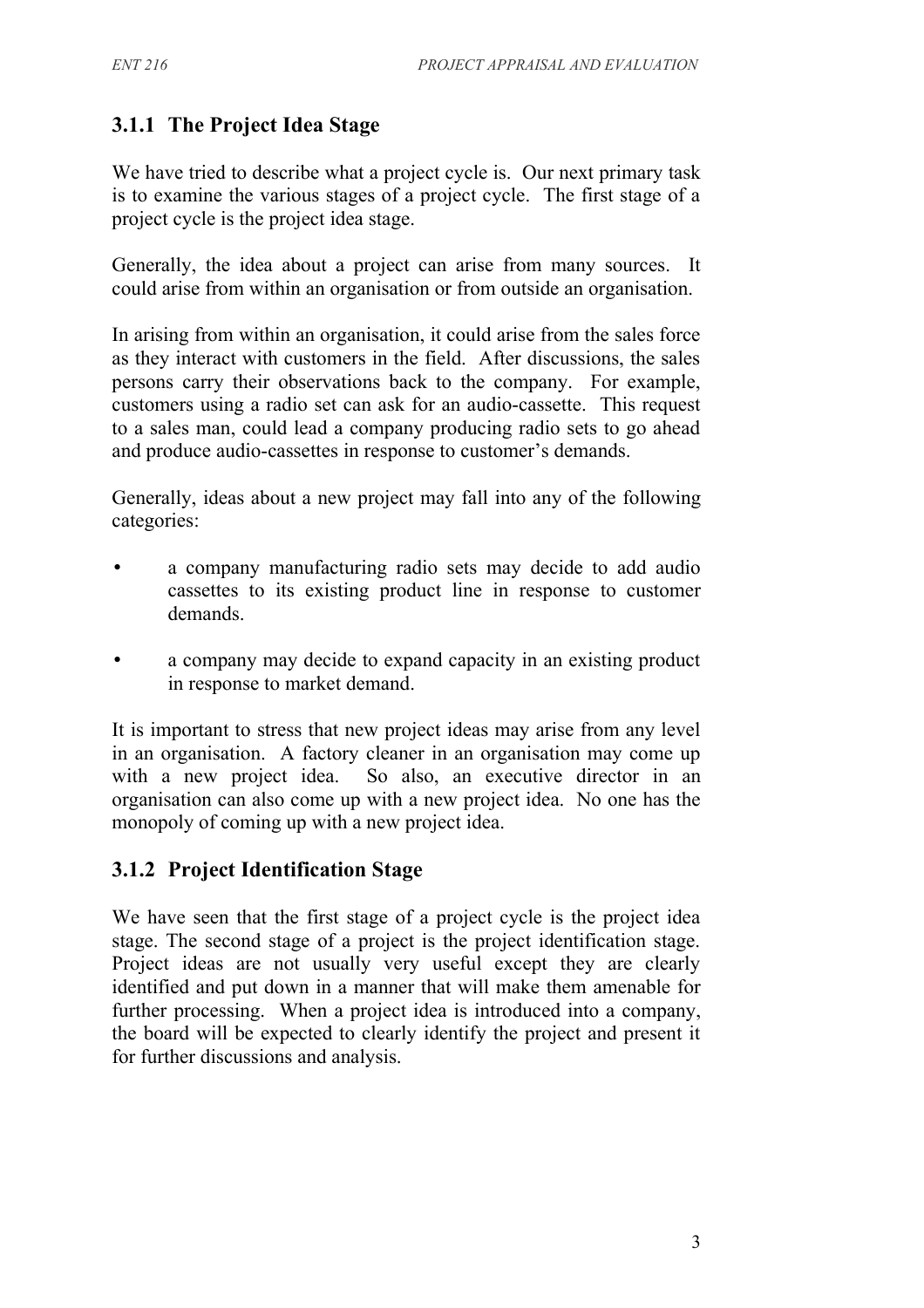## **3.1.3 Project Evaluation Stage**

After a project has been identified, the next stage is the project evaluation stage. The project evaluation stage is a very important stage of a project cycle. This stage is a very crucial aspect of this course. Project Evaluation in the real sense involves the examination of the benefits and costs attached to a project.

Generally, the benefits and costs of a project are measured in terms of what is known as cash flows.

In a standard project evaluation situation, the evaluation of cash flows is not an easy task. This is so because cash flows are very difficult to estimate because they are generally uncertain. It is this uncertainty about cash flows that makes its evaluation difficult. The future is very uncertain and unpredictable.

#### **3.1.4 Project Selection Stage**

We have briefly discussed the concept of the project evaluation stage in a project cycle. After the project evaluation stage, the next stage to be discussed is the project selection stage.

Generally, an organisation will be faced with so many projects that need to be executed. A university for example may be faced with the following projects:

- (1) construction of a Senate building
- (2) construction of a law faculty building
- (3) construction of a teaching hospital complex.

For the university authorities, there must be a way to select which of the projects to execute considering the fact that funds are more or less **limited** 

In a private sector setting like a firm, the project selection function is a top management function. For example, a firm that manufactures cars may decide whether to buy or manufacture the car engine. This is a top management function.

In selecting projects, every management must consider the financial outlays involved, their availability and also costs.

We shall return to how firms select their investment projects.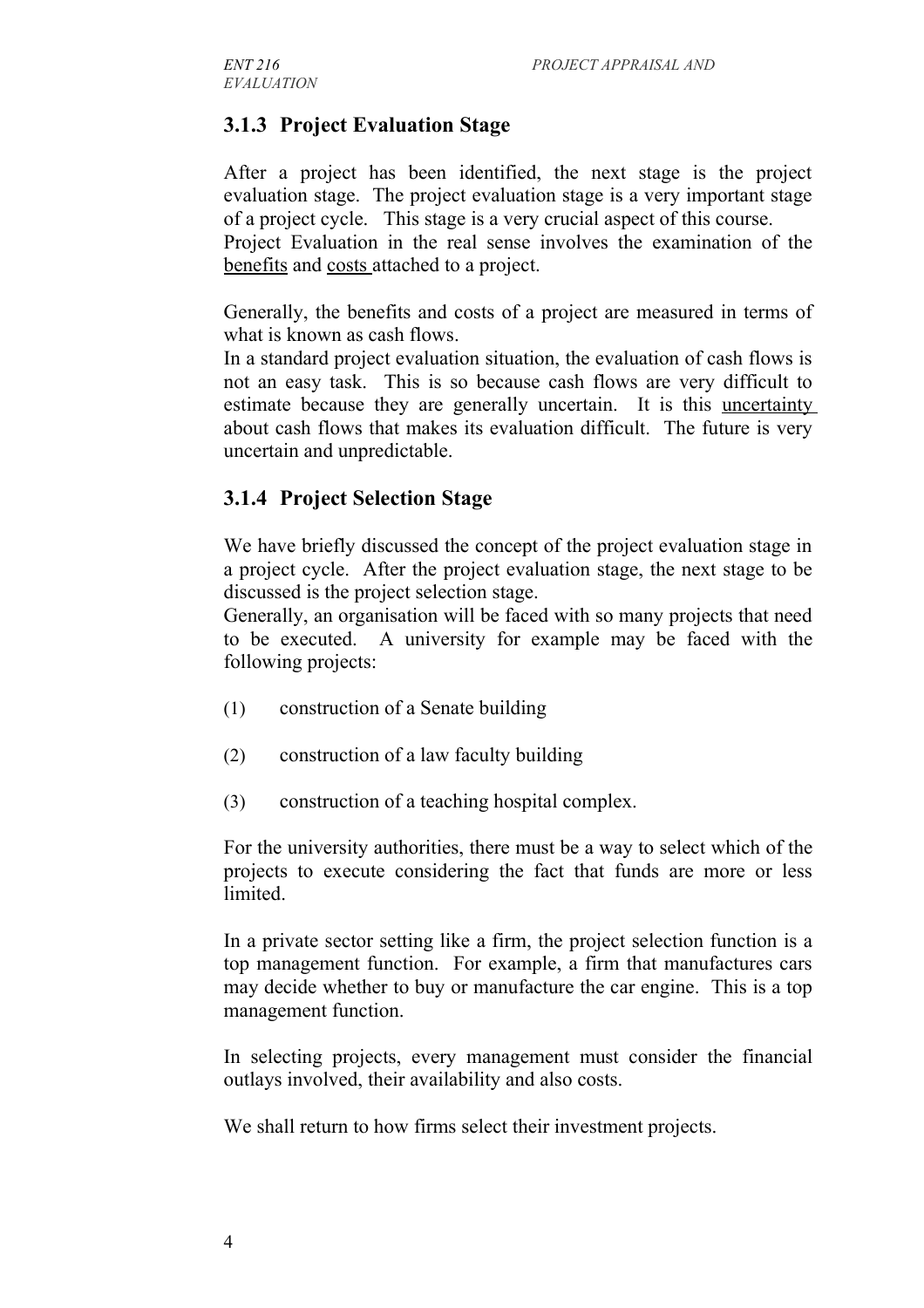#### **SELF ASSESSMENT EXERCISE**

List three sources of a new project idea.

## **3.1.5 Project Execution Stage**

The final stage in the project cycle is the project execution stage. After a project has been selected, the next stage is to execute the project. In an ideal situation, project execution is usually the responsibility of top management. Top management may appoint a project team to execute a project. The function of a project team is to execute a project and report periodically to management.

## **4.0 CONCLUSION**

In this unit, we have introduced the concept of a project cycle. We have described the project cycle as running from the project idea stage to the project execution stage.

## **5.0 SUMMARY**

This unit treats the concept of a project cycle. The project cycle is basically a stepping-stone into our study of Project Appraisal and Evaluation. It provides a solid background for us. Now that we have discussed the project cycle, we shall be discussing "Project Definition" in the next unit.

## **6.0 TUTOR-MARKED ASSIGNMENT**

- 1. What do you understand by the term "Project Cycle"?
- 2. List the various stages of a project cycle.

## 7.0 **REFERENCES/FURTHER READING**

Leon Ikpe (1999). *Project Analysis and Evaluation*. Lagos: Impressed Publishers.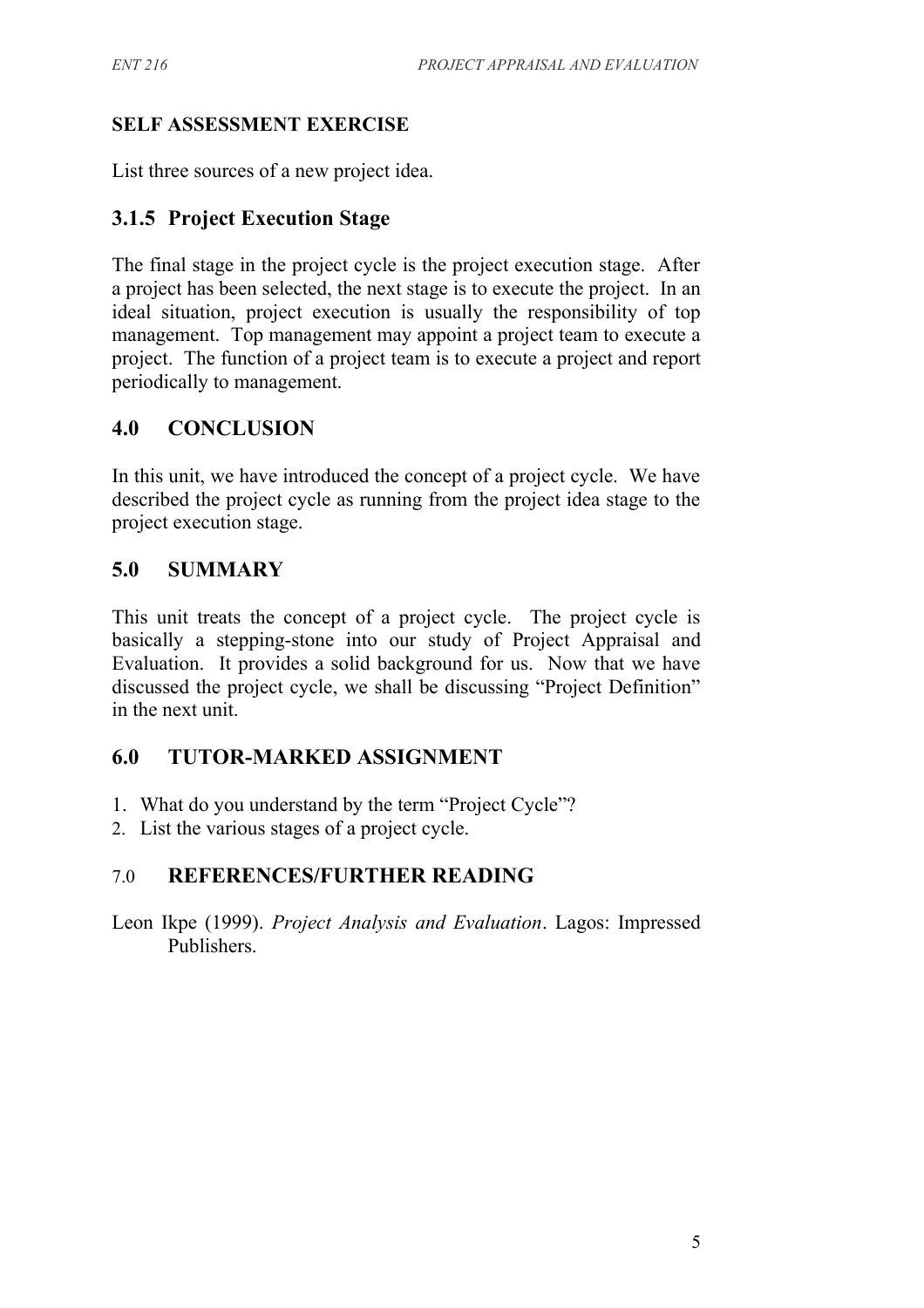*EVALUATION*

#### **UNIT 2 PROJECT DEFINITION**

#### **CONTENTS**

- 1.0 Introduction
- 2.0 Objectives
- 3.0 Main Content
	- 3.1 Project Definition
		- 3.1.1 Tangible Projects
		- 3.1.2 Intangible Projects
		- 3.1.3 Characteristics of Projects
- 4.0 Conclusion
- 5.0 Summary
- 6.0 Tutor-Marked Assignment
- 7.0 References/Further Reading

#### **1.0 INTRODUCTION**

In the last Unit (Unit 1), we spent some time discussing the concept of the project cycle. We discussed the various stages of a project cycle. We did that so that we could lay the background for further study of the subject matter— Project Appraisal and Evaluation.

In this unit, we shall discuss Project Definition. Project definition will help to further strengthen our understanding of the nature of projects. It amplifies the meaning of the project cycle.

#### **2.0 OBJECTIVES**

At the end of this unit, you should be able to:

- discuss project definition
- apply project definition to the project cycle.

#### **3.0 MAIN CONTENT**

#### **3.1 Project Definition**

In Unit 1, we discussed the project cycle. In a way, it was a much generalised discussion.

Project definition is a sharper process which seeks to amplify the project from the idea stage to the time a project is completed. In the discussion of the project cycle, we did not go into greater depth into the nature of projects. This time around, we shall go a step further to bring more details about a project. The project definition brings out all the features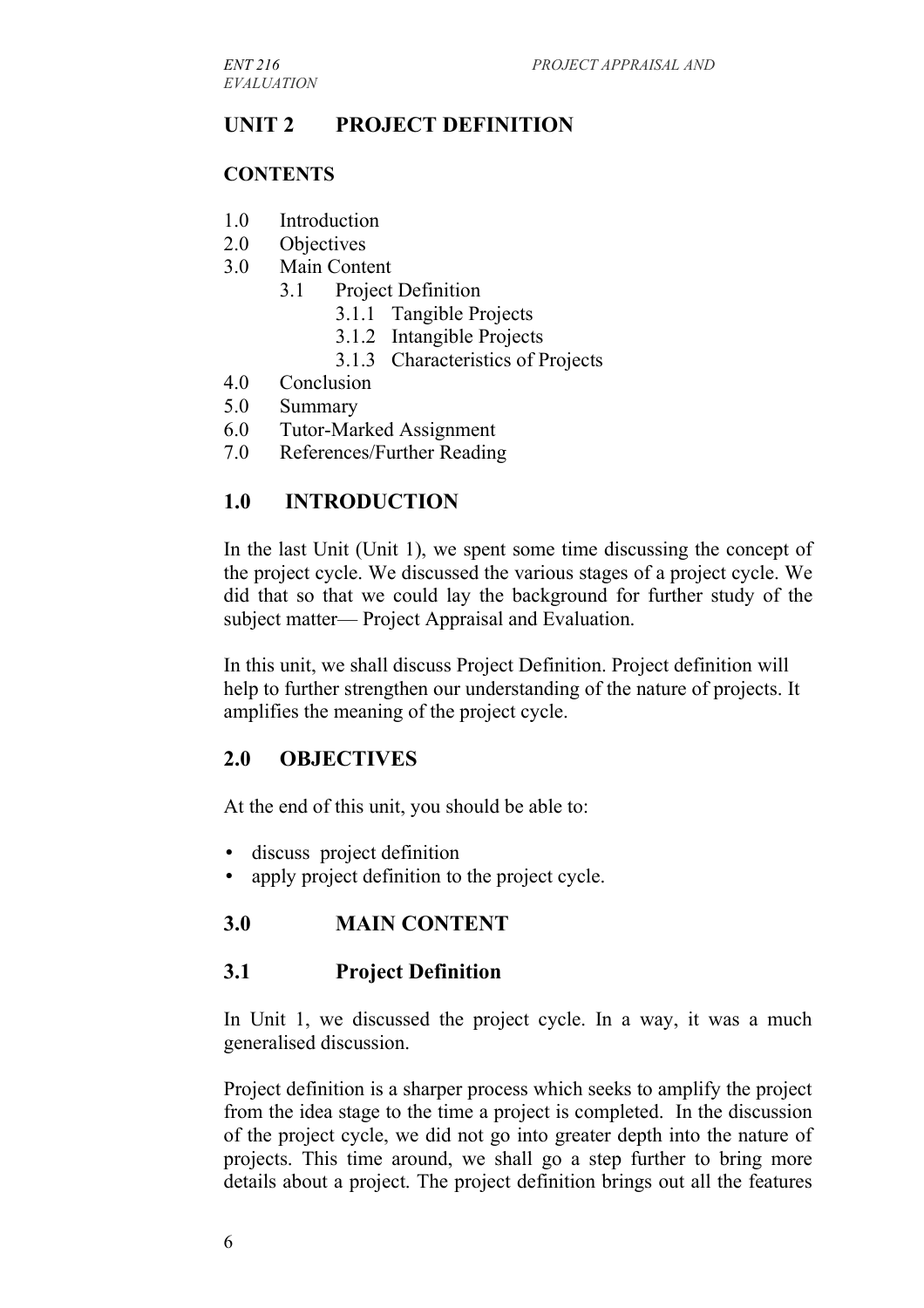of a project so that all the parties involved in a project can understand their roles.

Theoretically, we consider it very sound to go ahead to divide projects into two groups namely:

- public sector projects
- private sector projects.

Let us start by taking a look at a standard public sector project. A standard public sector project that we may consider is the rehabilitation of the Onitsha—Owerri Road. We shall now use it as a discussion case.

#### **Discussion Case**

#### **Rehabilitation of Onitsha–Owerri Road**

We want to use the rehabilitation of Onitsha–Owerri Road as a discussion case to bring out clearly the concept of project definition.

In the year 2004, following complaints from the South-Eastern states about the terribly bad state of the Onitsha–Owerri Road, the Federal Government then decided to rehabilitate the Onitsha–Owerri Road at a cost of two billion naira.

The engineering firm of C.C.C. Limited was chosen as the firm to carry out the rehabilitation work.

We can define the road project by a consideration of the various processes involved before the project is commissioned.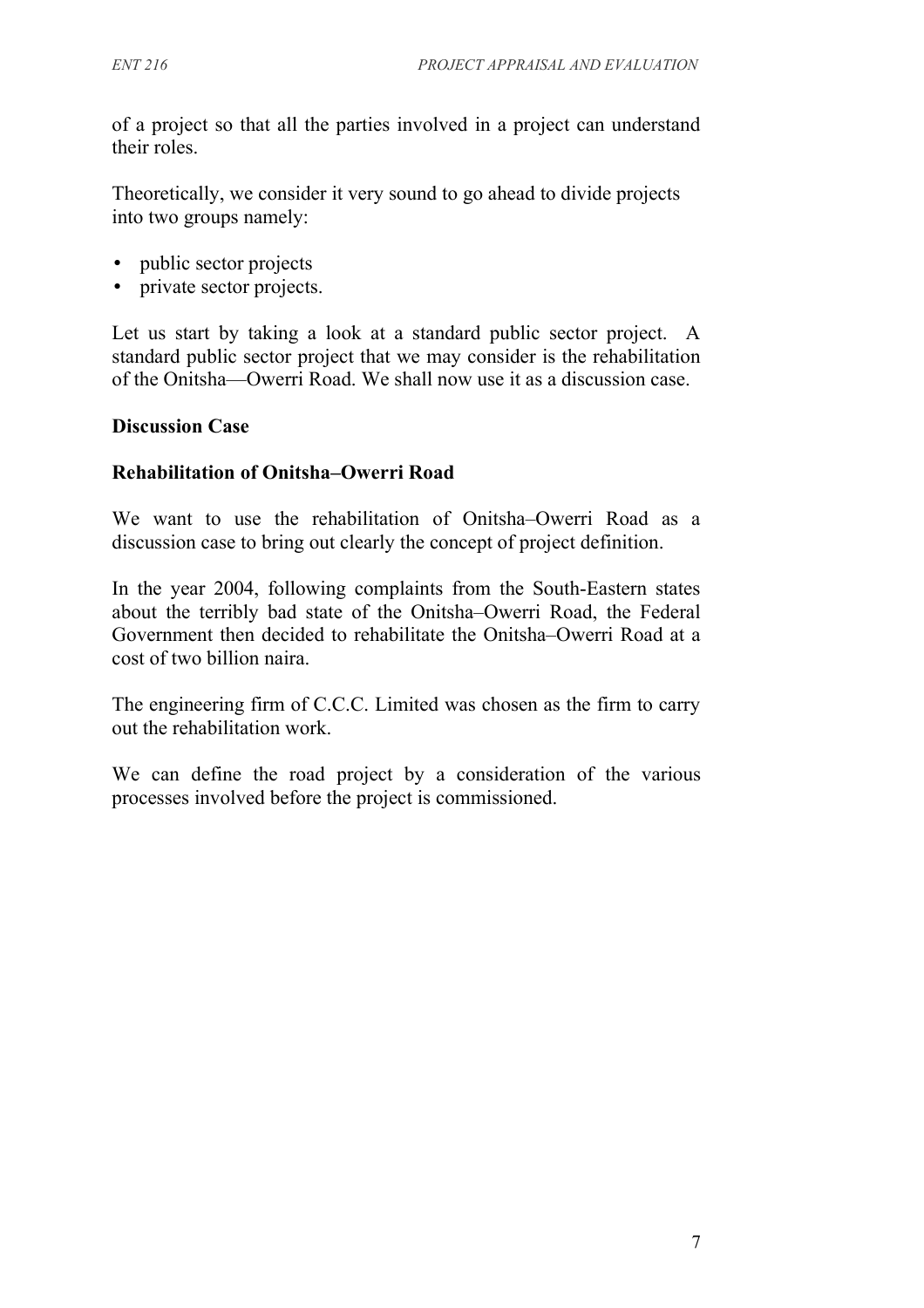



## **3.1.1 Tangible Projects**

In the example that we have just used, our project is defined in terms of Onitsha–Owerri Road rehabilitation project. In this situation, the project is something that can be seen with the naked eyes. In this case, we shall go further to describe the project as a tangible project. It is something you can see.

There are other examples that we can use to define a project. For example, a proposal to build a mega railway line that will link the western part of Nigeria with the Eastern part will be seen also as a tangible project.

Also the proposal to construct a primary health care centre in a remote part of Bauchi state will be seen as a tangible project in the real sense of it.

## **SELF ASSESSMENT EXERCISE**

List four public sector projects in your environment.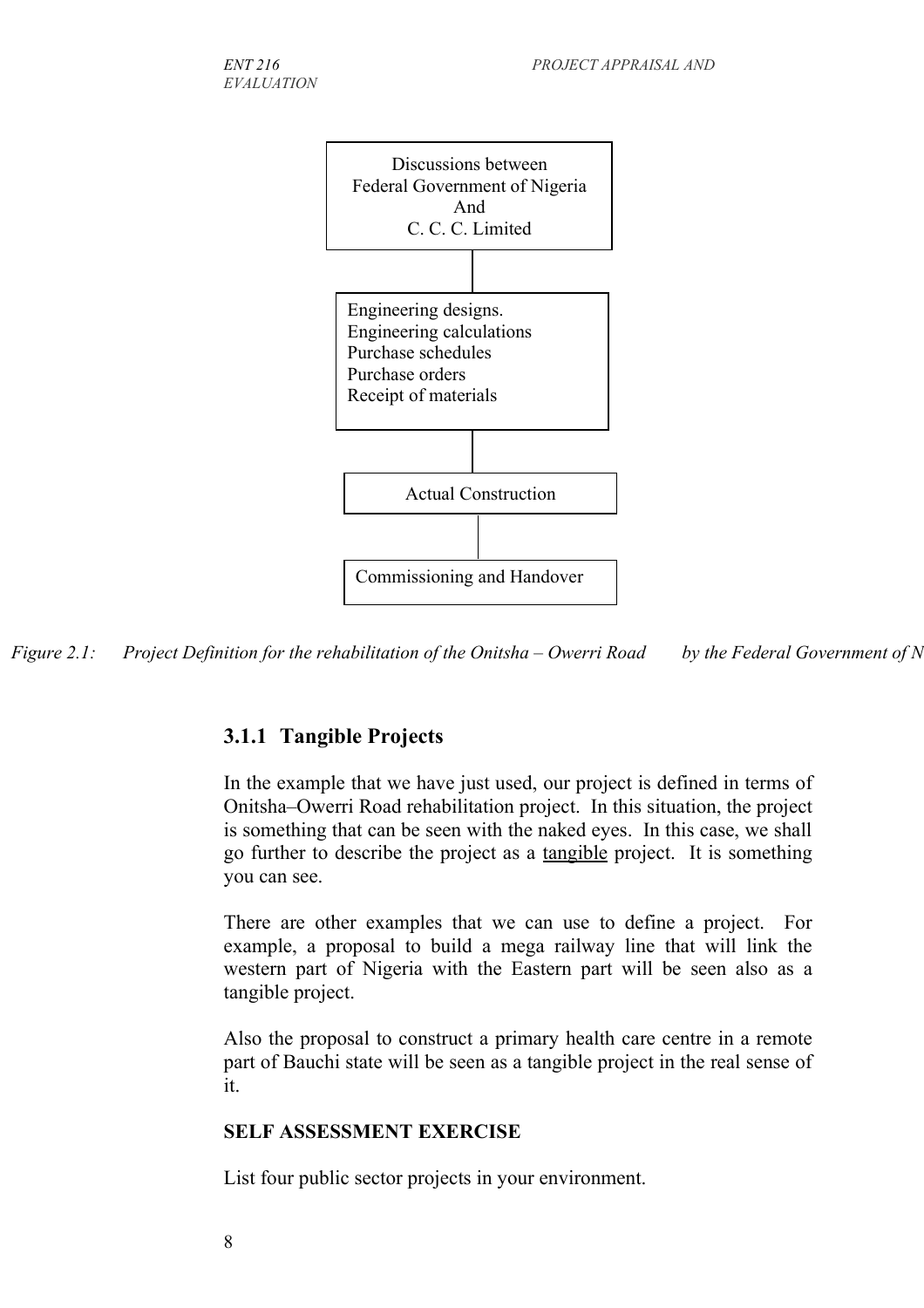## **3.1.2 Intangible Projects**

We have just discussed the concept of tangible projects. A key feature of tangible projects is the fact that they can be seen with the naked eyes. In most cases, the projects and their benefits last over a long period of time.

There are however projects which we may not be able to see with our naked eyes. They cannot be perceived by touch. Such projects are known or described as intangible projects.

An example of an intangible project is a population census.

When a country conducts a population census, the primary objective is to count the number of people existing in the country. Apart from knowing the number of people, the sex distribution of the population will be revealed during a census.

Also, the occupational structure of the population will be revealed during a census.

## **3.1.3 Characteristics of Projects**

We have so far defined what a project is. We also went ahead to group projects into tangible and intangible projects. No matter their nature, projects have their unique characteristics and we need to understand these characteristics before we can be able to evaluate them. It is these characteristics that we shall now discuss:

#### • **Objectives**

Projects are not undertaken for the fun of it. They are undertaken to achieve certain key objectives. The objectives of a project are usually well stated so that they can be easily verified. For example, the objective of a road construction project is to construct a road or to rehabilitate it. In either case, at the end of the day, it will be very easy to determine whether the project's objectives have been met or not.

For a tangible project, it is usually easy to measure the achievement of the set objectives. Even at that, objectives may be set in quantitative terms.

It will also be important for us to note that even intangible projects have objectives which also can be verified.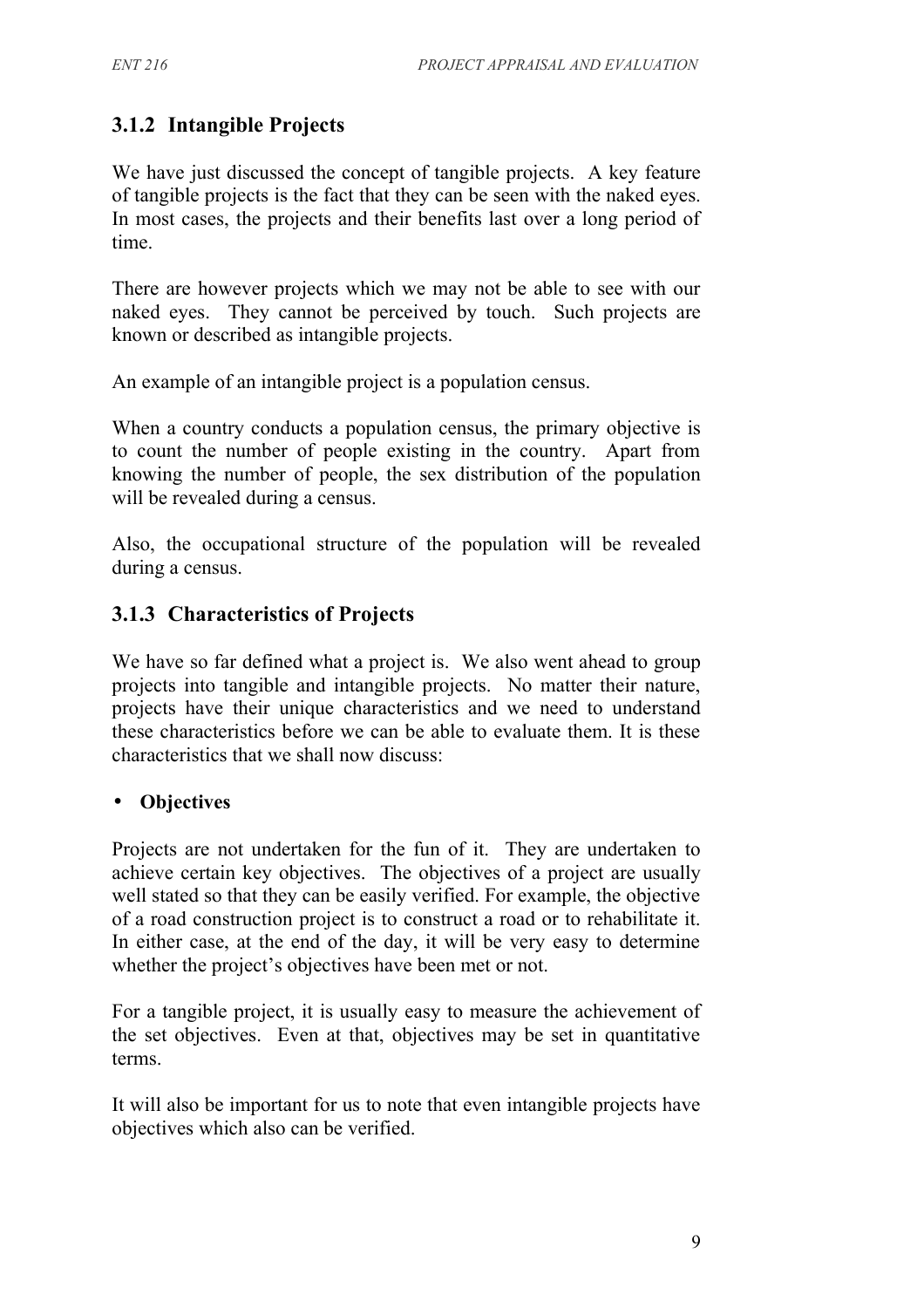For example, the success of a public government hospital can be measured through the examination of certain parameters as:

- (1) number of patients treated successfully.
- (2) number of successful surgical operations.
- (3) reduction in infant mortality rates.
- (4) reduction in maternal mortality rates.

In a nutshell, what we are saying is that every conceivable project must have an objective and the objective should be one that is measurable and verifiable.

#### • **Use of Financial Resources**

A major and important characteristic of a project is that every project uses up financial resources. Every project, whether undertaken by the public sector or the private sector, will involve :

- 1. expenditures on land and land acquisition.
- 2. expenditures on construction of buildings.
- 3. expenditures on purchase of machinery/equipment
- 4. expenditures on salary and wages.
- 5. manufacturing expenses.
- 6. taxes paid to the central authorities.

#### • **Receipt of Financial Resources/Benefits**

We have discussed the fact that projects use financial resources. The next discussion focuses on the fact that projects also receive financial resources/benefits.

A private sector project will receive revenues following the sale of goods to third parties or the provision of services to various clients. In an ideal project appraisal setting, the estimation of revenues forms a very important part of the task for the project analyst. Apart from estimation of the revenues of a project, there will be the need to estimate the revenue risks facing a project. We shall discuss the risks at a later part of our study.

We have discussed the fact that every project uses up resources. But at the same time, every project receives financial resources/benefits. In a private sector setting, the difference between revenues and expenditures is known as profit. In the basic theory of the firm, economists are of the opinion that all firms will act rationally and devote all their time to profit maximisation.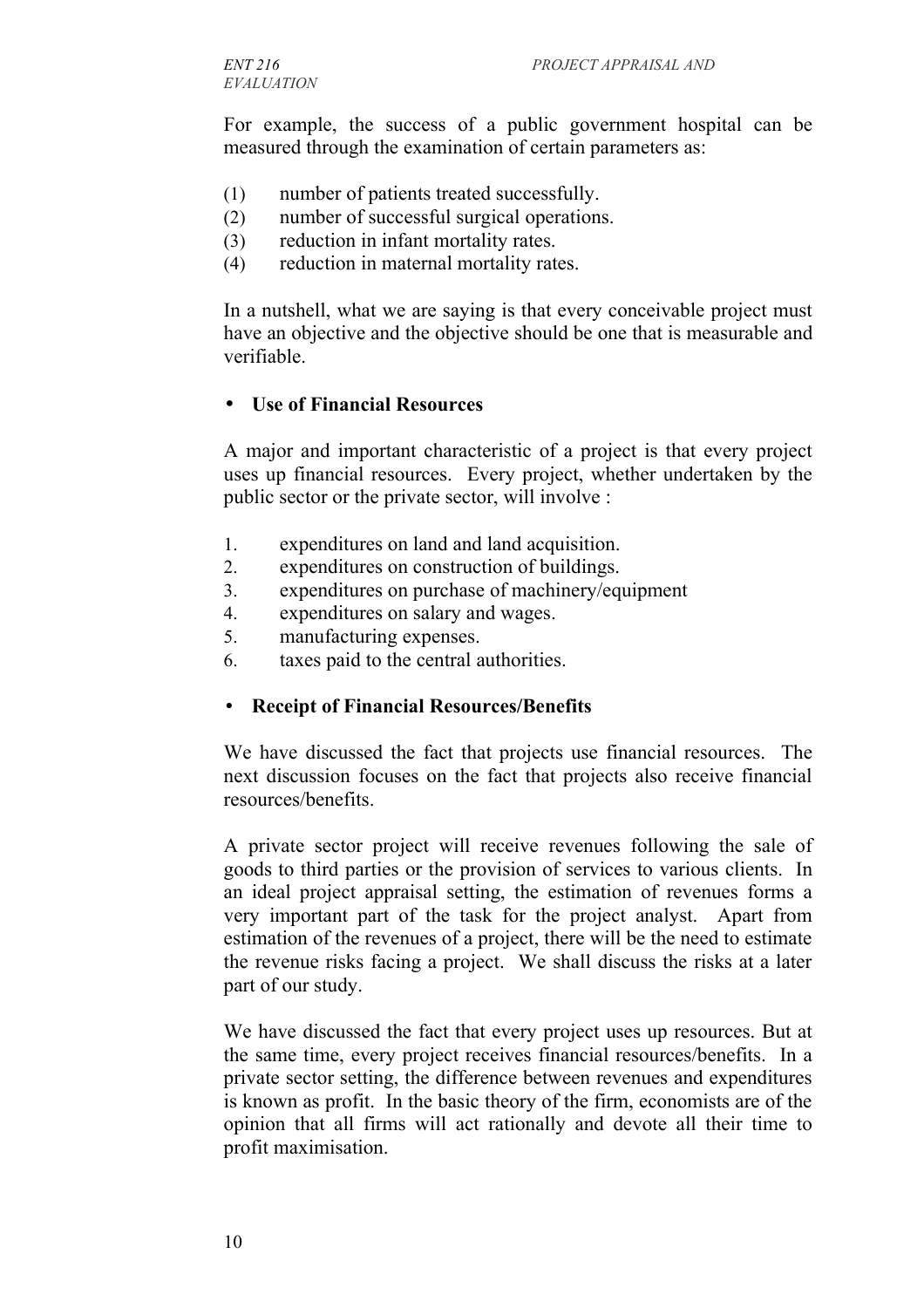Profit maximisation therefore is a basic objective of the firm.

In a public sector setting, we may not be entirely discussing revenues, costs and profits. In the analysis of public sector projects, revenues are better described as benefits. Most costs are defined in terms of true costs, social costs and also opportunity costs. At a later part of our study, we will discuss these concepts.

#### • **Time Frame**

One of the most important characteristics of projects is the concept of time frame. Every project must have a time frame attached to it. A project cannot go on indefinitely. Even a project analyst, when appraising a project, will appraise it over a period e.g. over a period of five years.

Even when we are comparing two projects, we must attach a time frame. Without a time frame, our analysis will be misleading and likely to lead us to take wrong decisions. When we attach a time frame to a project, we shall be able to properly measure the costs and benefits that accrue to the project within the chosen time frame.

## **4.0 CONCLUSION**

In this unit, we discussed the concept of project definition. We tried to discuss ways of defining a project whether public or private sector driven.

## **5.0 SUMMARY**

This unit treats the discussion of project definition. Project definition, as we discussed is a process which amplifies a project and brings out the key features of a project.

With the discussion of the project definition, in the next unit, we shall discuss project evaluation – an introductory format.

## 6.0 **TUTOR-MARKED ASSIGNMENT**

What are the key characteristics of projects?

## **7.0 REFERENCES/FURTHER READING**

Morris, P.W.G. (1997). *The Management of Projects*. London: Thomas Telford (New Paperback Edition).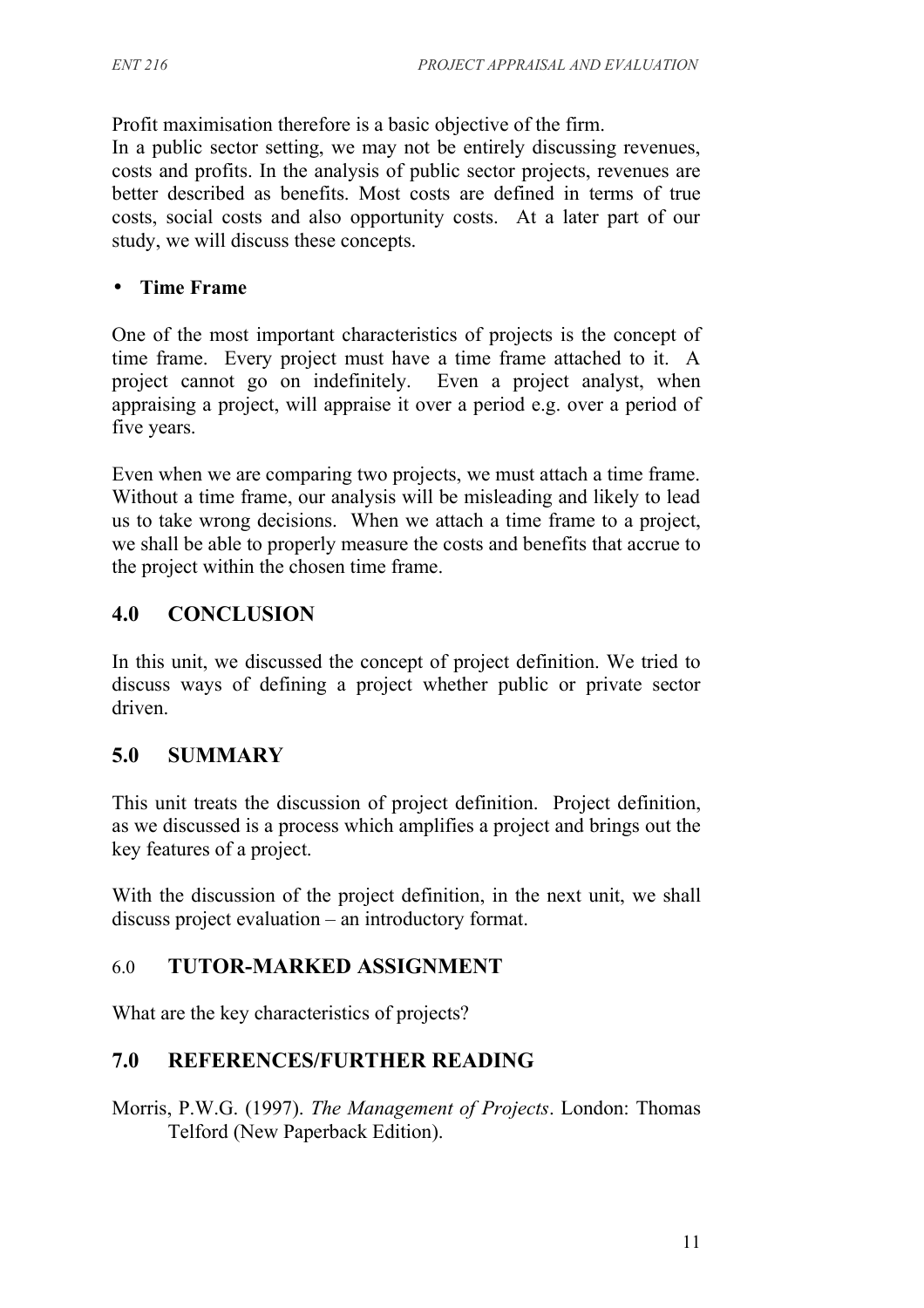#### **UNIT 3 PROJECT EVALUATION – AN INTRODUCTORY FORMAT**

#### **CONTENTS**

- 1.0 Introduction
- 2.0 Objectives
- 3.0 Main Content
	- 3.1 Project Evaluation An Introductory Format
		- 3.1.1 The Technical Segment
		- 3.1.1 Management Segment
		- 3.1.2 Demand and Market Segment
		- 3.1.3 The Financial Segment
		- 3.1.4 Economic Segment
- 4.0 Conclusion
- 5.0 Summary
- 6.0 Tutor-Marked Assignment
- 7.0 References/Further Reading

#### **1.0 INTRODUCTION**

In the last unit (Unit 2), we discussed project definition. We discussed tangible and intangible projects. We also discussed the characteristics of projects. This consolidated our primary understanding of projects.

In this unit, we shall discuss Project Evaluation – An Introductory Format.

#### **2.0 OBJECTIVE**

At the end of this unit, you should be able to:

• explain the format of project evaluation.

#### **3.0 MAIN CONTENT**

#### **3.1 Project Evaluation – An Introductory Format**

We started our study by discussing the project cycle. We then went ahead to discuss the concept of project definition. These two topics have provided us with a good foundation with which to start our real study which is Project Appraisal and Evaluation.

Our primary focus now is to introduce a format for carrying out our work. Ordinarily, the project evaluation format describes the way and manner in which our work will be arranged. To streamline our study,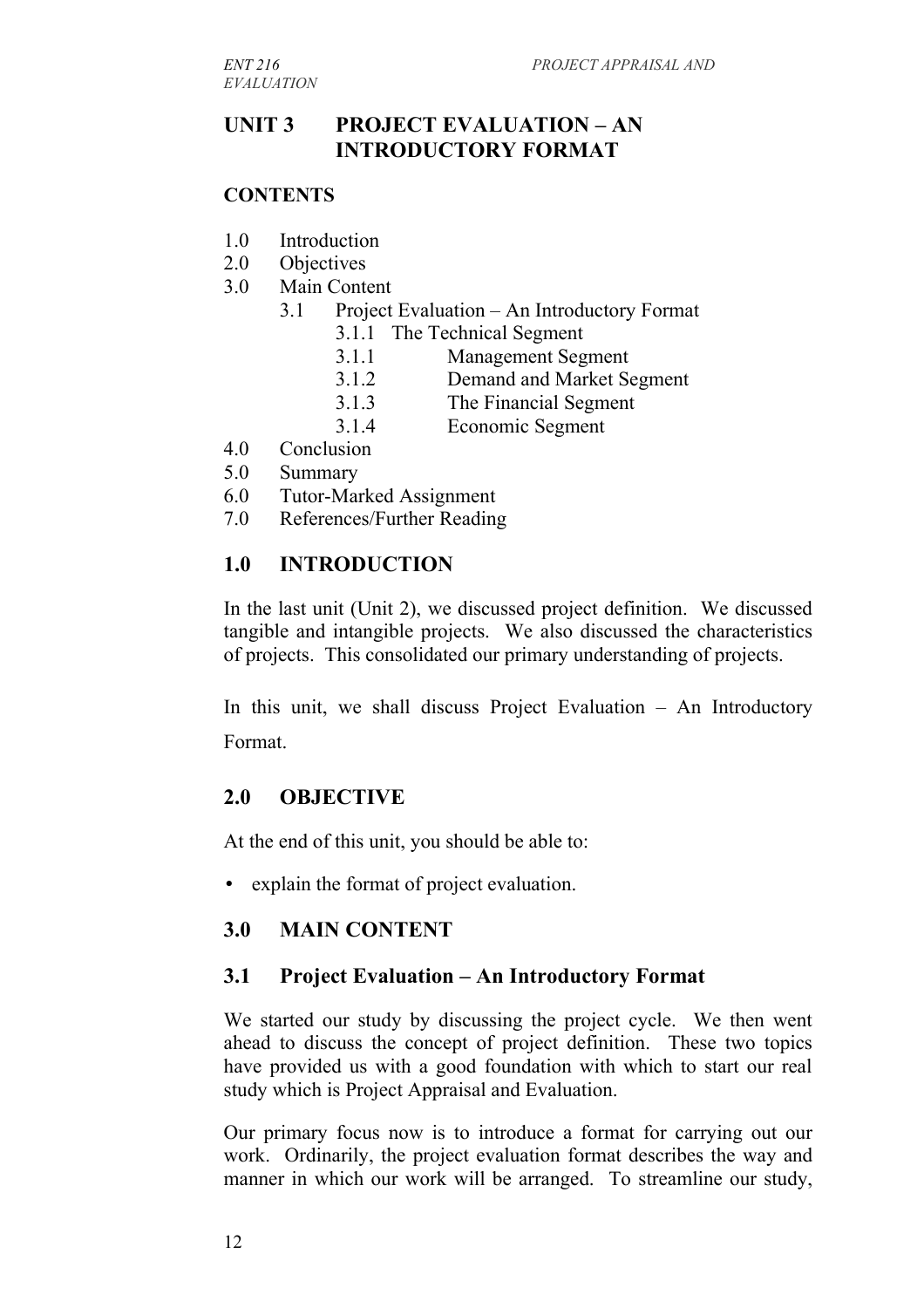we need to arrange our work in carefully defined segments. We shall now discuss the various segments.

In the literature, there are five angles from which a standard project can be viewed and also appraised thus:

- technical point of view.
- management point of view.
- marketing point of view.
- financial point of view.
- economic point of view.

In a nutshell, our work in Project Appraisal and Evaluation is to examine a project from the points of view of these five points and come up with a valuation. If two projects are being compared, the project analyst should be able to choose one, based on acceptable criteria.

At the back of your mind, you should note that you are being trained to:

- (1) prepare an appraisal of a project business plan.
- (2) appraise a business plan prepared by another person.

#### **3.1.1 The Technical Segment**

The technical segment of project appraisal tries to evaluate the total technical and engineering soundness of a project. It tries to see whether the project is achievable in technical terms.

For example, in all projects, there should be a location. In the location, there will be buildings. In the buildings, there could be plant and machinery used for various purposes.

Ideally, when analysing the technical segment of a project, it will be very necessary to list out all the items that the project ought to have. This type of list is called a checklist. For a start, let us draw up a simple checklist for technical analysis.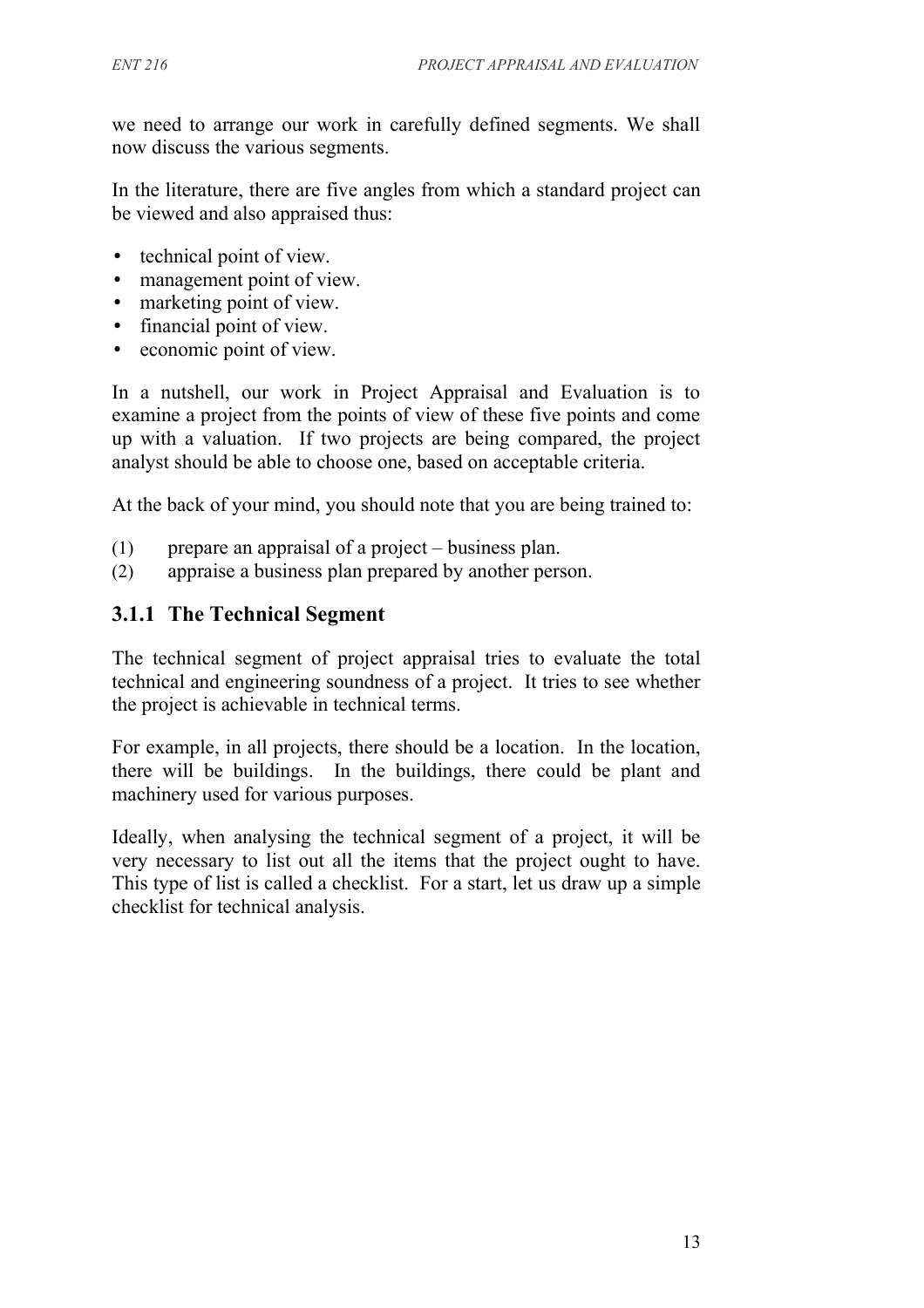| ITEM                                      | Have you covered this in<br>your evaluation? |
|-------------------------------------------|----------------------------------------------|
| Land for the project                      |                                              |
| Land clearing and stumping                |                                              |
| Civil works and foundations.              |                                              |
| Drainage                                  |                                              |
| <b>Steel structures</b>                   |                                              |
| <b>Factory building</b>                   |                                              |
| Offices                                   |                                              |
| Wind force and direction                  |                                              |
| Availability of public electricity supply |                                              |
| Availability of generator                 |                                              |
| Potable water                             |                                              |
| Sewerage                                  |                                              |
| Existing roads                            |                                              |
| Access difficulties                       |                                              |
| List of machinery/equipment               |                                              |
| Capacities of machinery/equipment         |                                              |
| Availability of raw materials             |                                              |
| Availability of skilled labour            |                                              |
| Availability of unskilled labour          |                                              |

#### **Simple Checklist for Technical Segment of a Project**

*Table 3:1: Checklist for Technical segment of a project.*

Your attention is drawn to the checklist as contained in table 3.1. The checklist, as simple as it seems is a short but not exhaustive list of items that should occupy the analyst's attention. It means that any write-up on technical analysis should address issues and the items in the checklist.

## **3.1.2 Management Segment**

We have briefly discussed the technical segment of project appraisal. The next segment we will discuss briefly is the management segment. The management segment focuses attention on the management aspects of a project. Our interest in the management segment lies in the fact that projects generally can only be successful if they are well managed.

Another important aspect of the management segment is the description of the legal form of an organisation. There are many forms of business organisations like the sole proprietor, the partnership and the limited liability company. Understanding of the legal form of an organisation helps us to determine the type of organisation that can mange a project. For example, a sole proprietor cannot be expected to manage the construction of a petroleum refinery.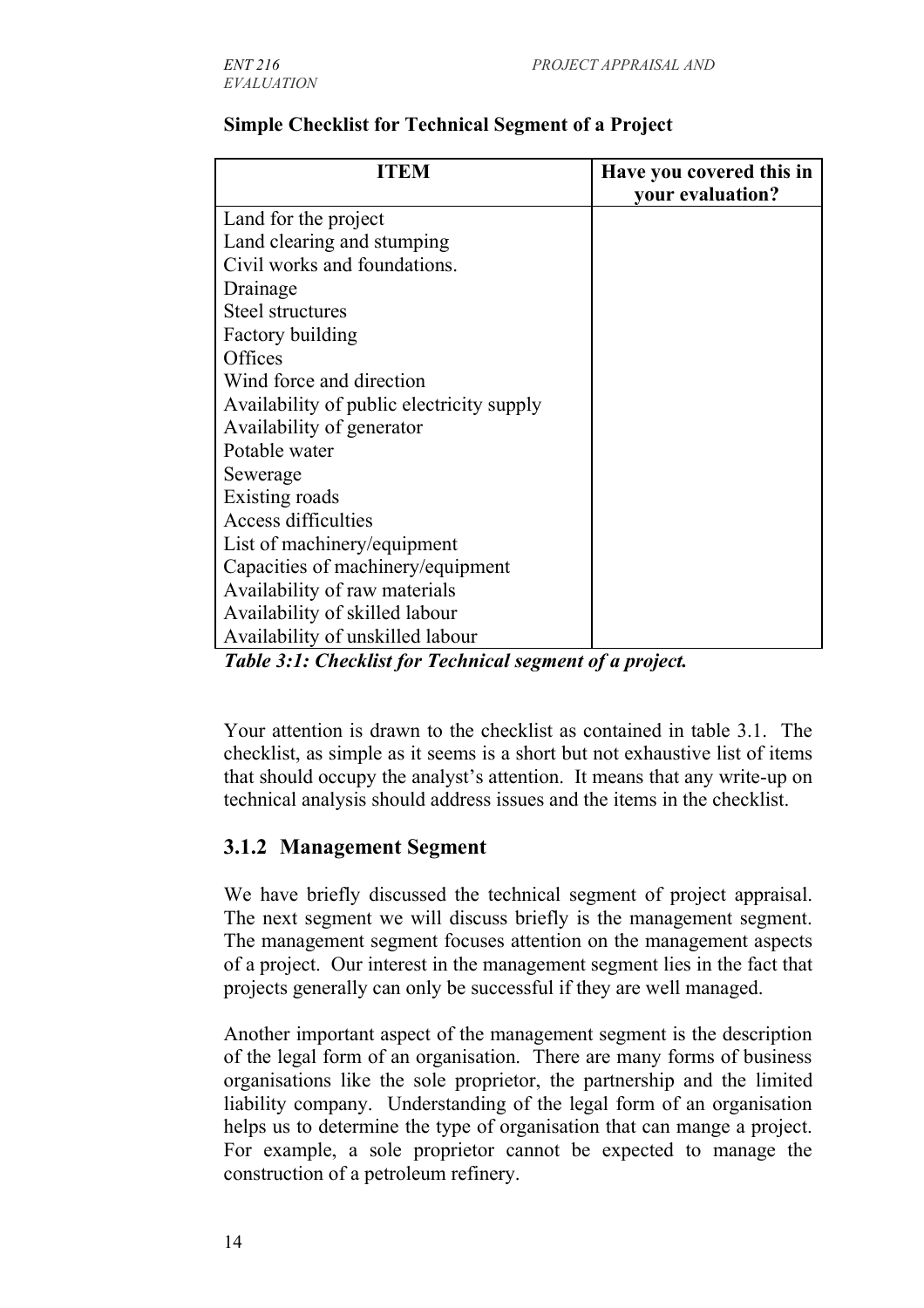To further guide us, we will again draw up a checklist which will be called the management checklist.

| <b>Item</b>                    | Have you covered this in your<br>evaluation? |
|--------------------------------|----------------------------------------------|
| The legal form of the business |                                              |
| The operating structure        |                                              |
| The number of divisions        |                                              |
| The number of departments      |                                              |
| The number of units            |                                              |
| Who are the key officers?      |                                              |
| Qualifications of key staff    |                                              |
| Total number of employees      |                                              |
| Total staff salaries           |                                              |
| Conditions of employment       |                                              |

*Table 3.2: Checklist for management segment*

#### **3.1.3 Demand and Market Segment**

The next segment that we shall discuss is the demand and market segment of a project appraisal. It is a very important aspect of our study. Understanding of demand for goods and services of a project is very critical because demand translates to revenues. The success of every project depends on its ability to earn income. A project will only earn income if there is a demand for its goods or services. Apart from demand situations in the market, we need to understand the supply situation equally. This is so because in the market, prices are determined by interplay of market forces. In the market, the key forces are demand and supply.

Although we shall treat demand in more details later, we will provide a checklist for the demand and market segment.

#### **SELF ASSESSMENT EXERCISE**

List two factors that affect price in the market.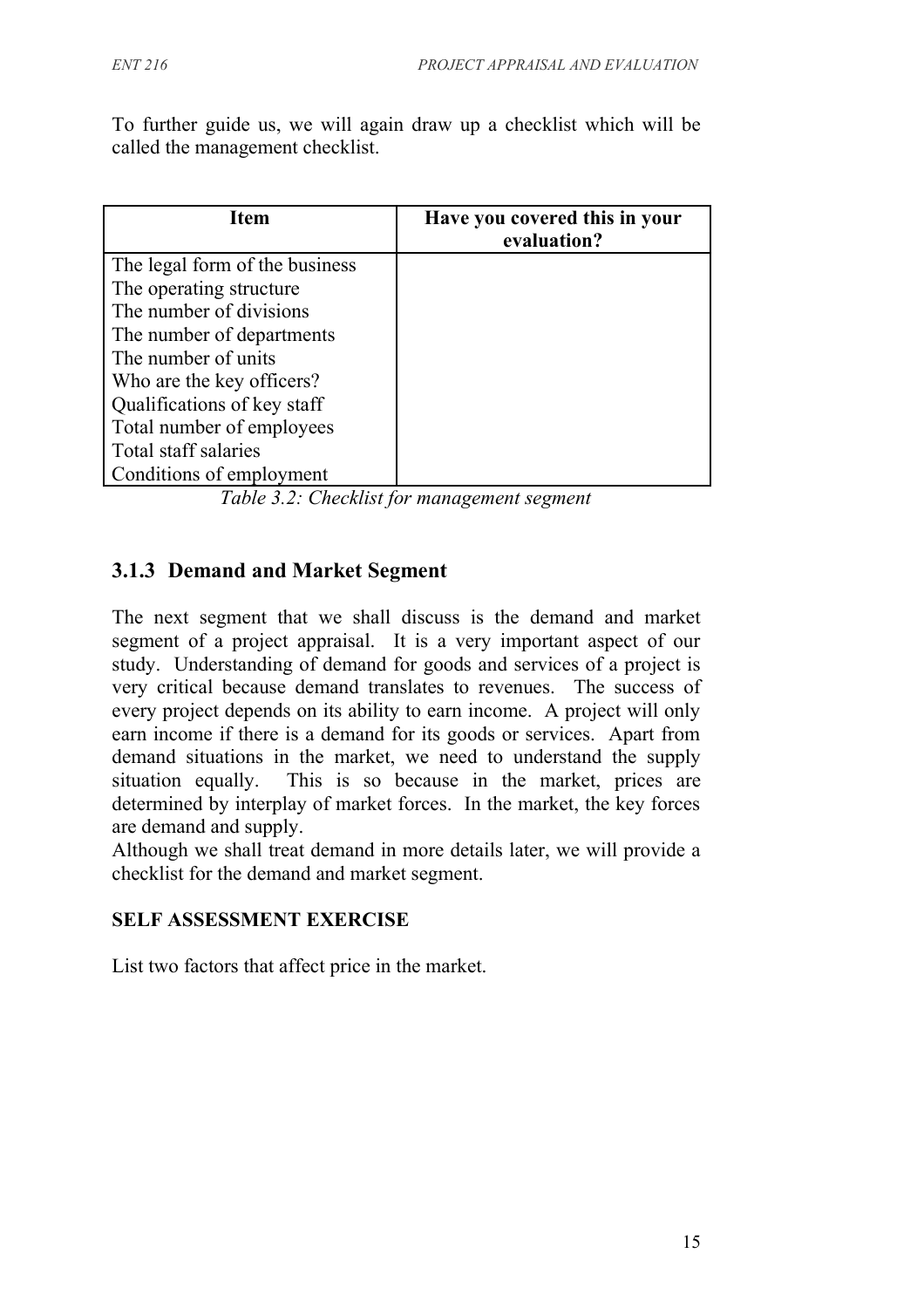Checklist for Demand and Market segment.

| <b>ITEM</b>                           | Have you covered this in<br>your evaluation? |
|---------------------------------------|----------------------------------------------|
| What is the location of the project?  |                                              |
| What is the population of the project |                                              |
| location?                             |                                              |
| What is the nature of demand for the  |                                              |
| product?                              |                                              |
| What is the size of the market?       |                                              |
| What is the supply situation?         |                                              |
| What is the price of the product?     |                                              |
| Market share of the project.          |                                              |
| Marketing strategy.                   |                                              |

*Table 3.3: Checklist for Demand and Market Segment.*

#### **3.1.4 The Financial Segment**

Let us now look at the financial segment. In this segment, we will focus attention on the key financial aspects of a project. We will be thinking of things like start-up costs. Start-up costs will include cost of land acquisition and development. It will include cost of erecting buildings and offices. Financing plans will also be thought of. What of revenues and costs? What of the income statement and the cash flows?

| <b>ITEM</b>                       | Have you covered this in your<br>evaluation? |
|-----------------------------------|----------------------------------------------|
| Cost of land acquisition          |                                              |
| Cost of land clearing.            |                                              |
| Cost of stumping                  |                                              |
| Cost of factory buildings         |                                              |
| Cost of administrative buildings. |                                              |
| Cost of plumbing works            |                                              |
| Revenues                          |                                              |
| Expenditures                      |                                              |
| Projected income statement        |                                              |
| Projected cash flow statement     |                                              |
| Projected balance sheet.          |                                              |

*Table 3.4: Checklist for the Financial Segment.*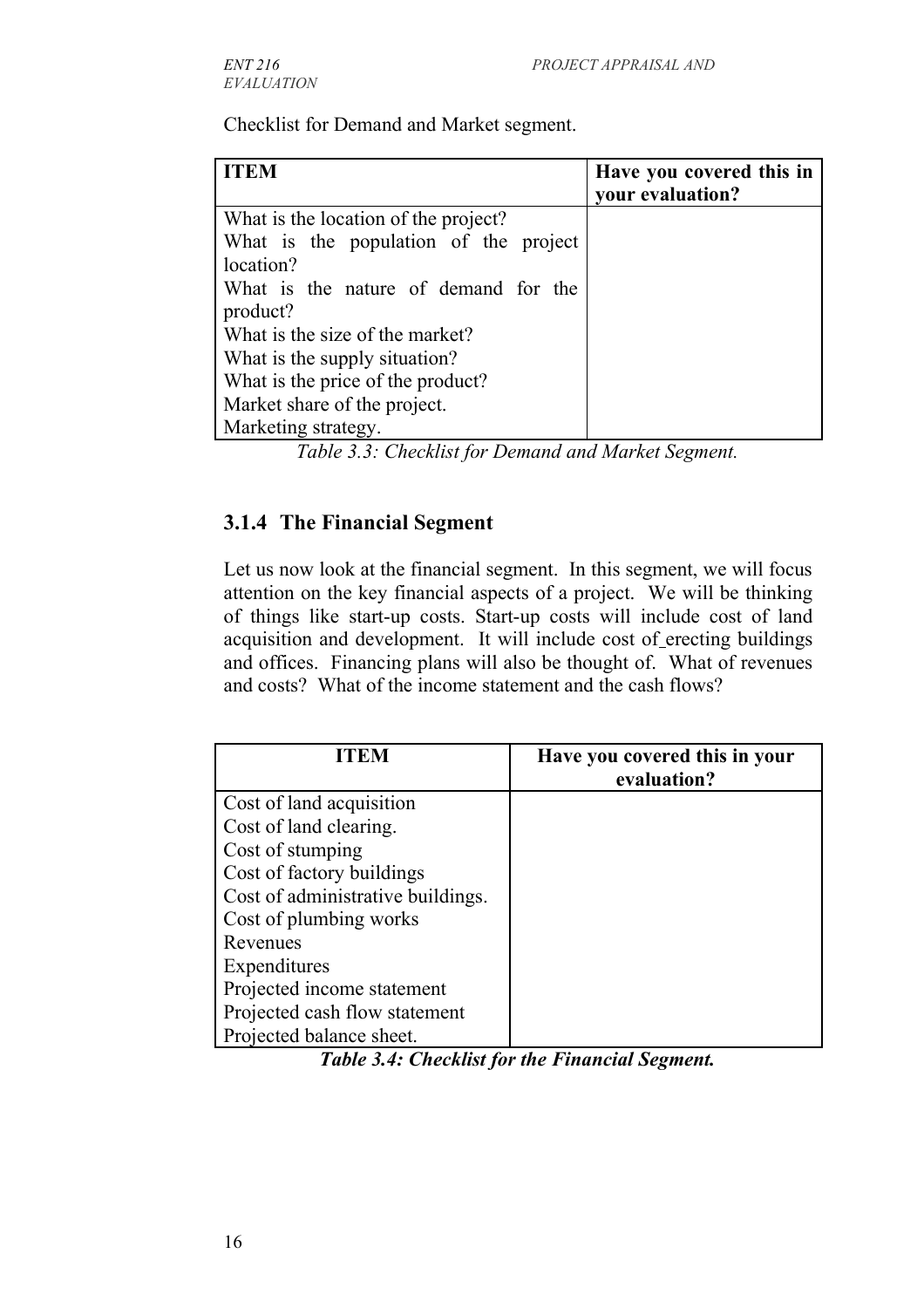## **3.1.5 Economic Segment**

The last segment we will consider is the economic segment. The economic segment considers projects from the macro economic point of view.

Economic analysis tries to measure the benefits and costs of projects in terms of their values to the society at large.

Checklist for Economic segment

| <b>ITEM</b>                         | Have you covered this in your<br>evaluation? |
|-------------------------------------|----------------------------------------------|
| Employment generating capacity      |                                              |
| No. of new jobs created             |                                              |
| Contribution to government revenues |                                              |
| Forward linkages of the project     |                                              |
| Backward linkages of the project    |                                              |
| Externalities.                      |                                              |

*Table 3.5: Checklist for Economic Segment.*

## **4.0 CONCLUSION**

In this unit, we have discussed the format for project evaluation. In our chosen format, the following segments have been identified as useful:

- Technical segment
- Management segment
- Demand and Market segment
- Financial segment
- Economic segment

## **5.0 SUMMARY**

What we have achieved in this unit is to develop a format for conducting the evaluation of projects.

## **6.0 TUTOR-MARKED ASSIGNMENT**

Discuss the key segments of project evaluation.

#### **7.0 REFERENCES/FURTHER READING**

Leon Ikpe (1999). *Project Analysis and Evaluation*. Lagos: Impressed Publishers.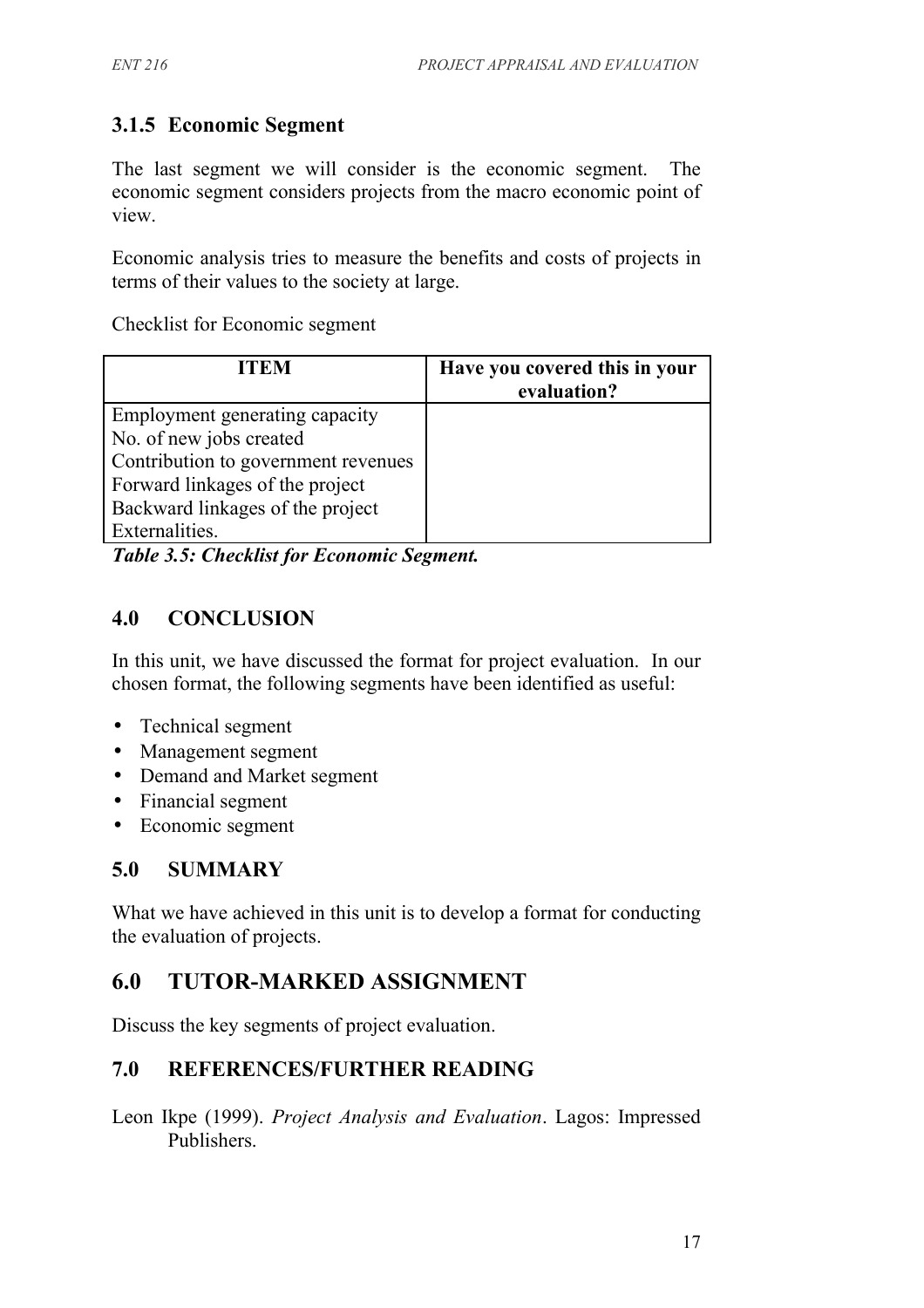*EVALUATION*

#### **UNIT 4 INTRODUCTION TO TECHNICAL ANALYSIS OF PROJECTS**

#### **CONTENTS**

- 1.0 Introduction
- 2.0 Objectives
- 3.0 Main Content
	- 3.1 Introduction to Technical Analysis of Projects
		- 3.1.1 Land and Buildings
		- 3.1.2 Machinery and Equipment
		- 3.1.3 Raw Materials and their Sourcing
		- 3.1.4 Utilities
- 4.0 Conclusion
- 5.0 Summary
- 6.0 Tutor-Marked Assignment
- 7.0 References/Further Reading

#### **1.0 INTRODUCTION**

In the last unit (Unit 3), we discussed Project Evaluation – An Introductory Format. We saw that a project can be viewed from five angles – the technical angle, the management angle, the market angle, the financial angle and the economic angle.

In this unit, we shall discuss an Introduction to Technical Analysis of Projects.

#### **2.0 OBJECTIVES**

At the end of this unit, you should be able to:

- explain what technical analysis means
- discuss its application in real life.

#### **3.0 MAIN CONTENT**

#### **3.1 Introduction to Technical Analysis of Projects**

Technical analysis of a project involves the exhaustive consideration of the technical soundness and practicability of a project.

It tries to relate the engineering aspects to the project environment. Technical analysis will involve exhaustive considerations of:

- (1) Land and buildings
- (2) Machinery and equipment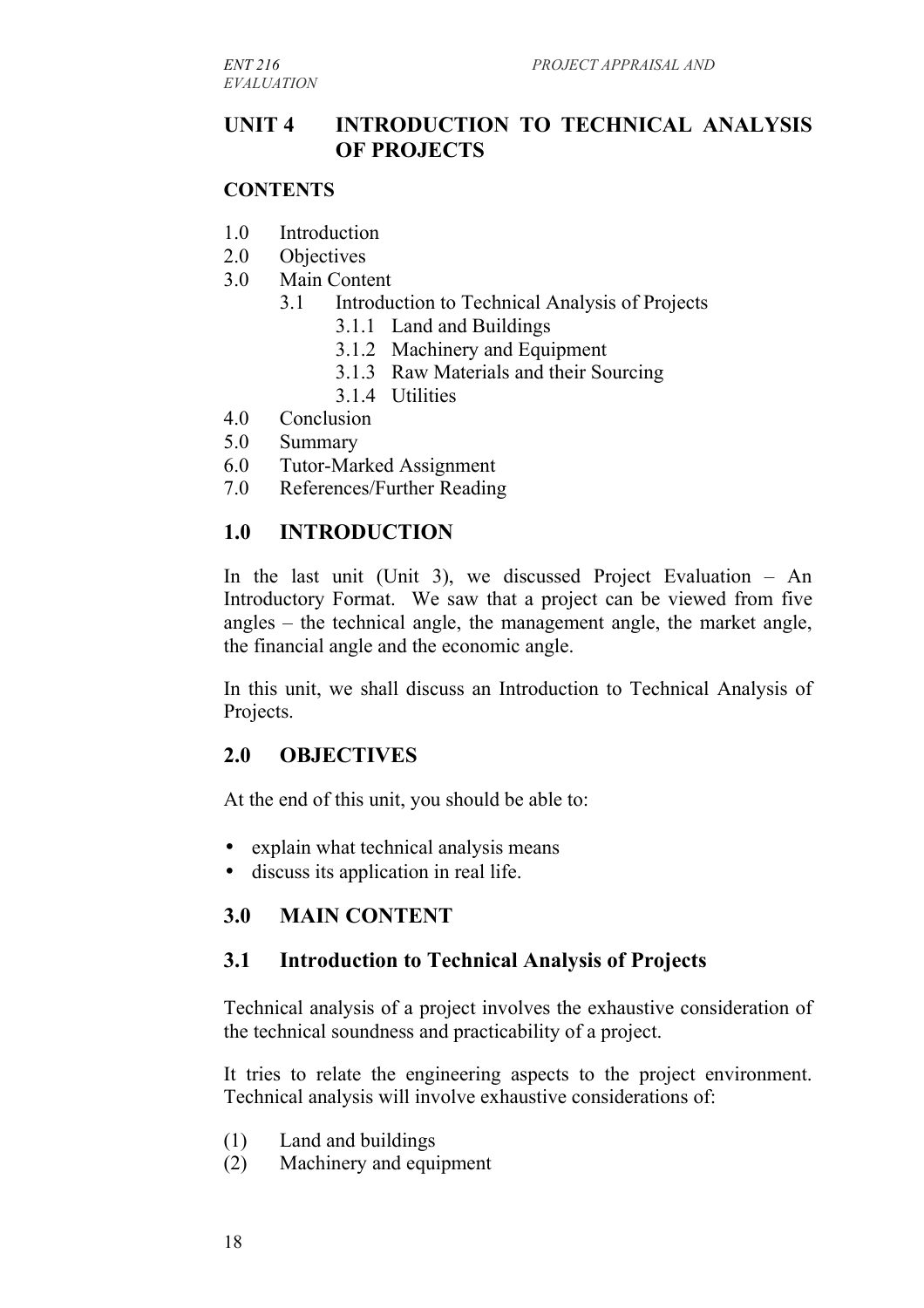- (3) Plant capacity and production plans
- (4) Plant layout
- (5) Raw materials and their sourcing
- (6) Utilities

The critical components of technical analysis are displayed in Figure 4.1



*Figure 4.1: Key components of a technical plan.*

## **3.1.1 Land and Buildings**

In figure 4.1, we saw the key components of a technical plan. We start by discussing land and buildings. As project analysts, when we come to the issue of land, we shall ask critical questions and some of them will be:

Checklist for land and buildings

| <b>ITEM</b>                        | Have you covered this in your<br>appraisal? |  |  |
|------------------------------------|---------------------------------------------|--|--|
| Is land available for the project? |                                             |  |  |
| What is the cost of the land?      |                                             |  |  |
| Perimeter fence?                   |                                             |  |  |
| Construction of factory buildings  |                                             |  |  |
| Construction of offices            |                                             |  |  |
| Parking space for customers.       |                                             |  |  |

*Table 4.1: Check list for land and buildings*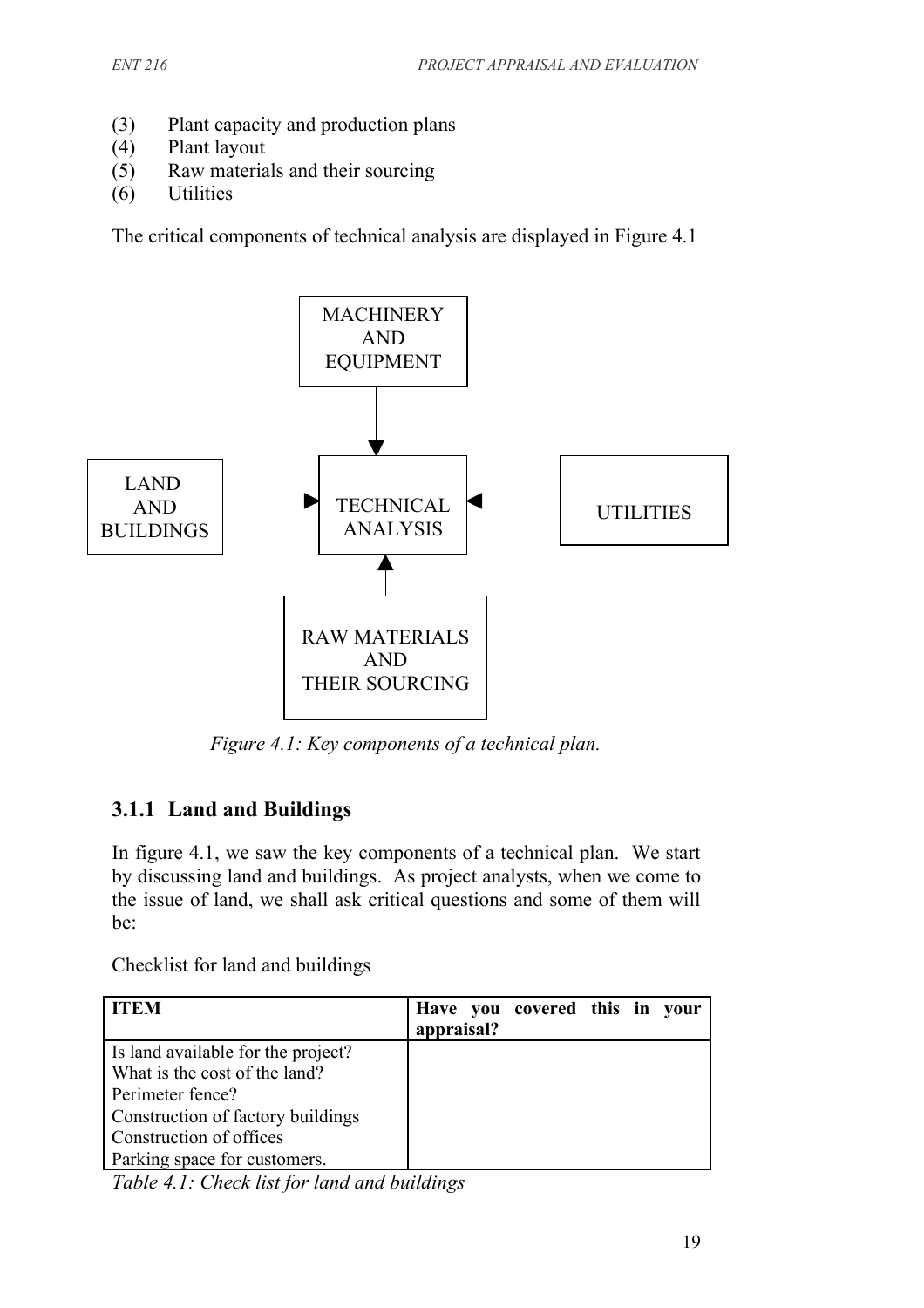In the appraisal of a project, the availability of land is very crucial. Even if the project sponsor cannot afford to buy land at the inception of the project, enough attention should be paid to the renting of a suitable site for the project.

## **3.1.2 Machinery and Equipment**

We have just briefly discussed land and its availability in connection with project appraisal. The next item that we shall consider is machinery and equipment. Most projects, especially those that are technical in nature, will involve the deployment of machinery and equipment. The person appraising the project must know that the machinery and equipment should be properly itemized and identified.

Machinery and equipment are usually supplied by the manufacturers.

Practically, when a manufacturer (vendor) is supplying a machine, the vendor should give sufficient details of the machine/equipment.

| <b>ITEM</b>                  | Have you covered this in your |
|------------------------------|-------------------------------|
|                              | appraisal?                    |
| Functions of the machinery/  |                               |
| equipment                    |                               |
| Components of the machinery/ |                               |
| equipment                    |                               |
| Electricity consumption      |                               |
| Heating power                |                               |
| Structure of the machinery   |                               |
| Screw speed                  |                               |
| Compressed air requirement   |                               |
| Quality of water required    |                               |
| Quantity of water required   |                               |
| Water temperature            |                               |
| Clamping method              |                               |
| Production process           |                               |
| Service interval             |                               |

*Table 4.2: Machinery and Equipment check list.*

#### **A PRACTICAL BUSINESS IDEA FOR CLASS DISCUSSION**

#### **Palm Oil Production Plant**

Palm oil is an important food item in the Nigerian diet. It is primarily used in cooking and is rich in Vitamin A. It is used as industrial raw material by soap and vegetable oil industries hence its industrial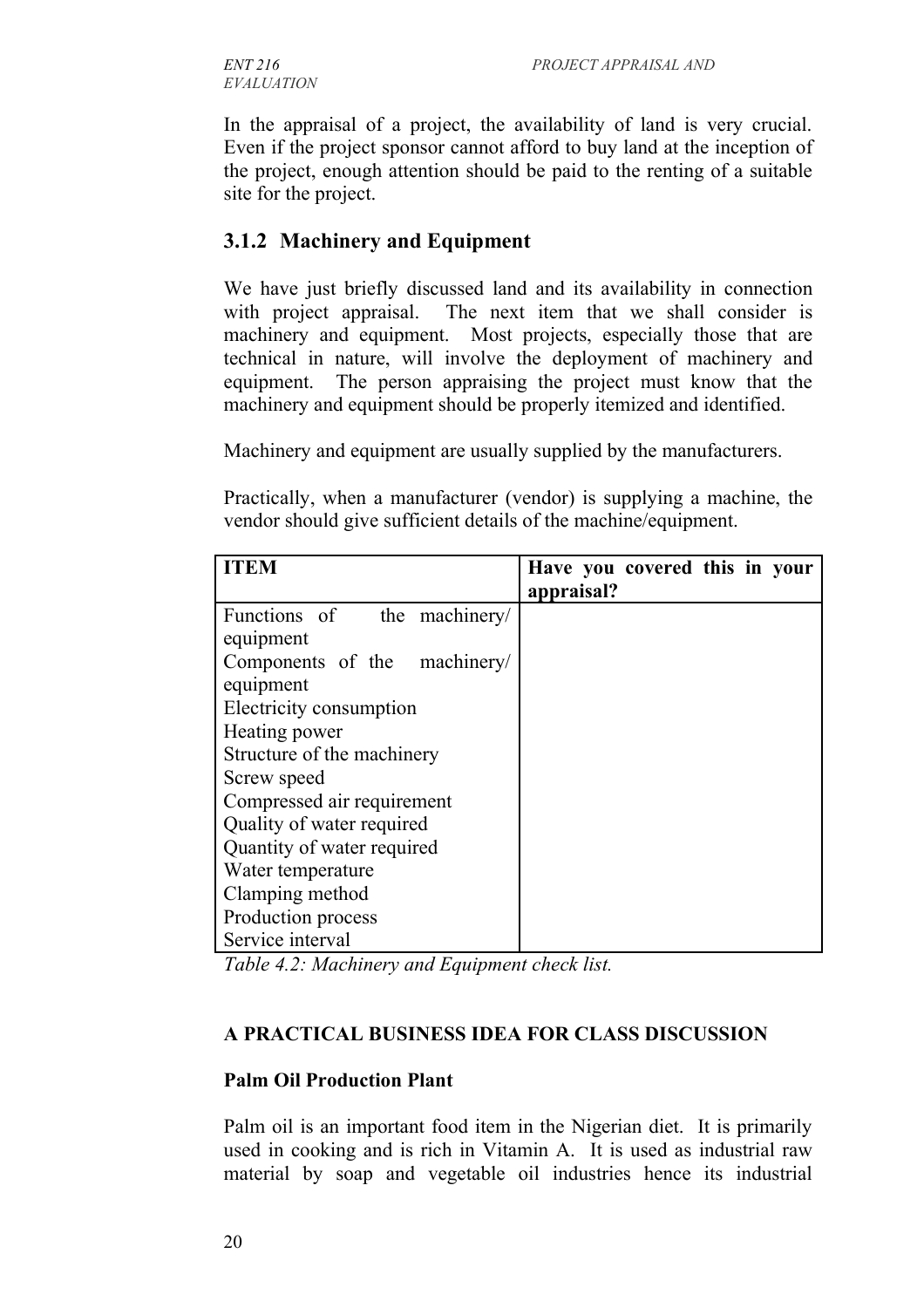importance. Put together therefore, we have a product that has a wide market and presents good investment opportunities for a small-scale investor.

#### **Technical Considerations**

The project considered in this write-up is a medium sized palm oil plant. Since the basic raw material for the project is fresh fruit bunches (FFB) from the oil palm tree, the problem of raw material sourcing is not likely to arise. The basic and necessary machinery for the project are the boiler/sterilizer, rotary stripper; digester and clarifier.

#### **Production Process of Palm Oil**

Quartered fruit bunches are introduced into the boiler/sterilizer and left for about 30 minutes under hot steam for boiling and sterilization to take place. The quartered bunches are then fed into the rotary stripper which strips the fruits from the quartered bunches which are still at a very high temperature of about  $110^{\circ}$ c. The loose fruits from the rotary stripper are then fed into the horizontal digester for maceration. In the digester, the palm fruits are beaten into a paste. Hot water, which is introduced into the digester, forces the thick paste and water into the oil clarifier unit. In the clarifier, the oil is separated from the water and palm oil is collected from a tap. Investors are advised to use the tenera oil palm fruit because of its high oil yielding abilities.

#### 3.1.3 **Raw Materials and Their Sourcing**

We have discussed machinery and equipment as part of project appraisal. We will now discuss raw materials and their sourcing.

In a manufacturing concern, this is very important and cannot be overlooked. Every manufacturing activity involves the use of raw materials. For example, a garri processing project will require cassava tubers as raw materials.

The person appraising the project should address his/her attention to this issue of raw material and their sourcing.

A project which raw materials are sourced locally will have chances of survival as against a project which raw materials are imported.

In terms of risk, projects which raw materials are imported are considered high risk. We shall properly address the issue of project risk at a later section of our study.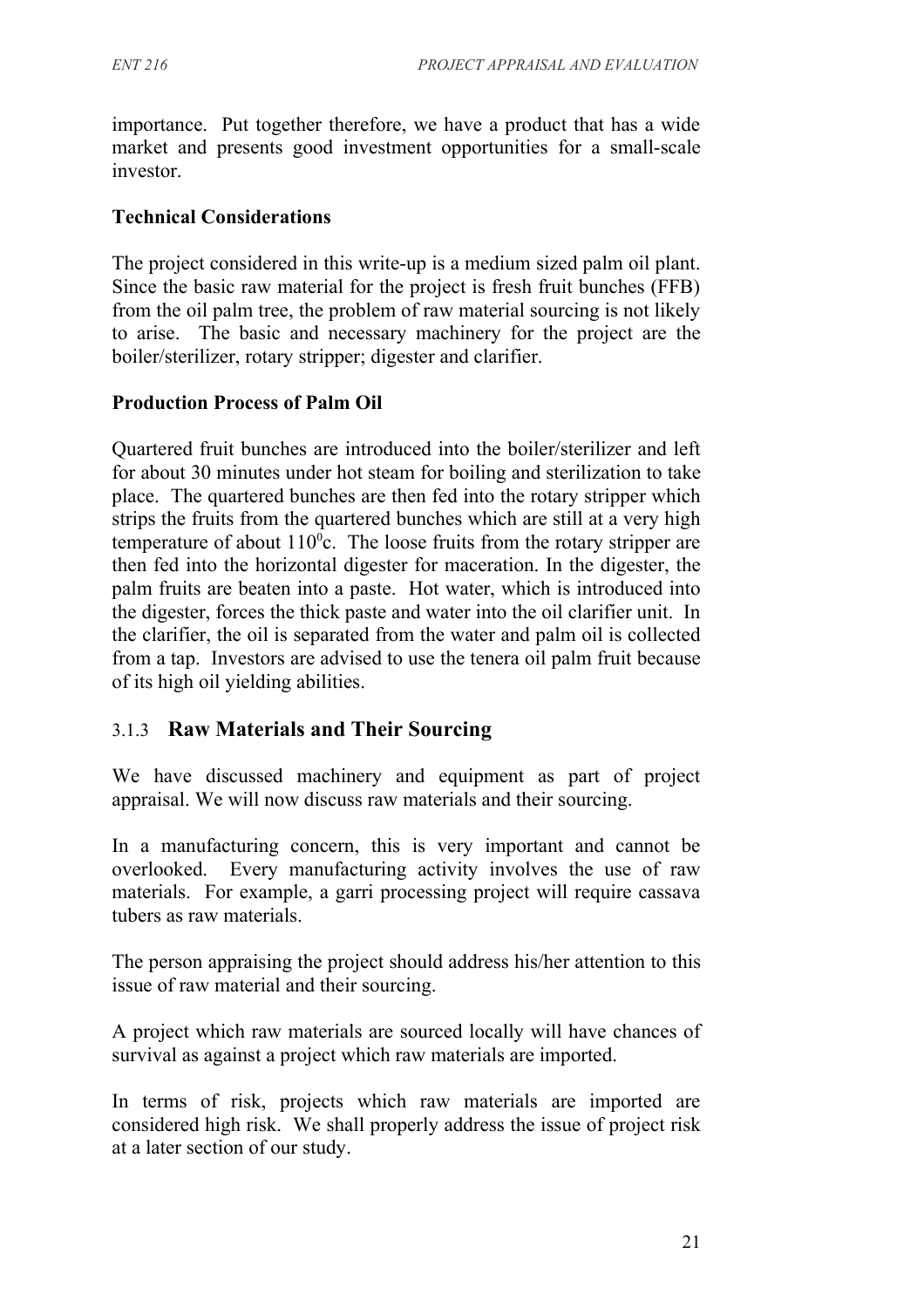In a standard setting, the raw material requirements of a project must be properly identified and the sources properly identified.

#### **3.1.4 Utilities**

Utilities that concern us in project appraisal are:

- (1) Water
- (2) Electricity.

Water is very important in most manufacturing concerns. For example, in garri processing, a lot of water is required for the washing of the cassava tubers. In cosmetics manufacturing – especially shampoos, a lot of water is required.

Electricity is also important for every project. There are two sources of electricity – the public power source and the private power source usually obtained through the deployment of generators.

#### **SELF ASSESSMENT EXERCISE**

List four items that can be found in technical analysis.

#### **4.0 CONCLUSION**

In this unit, we discussed the introduction to technical analysis of projects. We discussed the critical components of technical analysis.

## **5.0 SUMMARY**

Technical analysis tries to consider the technical soundness of a project. It tries to isolate and itemize those things critical to the technical success of a project. The person appraising the project, must ensure that important questions concerning technical analysis are asked and answered.

#### **6.0 TUTOR-MARKED ASSIGNMENT**

Discuss the four key items in technical analysis of projects.

#### **7.0 REFERENCES/FURTHER READING**

Wearne, S. H. (1989). *Control of Engineering Projects*. London: Thomas Telford.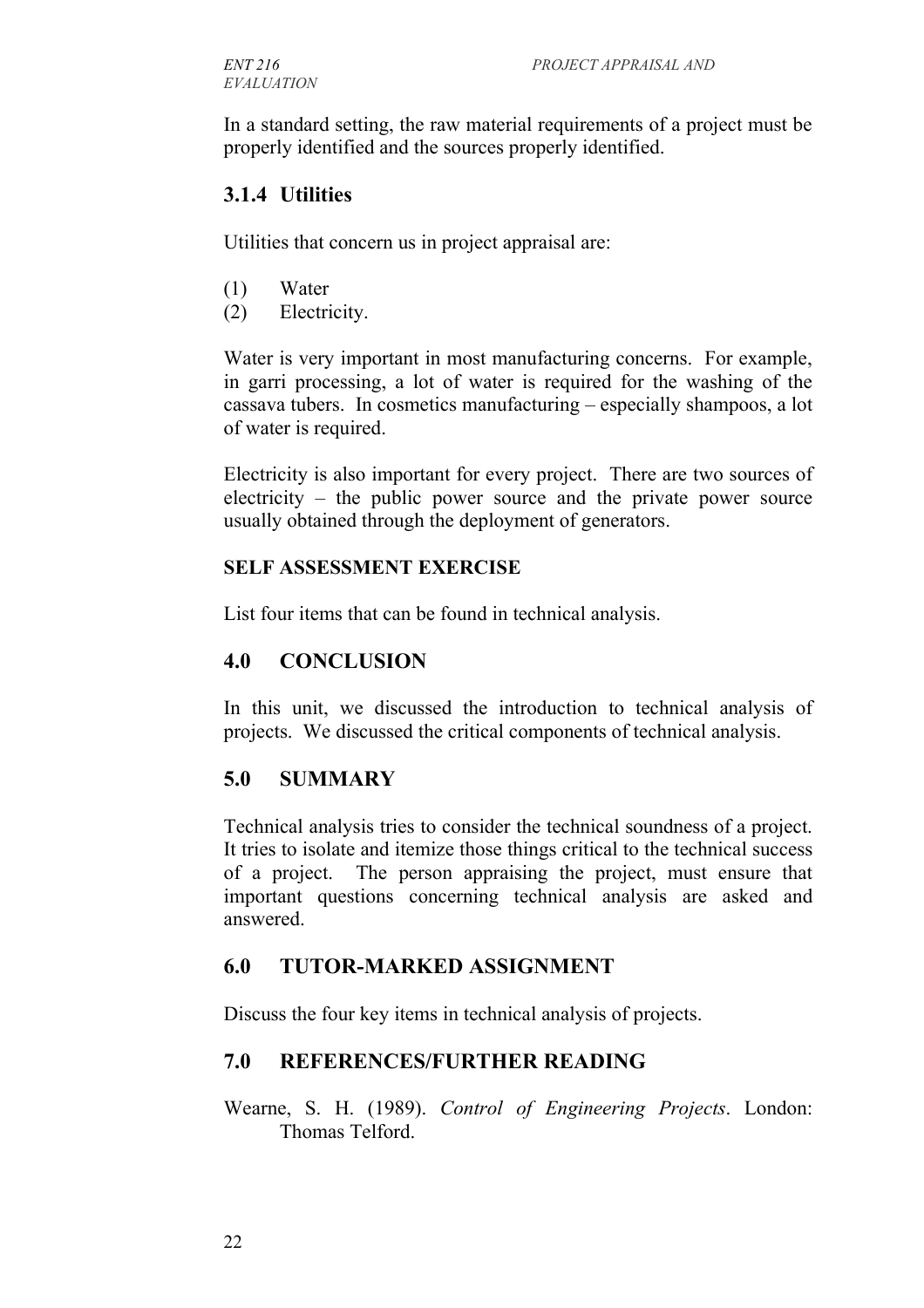## **UNIT 5 EVALUATING CAPACITY AND PRODUCTION PLANS**

#### **CONTENTS**

- 1.0 Introduction
- 2.0 Objectives
- 3.0 Main Content
	- 3.1 Evaluating Capacity and Production Plans
		- 3.1.1 Meaning of Capacity
		- 3.1.2 The Nature of a Production Plan
- 4.0 Conclusion
- 5.0 Summary
- 6.0 Tutor-Marked Assignment
- 7.0 References/Further Reading

#### **1.0 INTRODUCTION**

In the last Unit (Unit 4), we discussed introduction to technical analysis of projects. We discussed the key components of a technical plan. We discussed land and buildings. We discussed machinery and equipment. We discussed raw materials and their sourcing. We discussed utilities.

In this unit, we will discuss evaluating capacity and production plans.

#### **2.0 OBJECTIVES**

At the end of this unit, you will be able to:

- explain the meaning of capacity and production plans
- describe their practical applications in industry.

#### **3.0 MAIN CONTENT**

#### **3.1 Evaluating Capacity and Production Plans**

Most projects will involve the production of goods or services. But in all cases they must have capacity. We are interested in capacity for two main reasons. Firstly, as project initiators or entrepreneurs, an entrepreneur wishing to set up a plant for the production of goods must know well in advance the capacity of his plant and machinery. Knowledge of the capacity will assist the entrepreneur to project for the revenues and associated costs.

Alternatively, the person appraising the project could be an analyst who is appraising a project. In this situation, a business plan may have been presented to the person appraising the project, for evaluation. So,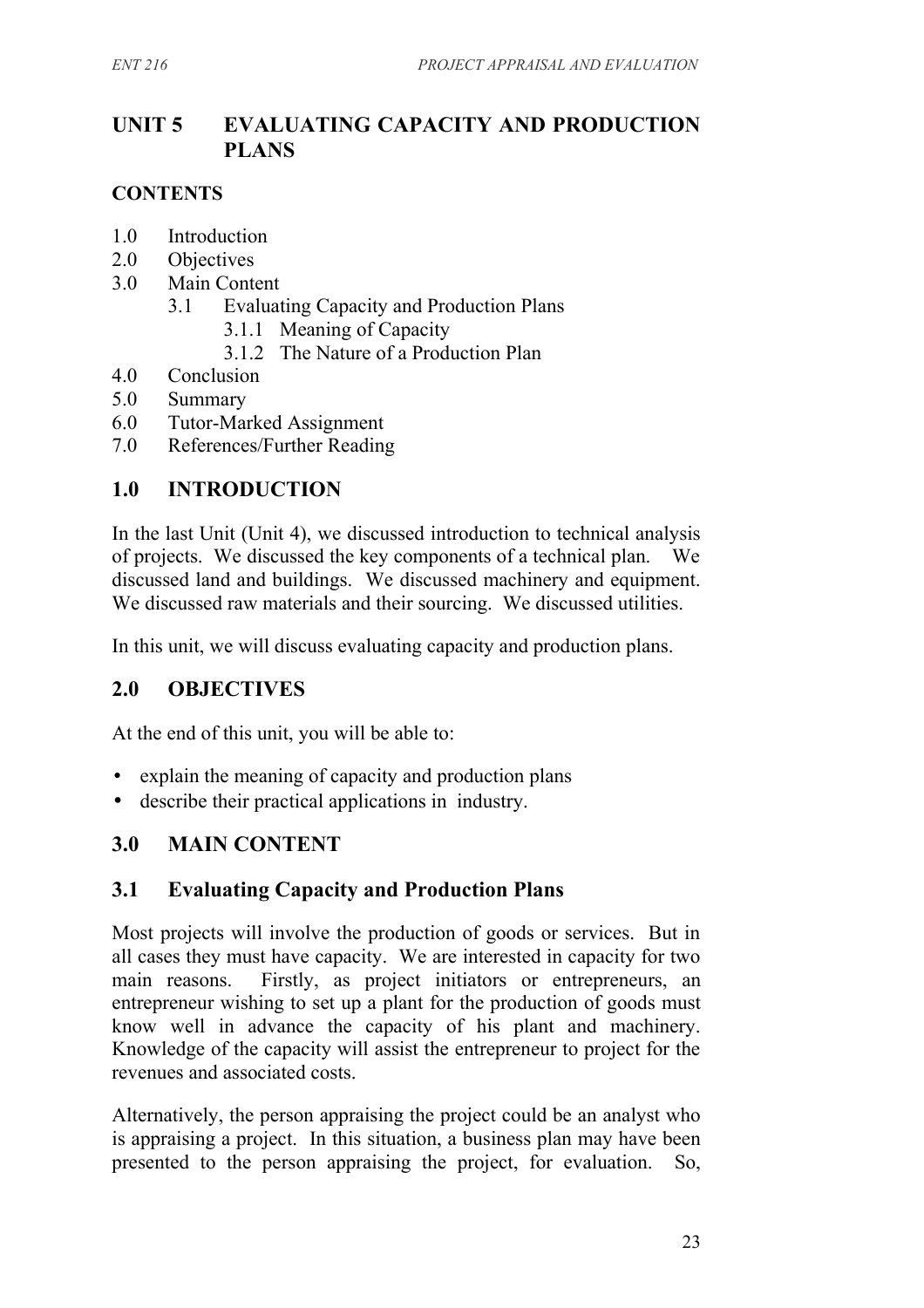whether you are an entrepreneur or an analyst, you should understand capacity and production plans.

No firm worth its salt can ignore the importance of capacity and production plans.

#### **3.1.1 Meaning of Capacity**

Our key task in this unit is to discuss evaluating capacity and production plans. So we have to first discuss the meaning of capacity. Ordinarily, capacity means **"ability to do something"**. At least that is the understanding in the simplest form.

From a project point of view, we shall define capacity as the output of a plant or machine. Service based organisations like general hospitals also have capacities. In this case, capacity is a reference to the ability of the hospital to provide service to patients. For example, if a hospital is able to treat 300 patients per day, that becomes the capacity of the hospital. Again you will realize that a hospital may have only 30 beds for the patients. The beds available in a hospital also constitute the capacity of the hospital. In the literature and in practical terms, there exist three types of capacity namely: installed capacity, attainable capacity and actual capacity.

#### • **Installed Capacity**

The installed capacity of a plant or machine is the maximum output achievable in terms of tangible goods which the plant or machine is capable of producing over a given time.

In most cases, the capacity of a plant is always disclosed by the plant or machine manufacturers.

We can define installed capacity in terms of the following:

- (1) number of goods produced per second.
- (2) number of goods produced per minute
- (3) number of goods produced per hour
- (4) number of goods produced per day
- (5) number of goods produced per year.

The best way to conceptualise capacity is to consider a Peugeot 504 car that has a speedometer limit of 200 kilometres per hour. Technically, 200 kilometres per hour is the maximum speed that the car can attain. And so, we can safely say that 200 km/hour is the installed capacity of the car.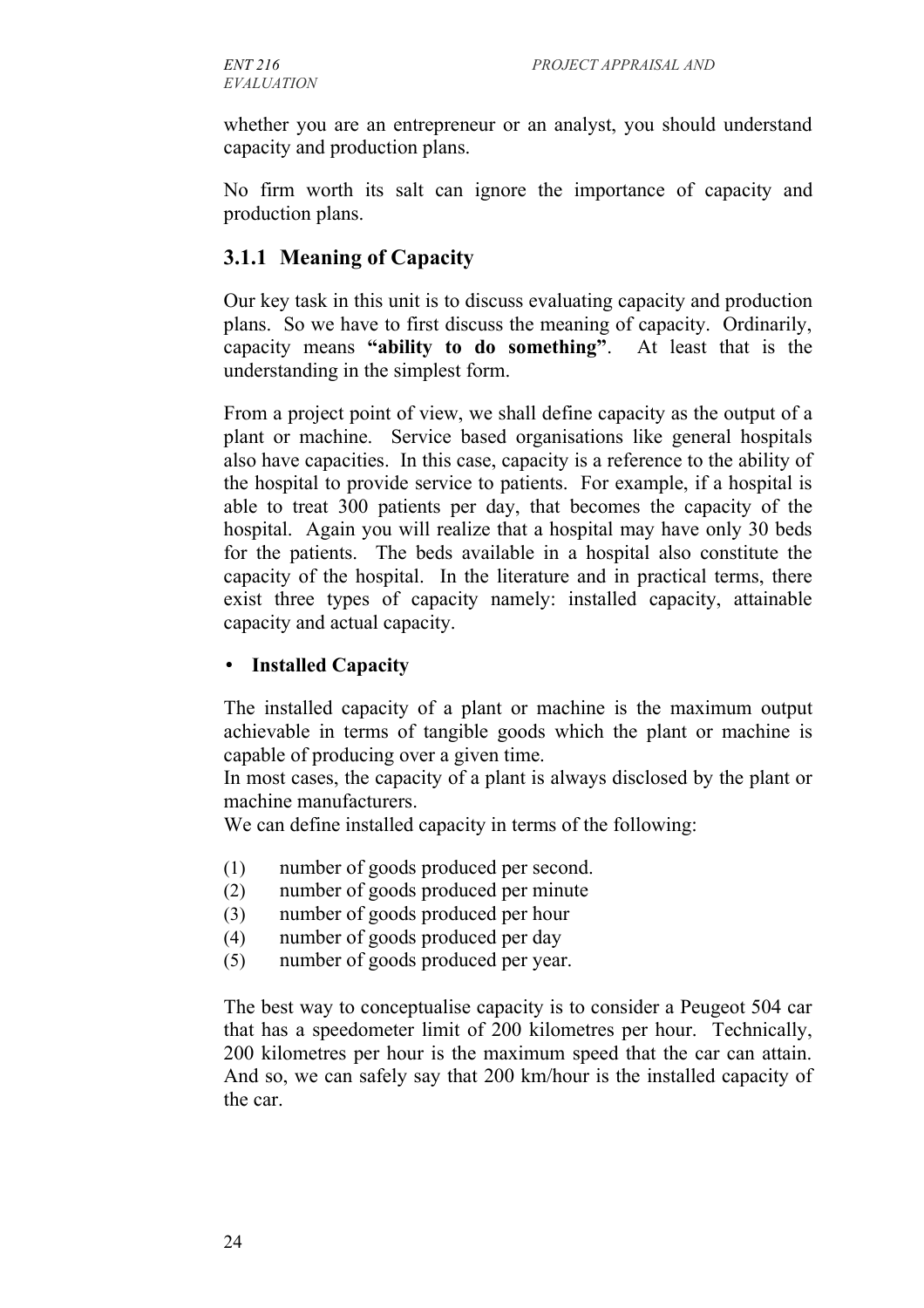#### **SELF ASSESSMENT EXERCISE**

An exercise book plant can produce 5,000 exercise books per hour, all things being equal. What is the installed capacity of the plant per annum?

#### • **Attainable Capacity**

We have just discussed installed capacity of a plant or machine and described same as the maximum output that the plant or machine can achieve, all things being equal. However, in real life, no machine can work for 60 minutes in the hour, 24 hours in the day and 365 days in the year without breaking down. There must be production loss arising from the servicing of machines, repairs and changes in shift.

Because of these reasons, we have a more realistic capacity which in the literature, is known as attainable capacity of a plant or machine. Attainable capacity is a safe capacity. Attainable capacity captures the effects of plant servicing or repairs on the production output.

Now, let us go back to the Peugeot 504 car which we said has an installed capacity or maximum speed limit of 200 kilometers per hour.

Practically and of course in real life, no sane person will like to drive a car at a speed of 200 kilometres per hour, especially in an urban area. Anyone who drives a car at a speed of 200 kilometres per hour in a town will definitely have an accident and also cause harm to other road users.

Because of the need to ensure safety in driving, it will be more realistic to impose a safe limit to driving. And so for some people, 120 kilometres per hour is the maximum speed they can attain because of safety considerations. So in this case, 120 kilometres per hour constitutes attainable capacity. In production, attainable capacity is usually described as a percentage of installed capacity.

#### • **Actual Capacity**

We have discussed installed capacity and attainable capacity. We also said that attainable capacity is a percentage of installed capacity. The next capacity we shall discuss is actual capacity.

Actual capacity is the real output that a plant can achieve given the market situation and other situations.

Goods are not usually produced for the sake of production alone. Production is undertaken for the market. Ideally, a producer will manufacture the quality of goods that he/she will be able to sell in the market at a given point in time.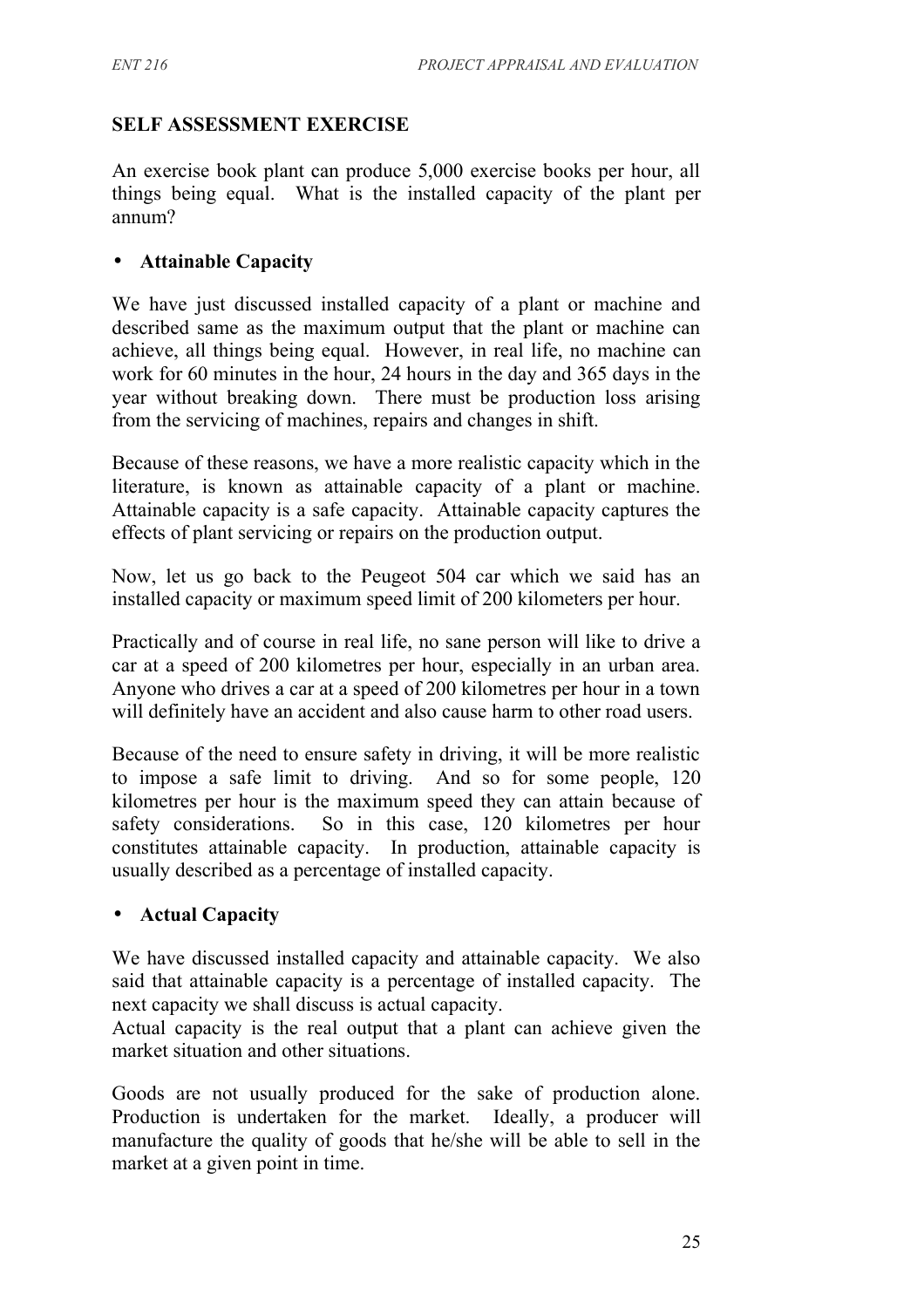Another important aspect of actual capacity is that it is usually limited by the availability of financial resources.

The firm or entrepreneur may have the market for goods but does not have the financial resources to purchase raw materials. So in this case, you will see that actual output will be dictated by the availability of financial resources.

#### **3.1.2 The Nature of a Production Plan**

So far, so good. We have discussed capacity. The next item for discussion is the production plan. The production plan of a project shows us exactly the proposed output of a plant or project. This output is usually described in units.

A production plan shows the output of goods achievable following the input of raw materials. The production plan will be based on the following:

- (1) input output arrangements.
- (2) the number of work shifts.

It is important to note that a work shift is usually 8 hours. And so, there are 3 shifts of 8 hours each in a day.

Therefore, based on availability of raw materials and the dictates of the market, a plant can be run on the following:

- (1) a single shift of 8 hours in a day.
- (2) 2 shifts of 8 hours each a day.
- (3) 3 shifts of 8 hours each in a day.

**NOTE:** Ideally in a year, it is safe to assume that there are 300 working days. This seeks to accommodate production losses arising from weekends, public holidays, plant breakdown and routine maintenance of machinery and equipment.

Below is a production plan of a sachet water and bottled water production plant. You are requested to study the plan and make sure you understand it. You are expected to be able to write a similar production plan.

#### **EXAMPLE OF A PRODUCTION PLAN**

#### **The Project**

The project is a comprehensive project that will produce the following:

(1) Sachet water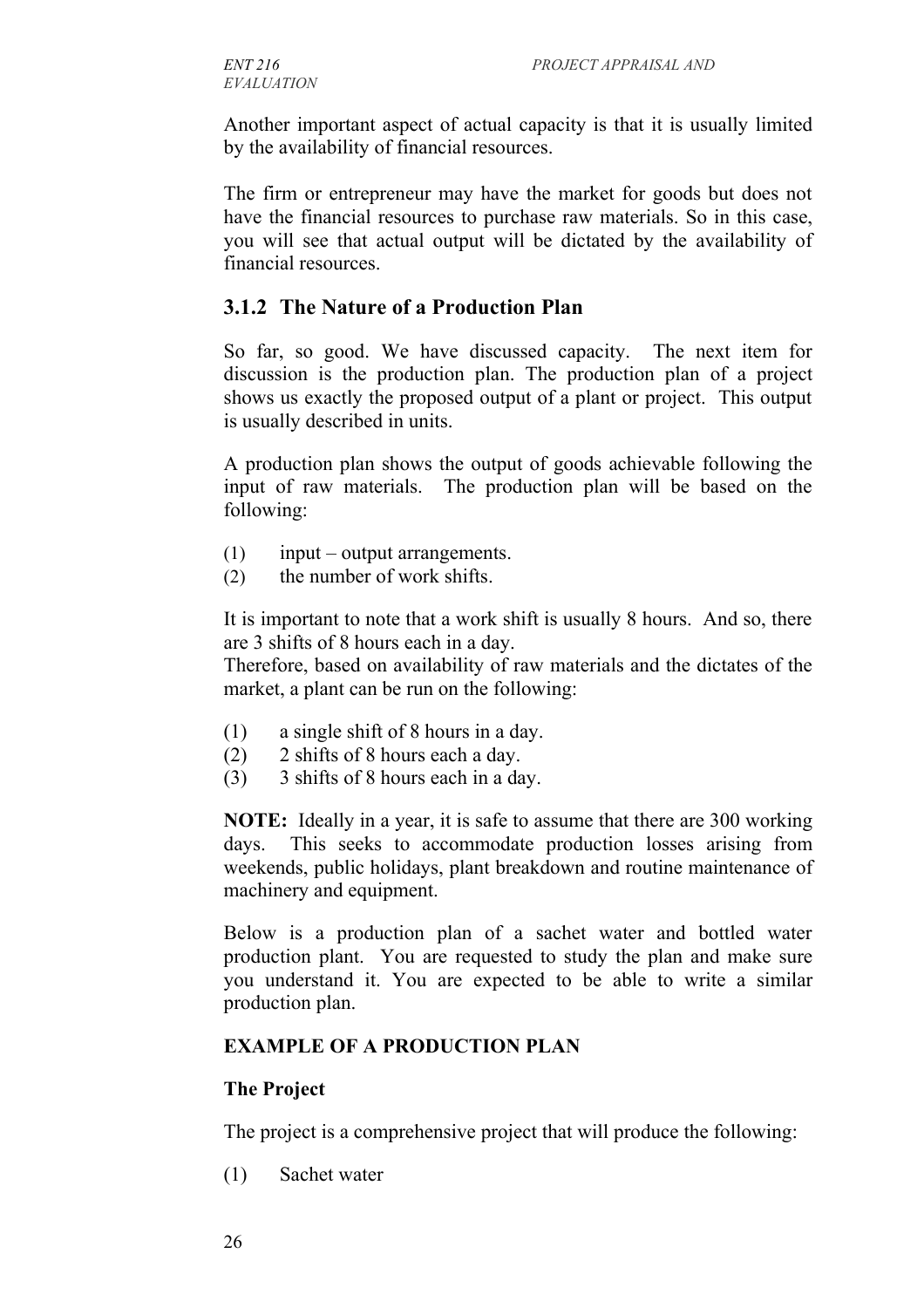- (2) Bottled water
- (3) Plastic bottles and caps for packing bottled water
- (4) Nylon for packing the sachet water.

#### **Sachet Water Plant**

The plant under consideration is a sachet water production line capable of producing 4000 sachets per hour. Working on a single shift of 8 hours, the plant can produce 32,000 sachets of water. Working on 2 shifts of 8 hours each, an output of 64,000 sachets is possible while 3 shifts of 8 hours each will produce 96,000 sachets per day.

#### **Annual Capacity/Production Plan (Units of Sachet Water)**

|                     | Year 1     | <b>Year 2</b> | Year 3     | <b>Year 4-5</b> |
|---------------------|------------|---------------|------------|-----------------|
| Installed capacity  | 35,040,000 | 35,040,000    | 35,040,000 | 35,040,000      |
| Attainable capacity | 31,536,000 | 31,536,000    | 31,536,000 | 31,536,000      |
| Actual capacity     | 19,200,000 | 28,800,000    | 28,800,000 | 28,800,000      |

Proposed actual capacity is based on the following:

| Year 1: 2 shifts of 8 hours each per day and 300 working |            |  |  |  |  |  |
|----------------------------------------------------------|------------|--|--|--|--|--|
|                                                          | days/year. |  |  |  |  |  |

Year 2-5: 3 shifts of 8 hours each per day and 300 working days/year.

Attainable capacity is 90% of installed capacity.

#### **Summary of Proposed Production Plan (Units of Sachet Water)**

| Year 1 | 19,200,000 |
|--------|------------|
| Year 2 | 28,800,000 |
| Year 3 | 28,800,000 |
| Year 4 | 28,800,000 |
| Year 5 | 28,800,000 |

#### **BOTTLED WATER PLANT**

The plant under consideration is a bottled water production line capable of producing 2,000 bottles of water per hour. Working on a single shift of 8 hours, the plant can produce 16,000 bottles. 2 shifts of 8 hours each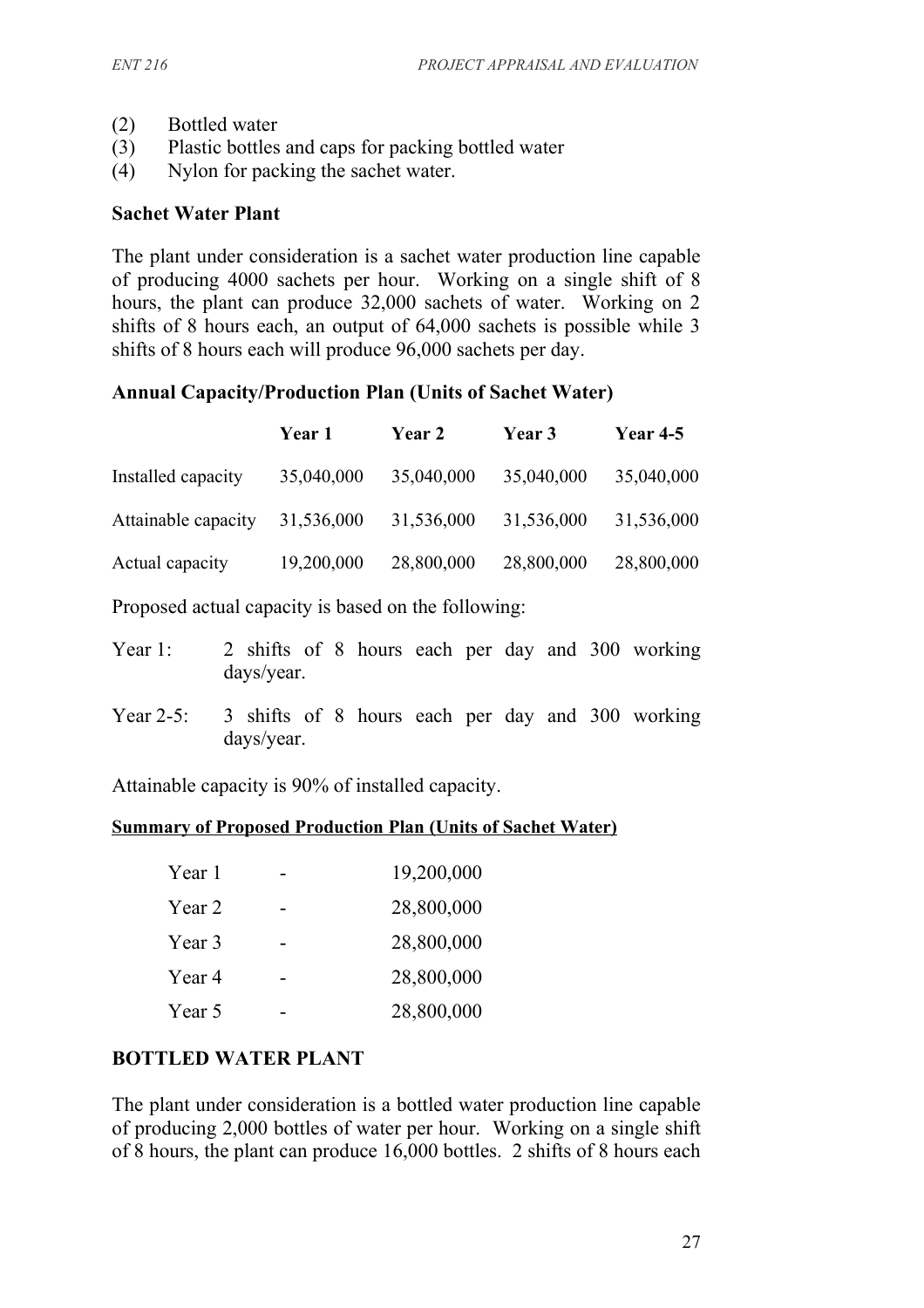per day will produce 32,000 bottles while working on 3 shifts of 8 hours each per day, a total output of 48,000 bottles is possible.

#### **Annual Capacity/Production Plan (Units of Bottled Water)**

|                     | Year 1     | <b>Year 2</b> | <b>Year 3</b> | <b>Year 4-5</b> |
|---------------------|------------|---------------|---------------|-----------------|
| Installed capacity  | 17,520,000 | 17,520,000    | 17,520,000    | 17,520,000      |
| Attainable capacity | 15,768,000 | 15,768,000    | 15,768,000    | 15,768,000      |
| Actual capacity     | 4,800,000  | 9,600,000     | 9,600,000     | 9,600,000       |

Proposed actual capacity is based on the following:

Year 1: 1 shift of 8 hours each per day and 300 working days/year.

Year 2-5: 2 shifts of 8 hours each per day and 300 working days/year.

Attainable capacity is 90% of installed capacity.

#### **Summary of Proposed Production Plan (Units of Sachet Water)**

| Year 1 | 4,800,000 |
|--------|-----------|
| Year 2 | 9,600,000 |
| Year 3 | 9,600,000 |
| Year 4 | 9,600,000 |
| Year 5 | 9,600,000 |

#### **BLOW MOULDING AND INJECTION MOULDING UNIT**

The plant under consideration is a pet blow moulding line capable of producing 2,000 bottles per hour. Working on a single shift of 8 hours, the plant can produce 16,000 bottles. Working on 2 shifts of 8 hours each, an output of 32,000 bottles is possible while 3 shifts of 8 hours each day will yield 48,000 bottles.

#### **Annual Capacity/Production Plan (Units of Bottles)**

|                     | Year 1     | <b>Year 2</b> | Year 3     | <b>Year 4-5</b> |
|---------------------|------------|---------------|------------|-----------------|
| Installed capacity  | 17,520,000 | 17,520,000    | 17,520,000 | 17,520,000      |
| Attainable capacity | 15,768,000 | 15,768,000    | 15,768,000 | 15,768,000      |
| Actual capacity     | 9,600,000  | 14,400,000    | 14,400,000 | 14,400,000      |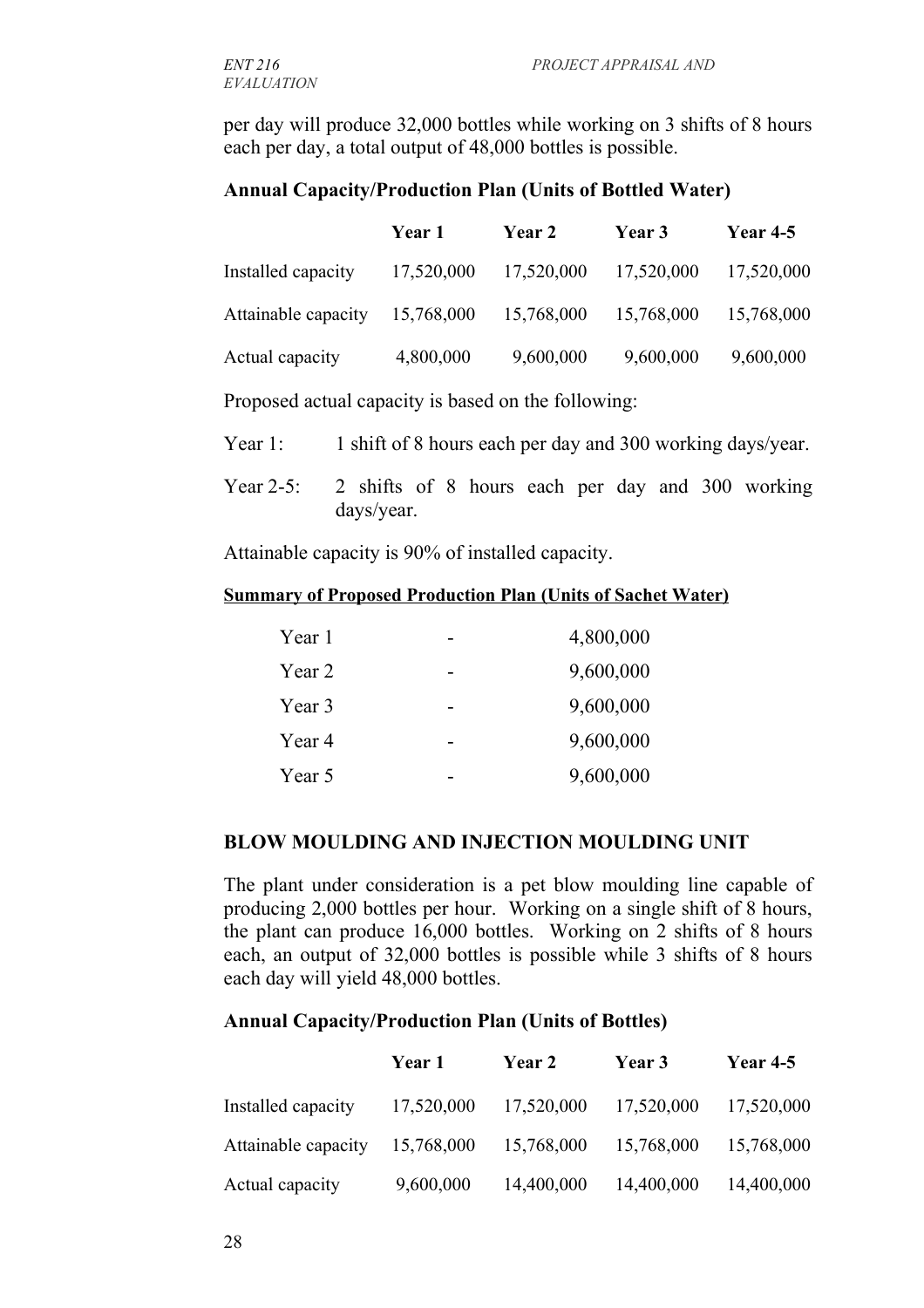Proposed actual capacity is based on the following:

- Year 1: 2 shifts of 8 hours each per day and 300 working days/year.
- Year 2-5: 3 shifts of 8 hours each per day and 300 working days/year.

Attainable capacity is 90% of installed capacity.

#### **Summary of Proposed Production Plan (Units of Sachet Water)**

| Year 1 | 9,600,000  |
|--------|------------|
| Year 2 | 14,400,000 |
| Year 3 | 14,400,000 |
| Year 4 | 14,400,000 |
| Year 5 | 14,400,000 |

#### **NYLON EXTRUSION AND PRINTING UNIT**

The plant under consideration is capable of extruding 70kg of nylon per hour. Working on a single shift of 8 hours, the plant can extrude 560 kg of nylon. Working on 2 shifts of 8 hours each, an output of 1120 kg of nylon is possible. 3 shifts of 8 hours each per day yields an output of 1680kg of nylon.

#### **Annual Capacity/Production Plan (Kg of extruded nylon)**

|                     | <b>Year 1</b> | <b>Year 2</b> | <b>Year</b> 3 | <b>Year 4-5</b> |
|---------------------|---------------|---------------|---------------|-----------------|
| Installed capacity  | 613,200       | 613,200       | 613,200       | 613,200         |
| Attainable capacity | 551,880       | 551,880       | 551,880       | 551,880         |
| Actual capacity     | 336,000       | 504,000       | 504,000       | 504,000         |

Proposed actual capacity is based on the following:

- Year 1: 2 shifts of 8 hours each per day and 300 working days/year.
- Year 2-5: 3 shifts of 8 hours each per day and 300 working days/year.

Attainable capacity is 90% of installed capacity.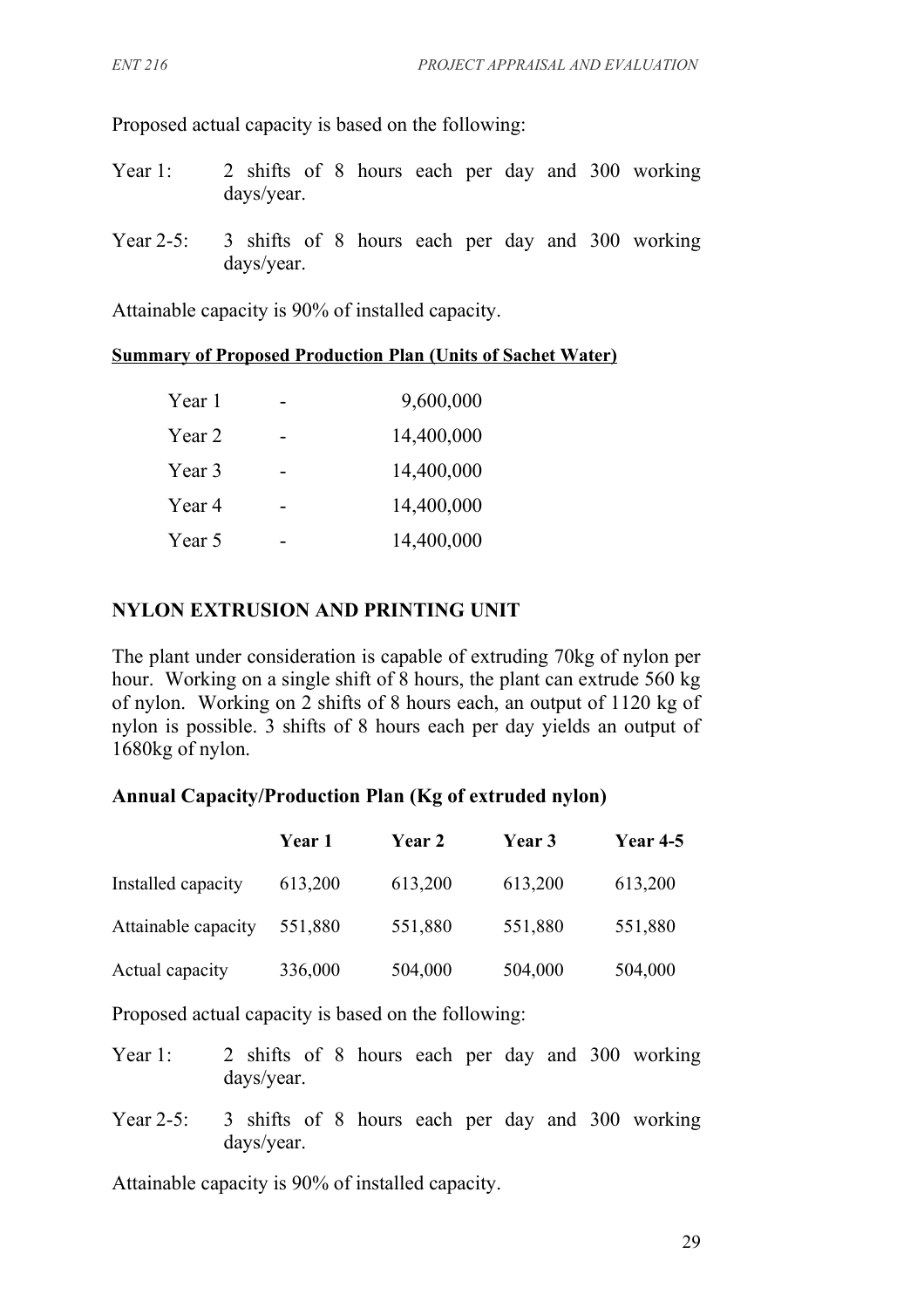|                | Year 1     | Year 2     | Year 3     | Year 4     | <b>Year</b> 5 |
|----------------|------------|------------|------------|------------|---------------|
| Sachet         |            |            |            |            |               |
| water          | 19,200,000 | 28,800,000 | 28,800,000 | 28,800,000 | 28,800,000    |
| (units)        |            |            |            |            |               |
| <b>Bottled</b> |            |            |            |            |               |
| water          | 4,800,000  | 9,600,000  | 9,600,000  | 9,600,000  | 9,600,000     |
| (Units)        |            |            |            |            |               |
| Pet            |            |            |            |            |               |
| <b>Bottles</b> | 9,600,000  | 14,400,000 | 14,400,000 | 14,400,000 | 14,400,000    |
| (Units)        |            |            |            |            |               |
| Extruded       |            |            |            |            |               |
| nylon          | 336,000    | 504,000    | 504,000    | 504,000    | 504,000       |
| (kg)           |            |            |            |            |               |

#### **Summary of Proposed Actual Production Plan**

#### **Machinery and Equipment Required**

The following machinery and equipment are required for the project:

1. 1 Unit comprehensive water treatment plant consisting of sand filters, activated carbon filter, iron filter, micro filters, UV sterilizers with lamps and electric control panels.

The function of the treatment plant is to treat the water and make it safe for drinking.

2. 2 units automatic sachet water packaging machine with full coding system built to NAFDAC specification.

Each packaging machine shall have a packaging capacity of about 2,000 sachets of water per hour (total say 4,000 sachets per hour).

- 3. 1 unit automatic water bottling line with in feed and out feed table. The installed capacity is between 2,000 to 3,000 bottles per hour (rinse, fill and cap) depending on bottle size to be filled. The type of caps will be pilfer proof screw cap with tear-off ring.
- 4. 1 unit semi-automatic shrink sleeve label applicator with a capacity of about 3000 bottles per hour. The function of the shrink sleeve label applicator is to insert the shrink labels on the bottles.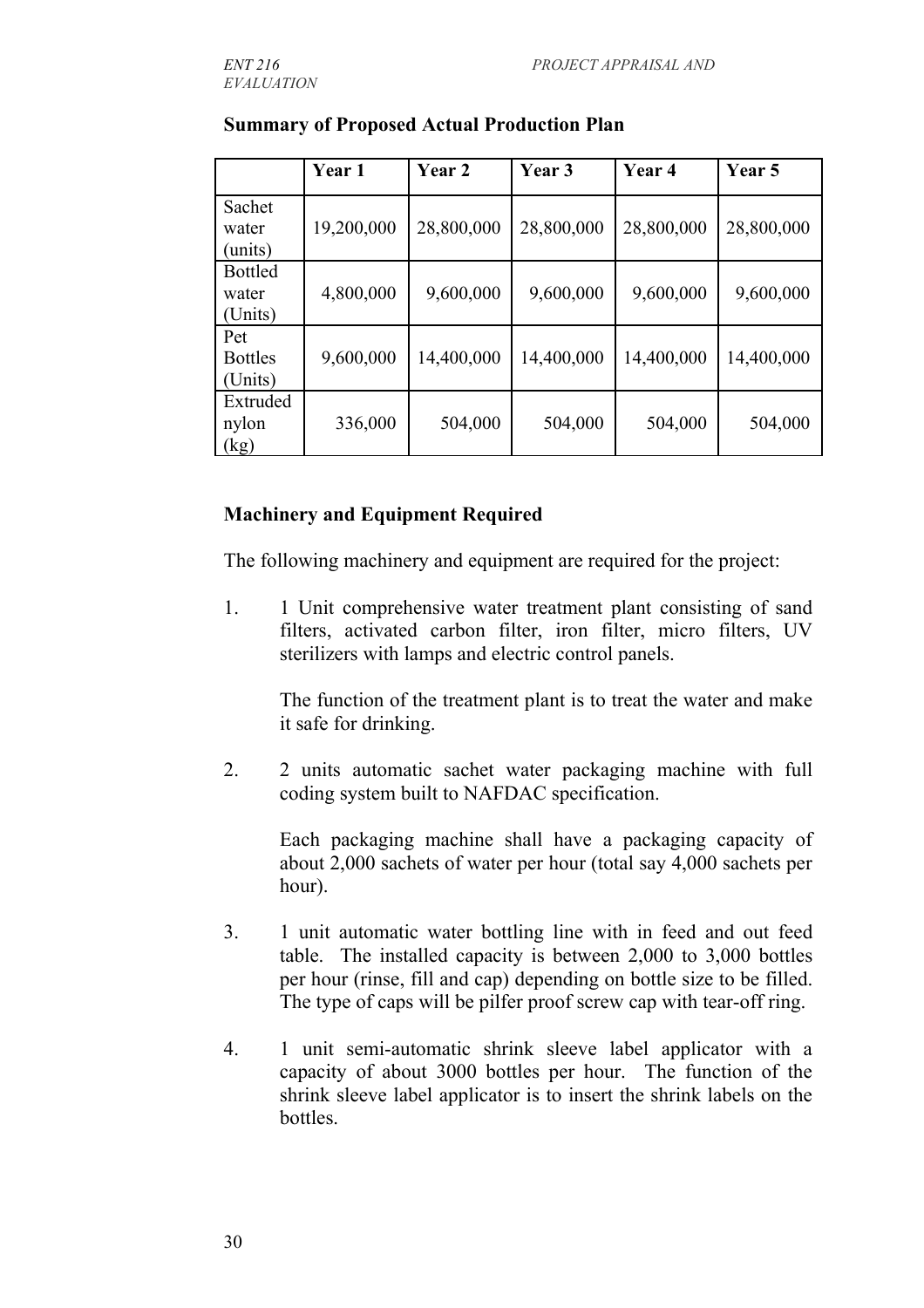5. 1 unit semi-automatic shrink wrapping machine. The function of the shrink wrapping machine is shrink wrapping of the pet bottled water with cardboard trays in their various combinations:

0.5 x 0.75 litre x 24 bottles 1.5 litre x 12 bottles

the acceptable film is polythene of good quality and strength.

- 6. 1 unit ink jet coding machine for insertion of packing information on the bottle.
- 7. Semi automatic pet stretch blow moulding machines with capacity of blowing different sizes of pet bottles. The moulding machine has pre-heaters, compressors and moulds for the various bottles.
- 8. Comprehensive injection moulding machine comprising:
- Pet preform injection moulders,
- Auto loaders;
- Dry loader;
- Chiller;
- Injection moulds for pet preform;
- Injection moulds for caps.

The function of the injection moulding machine is to produce the preform and also the bottle caps.

- 9. 1 unit nylon extruder with installed capacity of 60kg 70kg output per hour. The extruder shall be suitable to extrude both low density and high-density polyethylene. The function of the extruder is to extrude and blow the nylon into films.
- 10. 1 unit flexographic printing machine. The printing machine is used for printing on nylon on a roll conveyor format.
- 11. In-house laboratory complete with furniture, laboratory equipment, water test kits and re-agents.

## **4.0 CONCLUSION**

In this unit, we discussed evaluating capacity and production plans. We discussed the concept of capacity as well as production plans. We then went ahead to provide an example of a sachet water and bottled water plant.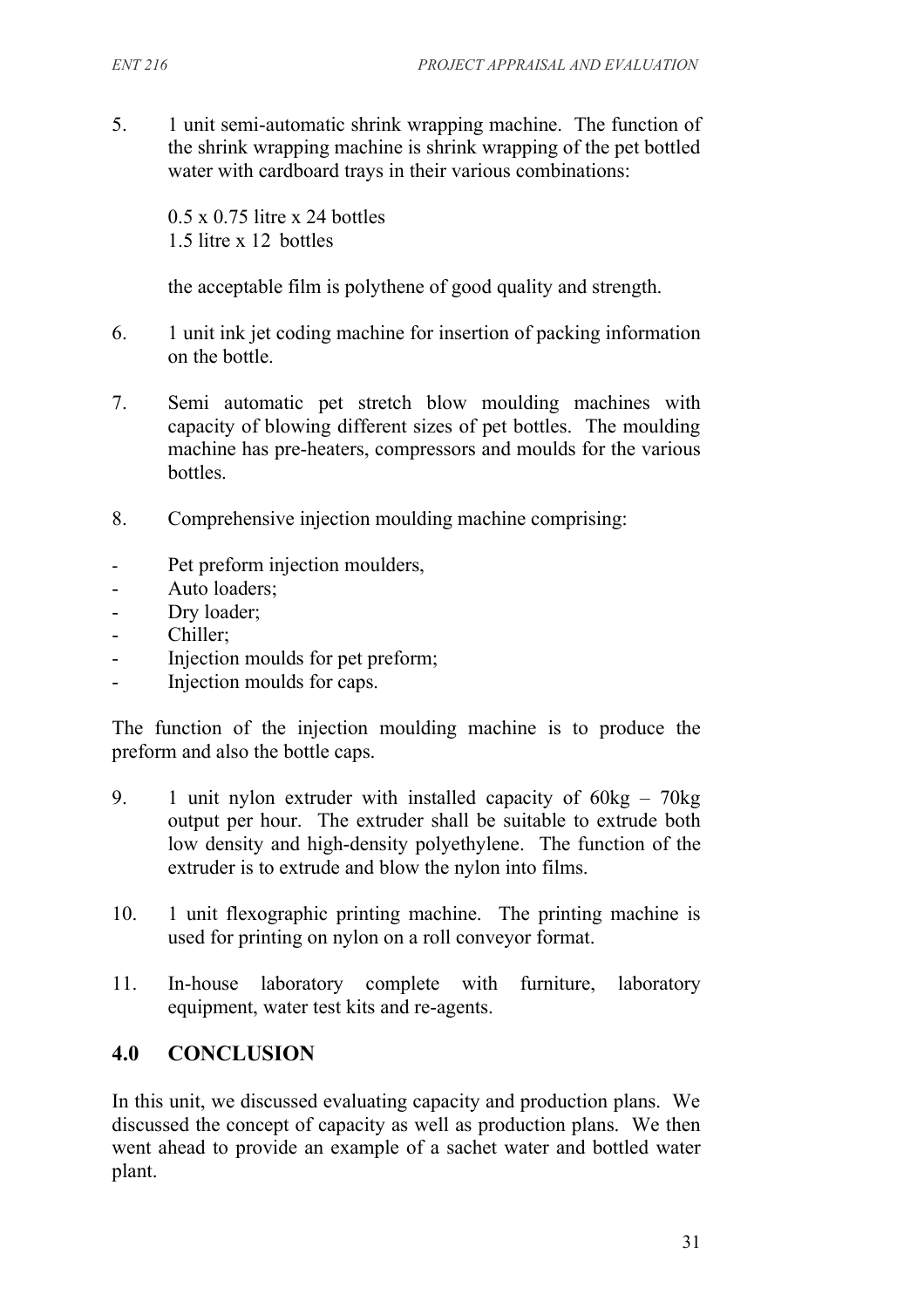## **5.0 SUMMARY**

In this unit, evaluating capacity and production plans were discussed. The person appraising the project should understand how to conceptualize and prepare proper production plans. In the next unit, we will discuss Manpower Planning and Evaluation.

### **6.0 TUTOR-MARKED ASSIGNMENT**

- 1. What do you understand by installed capacity of a plant?
- 2. How is it different from attainable capacity?

## **7.0 REFERENCES/FURTHER READING**

Association of Cost Engineers (1991). *Estimating Checklist for Capital Projects*.

Leon Ikpe (1999). *Project Analysis and Evaluation.* Lagos: Impressed Publishers.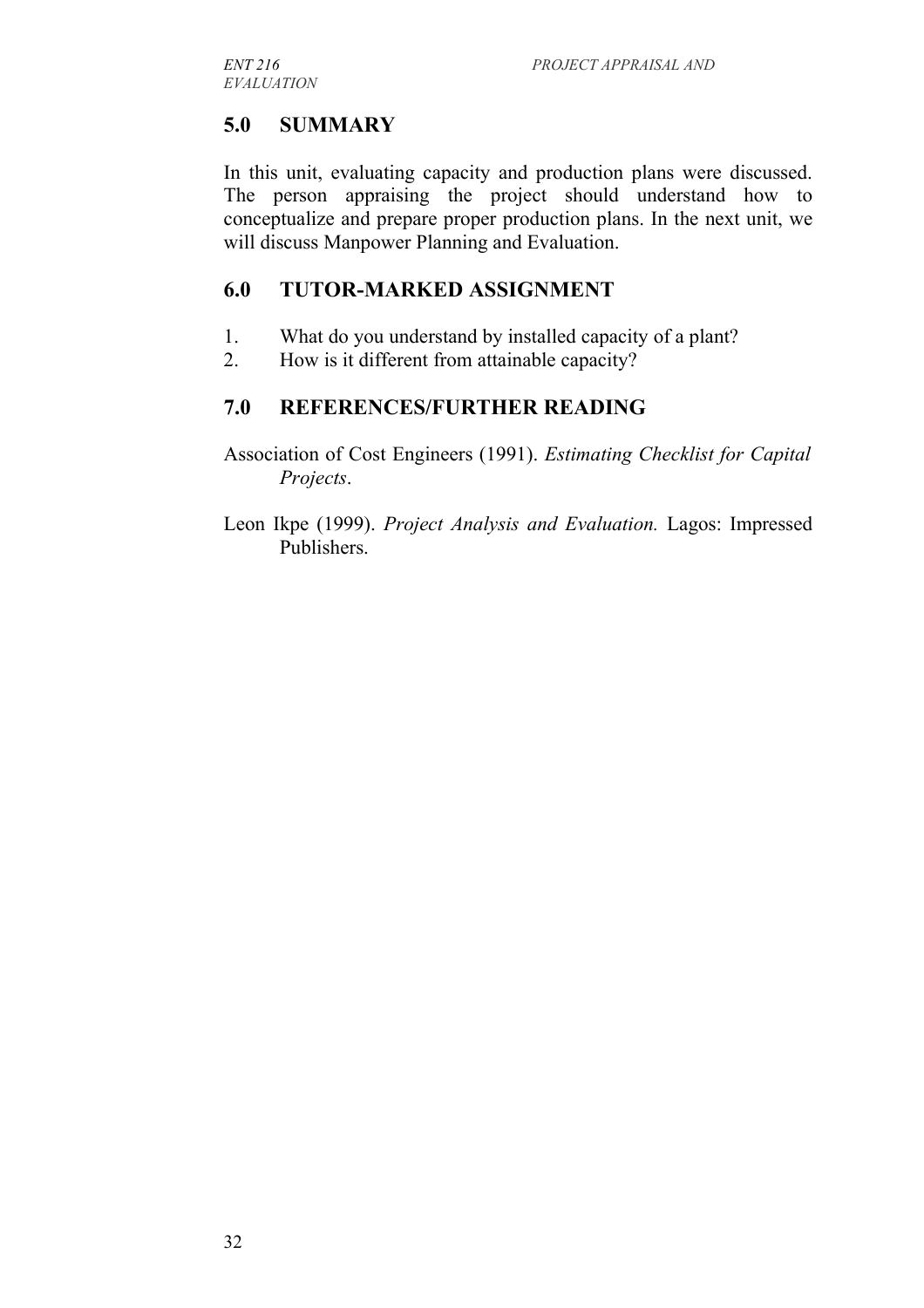## **MODULE 2**

- Unit 1 Manpower Planning and Evaluation
- Unit 2 Demand and Market Analysis
- Unit 3 Evaluating Market Supply
- Unit 4 Evaluating Competition and Marketing plans
- Unit 5 Financial Analysis of Project Part One

## **UNIT 1 MANPOWER PLANNING AND EVALUATION**

## **CONTENTS**

- 1.0 Introduction
- 2.0 Objectives
- 3.0 Main Content
	- 3.1 Manpower Planning and Evaluation
		- 3.1.1 Importance of a Manpower Plan
- 4.0 Conclusion
- 5.0 Summary
- 6.0 Tutor-Marked Assignment
- 7.0 References/Further Reading

## **1.0 INTRODUCTION**

In the last unit, (Unit 5 of Module 1), we discussed evaluating capacity and production plans. We discussed the meaning of capacity. We discussed installed capacity, attainable capacity and actual capacity. Then we went ahead to use the example of a production plan to drive home our discussion.

In this unit, we will discuss Manpower Planning and Evaluation.

## **2.0 OBJECTIVES**

At the end of this unit, you should be able to:

- explain what manpower planning and evaluation is all about
- prepare a simple manpower plan.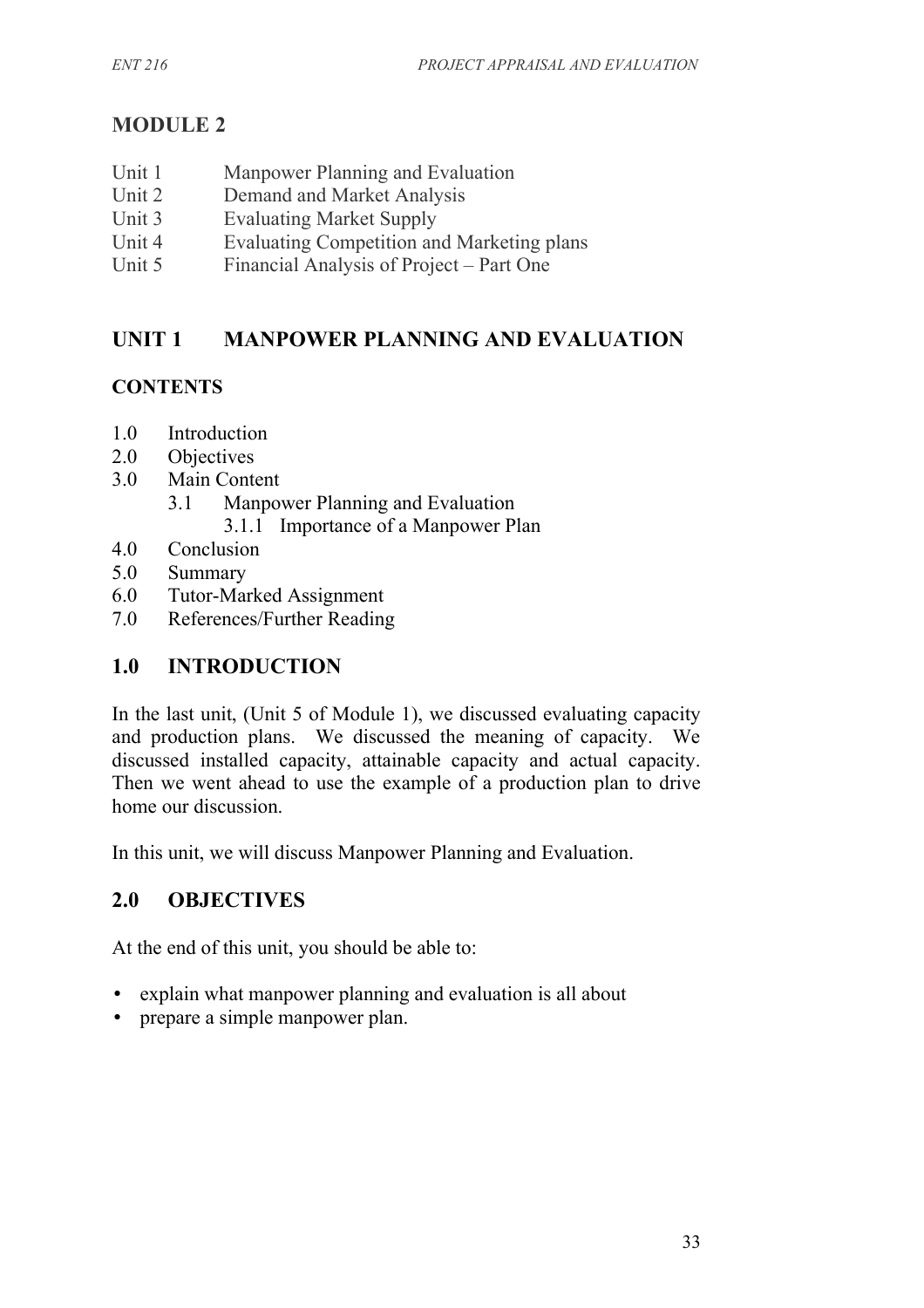## **3.0 MAIN CONTENT**

### **3.1 Manpower Planning and Evaluation**

In elementary economic theory, we are told that there are four factors of production namely: land, labour, capital and the entrepreneur. Labour and the entrepreneur are the human components of production factors. Every business requires labour. It is labour that has life among other factors of production like land and capital. So, for the purpose of our study, we want to examine the human resources aspects of a project. Again, it is important in two ways. Firstly, it could be that you are preparing a business plan for a project and you need to know and document information on the human resources aspect of a project under consideration. You need to ask the following questions:

- (1) What is the organogram for the enterprise?
- (2) What are the key functional units?
- (3) Who will be the key employees?
- (4) What are their qualifications?
- (5) What will be their remuneration?

Generally, organizing enterprise manpower in an organization is the process of assigning duties amongst personnel and coordinating efforts towards the achievement of the objectives of the organization. But the organization should be based on a plan. It is the plan that of course leads to the shaping of an organization structure. The ideal thing in structuring an organization is to lay emphasis on two main areas, namely:

- (1) job definitions in the project.
- (2) the creation of departments following job definitions.

For example, when looking at a manufacturing facility, it is most appropriate to divide same into functional areas like:

- production
- marketing
- finance

#### **SELF ASSESSMENT EXERCISE**

List four departments that could be found in a big manufacturing enterprise.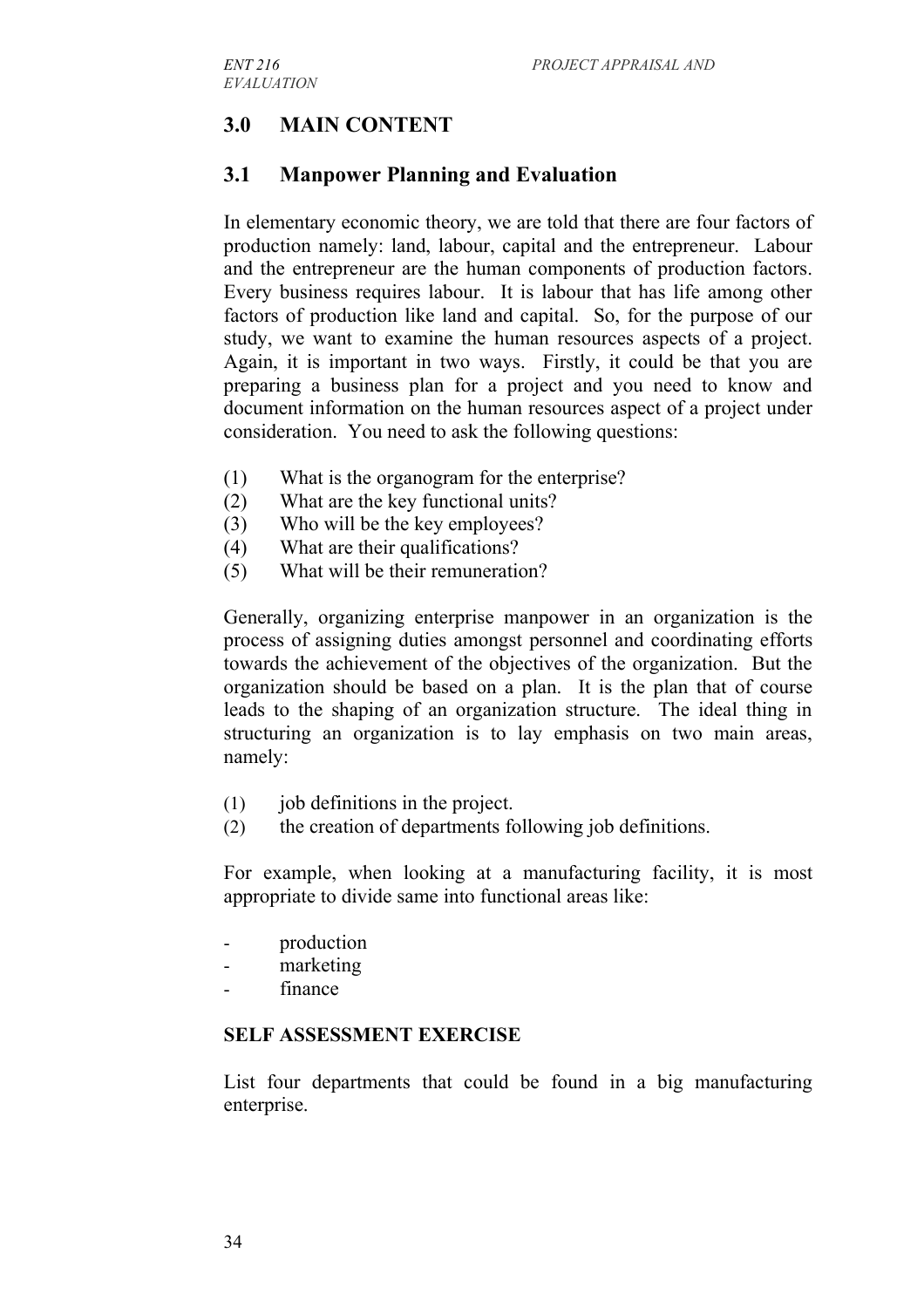## **3.1.1 Importance of a Manpower Plan**

There are two main uses of a manpower plan. The first use is by the project initiator. When a project initiator is structuring a project, the manpower plan definitely constitutes a very critical component. The project initiator must know in advance the type of employees that the project requires. For example, a soap manufacturing facility should have industrial chemists as core staff. A civil engineering firm must as a matter of necessity have civil engineers as core staff.

A hospital also must have doctors and nurses as core staff.

The second use of the manpower plan is that financial institutions, like the banks, before granting loans and advances for a project, usually insist on being convinced of the management skills that a borrowing company has.

The manpower of a project can be divided into two groups namely:

- direct labour
- indirect labour

When we are talking of direct labour in a manufacturing project e.g. cosmetics plant, we are talking about staff directly involved in the actual production of the cosmetics.

The factory manager, production supervisor, factory attendants are all direct labour.

On the other hand, indirect labor are those workers who do not work directly on the manufactured goods but rather indirectly.

They include accounting and administrative staff, marketing staff etc.

#### **Example of a Manpower Plan**

Figure 6.1 is the organogram of a sachet water plant.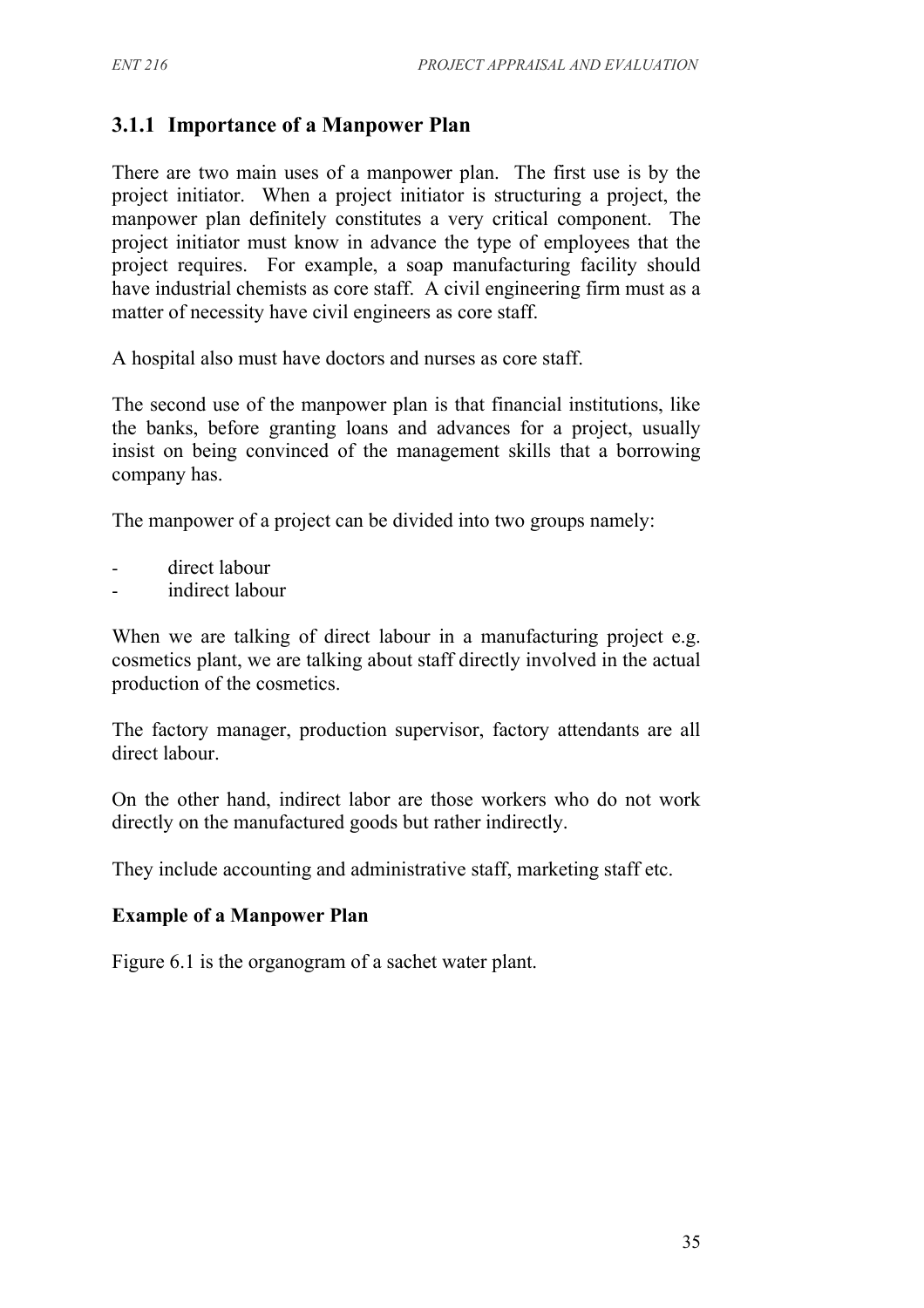

### **ABC Properties and Investment Company Limited Organogram**

*Figure 6.1: Organogram of a sachet water plant*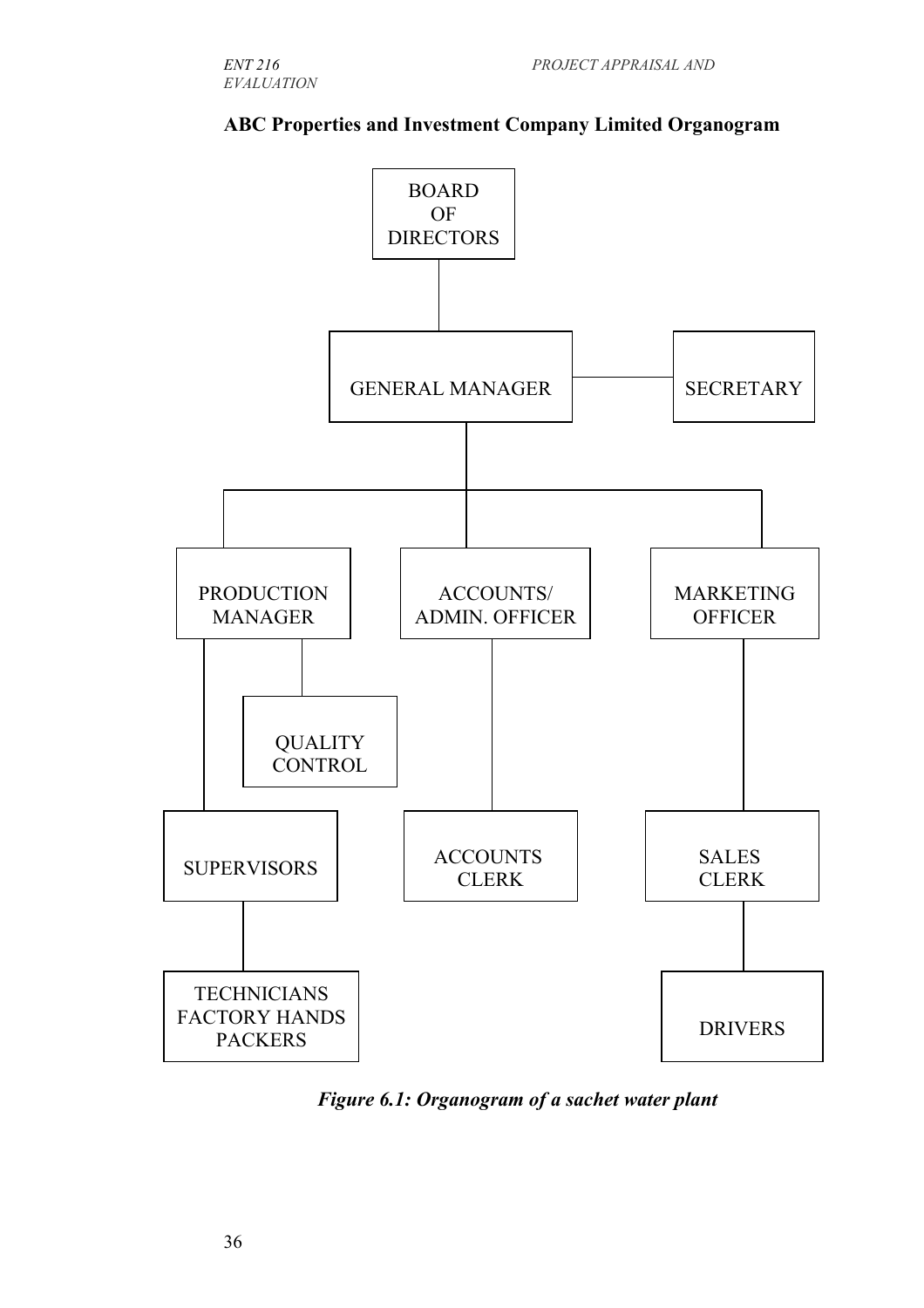# Manpower Requirements of the Project

# **Indirect Labour**

| Post                       | <b>Specifications</b>                                                                                                     | <b>Job Functions</b>                                                                                                                                                           |
|----------------------------|---------------------------------------------------------------------------------------------------------------------------|--------------------------------------------------------------------------------------------------------------------------------------------------------------------------------|
| <b>General Manager</b>     | Degree in Sciences,<br>Engineering<br>or<br>management but with<br>previous experience<br>in a water packaging<br>outfit. | To oversee the general<br>management of the<br>factory.                                                                                                                        |
| Accounts/admin.<br>Officer | OND Accounting<br>with at least 2 years<br>qualification<br>post<br>experience                                            | General administration<br>and keeping of books<br>of account. Reports to<br>the General Manager.                                                                               |
| Marketing Officer          | or HND<br>B.Sc.<br>Marketing<br>with<br>previous experience<br>marketing<br>of<br>1n<br>packaged water.                   | Reports to the General<br>Manager and is<br>in<br>charge of marketing of<br>the company products.                                                                              |
| <b>Sales Clerk</b>         | Secondary  <br>Senior<br>School Certificate or<br>GCE.                                                                    | Reporting to<br>the<br>marketing officer, the<br>sales clerk will<br>be<br>responsible for<br>all<br>clerical<br>duties<br>concerning sales.                                   |
| <b>Accounts Clerk</b>      | Senior<br>Secondary<br>School Certificate or<br>GCE.                                                                      | Reporting to<br>the<br>Accounts/Admin.<br>Officer, the accounts<br>will<br>clerk<br>be<br>responsible for clerical<br>accounting<br>duties<br>including receipt<br>of<br>cash. |
| Secretary                  | Secretarial<br>OND<br>Studies with at least 2<br>years experience in a<br>busy organisation.                              | Reporting<br>the<br>to<br>General Manager, the<br>secretary will be in<br>charge of all secretarial<br>duties.                                                                 |
| Drivers                    | FSLC but with good<br>knowledge of the<br>environment.                                                                    | Carriage and general<br>distribution of<br>the<br>company products.                                                                                                            |
| <b>Security Staff</b>      | <b>FSLC</b>                                                                                                               | General<br>security<br>duties.                                                                                                                                                 |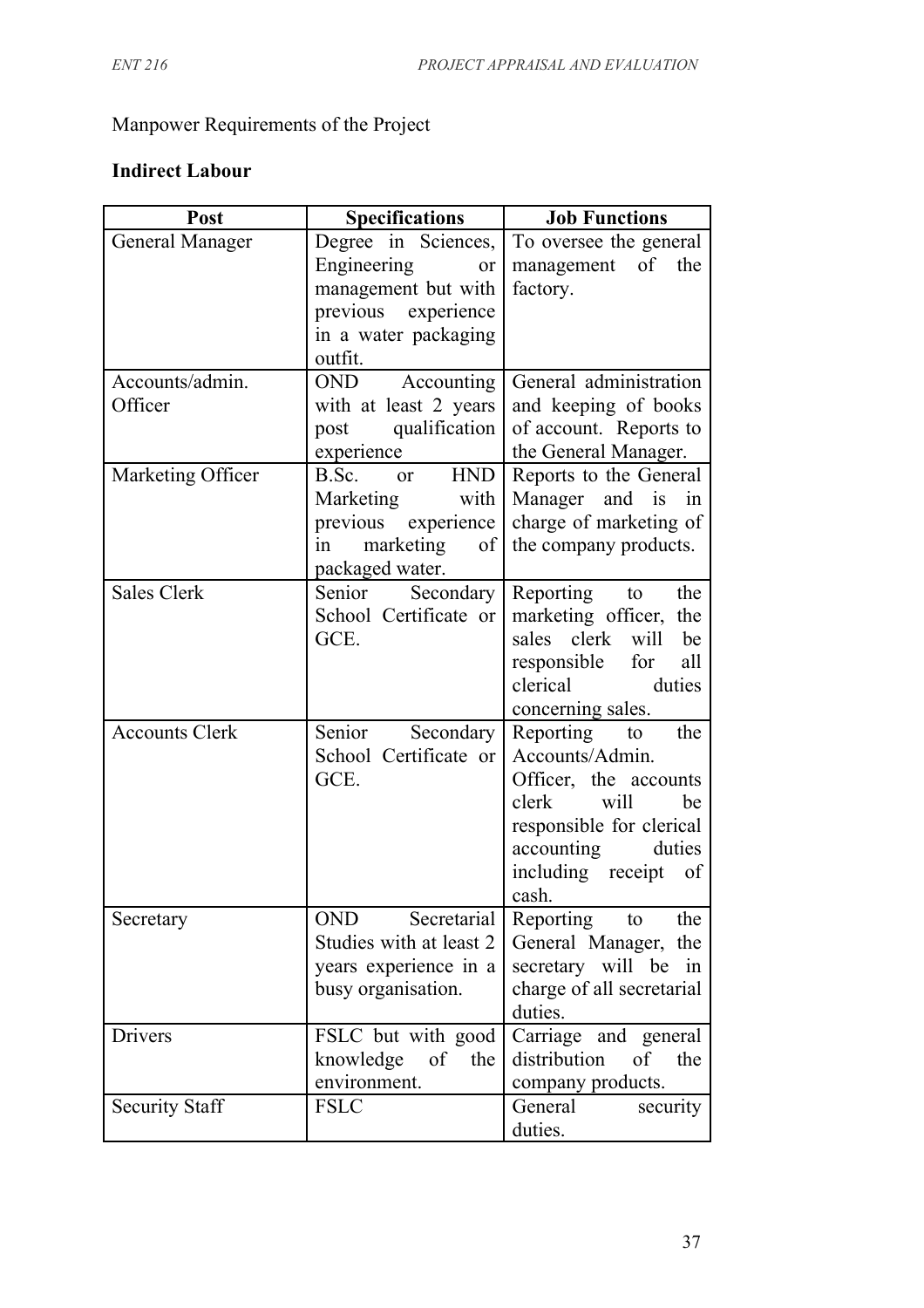*EVALUATION*

## Direct Labour

| Post                      | <b>Specifications</b>                  | <b>Job Functions</b>                                                                                                                                                                                                                        |
|---------------------------|----------------------------------------|---------------------------------------------------------------------------------------------------------------------------------------------------------------------------------------------------------------------------------------------|
| <b>Production Manager</b> | HND water technology                   | To<br>the<br>oversee                                                                                                                                                                                                                        |
|                           | with at least 4 years                  | production function in                                                                                                                                                                                                                      |
|                           | experience post NYSC.                  | the water plant.                                                                                                                                                                                                                            |
| <b>Shift Supervisors</b>  | OND in science with                    | To the contract of the contract of the contract of the contract of the contract of the contract of the contract of the contract of the contract of the contract of the contract of the contract of the contract of the contrac<br>supervise |
|                           | relevant experience                    | production shifts.                                                                                                                                                                                                                          |
| Technicians               | City & Guilds/Trade                    | Maintenance of<br>the                                                                                                                                                                                                                       |
|                           | test                                   | mechanical<br>and                                                                                                                                                                                                                           |
|                           |                                        | electrical components.                                                                                                                                                                                                                      |
| Laboratory Technician     | <b>OND</b><br>Laboratory               | Reporting<br>the<br>to                                                                                                                                                                                                                      |
|                           | Science                                | production manager,                                                                                                                                                                                                                         |
|                           |                                        | the<br>laboratory                                                                                                                                                                                                                           |
|                           |                                        | technician will be in                                                                                                                                                                                                                       |
|                           |                                        | charge of<br>quality                                                                                                                                                                                                                        |
|                           |                                        | control.                                                                                                                                                                                                                                    |
| Factory                   | Senior<br>Secondary                    | General factory duties                                                                                                                                                                                                                      |
| attendants/machine        | Certificate<br>School<br><sub>or</sub> | including operation of                                                                                                                                                                                                                      |
| operators                 | GCE.                                   | filling<br>water<br>the                                                                                                                                                                                                                     |
|                           |                                        | machine, pre-market                                                                                                                                                                                                                         |
|                           |                                        | packaging of the sachet                                                                                                                                                                                                                     |
|                           |                                        | water and loading.                                                                                                                                                                                                                          |

# **Summary of Manpower Requirements Including Outlays**

|                                              | <b>Number Required</b> | <b>Annual Outlays (N)</b> |
|----------------------------------------------|------------------------|---------------------------|
| <b>Indirect Labour</b>                       |                        |                           |
| <b>General Manager</b>                       |                        | 420,000.00                |
| Accounts/Admin. Officer                      |                        | 240,000.00                |
| Marketing Officer                            |                        | 240,000.00                |
| <b>Sales Clerk</b>                           | 3                      | 360,000.00                |
| <b>Accounts Clerk</b>                        | $\overline{2}$         | 240,000.00                |
| Secretary                                    |                        | 180,000.00                |
| Driver                                       | $\overline{3}$         | 288,000.00                |
| <b>Security Staff</b>                        | $\overline{4}$         | 336,000.00                |
| Sub-total                                    | 16                     | 2,304,000.00              |
| <b>Direct Labour</b>                         |                        |                           |
| <b>Production Manager</b>                    |                        | 360,000.00                |
| Technicians                                  | $\overline{2}$         | 288,000.00                |
| <b>Shift Supervisors</b>                     | $\overline{4}$         | 720,000.00                |
| Laboratory Technician                        |                        | 180,000.00                |
| Factory attendants/machine                   |                        |                           |
| operators                                    | 12                     | 1,296,000.00              |
| Sub-total                                    | 20                     | 2,844,000.00              |
| <b>Grand</b> total                           | 36                     | 5,148,000.00              |
| <b>Staff welfare</b>                         |                        | 514,800.00                |
| <b>Total</b><br>salary,<br>wages/<br>welfare |                        | 5,662,800.00              |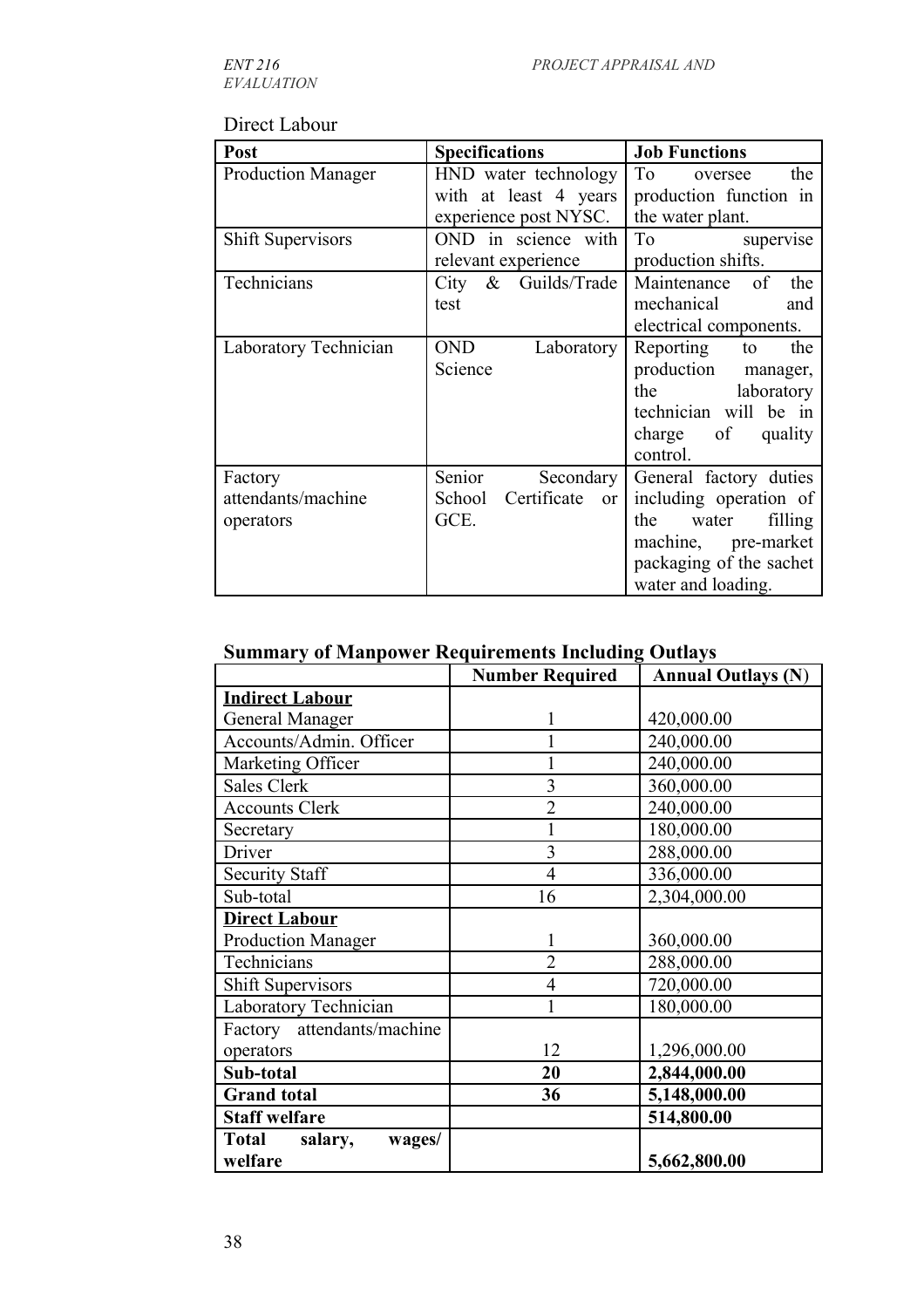## **4.0 CONCLUSION**

In this unit, we discussed manpower planning and evaluation. We saw that manpower plans are important to both the project initiator and the banks.

## **5.0 SUMMARY**

The success of any project depends upon the management. That is why the project evaluator should try to evaluate an enterprise's management so see whether such management can manage a project.

In the next unit, we will discuss Demand and Market Analysis.

## **6.0 TUTOR-MARKED ASSIGNMENT**

Why is a manpower plan important?

## **7.0 REFERENCES/FURTHER READING**

- Leon Ikpe (1999). *Project Analysis and Evaluation*. Lagos: Impressed Publishers.
- Morris, P.W.G. (1997). *The Management of Projects*. London: Thomas Telford (New Paper Back Edition).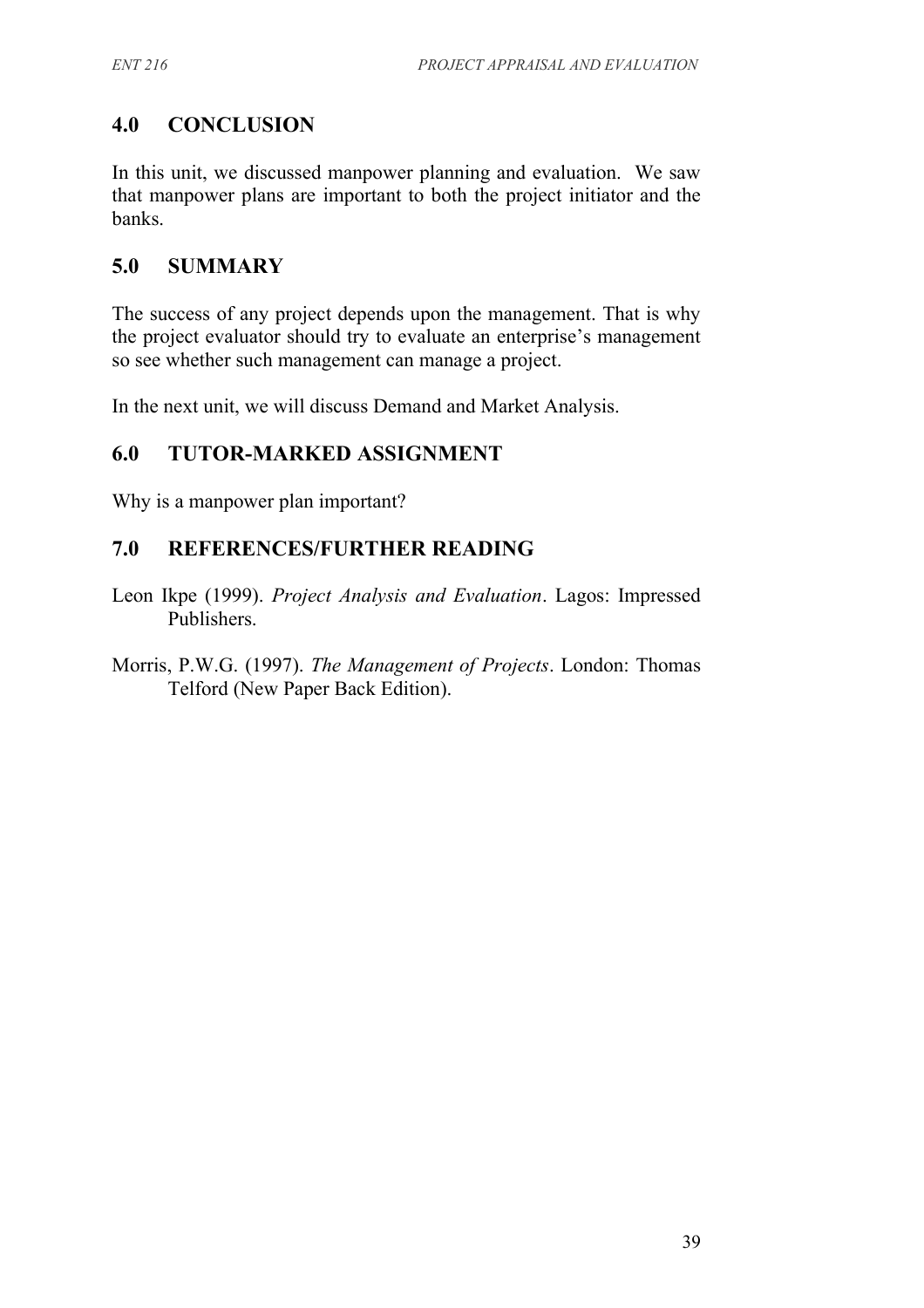## **UNIT 2 DEMAND AND MARKET ANALYSIS**

#### **CONTENTS**

- 1.0 Introduction
- 2.0 Objectives
- 3.0 Main Content
	- 3.1 Demand and Market Analysis
		- 3.1.1 Demand Analysis Analytical Framework
		- 3.1.2 Analysis of Population Data
		- 3.1.3 Definition of Demand
		- 3.1.4 Building Market Demand
		- 3.1.5 Forecasting Future Demand
- 4.0 Conclusion
- 5.0 Summary
- 6.0 Tutor-Marked Assignment
- 7.0 References/Further Reading

## **1.0 INTRODUCTION**

In the last unit (Unit 1), we discussed manpower planning and evaluation which helped to provide a good framework for manpower planning and of course evaluation. We then went ahead to provide an example of a manpower plan, which we said must be properly studied and understood, by all of us.

In this unit, we will discuss demand and market analysis. Demand and market analysis is the first step in taking a critical look at the market. As a project analyst, you should know the demand for the product or service that you are analyzing. Or, on the other hand, you may be appraising a business plan presented to you for analysis.

## **2.0 OBJECTIVES**

At the end of this unit, you should be able to:

- explain the nature of demand analysis
- relate it to the market.

## **3.0 MAIN CONTENT**

#### **3.1 Demand and Market Analysis**

In the previous units, we laid a foundation for our study of project appraisal. We will now proceed to relate the project to the external environment which is the market. A project survives through sale of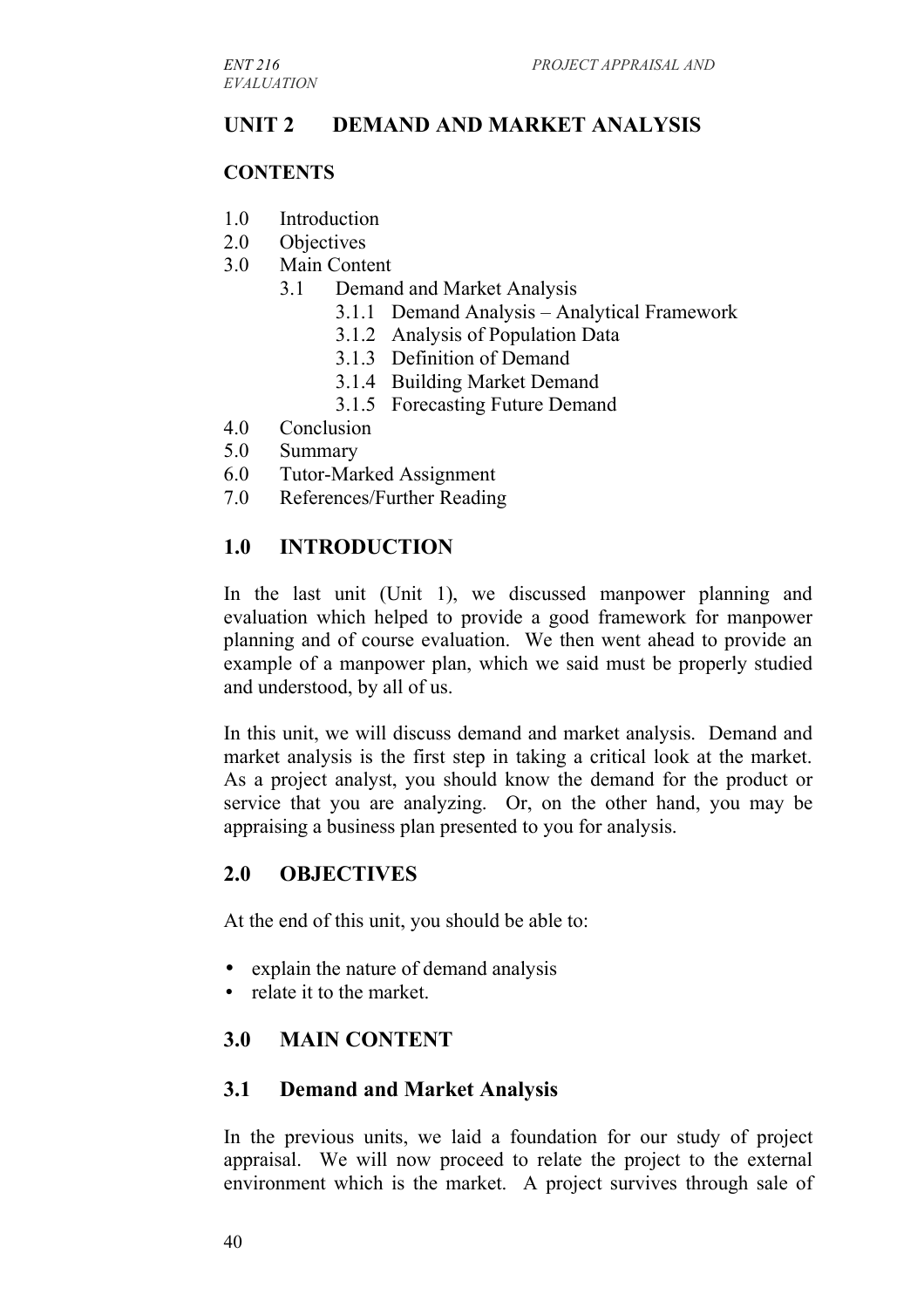goods and services to the market. Therefore, it is very clear that the study of demand and the market is a very vital aspect of our study as project appraisers and evaluators.

Demand analysis is the measurement and forecasting of demand for various goods and services. It is a tool used by analysts to measure and forecast demand and also get a total picture of the market.

Providers of funds like the banks also conduct demand analysis to ensure that the projects they wish to finance will find a market for their goods and services.

## **3.1.1 Demand Analysis – Analytical Framework**

To arrange our discussion in an orderly manner, we will present a framework to guide us in our analysis of demand. The framework to be adopted will follow the sequence below:

- (1) Get total population data for Nigeria and make projections for the growth in population. A growth rate of between 3% and 3.2% is considered acceptable.
- (2) Study the details of the population for example the demographic characteristics.
- (3) Define the good or service for which demand analysis is being conducted.
- (4) Look at factors affecting demand for the good or services.
- (5) Using both qualitative and quantitative techniques, generate conditional demand.
- (6) Generate projections for the future using both qualitative and quantitative methods.

Let us start by taking a look at population data.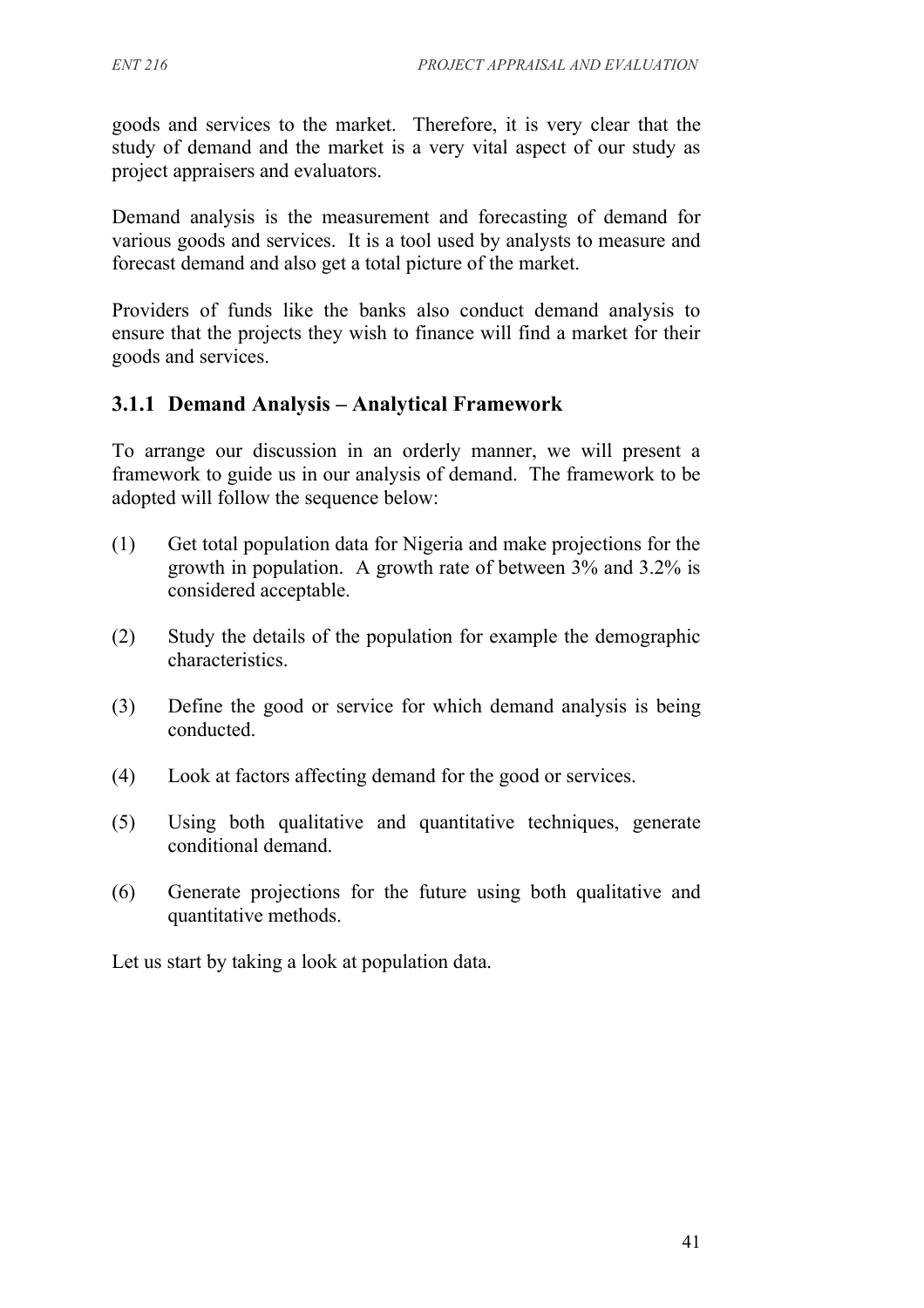## NIGERIAN POPULATION DATA

| <b>State</b>       | <b>Total</b> | <b>Males</b> | <b>Females</b> |
|--------------------|--------------|--------------|----------------|
| Abia               | 2,833,999    | 1,434,193    | 1,399,806      |
| Adamawa            | 3,168,101    | 1,608,123    | 1,561,987      |
| Akwa Ibom          | 3,920,208    | 2,044,510    | 1,875,698      |
| Anambra            | 4,182,032    | 2,174,641    | 2,007,391      |
| Bauchi             | 4,676,465    | 2,426,215    | 2,250,250      |
| Bayelsa            | 1,703,358    | 902,648      | 800,710        |
| Benue              | 4,219,244    | 2,164,058    | 2,055,186      |
| <b>Borno</b>       | 4, 151, 193  | 2,161,157    | 1,990,036      |
| <b>Cross River</b> | 2,888,966    | 1,492,465    | 1,396,501      |
| Delta              | 4,098,391    | 2,074,306    | 2,024,085      |
| Ebonyi             | 2,173,501    | 1,040,984    | 1,132,517      |
| Edo                | 3,218,332    | 1,640,461    | 1,577,871      |
| Ekiti              | 2,384,212    | 1,212,609    | 1,171,603      |
| Enugu              | 3,257,298    | 1,624,202    | 1,633,096      |
| <b>FCT</b>         | 1,405,201    | 740,489      | 664,712        |
| Gombe              | 2,353,879    | 1,230,722    | 1,123,157      |
| Imo                | 3,934,899    | 2,032,286    | 1,902,613      |
| Jigawa             | 4,348,649    | 2,215,907    | 2,132,742      |
| Kaduna             | 6,066,562    | 3,112,028    | 2,954,534      |
| Kano               | 9,383,682    | 4,844,128    | 4,539,554      |
| Katsina            | 5,792,578    | 2,978,682    | 2,813,896      |
| Kebbi              | 3,238,628    | 1,617,498    | 1,621,130      |
| Kogi               | 3,278,487    | 1,691,737    | 1,586,750      |
| Kwara              | 2,371,089    | 1,220,581    | 1,150,508      |
| Lagos              | 9,013,534    | 4,678,020    | 4,335,514      |
| Nasarawa           | 1,863,275    | 945,566      | 917,719        |
| Niger              | 3,950,249    | 2,032,725    | 1,917,524      |
| Ogun               | 3,728,098    | 1,847,243    | 1,880,855      |
| Ondo               | 3,441,024    | 1,761,263    | 1,679,761      |
| Osun               | 3,423,535    | 1,740,619    | 1,682,916      |
| Oyo                | 5,591,589    | 2,809,840    | 2,781,749      |
| Plateau            | 3,178,712    | 1,593,033    | 1,585,679      |
| Rivers             | 5,185,400    | 2,710,665    | 2,474,735      |
| Sokoto             | 3,696,999    | 1,872,069    | 1,824,930      |
| Taraba             | 2,300,736,   | 1,199,849    | 1,824,930      |
| Yobe               | 2,321,591    | 1,206,003    | 1,115,588      |
| Zamfara            | 3,259,846    | 1,630,344    | 1,629,502      |
| <b>Total</b>       | 140,003,542  | 71,709,859   | 68,293,683     |

*Table 7.1: Nigerian population based on Census 2006.*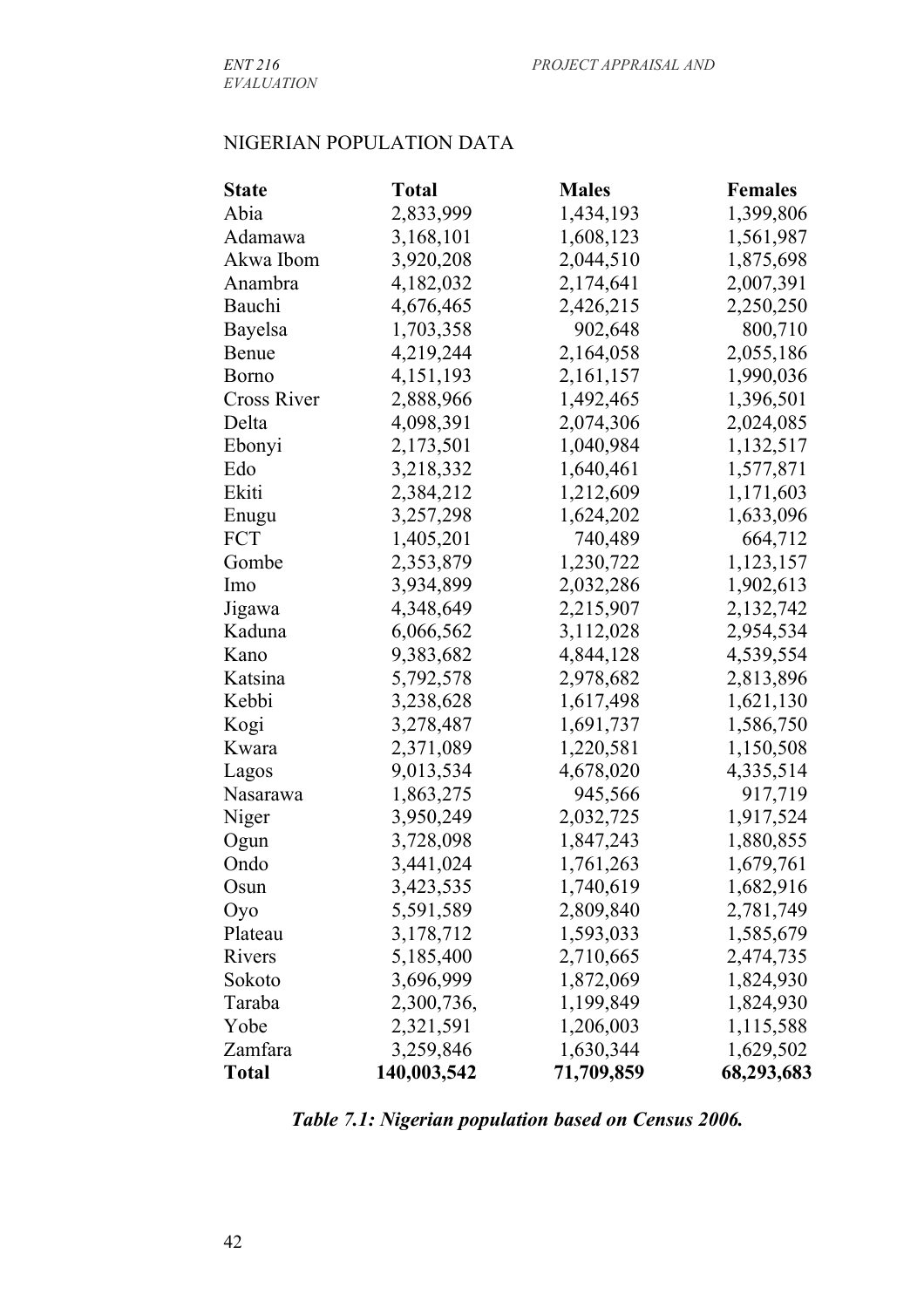# **3.1.2 Analysis of Population Data**

Table 7.1 is the population data for Nigeria based on the year 2006 census count. According to the census, in year 2006, total population stood at 140,003,542. In our analysis, it is not only total population that is important. The structure and characteristics of the population is also important.

The age distribution of population is also very important. For example, a manufacturer of children's toys will want to know the number of children in a population.

We now go further to provide a checklist to guide us when we are analyzing population data.

| <b>Item</b>                                       | Have you built this into<br>your demand analysis? |
|---------------------------------------------------|---------------------------------------------------|
| Population of Nigeria by states.                  |                                                   |
| Population of states by local government          |                                                   |
| areas.                                            |                                                   |
| Population of Nigeria by sex                      |                                                   |
| Population by age                                 |                                                   |
| Population distribution by income                 |                                                   |
| Population distribution by marital status         |                                                   |
| Population distribution by type<br>0 <sup>f</sup> |                                                   |
| disability                                        |                                                   |
| Persons arriving Nigeria by nationality           |                                                   |
| Persons arriving Nigeria by age group             |                                                   |
| Persons departing Nigeria by nationality          |                                                   |
| Persons departing Nigeria by age group.           |                                                   |

*Table 7.2: Analysis of Population data – A checklist.*

## **3.1.3 Definition of Demand**

So far, so good. We have already discussed the importance of demand analysis. We took a look at population data. We will now discuss the definition of demand.

The demand for a product or service is the total quantity of goods or services that able customers in a defined area, are willing to buy at set prices. In effect, demand refers to a set of quantities of goods that customers are wiling to buy at different prices. In the traditional setting in economics, the demand curve is downward slopping from the left to the right (with a price and quantity axis).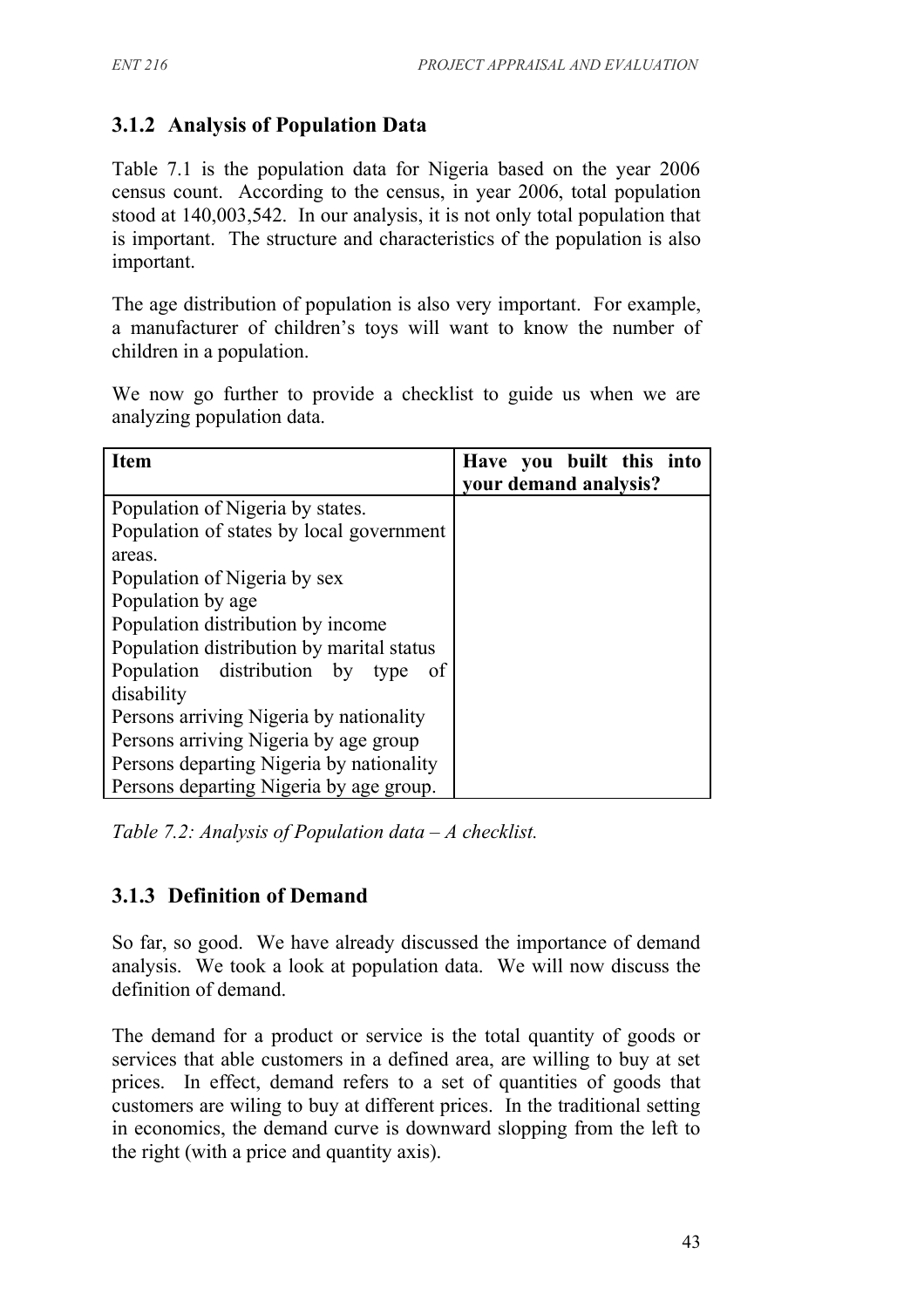

In you look at Figure  $\beta \lambda$ , you will notice that the lower the Price P<sub>o</sub>, the higher the quantity Qo that is demanded. But when the price rises to  $P_1$ , the demand falls to  $Q_1$ .

Demand is all about prices and also quantity.

## **3.1.4 Building Market Demand**

0

We have already defined demand for a product or service. We have also taken a look at the population of Nigeria. We will now go ahead and build market demand.  $\overline{\phantom{0}}$ 

Let  $X =$  Number of persons in a population

 Y = Average number of a given product consumed by each person in that population per annum.

Then  $XY =$  Total market demand for the product in question.

#### **SELF ASSESSMENT EXERCISE**

There are 6,000,000 persons in Lagos. Each person in Lagos drinks a sachet of water daily. What is the annual demand for sachet water in Lagos?

## **3.1.5 Forecasting Future Demand**

We have discussed demand. But we have not finished our work. We need to be able to forecast what future demand will be. The analyst should be able to forecast future demand. Future demand will reveal future cash flows. But forecasting future demand is not an easy task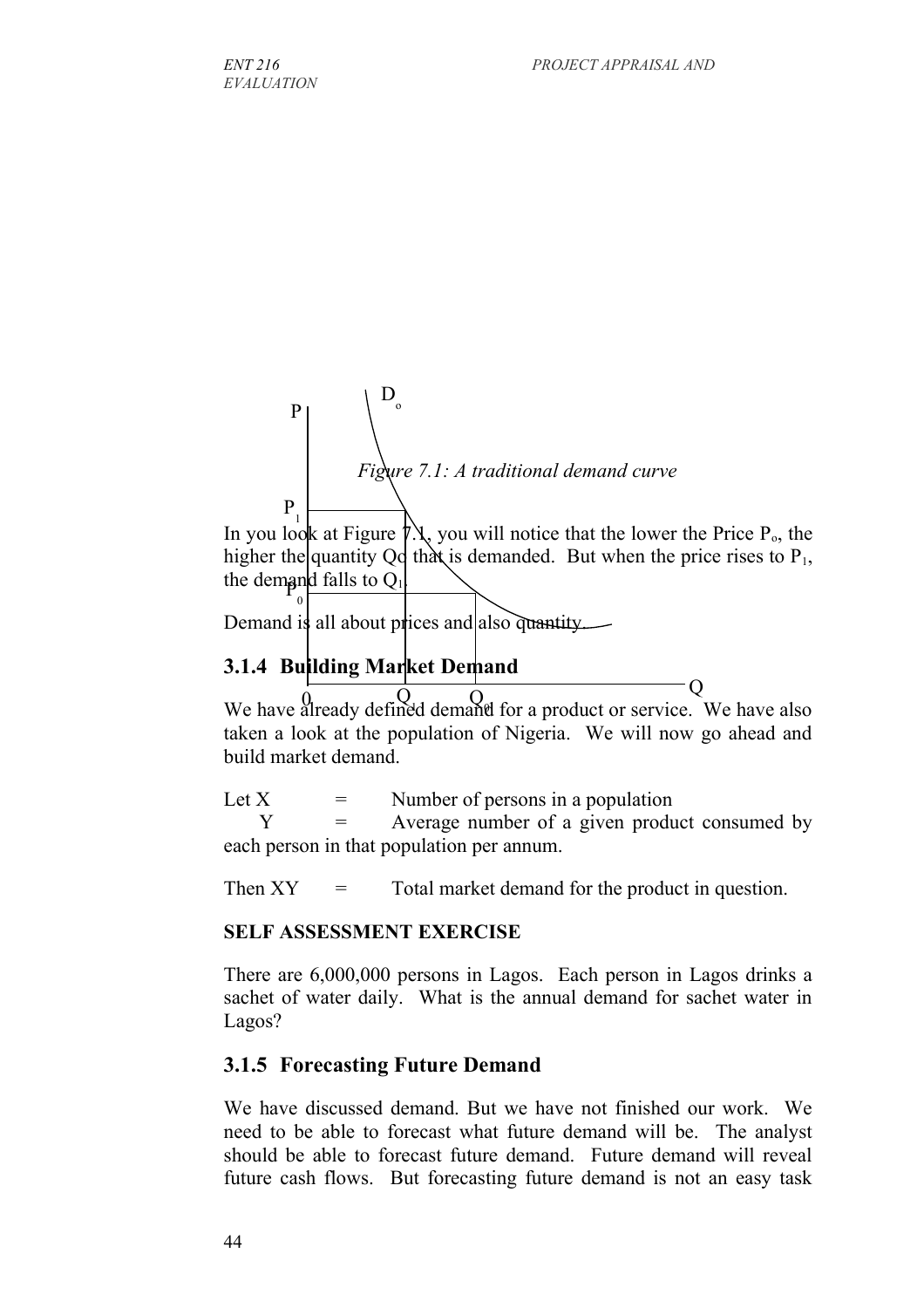because future demand may be stable, erratic or unpredictable. Social change, change of taste and fashion and technology all add up to make forecasting difficult.

When forecasting demand, there are two basic approaches:

- (1) qualitative techniques
- (2) quantitative techniques

### • **Qualitative Techniques**

Qualitative techniques are mainly desk methods which are mainly based on reports obtained from various sources namely:

- experts in industry.
- sales force composite method.

Under this method, salesmen in a particular industry can provide expert data on demand. The belief is that salesmen operate at the grassroots.

### • **Quantitative Techniques**

Many of the data generated by the qualitative method are unreliable and biased. Quantitative techniques in forecasting are less subjective and usually based on past data.

#### **A Practical Example of Demand Analysis**

Below is an example of demand analysis. The project in question is a tyre retreading plant. You should study the example properly and make sure you understand same.

## **Demand Analysis for a Tyre Retreading Plant**

#### **Demand and Market Analysis**

#### **Introduction**

When Nigeria gained independence in 1960, it had a viable railway system which catered for nearly 70% of long distance haulage of goods and human passengers. Internal air transport, though existing then, was exclusively for the rich elites. Road transportation accounted for about 20% - 26% of the haulage of goods and movements of human passengers.

The Nigerian civil war in the late 1960's grounded the use and development of the Nigerian Railway Corporation which to date has been unable to attain its pre-war capacity. With water transport limited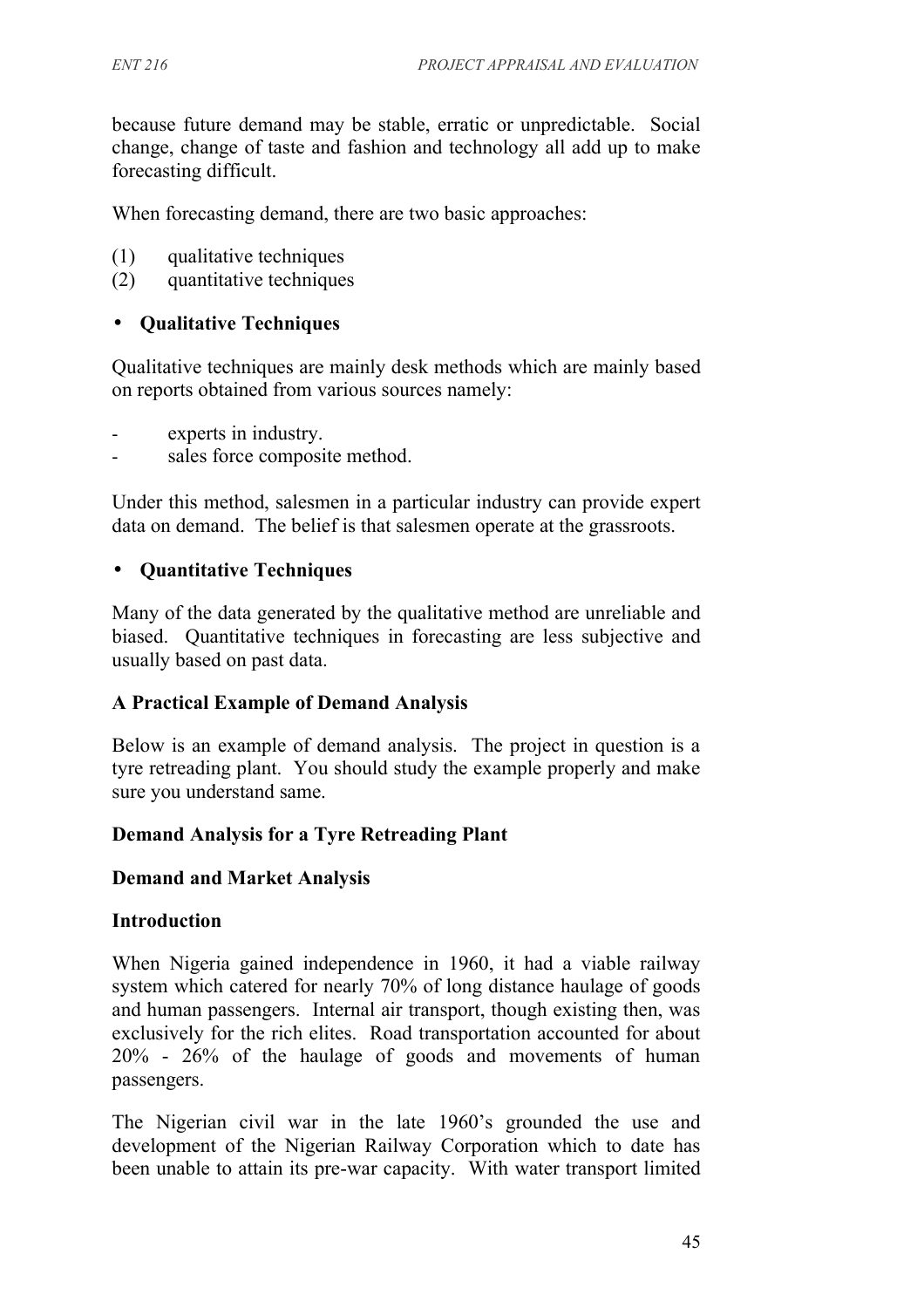to the riverine areas, the generality of Nigerians now depend on road transportation for their movement of both human beings and haulage of goods. This situation has led to an increasing trend of more vehicles on Nigerian roads.

The availability of relatively cheap "Tokunbo" vehicles has led to flooding of Nigerian roads by cars, buses and lorries.

#### **Demand for Tyres**

Tyres as commodity only exist in association with vehicles. Most vehicles at least are generally four wheeled. This means that for every vehicle, there are at least four tyres required.

To estimate the demand of tyres, the following information is required.

- 1. Information on the number of vehicles in Nigeria
- 2. Information on newly registered motor vehicles.
- 3. Vehicles usage structure.

#### **Types of Vehicles in Nigeria**

- 1. Salon/station wagons
- 2. Vans, pick-up and kit car
- 3. Lorries, trucks and tippers
- 4. Buses
- 5. Tankers
- 6. Trailers
- 7. Tractors
- 8. Special purpose vehicles.

#### **Why Demand for Retreaded Tyres Exist**

All over the world, retreaded tyres are being used. As far back as 1999, 27.7 million retreaded tyres were sold in North America with sales of more than \$2 billion. Retreaded tyres are safe if properly done and also retreading of tyres is a good way of saving money.

Given the Nigerian situation where the economy is biting hard on the population, purchase of new tyres is not an easy task. The average passenger car tyre (175 x 14). Costs about N7,000 to N8,000 depending on the brand.

The cost of new tyres for buses, lorries and haulage trucks is very prohibitive and so most corporate bodies are looking inwards towards ways of savings their costs of tyres. Resort to retreaded tyres is the solution.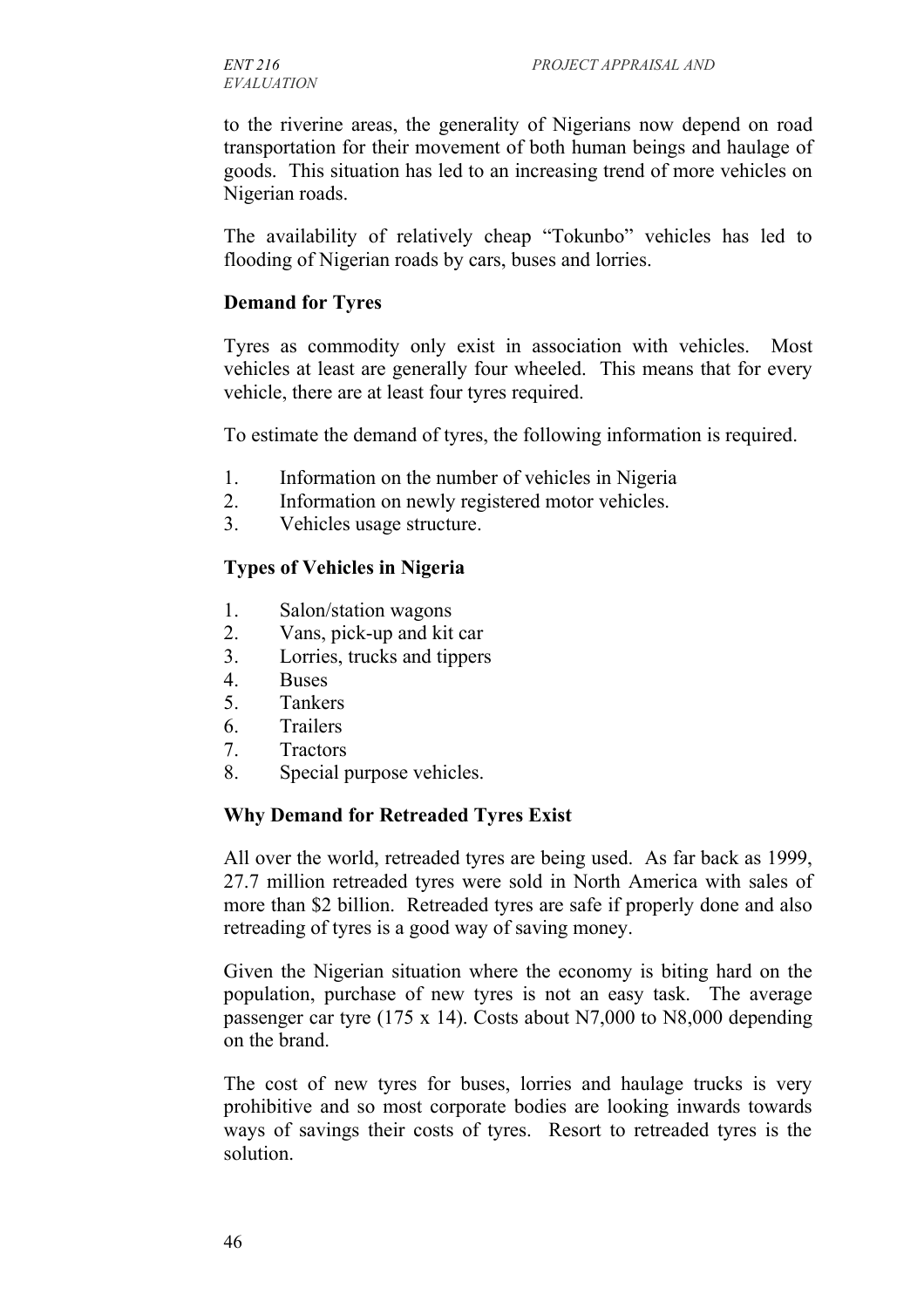According to reliable engineering information, retreaded tyres are safer than second-hand tyres. And that is why large multinational companies in Nigeria like Nigerian Bottling Co. Ltd are now using retreaded tyres. The bottom line is to control costs.

### **Motor Vehicle Population in Nigeria**

| 1,734,000<br>2002<br>2,074,000<br>2003<br>2004<br>2,176,000<br>$2,284,000+$<br>2005<br>$2,399,040+$<br>2006<br>$2,518,992+$<br>2007<br>$2,644,941 +$<br>2008<br>$2,777,188+$<br>2009 | Year | <b>Vehicle Population</b> |
|--------------------------------------------------------------------------------------------------------------------------------------------------------------------------------------|------|---------------------------|
|                                                                                                                                                                                      |      |                           |
|                                                                                                                                                                                      |      |                           |
|                                                                                                                                                                                      |      |                           |
|                                                                                                                                                                                      |      |                           |
|                                                                                                                                                                                      |      |                           |
|                                                                                                                                                                                      |      |                           |
|                                                                                                                                                                                      |      |                           |
|                                                                                                                                                                                      |      |                           |

**Source:** National Bureau of Statistics (The Nigerian Statistical fact sheets on economic and social development 2005).

 $+$  = Projections.

#### **Newly Registered Motor Vehicles in Nigeria**

| Year | <b>Newly Registered Vehicles</b> |
|------|----------------------------------|
| 2002 | 290,000                          |
| 2003 | 340,000                          |
| 2004 | 402,000                          |
| 2005 | $480,000 +$                      |
| 2006 | $500,000 +$                      |
| 2007 | $600,000 +$                      |
| 2008 | $660,000 +$                      |
| 2009 | $700,000 +$                      |

**Source:** National Bureau of Statistics (The Nigerian Statistical fact sheets on economic and social development 2005).  $+$  = (Projections)

#### **Projected Motor Tyre Requirement in Nigeria**

Based on the projected motor vehicle population in Nigeria and the fact that every moving vehicle requires 5 tyres (including spare tyre), we can generate a conditional tyre requirement for vehicles in Nigeria.

| Year | <b>Vehicle Population</b> | <b>Tyres Required</b> |
|------|---------------------------|-----------------------|
| 2007 | 2,518,992                 | 12,594,960            |
| 2008 | 2,644,941                 | 13,224,705            |
| 2009 | 2,777,188                 | 13,885,940            |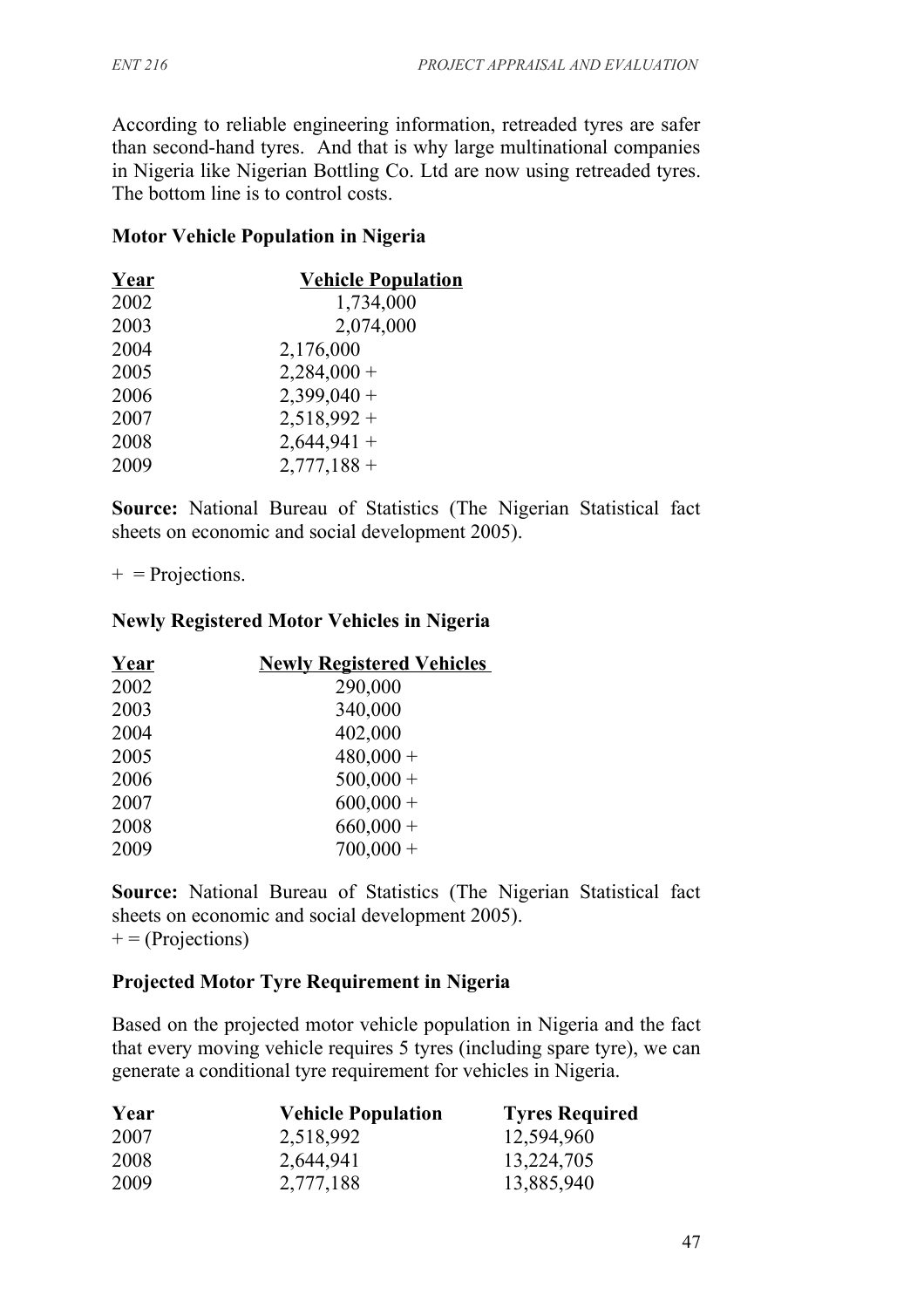*EVALUATION*

Note: This projection excludes tyres for caterpillars, earth moving equipment, tractors and special utility vehicles.

#### **Supply of Tyres in Nigeria**

Time it was that rubber was a major export of Nigeria. Rubber was produced in abundance in Nigeria and that attracted Michelin and Dunlop to establish tyre-manufacturing plants in Nigeria. But with the discovery of oil in Nigeria, economic focus changed to the oil sector leaving the agricultural sector grossly unmanned in terms of labour and productivity.

Gradually, the rubber plantations have been abandoned. Attempts by Dunlop and Michelin to set up rubber plantations in the South South have not been very successful.

Consequently, Dunlop and Michelin started to import motor tyres from their sister subsidiaries abroad. Industrial experts estimate that Michelin and Dunlop are only able to meet 40% of Nigeria's motor tyre requirements. The situation has been worsened with Michelin closing its manufacturing operations in Nigeria due to raw material problems and also the activities of militants in the Niger Delta.

#### **Projected Domestic Supply of Motor Vehicles Tyres**

| Year | <b>Projected Domestic Supply (Tyres)</b> |
|------|------------------------------------------|
| 2007 | 5,037,984                                |
| 2008 | 5,289,882                                |
| 2009 | 5,554,374                                |

#### **Projected Demand/Supply Gap for Motor Tyres**

| Year | Projected     | Projected     | Supply/Demand |
|------|---------------|---------------|---------------|
|      | <b>Demand</b> | <b>Supply</b> | Gap           |
| 2007 | 12,594,960    | 5,037,984     | 7,556,976     |
| 2008 | 13,224,705    | 5,289,882     | 7,934,823     |
| 2009 | 13,885,940    | 5,554,376     | 8,331,564     |

#### **Market Equilibrium**

Local domestic supply from both Michelin and Dunlop cannot meet the domestic demand for motor tyres. The shortfall is met through importation of motor tyres from overseas.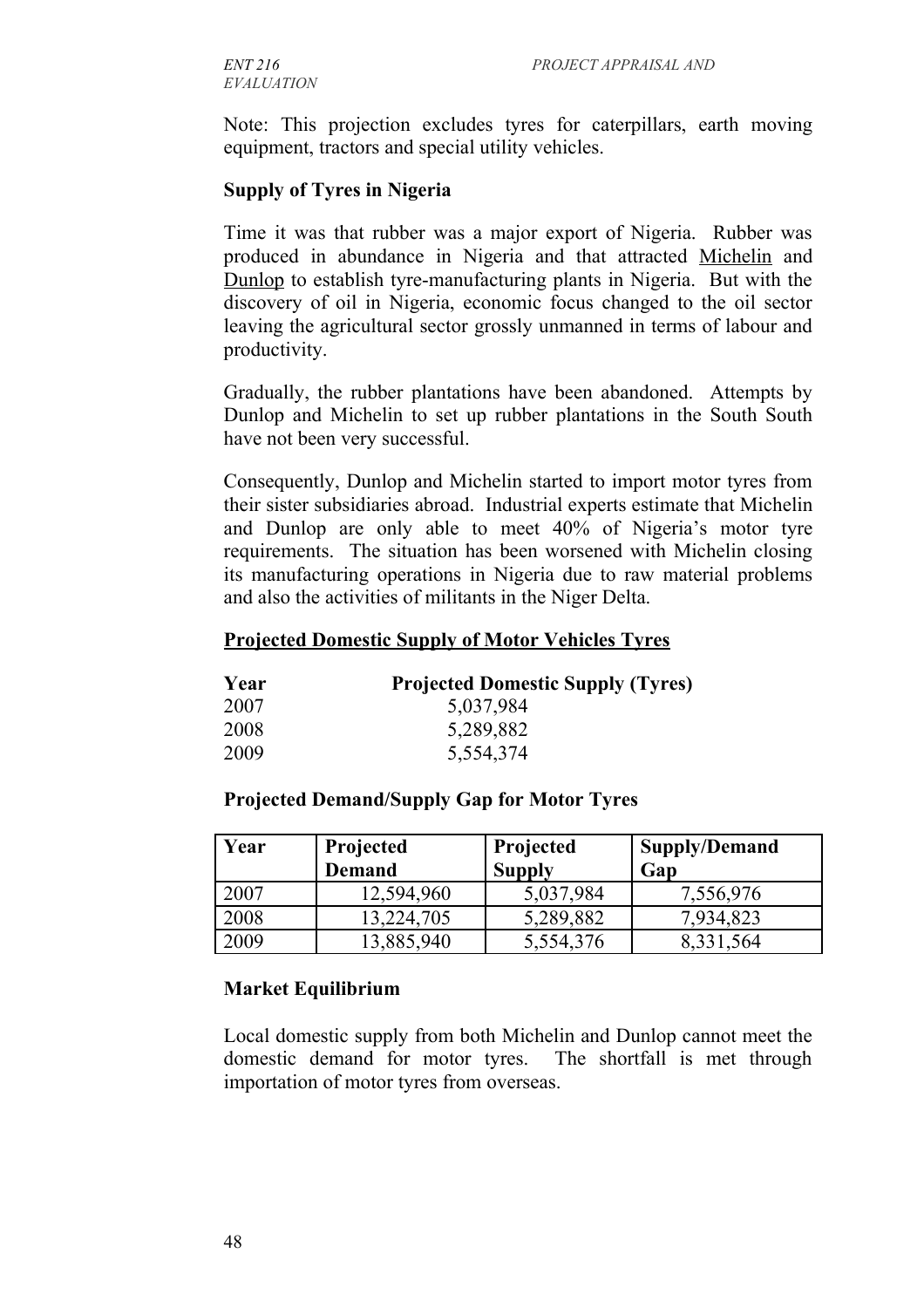#### **Imported Motor Tyres Brands Include:**

- 1. Hancook
- 2. Pirelli
- 3. Klebber
- 4. Sanyung
- 5. Michelin
- 6. Dunlop
- 7. Good year.

## **4.0 CONCLUSION**

In this unit, we have discussed demand and market analysis. We discussed the analytical framework for preparing the demand analysis. We took a look at population. We defined demand and went ahead to provide a practical demand analysis using a tyre retreading plant.

## **5.0 SUMMARY**

We discussed demand and market analysis in this unit. Understanding demand is our first practical step towards understanding the market.

In the next unit, we shall discuss evaluating market supply

## **6.0 TUTOR-MARKED ASSIGNMENT**

Why do you think that analysis of a population data is important when building demand analysis.

## **7.0 REFERENCES/FURTHER READING**

Leon Ikpe (1999). *Project Analysis and Evaluation*. Lagos: Impressed Publisher.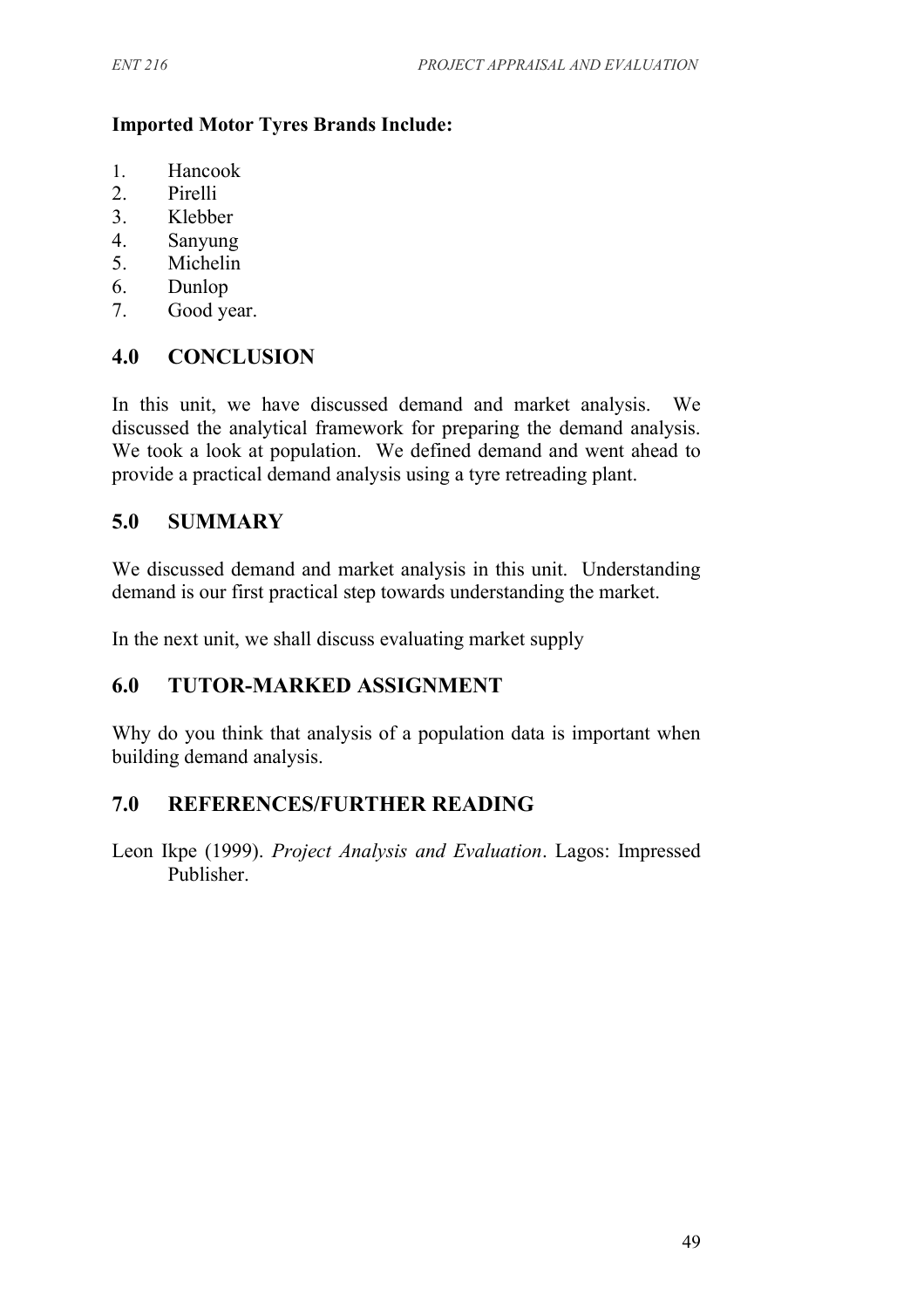## **UNIT 3 EVALUATING MARKET SUPPLY**

### **CONTENTS**

- 1.0 Introduction
- 2.0 Objectives
- 3.0 Main Content
	- 3.1 Evaluating Market Supply
		- 3.1.1 The Supply Equation
		- 3.1.2 Analysis of Supply Data
- 4.0 Conclusion
- 5.0 Summary
- 6.0 Tutor-Marked Assignment
- 7.0 References/Further Reading

## **1.0 INTRODUCTION**

In the last unit (Unit 2), we discussed demand and market analysis. We tried to understand how to estimate market demand and also how to forecast demand. However, this is only one part of the story. After discussing demand, we will now go ahead to discuss evaluating market supply. This will enable us to see the other side of the market.

#### **2.0 OBJECTIVES**

At the end of this unit, you should be able to:

- explain what market supply is
- discuss market supply in relation to project appraisal and evaluation.

## **3.0 MAIN CONTENT**

#### **3.1 Evaluating Market Supply**

In Unit 2, we discussed Demand and Market Analysis which we said constitutes only one part of the story. Our focus in this unit is to examine supply as a core component of the market structure.

The study of supply is very important for the entrepreneur and the person appraising the project. Before you can understand any market structure, you will need to understand supply to that market.

## **3.1.1 The Supply Equation**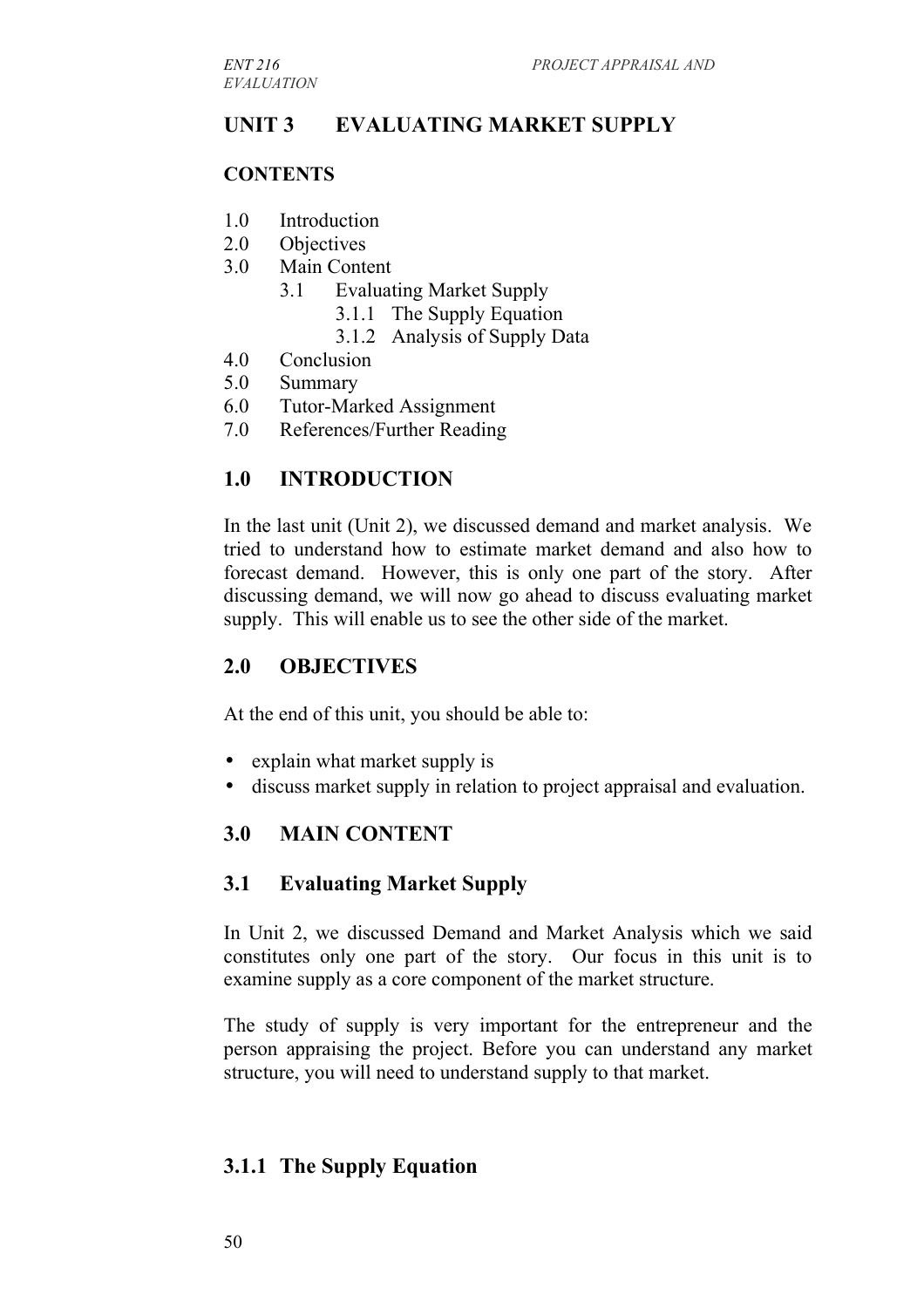Consider a firm called Leotraco Industries Nigeria Limited that wishes to set up a motor cycle manufacturing plant in Nigeria. The firm now wants to analyze the supply of motor cycles in the Nigerian market. As expected, there are three key items to consider.

These key items to consider are:

- The domestic supply of motor cycles
- The foreign supply of motor cycles.
- The export of motor cycles from Nigeria.

| Let | $=$ | the domestic supply of a good |
|-----|-----|-------------------------------|
| Let | $=$ | the foreign supply of a good  |
| Let | $=$ | the export of the good        |

Then supply  $X = (A + B) - C$ 

This is called the supply equation and it is of general application.

If you note properly, C is the export quantity which will not be available for local consumption.

Let us take a broad approach in our analysis of supply and consider the Nigerian supply situation. Here, we will display the output of selected items and also the export of selected items. We will also display imports of selected items for Nigeria. All these are shown in table 8.1, 8.2, and 8.3.

#### **SELF ASSESSMENT EXERCISE**

List two major sources of supply for goods in Nigeria.

| <b>Products</b> |
|-----------------|
|-----------------|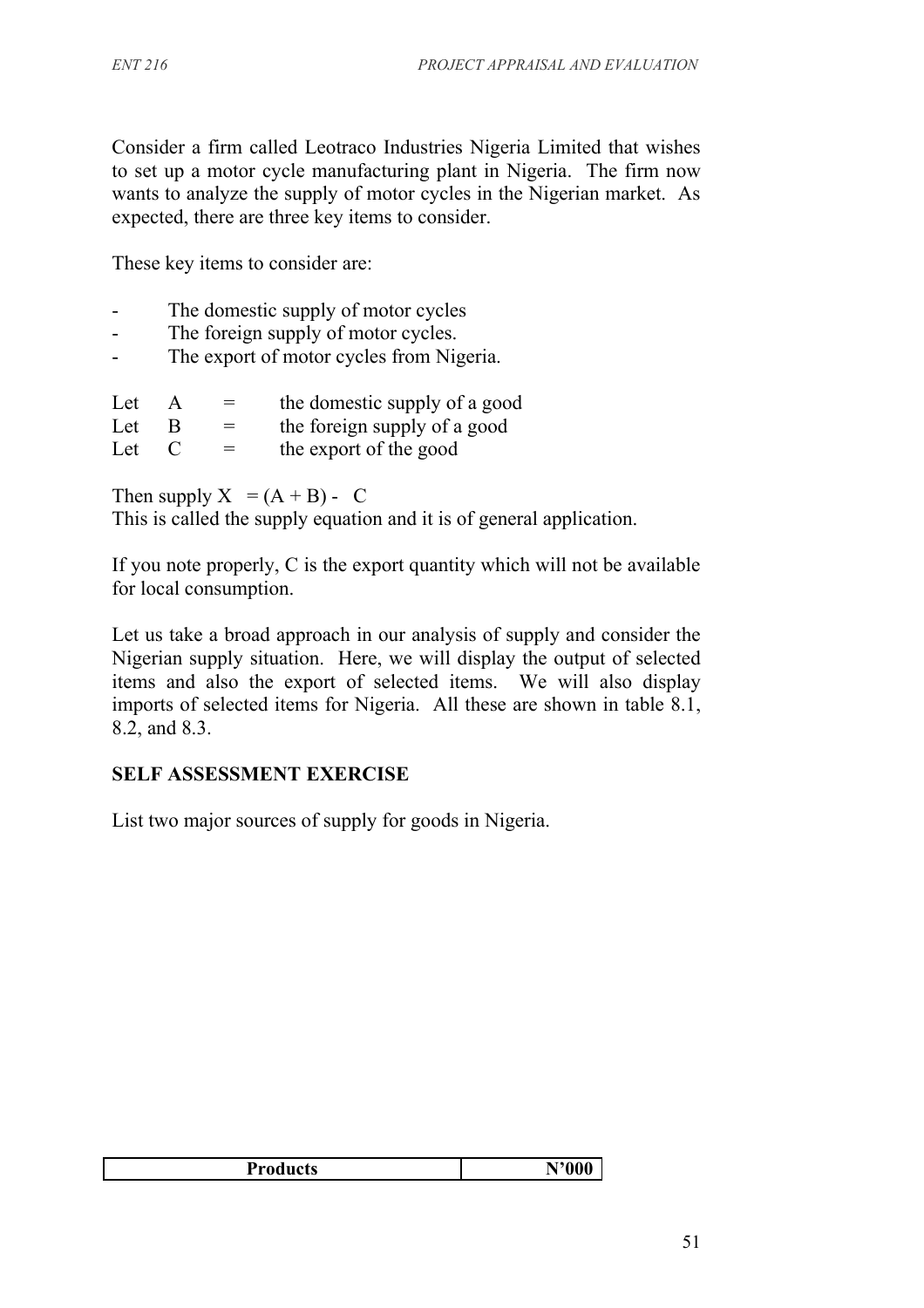| <b>FOOD AND DRINKS</b>       |           |
|------------------------------|-----------|
| Flour                        | 4,125,417 |
| Sugar                        | 350,333   |
| Confectionery                | 1,002,738 |
| <b>Biscuits</b>              | 4,700,211 |
| Beer                         | 3,665,544 |
| Soft drinks                  | 124,688   |
| Wine, spirits                | 84,598    |
| <b>ELECTRICAL EQUIPMENT</b>  |           |
| Refrigerators                | 244,228   |
| Record players               | n.a.      |
| Loud speakers                | 13,204    |
| Radio cassettes              | 3,680     |
| Air conditioners             | 319,361   |
| <b>Television sets</b>       | 2,528     |
| <b>Electrical cables</b>     | 48,969    |
| <b>VEHICLE ASSEMBLY</b>      |           |
| Motor cycles                 | 235,633   |
| Passenger cars               | 1,447,874 |
| Pick up                      | n.a       |
| Other commercial vehicles    | 1,078,980 |
| <b>BUILDING MATERIALS</b>    |           |
| Paints                       | 863,479   |
| Cements                      | 2,221,060 |
| <b>Tiles</b>                 | 299,135   |
| Roofing sheets               | 2,705,982 |
| Steel & Iron rods            | 718,785   |
| Wire-nails and wire products | 207,520   |
| PVC pipes and fittings       | 84,149    |
| PETROLEUM AND CHEMICAL       |           |
| Soap detergents              | 4,618,792 |
| Lubricants                   | 1,673,035 |
| Safety matches               | 138,841   |
| <b>Batteries</b>             | 527,551   |
| <b>TEXTILES</b>              |           |
| Cotton textiles              | 6,679,028 |
| Synthetic fabrics            | 2,998,946 |
| Knitted fabrics              | 994,827   |
| Garments                     | 31,477    |
| <b>PAPER CONVERSION</b>      |           |
| <b>Exercise Books</b>        | 260,487   |
| Light and flexible packaging | 301,541   |
| Corrugated cartons           | 824,430   |
| Paper bags                   | 384,835   |
| Tissue paper                 | 194,928   |

*Table 8.1 Value of output of selected items.*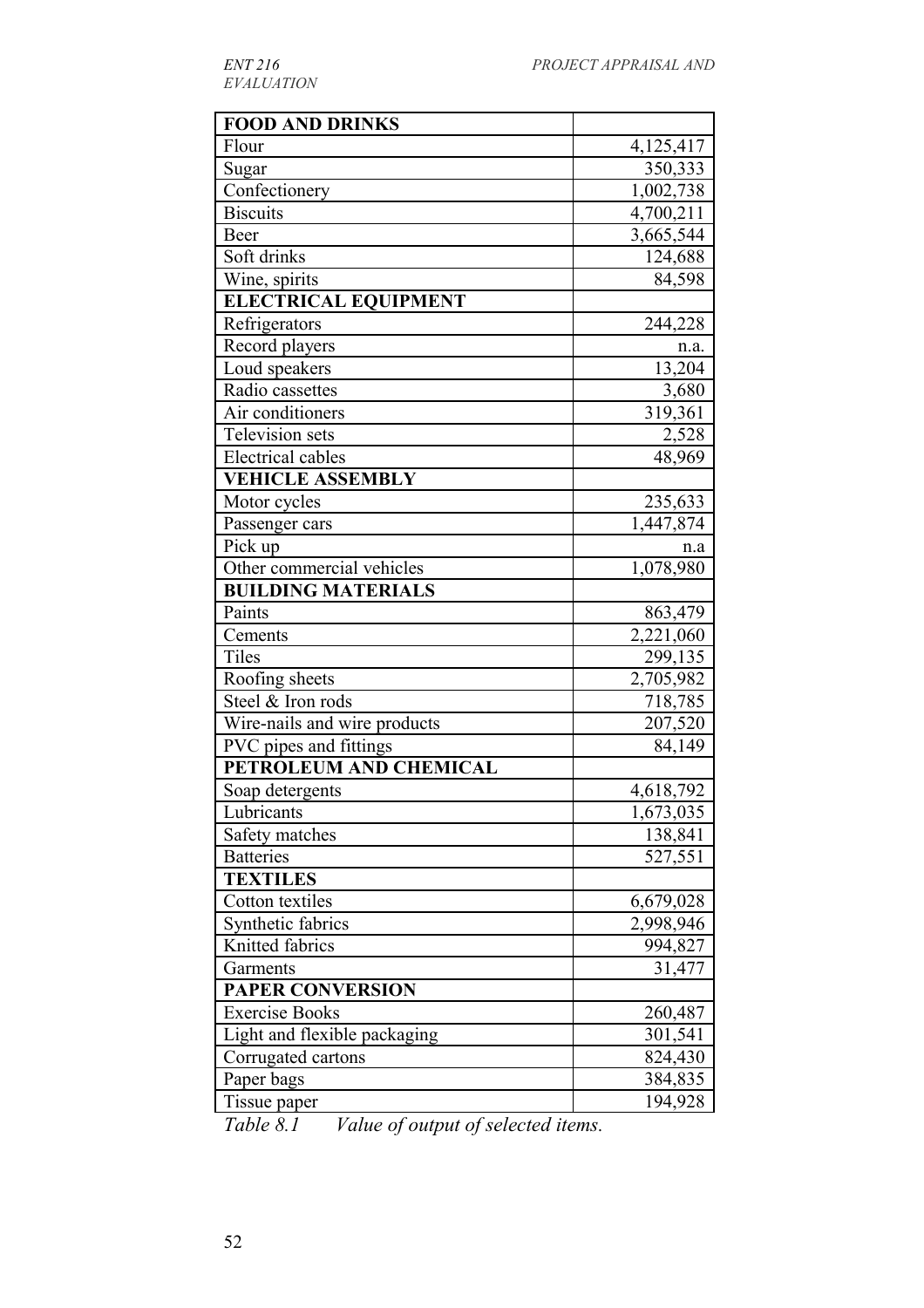| <b>DESCRIPTION</b>                                | (N MILLION) |
|---------------------------------------------------|-------------|
| Live animals and animal products                  | 137.1       |
| Of which live animals                             | 0.0         |
| Vegetable products                                | 438.8       |
| Food industry products                            | 876.6       |
| Of which tobacco products                         | 0.0         |
| Fats and oil                                      | 8.2         |
| Mineral products                                  | 4,914,042.1 |
| Chemical and allied products                      | 398.6       |
| Plastic, ethers, esters of cellulose, rubber etc, | 3,245.2     |
| Hides, leather and fur                            | 6,806.1     |
| Wood, charcoal and wood products                  | 39.6        |
| Paper-making material and articles thereof        | 621.7       |
| Textile and textile article                       | 1,000.1     |
| Footwear, headgear, umbrellas, feathers, hair     | 228.8       |
| Stone, plastic, cement, asbestos, mica products   | 42.6        |
| Base metals and articles of base metal            | 5,645.0     |
| Machinery and appliances (other than electrical)  | 4,508.8     |
| Transport equipment                               | 190,409.0   |
| Instruments and apparatus (photos, clocks, etc)   | 536.4       |
| Miscellaneous manufactured articles               | 9.1         |
| Arms and ammunitions                              | 0.0         |
| Works and arts, collector pieces and antiques     | 0.1         |
| Other goods and product                           | 40.9        |
| T1100T11                                          |             |

Exports by Products Section

*Table 8.2 Export by Products.*

# Imports by Product Section

|                                                  | (N Million) |
|--------------------------------------------------|-------------|
| <b>DESCRIPTION</b>                               |             |
| Live animals and animal products                 | 108,636.4   |
| Of which live animals.                           | 97.7        |
| Vegetable products                               | 103,549.2   |
| Food industry product                            | 84,374.6    |
| Of which tobacco products                        | 14,018.3    |
| Fats and Oil                                     | 4,823.8     |
| Mineral products                                 | 88,348.1    |
| Chemical and allied products                     | 133,367.4   |
| Plastic, ethers, esters of cellulose, rubber etc | 121,732.9   |
| Hides, leather and fur                           | 2,432.4     |
| Wood, charcoal and wood products                 | 4,048.3     |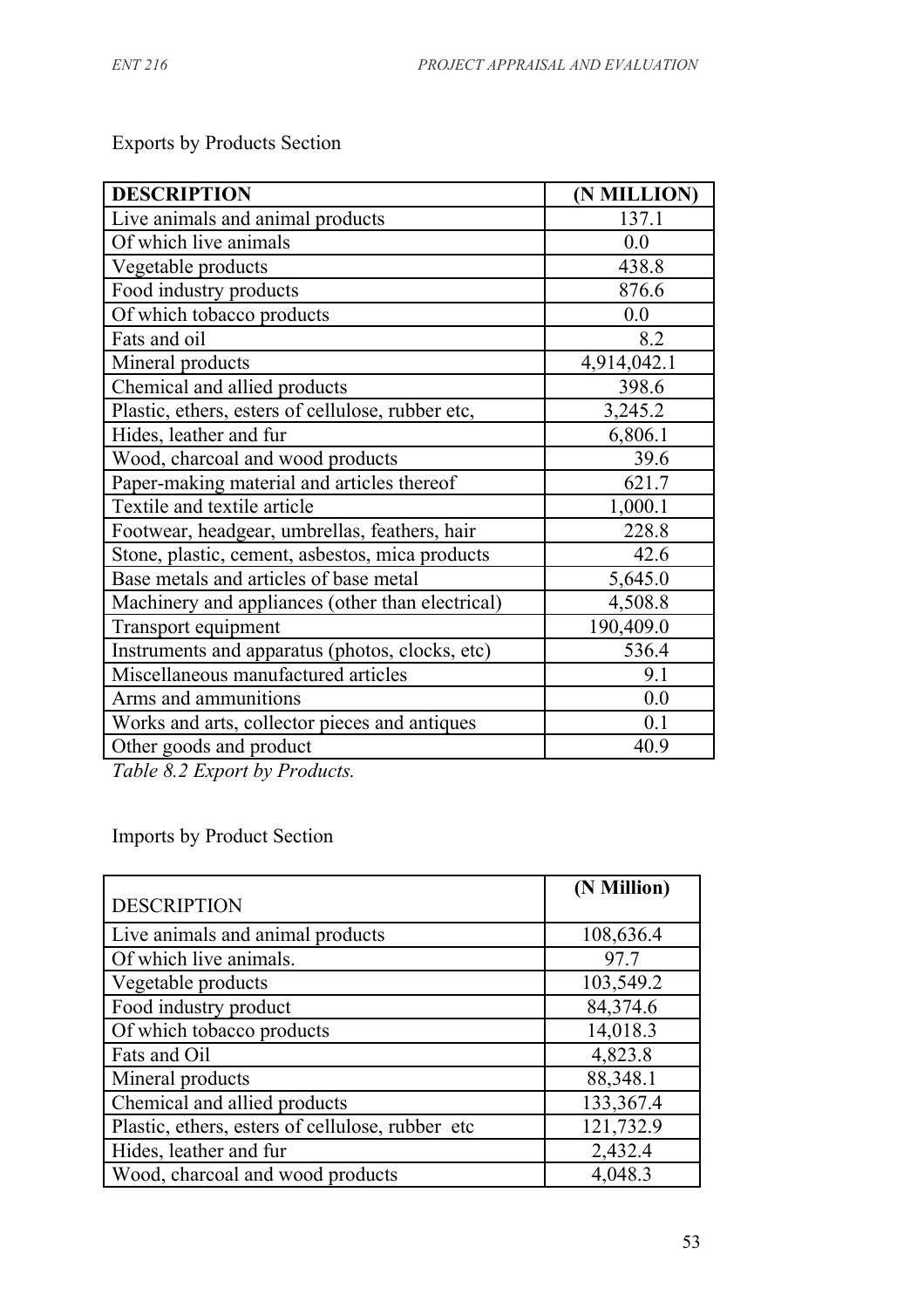*EVALUATION*

| Paper-making material and articles thereof         | 44,498.2    |
|----------------------------------------------------|-------------|
| Textiles and textile article                       | 27,775.7    |
| Footwear, headgear, umbrellas, feathers, hair      | 3,258.6     |
| Stone, plaster, asbestos, mica product             | 15,568.6    |
| Natural pearls, gemstone and other precious metals | 44.4        |
| Base metals and articles of base metal             | 136,046.2   |
| Machinery and appliances (other than electrical)   | 409,123.4   |
| Transport equipment                                | 265,034.9   |
| Instruments and apparatus (photos, clocks, etc)    | 13,464.9    |
| Miscellaneous manufactured articles                | 9,357.58    |
| Arms and ammunitions                               | 23.3        |
| Works of arts, collector pieces and antiques       | 6.6         |
| Special items, n.e.s.                              | 48.4        |
|                                                    | 1,575,563.9 |

*Table 8.3: Imports by products.*

## **3.1.2 Analysis of Supply Data**

It is very important especially in a competitive private sector setting for an investor to evaluate the market in terms of determining the level of supply of goods or services in a particular market. Therefore in practical terms, there will be the urgent need to identify every supplier and the suppliers' locations. Some analysts are of the opinion that the only important data required is the actual supply data of a product or service. But that is not true.

The proper way to appraise the supply situation of a given product or service is to find out the following facts:

- the number of players or suppliers in the industry.
- their current installed capacities
- their current actual operating capacities.
- their anticipated expansion plans.
- critical labour costs in the industry.
- raw material costs in the industry and the likely direction.
- categorising the suppliers into their various categories big, medium or small players.

## **Example**

A firm Abado Nigeria Limited is interested in setting up a palm kernel oil (PKO) production facility at Onitsha. It wants to understand the supply situation for Palm Kernel Oil (PKO) in its proposed area of operations which is the Eastern States of Nigeria.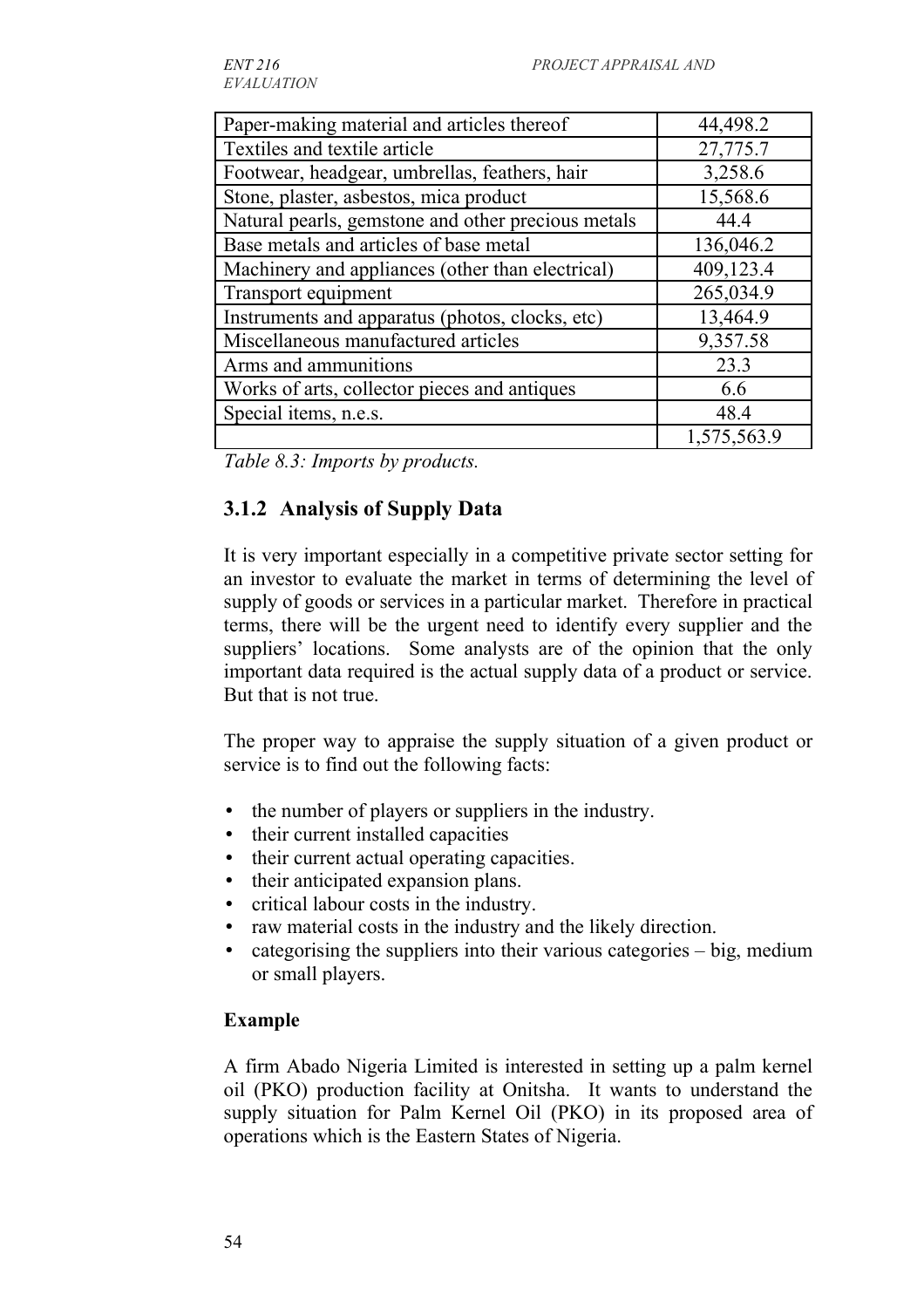Below is supply information on the state of production of Palm Kernel Oil (PKO).

## **Supply of Palm Kernel Oil (PKO)**

In the project region, the following key crushers of palm kernel have been identified namely:

| 1.     | Envoy Oil                | Onitsha       |
|--------|--------------------------|---------------|
| 2.     | Role Agro Ltd            | Umuahia       |
| 3.     | Lever Brothers Nig. Plc. | Aba           |
| 4.     | Hic Oil Ltd.             | Aba           |
| 5.     | Life Vegetable Oil       | Nnewi         |
| 6.     | R. O. Iloro & Sons Ltd   | Owerri        |
| 7.     | Ogbuneke & Sons Ltd      | Umuahia       |
| 8.     | New Era Foods Ltd        | Aba           |
| 9.     | Polema Nigeria Ltd       | Aba           |
| 10.    | Avop Limited             | Enugu         |
| 11.    | Palmil Ltd               | Abak          |
| 12.    | Atlanta Gulf Limited     | Aba           |
| 13.    | Universal Oil            | Aba           |
| 14.    | Rivoc Nig. Ltd.          | Port Harcourt |
| $*15.$ | Leotraco Industries Ltd  | Onitsha.      |
|        |                          |               |

• Production has been suspended for some time.

Industry sources indicate that at an average installed capacity of producing 50,000 tons of Palm Kernel Oil (PKO) per producer, total supply of Palm Kernel Oil to the market is estimated to be about 700,000 tons per annum (50,000 tons x 14 producers).

## **Demand/Supply Gap for Palm Kernel Oil (PKO)**

| Projected Annual Demand | $=$ | 1,327,757 tons |
|-------------------------|-----|----------------|
| Projected Annual Supply | $=$ | 700,000 tons   |
| Demand/Supply Gap       | $=$ | 627,757 tons   |

The demand/supply gap is the difference between projected annual demand and projected annual supply.

## **4.0 CONCLUSION**

In this unit, we have discussed evaluating market supply. We discussed the supply equation. We also provided some data to enable us understand national supply.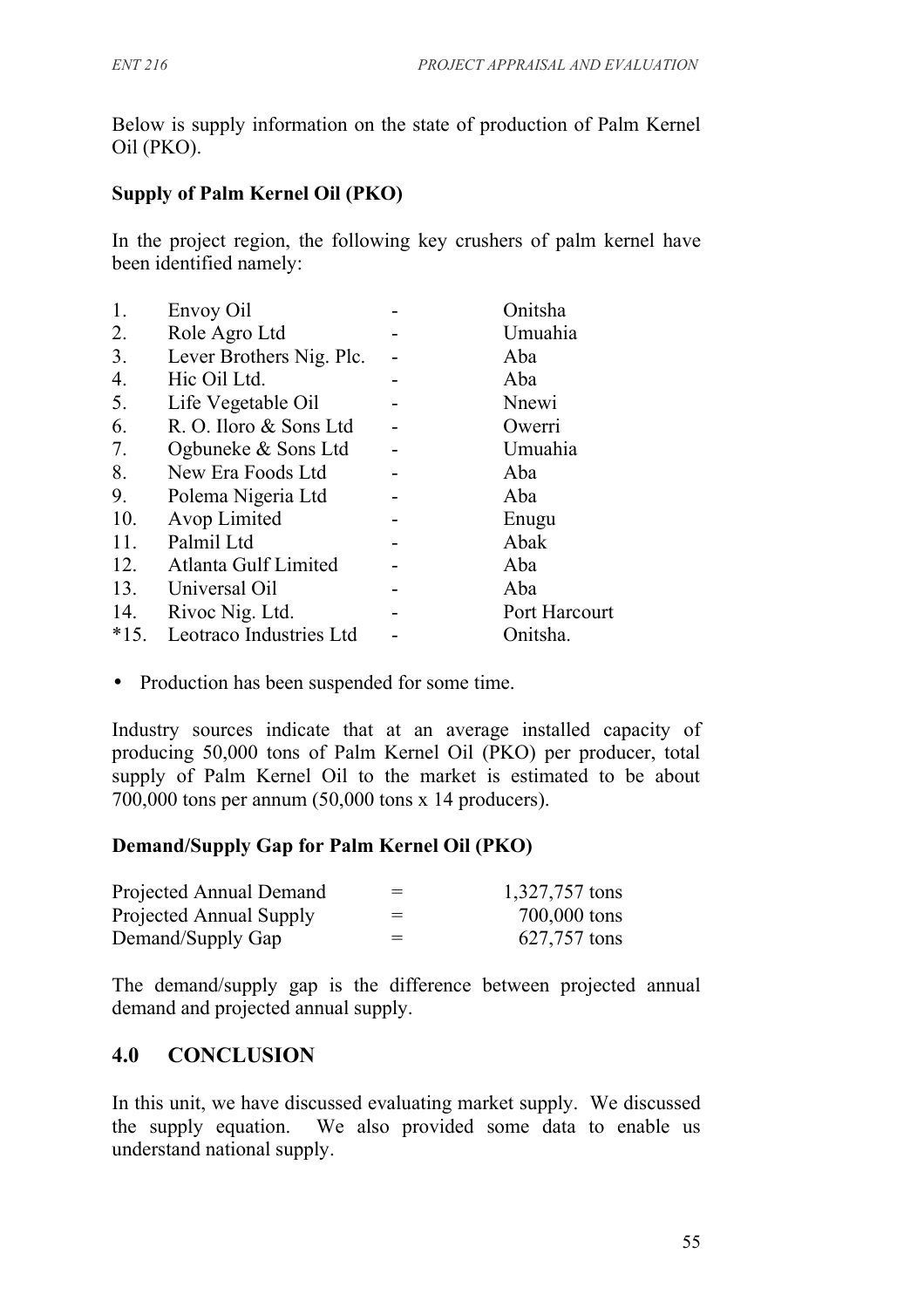## **5.0 SUMMARY**

In any given market situation, the understanding of the market will depend on understanding of the demand situation and the supply situation. Evaluating market supply of a product or service enables the investor to see whether or not a new product still has a space in the market. Understanding supply is a must if we are to understand competition in the market. In this unit, we discussed evaluating market supply.

In the next unit, we shall discuss Competition and Marketing plans.

## **6.0 TUTOR-MARKED ASSIGNMENT**

Discuss the three components of supply that make up the supply equation.

### 7.0 **REFERENCES/FURTHER READING**

Leon Ikpe (1999). *Project Analysis and Evaluation.* Lagos: Impressed Publishers.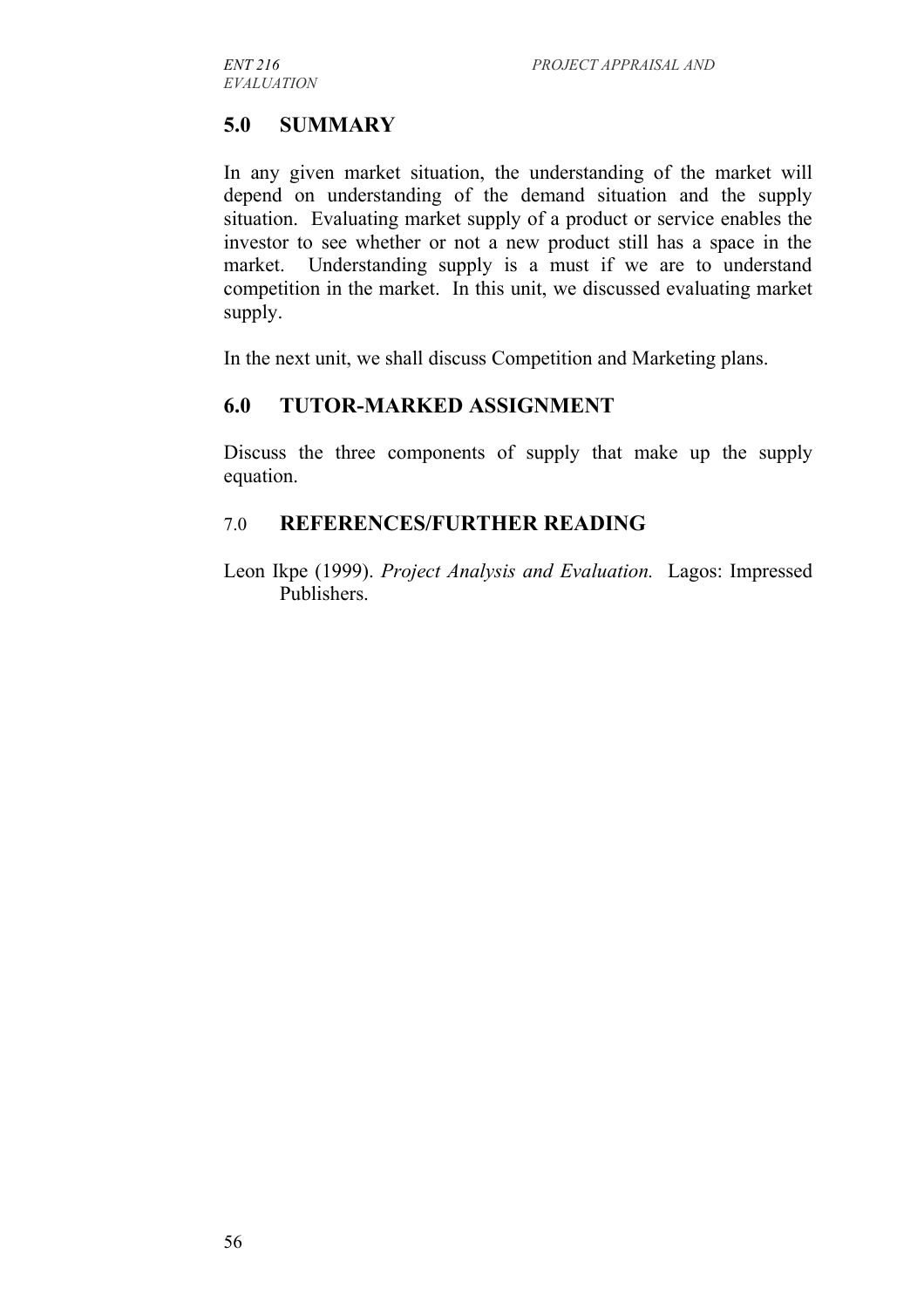## **UNIT 4 EVALUATING COMPETITION AND MARKETING PLANS**

### **CONTENTS**

- 1.0 Introduction
- 2.0 Objectives
- 3.0 Main Content
	- 3.1 Evaluating Competition and Marketing Plans
		- 3.1.1 Analytical Framework
		- 3.1.2 The Nature of Competition
		- 3.1.3 The Marketing Plan
		- 3.1.4 Nature and Structure of Competition in the Sachet and Bottled Water Industry
- 4.0 Conclusion
- 5.0 Summary
- 6.0 Tutor-Marked Assignment
- 7.0 References/Further Reading

## **1.0 INTRODUCTION**

In Module 2, Unit 2, we discussed demand and market analysis. Then in Unit 3, we discussed Evaluating Market Supply. We discussed the supply equation which as we saw was very useful in our understanding of supply.

In this unit, we will discuss Evaluating Competition and Marketing plans.

## **2.0 OBJECTIVES**

At the end of this unit, you should be able to:

- explain the meaning of competition
- describe marketing plans and their components.

## **3.0 MAIN CONTENT**

## **3.1 Evaluating Competition and Marketing Plans**

You will recollect that in Unit 2, we discussed demand and market analysis. Here we saw that population is a very important determinant of demand. Demand being discussed is basically the demand for goods and services. Apart from discussing demand, we went ahead to discuss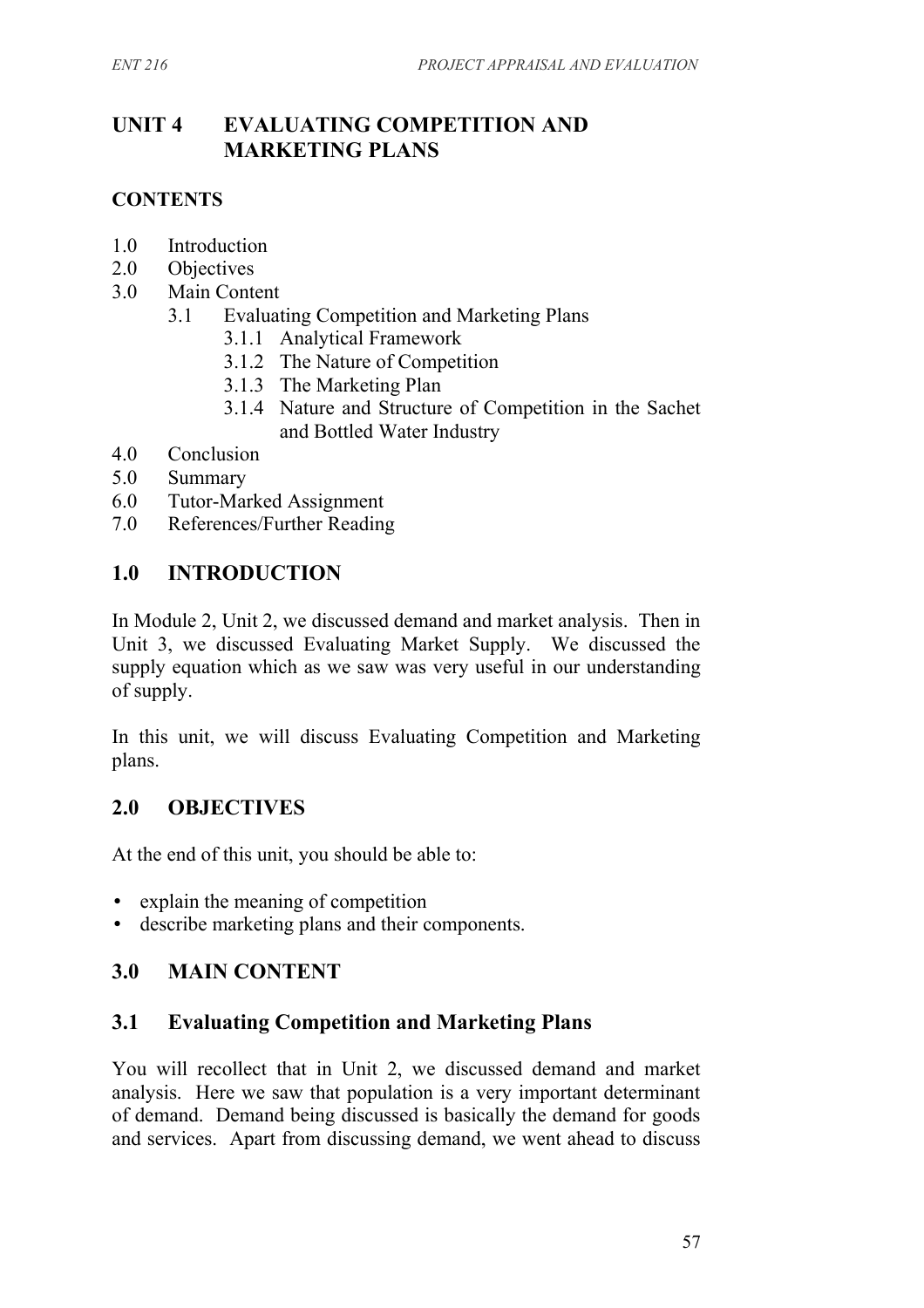supply in Unit 3. Our next task is to merge demand and supply and see how both of them interplay in an arena called a market.

To fully prepare you for the understanding of this unit, you should put yourself in the shoes of a potential investor or even an investment analyst who wants to understand the nature of competition in a market.

A market is a mechanism through which buyers and sellers are brought into contact and goods and services exchanged.

Every firm takes market demand as given and no firm can singly change demand which depends on population and a lot of factors. Also, every firm takes supply to the market as given because no single firm is able to control it. And that is the essence of competition. It is very crucial that we really need to understand the nature of competition in the market place.

Every dynamic environment creates new opportunities and problems for every firm. A company must be able to respond to the market setting, analyze the competition and threats and then formulate marketing plans to remain in the competition.

## **3.1.1 Analytical Framework**

Our critical task here is to discuss the competition and also the marketing plan. To properly guide us so that we do not forget our direction, we shall propose an outline – a type of framework that should guide us when evaluating competition and marketing plans.

Marketing plans are very crucial from the point of view of the project initiator as well as the project analyst.

Let us now proceed by taking a look at Industry and the competition.

|                         | Demand for the product or    |
|-------------------------|------------------------------|
|                         | service.                     |
|                         | Usefulness of the product or |
|                         | service.                     |
|                         | Stability of demand.         |
| <b>INDUSTRY OUTLOOK</b> | Supply capacity of<br>the t  |
|                         | industry.                    |
|                         | Labour costs.                |
|                         | Raw material costs.          |
|                         | Taxation.                    |
|                         | Business permits.            |
|                         | Regulation                   |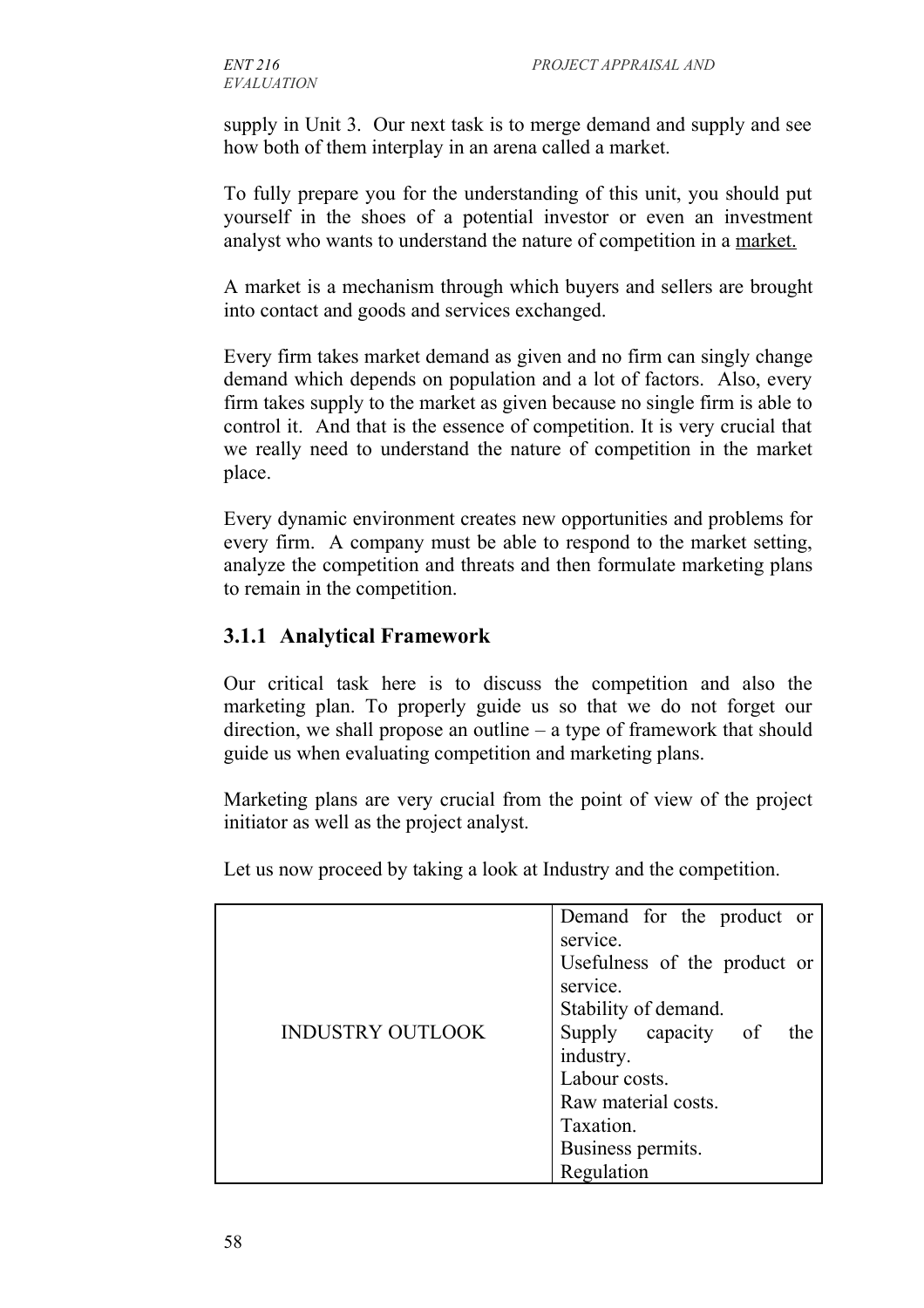|                           |  | Market position of the firm in |
|---------------------------|--|--------------------------------|
|                           |  | the industry.                  |
|                           |  | Products or services offered.  |
|                           |  | Location of the firm.          |
| COMPANY'S POSITION IN THE |  | Comparative location.          |
| <b>INDUSTRY</b>           |  | Relative efficiency of the     |
|                           |  | firm's equipment.              |
|                           |  | Cost advantages.               |
|                           |  | Relative financial strength.   |
|                           |  | Ability of the firm's          |
|                           |  | management.                    |

*Table 9.1: Competition – A framework for Analysis*

Generally, a framework that we are adopting is to take a look at the industry. In taking a look at the industry, there are key facts we need to know. Things like demand and supply. After the industry outlook, the next thing that is important to discuss is the firm or project's position in the industry. Now, if the firm is already existing and active in a market, our analysis can be fairly easy. But if we are evaluating a firm coming to the market for the first time or considering a new project, then our task is not that easy because the firm is going to face competition in the market.

## **3.1.2 The Nature of Competition**

Competition is a way of life. Human beings compete against each other. Firms also compete against themselves in the market place. Competition is not a matter of sheer bad luck or coincidence. Competition occurs because every firm in an industry wants to sell its products and also get market share to the detriment of the other market players.

In the market, the state of competition depends on five basic forces as shown in figure 9.1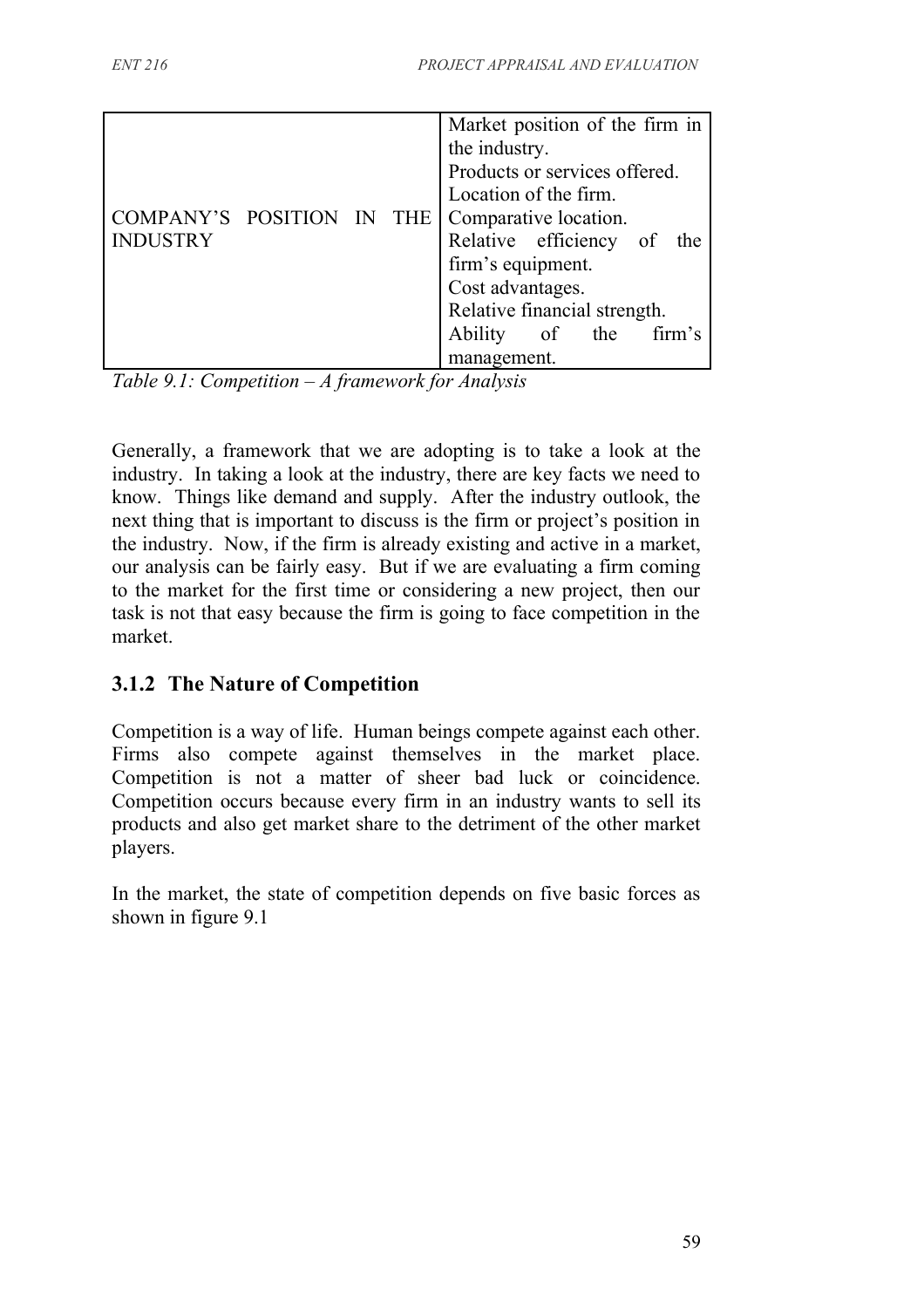



*Fig. 9.1: Forces governing competition in an industry*

Any discussion of competition must take into consideration the five basic forces namely:

- Threat of new entrants.
- Bargaining power of suppliers.
- Bargaining power of consumers.
- Threat of substitute products or services.
- Jockeying for position among current competitors.

In the market, the first basic force affecting competition is the jockeying for position among current competitors. For example in the soft drinks market, the competition is keen between Pepsicola and Coca Cola. In the mobile phone market, we have keen competition between MTN versus Glo and versus Zain etc.

In the brewing industry, Harp competes with Gulder in the beer category. Competition is not a singular event. It is a continuous event, a series of races between firms.

The second force that affects competition is the threat of new entrants. New entrants into an industry bring in new capacity. For example, a new project will bring in new capacity.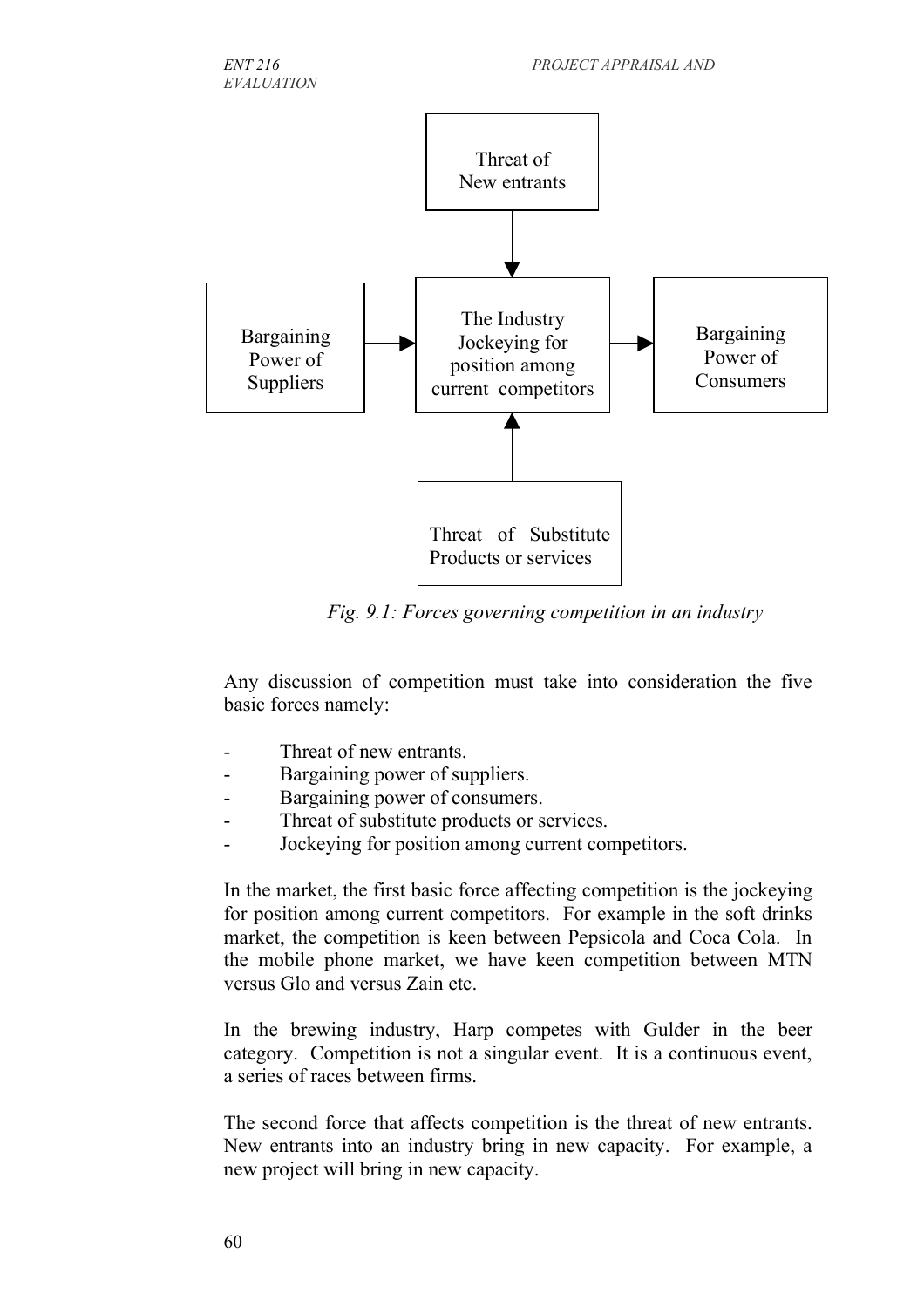Another major factor affecting competition is the bargaining power of suppliers. Strong suppliers can exert a lot of influence on the market by either increasing or decreasing supply.

Bargaining power of customers also affects competition. Powerful buyer groups, when they exist in an industry, tend to influence prices. They more or less dictate the price at which they will buy.

Finally, substitute goods or the threat of substitute goods also influence competition in an industry. Substitute goods tend to limit the potentials of an industry. For example, sugar tends to limit the growth of honey industry.

## **SELF ASSESSMENT EXERCISE**

In evaluating the market outlook for an industry, list four items that you think are important.

## **3.1.3 The Marketing Plan**

If a firm is coming to the market with new products or services, there is the need to have a proper marketing plan. The marketing plan addresses issues that relate to the marketing of the firm's products or services.

A good marketing plan must address the following issues:

- 1. What is the product or service?
- 2. What are the uses of the product or service?
- 3. What is the offered price?
- 4. Where will the product be found?
- 5. How will the product be advertised.

Let us now go ahead and produce a marketing plan checklist.

|                                           | Have you covered this<br>in your plan? |
|-------------------------------------------|----------------------------------------|
| How big is the market?                    |                                        |
| Who are your competitors?                 |                                        |
| How are they faring?                      |                                        |
| What is the structure of the competition? |                                        |
| What are your prices?                     |                                        |
| What are the trends in the market?        |                                        |
| What market share are you thinking of?    |                                        |
| What are your competitors' strengths?     |                                        |
| What are your competitors' weaknesses?    |                                        |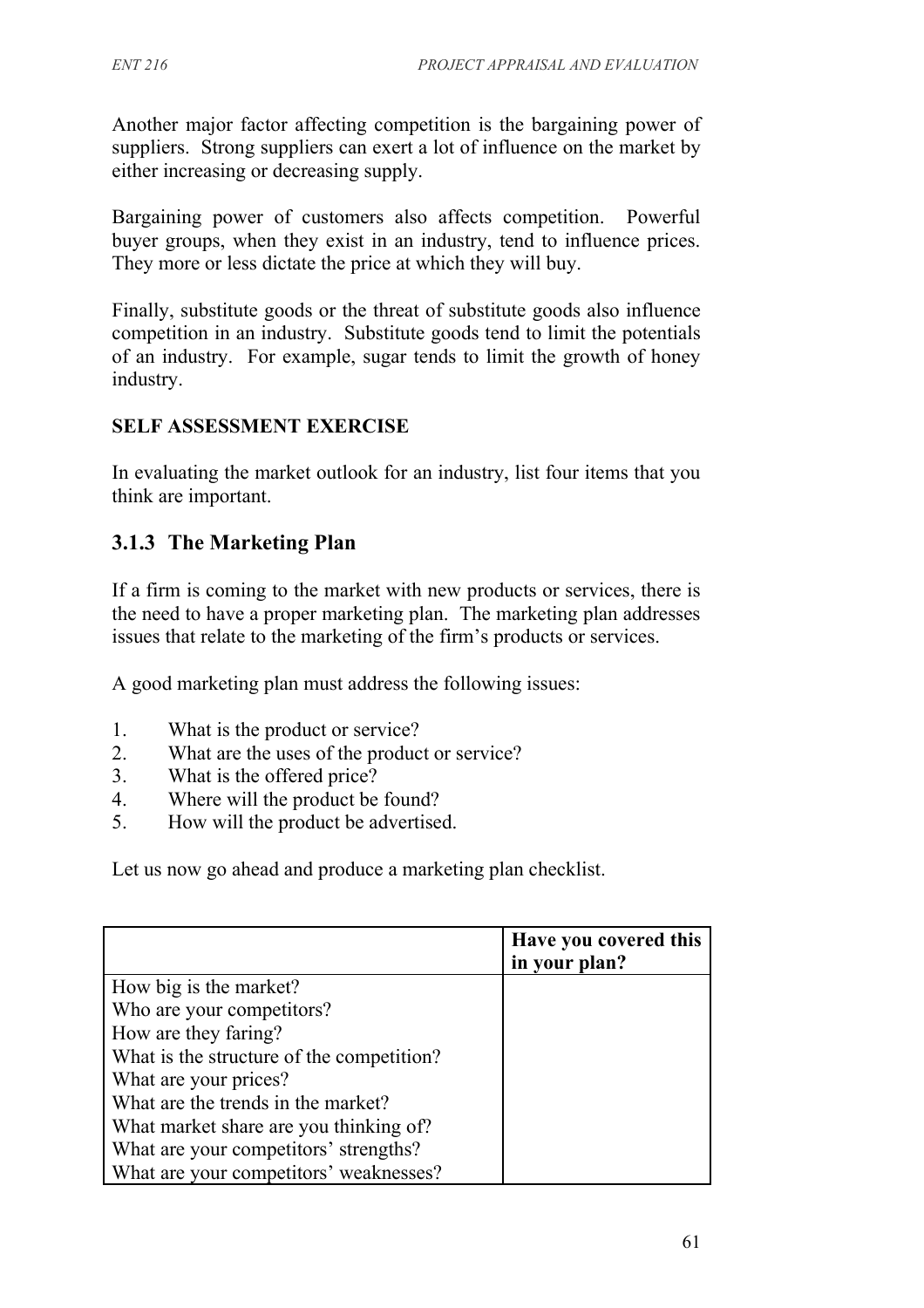What is your strength? What is your weakness? What is your competitive advantage? How will you distribute your goods? How will you promote your goods? What is your consumer service policy?

*Table 9.2: Marketing plan checklist.*

#### **Example: A Water Production Project by ABC Ltd**

In the year 2007, ABC Limited, a firm located at Ogidi in Anambra State decided to commence the manufacturing of sachet and bottled water. To enable it understand the competition, it decided to have an overview of the water market.

The overview is reproduced in 3.1.4.

You are requested to study this example and make sure you understand it properly.

## **3.1.4 Nature and Structure of Competition in the Sachet and Bottled Water Industry**

Because of the very low development of potable water in Nigeria, coupled with the increasing prevalence of water borne diseases like diarrhoea, guinea worm infestations, typhoid fever, gastro enteritis, cholera etc, the general public has come to pay particular attention to the quality of water they drink and use for domestic consumption.

Generally, drinking water for purposes of this study can be grouped into three namely:

#### **1. Untreated Water**

This is obtained from streams or bore holes and used for domestic cooking and also for drinking. Some households, if income levels permit, boil their water before drinking.

#### **2. Sachet Water**

This is a regulated product but produced by regulation compliant and non-compliant companies or individuals. Patronage is mainly by the lower class in view of the existing retail price of N5.

#### **3. Bottled Water**

Also a regulated product but patronised by the middle to upper class of society in view of the obviously higher retail prices.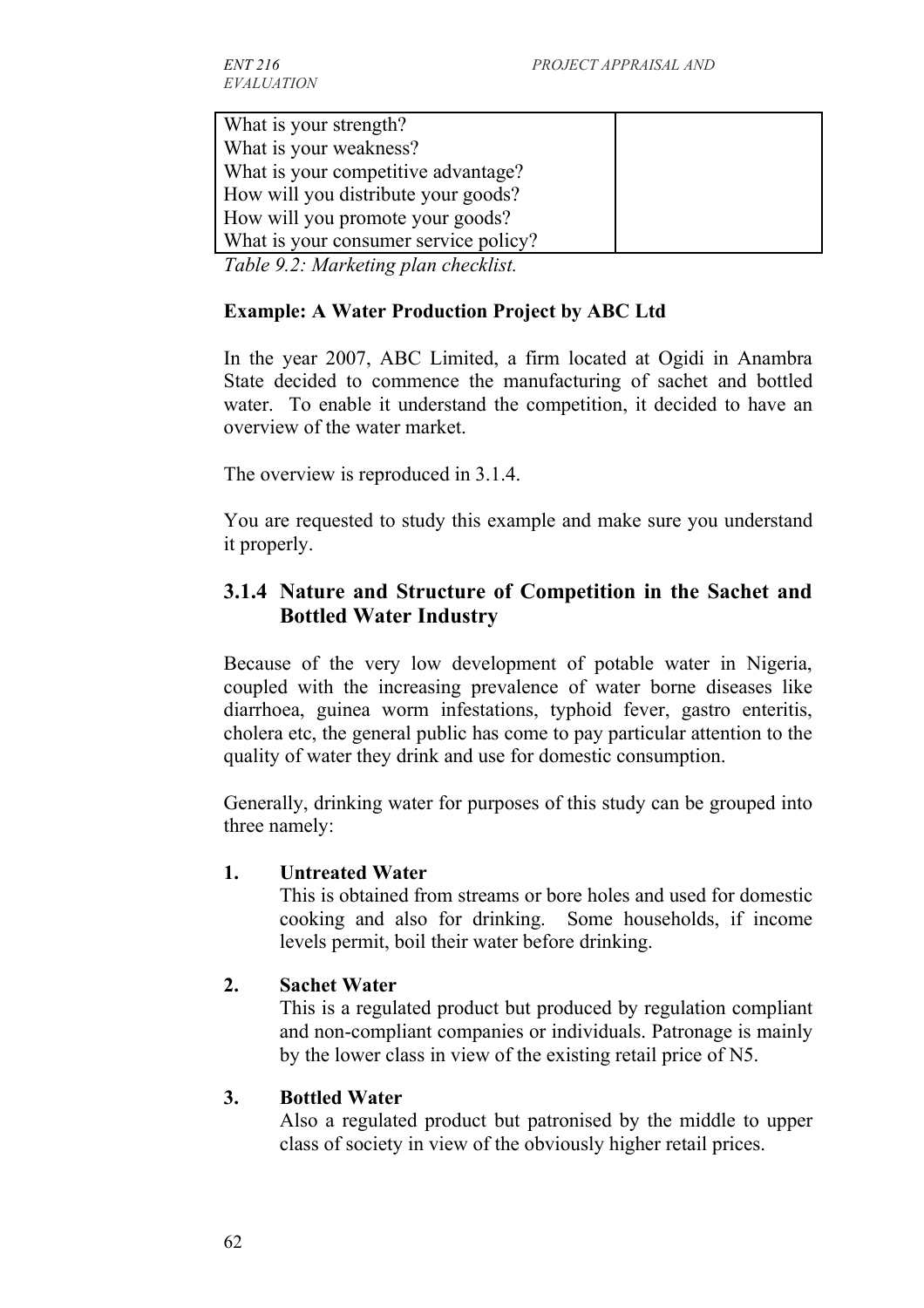# **Structure of Competition (Sachet Water)**

| Product      | <b>Market Discipline</b>                                                                                                                                                                               | <b>Competition</b> |
|--------------|--------------------------------------------------------------------------------------------------------------------------------------------------------------------------------------------------------|--------------------|
| Sachet water | In view of the existing No clear visible leader<br>market price of N5 per exists in the market.<br>sachet, there is absolute<br>market discipline. All<br>producers take the market<br>price as given. |                    |

# **Sachet Water Segment of the Market**

Key Players

| <b>Market Zones</b>      | <b>Visible Sachet Water Brands</b> |
|--------------------------|------------------------------------|
| Ogbunike - Ogidi - Nkpor | KP table water                     |
| Axis                     | Orient table water                 |
|                          | Canic table water                  |
|                          | Obisco table water                 |
|                          | O'polar table water                |
|                          | Tempest table water                |
|                          | Tolls table water                  |
|                          | Chrisken table water               |
|                          | Osaks table water                  |
|                          | Mountain table water               |
|                          | Kings table water                  |
|                          | I.G. table water                   |
|                          | Offor table water                  |
|                          | Monik table water                  |
|                          | Vivia table water                  |
| Onitsha                  | Aqua Rapha                         |
|                          | Ogo table water                    |
|                          | Mary Queen table water             |
|                          | Valcons table water                |
|                          | Madonna table water                |
|                          | Nation table water                 |
|                          | Guest table water                  |
|                          | Linas table water                  |
|                          | Zandas table water                 |
|                          | Bastina table water                |
|                          | Classic table water                |
| Awka                     | Marvel drinking water              |
|                          | Beajin water                       |
|                          | Rancco water                       |
|                          | Lekmor water                       |
|                          | Hazeal table water                 |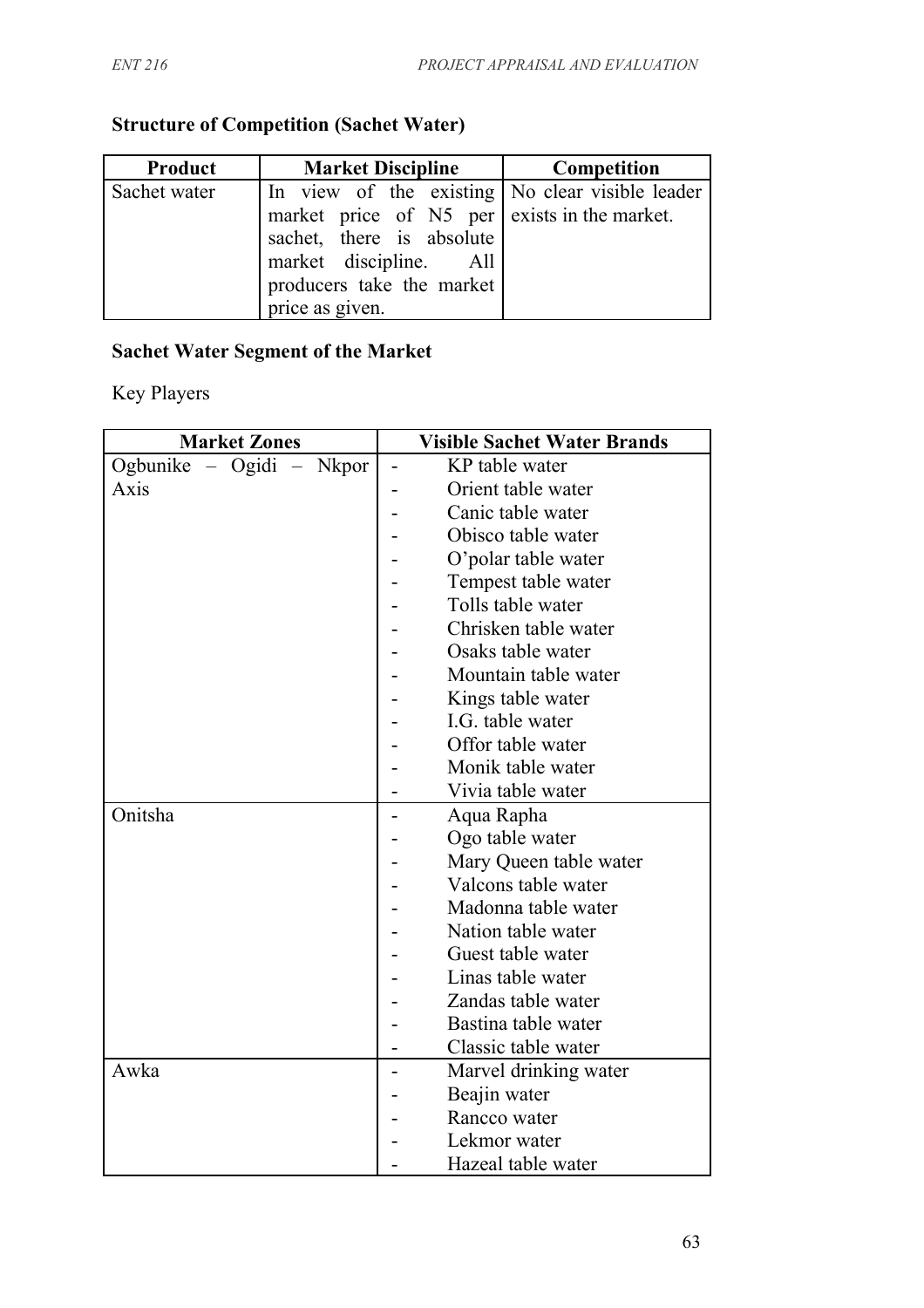- Aqua Rapha

## **Structure of Competition (Bottled Water)**

| <b>Product</b> | <b>Market Discipline</b>                       | Competition            |
|----------------|------------------------------------------------|------------------------|
| Bottled water  | No market discipline Eva water closely         |                        |
|                | exists. Each producer followed by Ragolis      |                        |
|                | fixes own price. No dominate the top end       |                        |
|                | ruling market price makes of the market. Their |                        |
|                | it an unstructured market.                     | products command       |
|                |                                                | premium prices.        |
|                |                                                | Eva's market strength  |
|                |                                                | is based on the coca   |
|                |                                                | cola brand to which it |
|                |                                                | belongs.               |

### **Bottled Water Segment of the Market Key Players**

| <b>Market Zones</b> | <b>Visible Brands</b>              |
|---------------------|------------------------------------|
| Anambra State       | Eva water – clear market leader    |
| <b>Enugu State</b>  | Ragolis water – close rival        |
| Delta State         | Aqua Rapha – very strong brand and |
|                     | driven by religious sentiments.    |
| Imo State           | KP bottled water                   |
|                     | O'polar bottled water              |
|                     | Osaks bottle water                 |
|                     | Ivy bottled water                  |
|                     | Aqua Pana                          |
|                     | Ogo table water                    |
|                     | Kanu Nwankwo                       |
|                     | Mary Queen water                   |
|                     | Vivia table water                  |
|                     | Classic table water                |

Sources of Demand for Sachet and Bottled Water

#### **1. Demand for Household Drinking**

This demand is related to the drinking water needs of households. The population is aware of the dangers posed by drinking unsafe and untreated water.

#### **2. Demand for Use in Hospitals and Clinics**

In most cases, drinking water used in hospitals is either sachet or bottled water because of the need to maintain high hygiene standards for patients.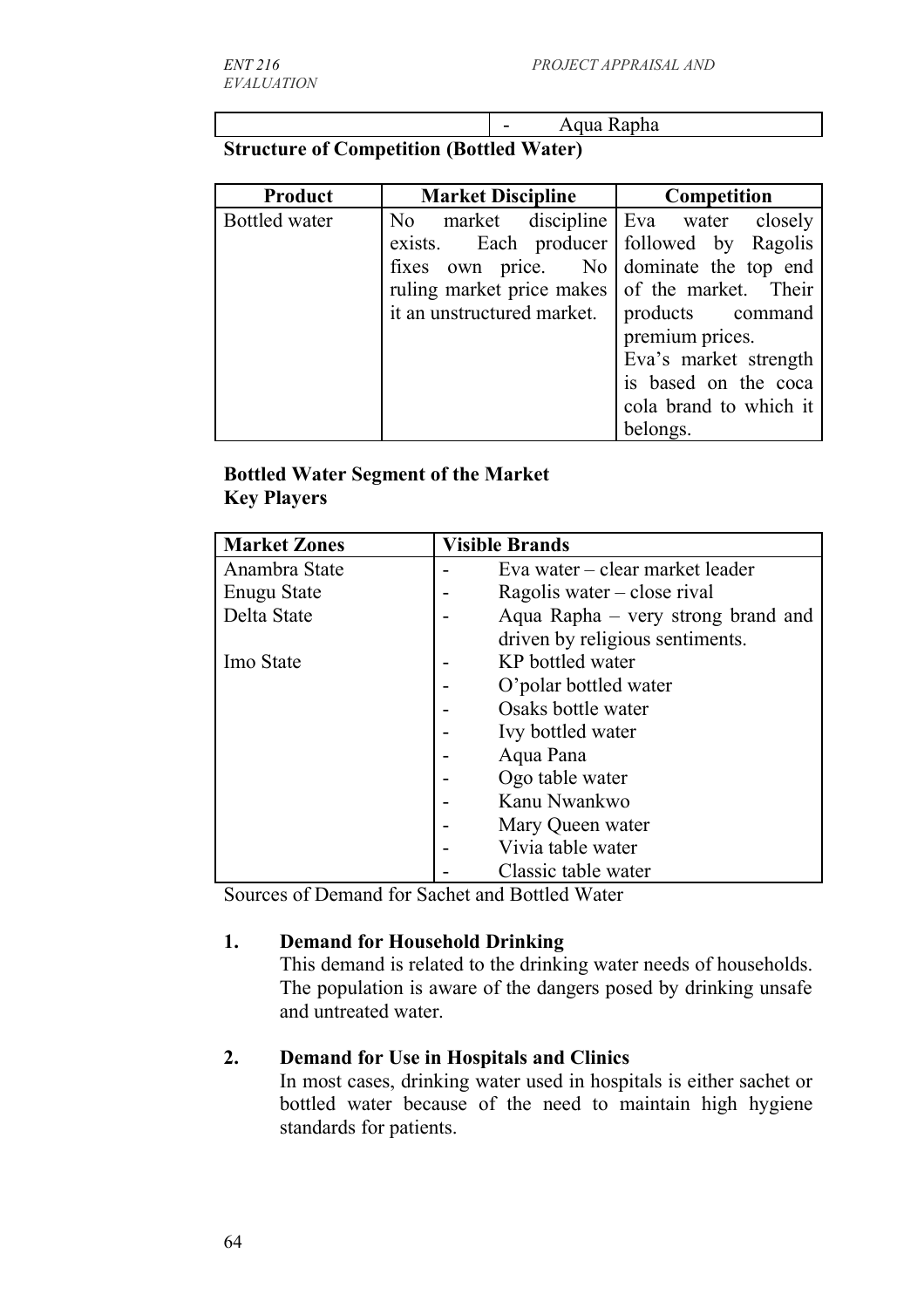#### **3. Demand for Use in Hotels and Restaurants**

This constitutes a very high proportion of the demand for drinking water. Most, if not all hotels, offer either sachet or bottled water to their guests.

## **4.0 CONCLUSION**

In this unit, we discussed evaluating competition and marketing plans. We also discussed an analytical framework for our analysis. We generally discussed the nature of competition and isolated the five forces affecting market competition.

## **5.0 SUMMARY**

We have discussed evaluating competition and marketing plans. The evaluation of competition enables the project analyst to conduct meaningful inquiries about the state of any particular market in terms of competition. It enables the analyst to isolate supply and demand forces. Understanding competition well in advance assists in preparation of a good marketing plan.

In the next unit, we will discuss financial analysis of projects.

## **6.0 TUTOR-MARKED ASSIGNMENT**

Discuss the five basic forces that govern competition in industry.

## **7.0 REFERENCES/FURTHER READING**

- Leon Ikpe (1999). *Project Analysis and Evaluation.* Lagos: Impressed Publishers.
- Michael E. Porter (1980). *Competitive Strategy: Techniques for Analyzing Industries and Competitors.* New York: Free Press.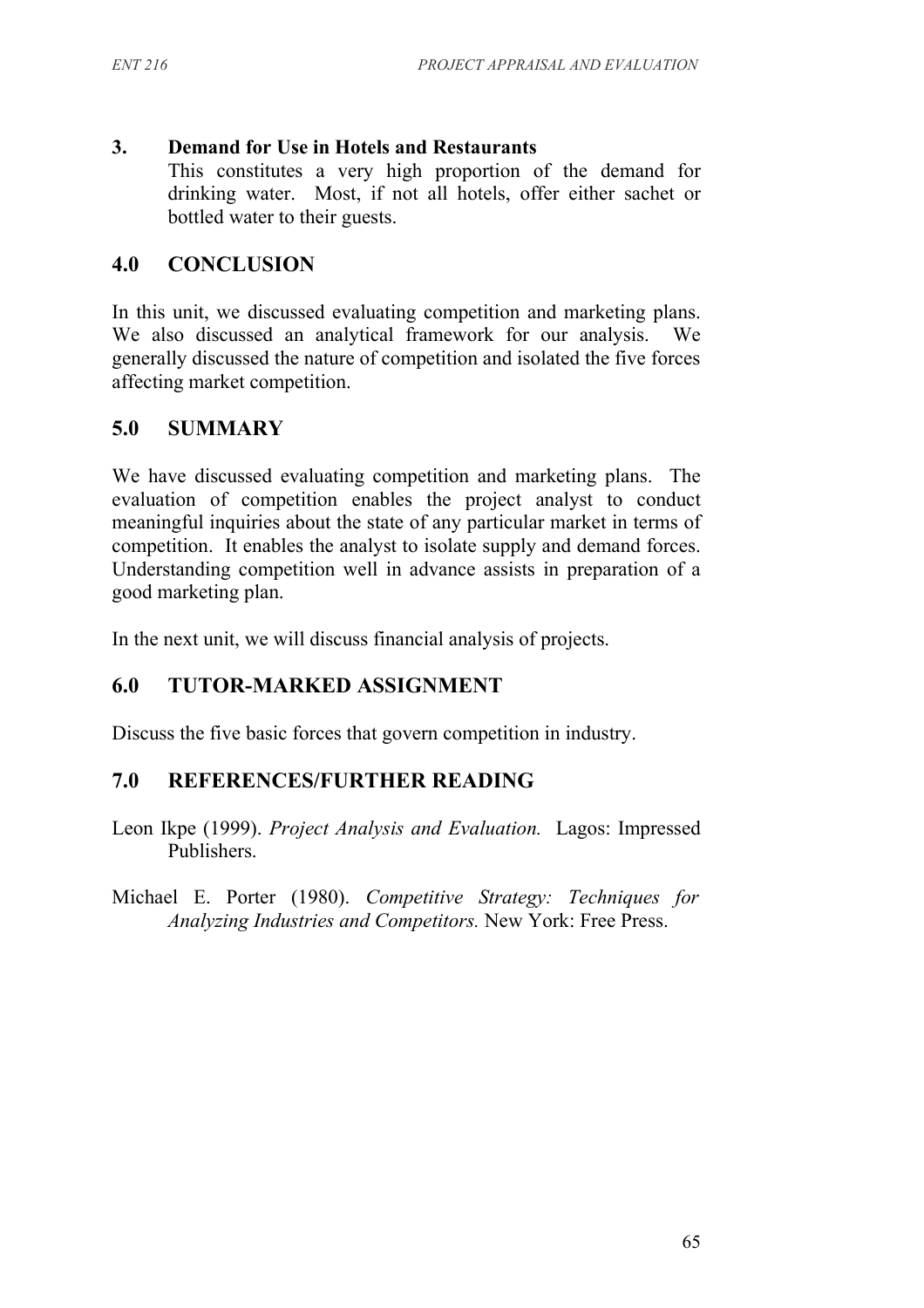*EVALUATION*

#### **UNIT 5 FINANCIAL ANALYSIS OF PROJECTS – PART ONE**

#### **CONTENTS**

- 1.0 Introduction
- 2.0 Objectives
- 3.0 Main Content
	- 3.1 Financial Analysis of Projects Part One 3.1.1 Project Cost Analysis
- 4.0 Conclusion
- 5.0 Summary
- 6.0 Tutor-Marked Assignment
- 7.0 References/Further Reading

#### **1.0 INTRODUCTION**

You will recall that in Unit 4 of Module 1, we discussed the concept of technical analysis of projects which gave us an insight into technical matters concerning a project and its environment.

Then in Unit 2 of this module, we discussed demand and market analysis which introduced us into the market. In Unit 4, we discussed evaluating competition and marketing plans.

In this unit, we will discuss Financial Analysis of Projects. Without doubt, you know that this unit is one of the most important in our study. You are requested to study this unit properly and make sure you understand same.

#### **2.0 OBJECTIVES**

At the end of this unit, you should be able to:

- describe the concept of financial analysis of projects
- explain the core items in financial analysis of projects.

## **3.0 MAIN CONTENT**

#### **3.1 Financial Analysis of Projects – Part One**

The study of financial analysis of projects is a vast area. So, we will take the topic in an orderly manner so as to enhance learning. Every project will involve costs both fixed and variable. The construction of an expressway linking Lagos to Ibadan will involve a lot of financial implications involving huge sums of money. The construction and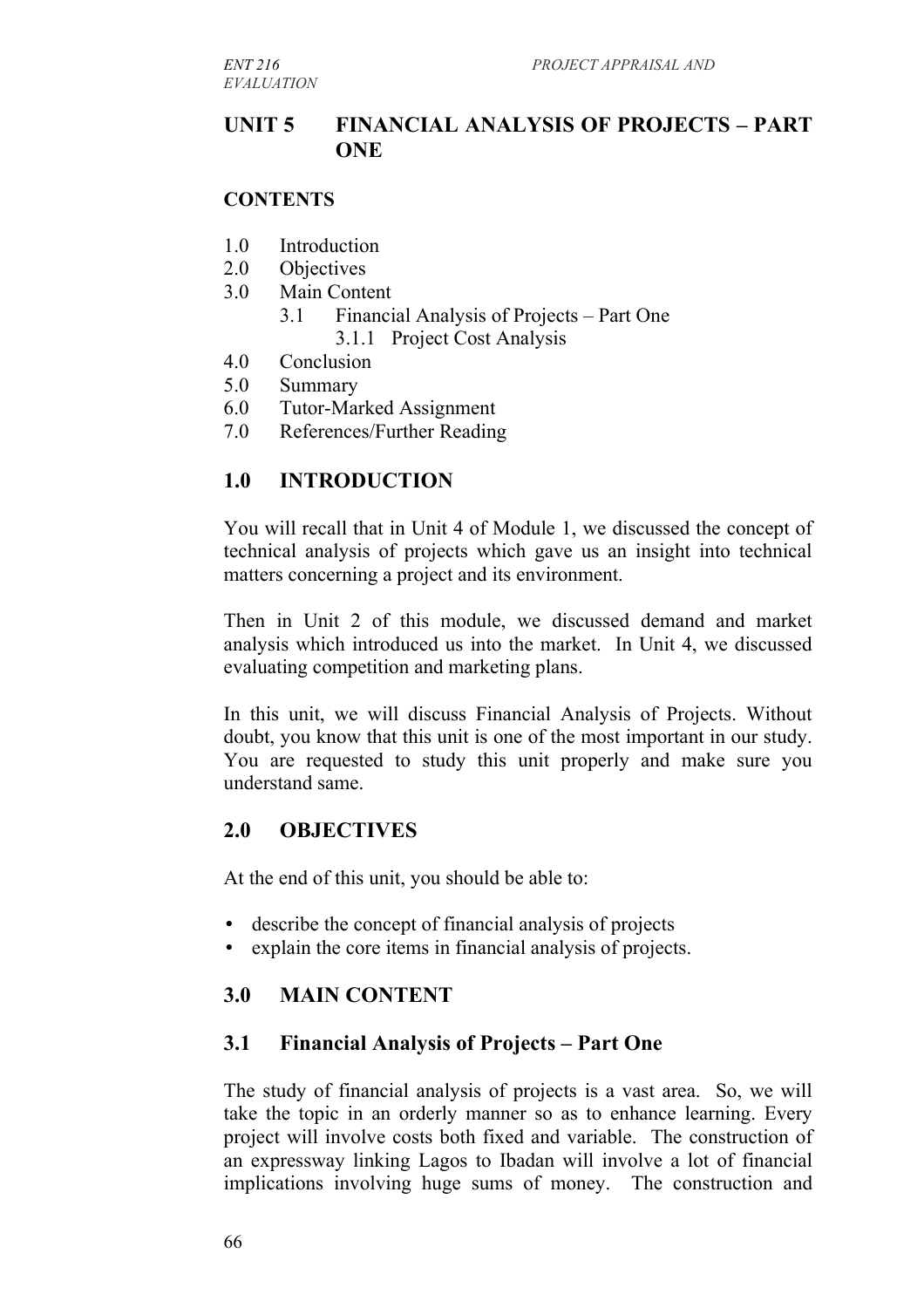operation of a modern teaching hospital will involve the construction of medical wards, theatres, pharmacy shops, etc.

A firm building a new oil refinery will undertake a lot of capital expenditures and recurrent expenditures alike. So in all these cases, finance is involved.

Financial analysis of projects focuses proper attention on the financial aspects of a project. It tries to answer questions such as these.

- 1. What is the total cost of this project?
- 2. What are the various components of the cost?
- 3. Which costs are fixed?
- 4. Which costs are variable?
- 5. How will the project be financed?
- 6. What incomes will the project yield?
- 7. What expenditures will the project consume?
- 8. What is the residual profit of the project?
- 9. What are the financial risks attached to the project?

In a nutshell therefore, these are the type of questions that financial analysis seeks to answer.

## **3.1.1 Project Cost Analysis**

Project cost analysis provides the basic framework for calculating the total cost of any given project. For example, a firm wishing to establish a sachet water plant in Epe to serve the population must first estimate the cost of the sachet water plant well in advance. The purpose will be to determine whether or not it can afford the total costs involved and if need be, seek financial assistance from a bank.

To guide our thinking, we will define project costs as all those costs that are incurred in the process of setting up a project. The project costs will contain a total list of items that will be required in a project and the attached costs.

It will be important to arrange the cost items in a consistent and orderly manner so that like items will stay together.

To make our work easy, we shall divide project costs items into the following sub-headings.

- (1) Cost of land
- (2) Cost of buildings
- (3) Cost of machinery and equipment
- (4) Cost of utilities
- (5) Cost of furniture and other fittings.
- (6) Cost of vehicles.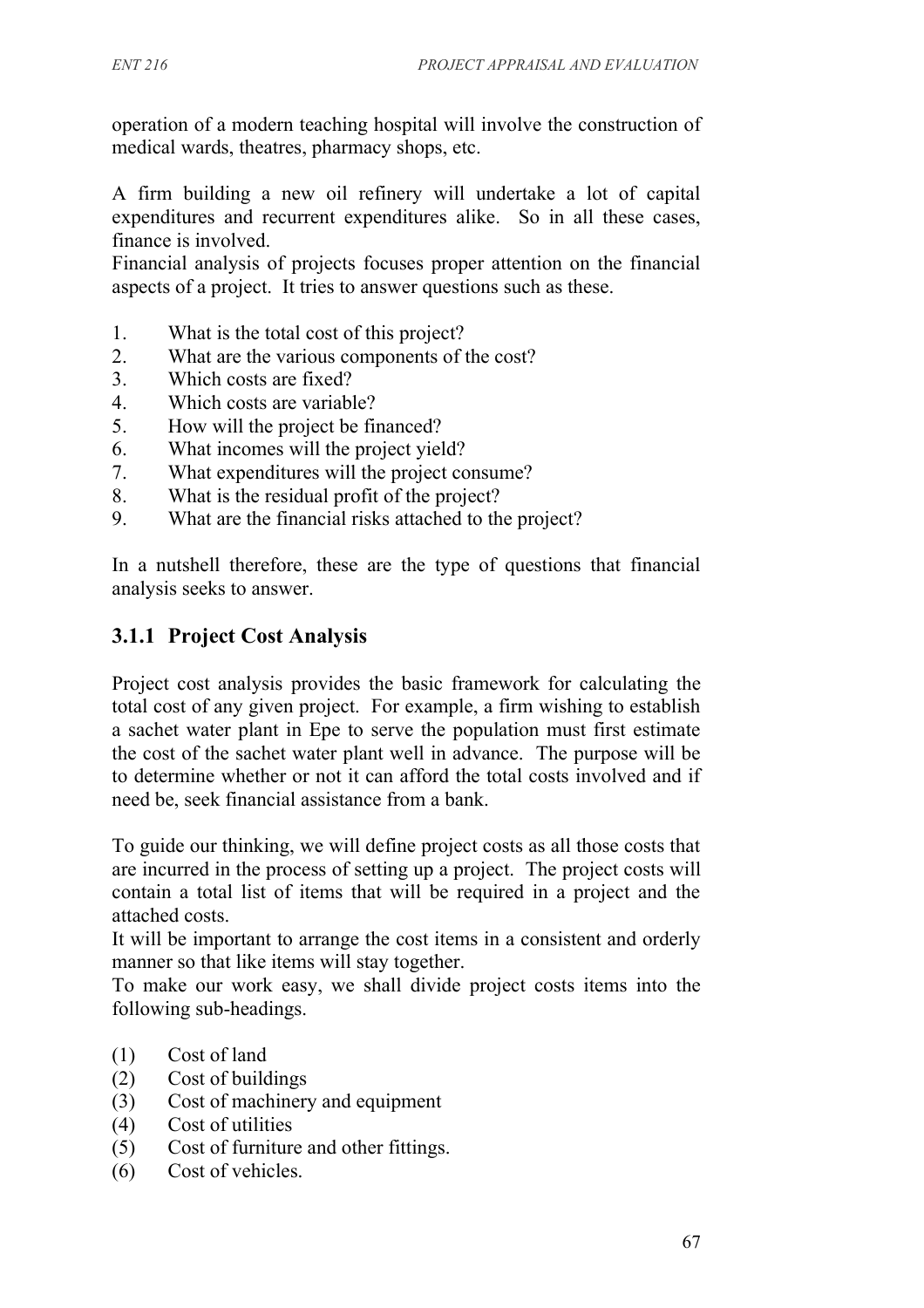- (7) Pre-operational expenses
- (8) Working capital

Although we have listed some of the sub-headings, the project analyst should go ahead and prepare a check list that will ensure that no crucial cost is missing in the analysis.

#### **Example 1**

Odutola Industries Limited wants to set up a tyre retreading plant at Ijebu-Ode. Below is a sample of the project analyst's checklist for the project. The checklists are itemized as tables 10.1, 10.2, 10.3, 10.4, 10.5 & 10.6.

You are requested as a student project analyst to study the checklists properly and make sure you will be able to prepare such a checklist for a similar or different project.

|                                                                                    | Have you included this in your costs? |
|------------------------------------------------------------------------------------|---------------------------------------|
| Cost of land purchase                                                              |                                       |
| Cost of surveying the land                                                         |                                       |
| Cost of stumping                                                                   |                                       |
| Cost of certificate of occupancy                                                   |                                       |
| Cost of legal documentation                                                        |                                       |
| Cost of perimeter fence.                                                           |                                       |
| $\pi$ ii io i $\alpha$ is $\alpha$ ii ii<br>$\mathbf{1}$ $\mathbf{1}$ $\mathbf{1}$ |                                       |

*Table 10.1 : Cost of land checklist.*

|                               |        | Have you included this in your |  |  |
|-------------------------------|--------|--------------------------------|--|--|
|                               | costs? |                                |  |  |
| Cost of architectural designs |        |                                |  |  |
| Cost of structural designs    |        |                                |  |  |
| Cost of electrical designs    |        |                                |  |  |
| Cost of factory buildings     |        |                                |  |  |
| Cost of offices               |        |                                |  |  |
| Cost of building plan         |        |                                |  |  |

*Table 10.2: Cost of buildings check list.*

|                                         |        | Have you included this in your |  |  |
|-----------------------------------------|--------|--------------------------------|--|--|
|                                         | costs? |                                |  |  |
| Cost of locally fabricated machines     |        |                                |  |  |
| Cost of imported machines               |        |                                |  |  |
| Freight and insurance costs             |        |                                |  |  |
| Custom duties and VAT                   |        |                                |  |  |
| Installation costs                      |        |                                |  |  |
| Commissioning and test run              |        |                                |  |  |
| Table 10:3 Cost of machinery checklist. |        |                                |  |  |
|                                         |        | Have you included this in your |  |  |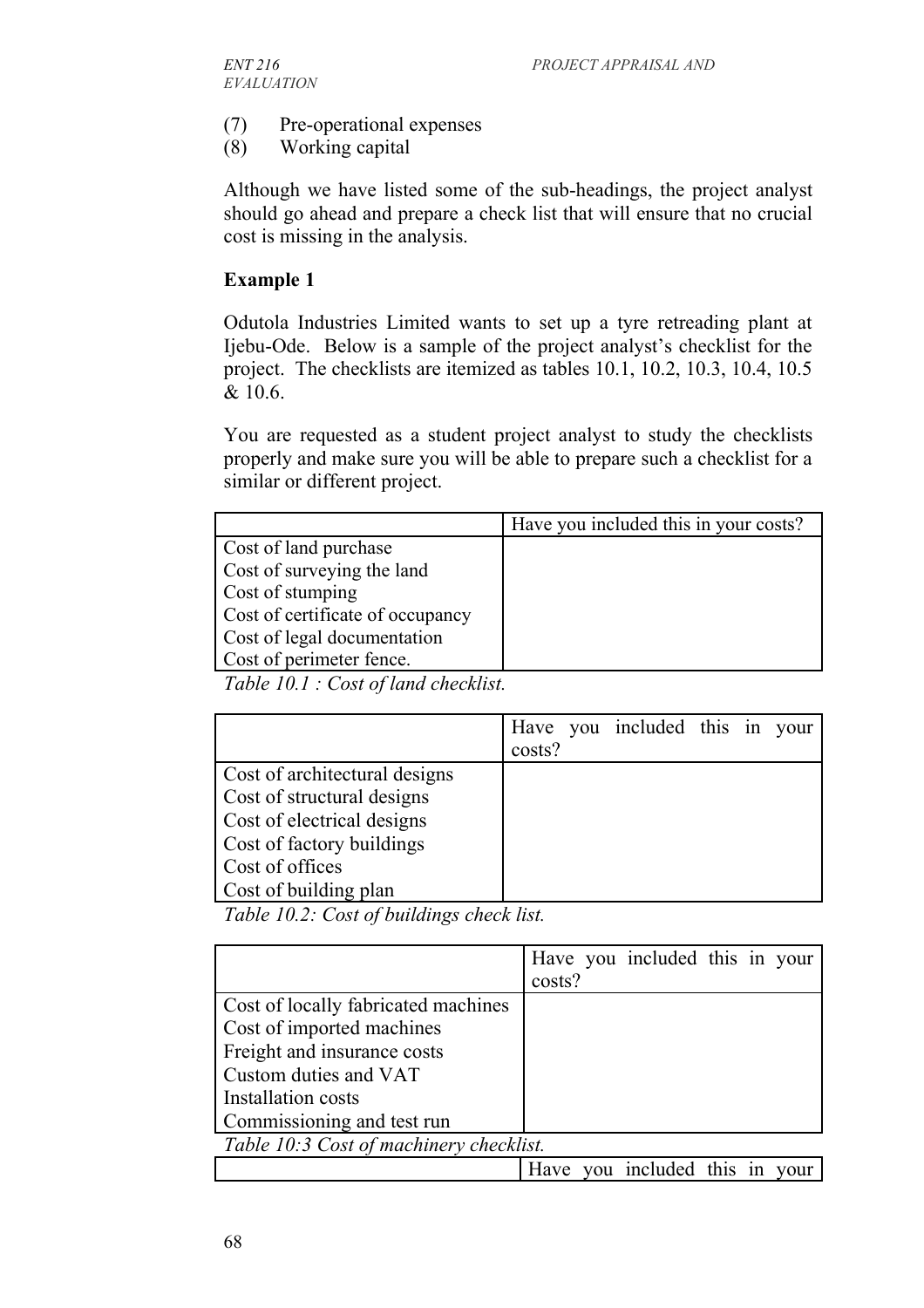|                                                                                                | costs? |
|------------------------------------------------------------------------------------------------|--------|
| Cost of private generator                                                                      |        |
| Installation cost of generator                                                                 |        |
| Cost of water bore-hole.                                                                       |        |
| $T$ 11 10 $\leftarrow$ $T$ $\leftarrow$ $T$ $\cdots$<br>$\mathbf{1}$ $\mathbf{1}$ $\mathbf{1}$ |        |

*Table 10.4 : Cost of utilities check list.*

|                                  |        | Have you included this in your |  |  |
|----------------------------------|--------|--------------------------------|--|--|
|                                  | costs? |                                |  |  |
| Cost of vehicles for management  |        |                                |  |  |
| Cost of vehicles for other staff |        |                                |  |  |
| Cost of distribution vans        |        |                                |  |  |
| Cost of distribution lorries     |        |                                |  |  |
| .                                |        |                                |  |  |

*Total 10.5: Cost of vehicles checklist*

|                             | costs? | Have you included this in your |  |  |
|-----------------------------|--------|--------------------------------|--|--|
| Purchase of raw materials   |        |                                |  |  |
| Purchase of diesel/fuel     |        |                                |  |  |
| Payment of salary and wages |        |                                |  |  |
| Administrative costs        |        |                                |  |  |
| Selling costs               |        |                                |  |  |
| Cash at hand.               |        |                                |  |  |

*Table 10.6: Working capital checklist*

If you go through the checklists that we have prepared, you will realize that the checklists contain to a large extent, the key cost items that one is likely to encounter in a private sector project.

#### **SELF ASSESSMENT EXERCISE**

List 10 items that you think should appear in project cost analysis of a public hospital.

## **Example 2**

In year 2008, Babayo Nigeria Limited, decided to set up a Palm Kernel Oil (PKO) manufacturing plant at Onitsha. Please find below sample of a project cost prepared by a project analyst. You are again requested to study the example properly and make sure that you understand same. It is going to be very useful to you as a project analyst. You should also be able to prepare a similar project costing.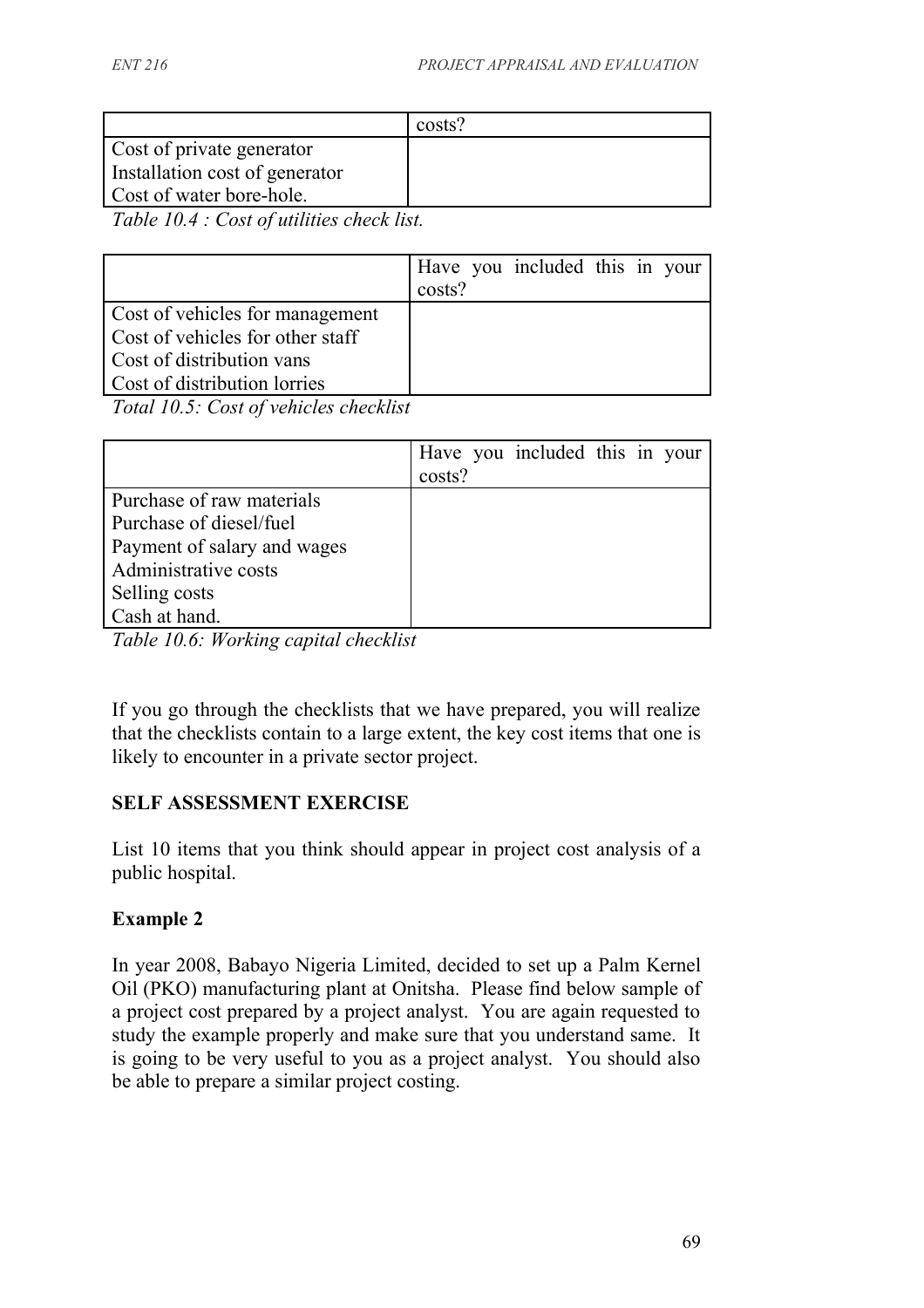#### **Financial Analysis**

In the financial analysis, the key objective is to determine the financial outlays of the project and the inflows with a view to establishing the following:

- 1. Total start up costs for the project.
- 2. Revenues of the project
- 3. Operating expenditures attached to the project.
- 4. Profit and loss profile of the project.

#### **Estimates of Project Cost**

|                                               | $\blacktriangleright$ |
|-----------------------------------------------|-----------------------|
| Land for the project                          | 10,000,000            |
| Factory with perimeter fence and containing   |                       |
| Factory, administrative block, security house |                       |
| and generator house                           | 30,000,000            |
| Total land and building cost.                 | 40,000,000            |

#### **Machinery and Equipment Existing Machinery/Equipment**

|                                             | N          |
|---------------------------------------------|------------|
| 8 units Palm Kernel Oil expellers           |            |
| and ancillary equipment                     | 40,000,000 |
| 1 unit Palm Kernel Cake silo                | 3,500,000  |
| 1 unit weigh bridge avery                   | 1,000,000  |
| Dehusking equipment with separator          | 4,000,000  |
| 1 steel surface tank with pump              | 3,000,000  |
| Engineering support equipment consisting    |            |
| of pumping machines, welding machine;       |            |
| pre-treatment plant, pressing equipment and |            |
| Surge tank.                                 |            |
|                                             | 15,000,000 |
| Sub-total                                   | 66,500,000 |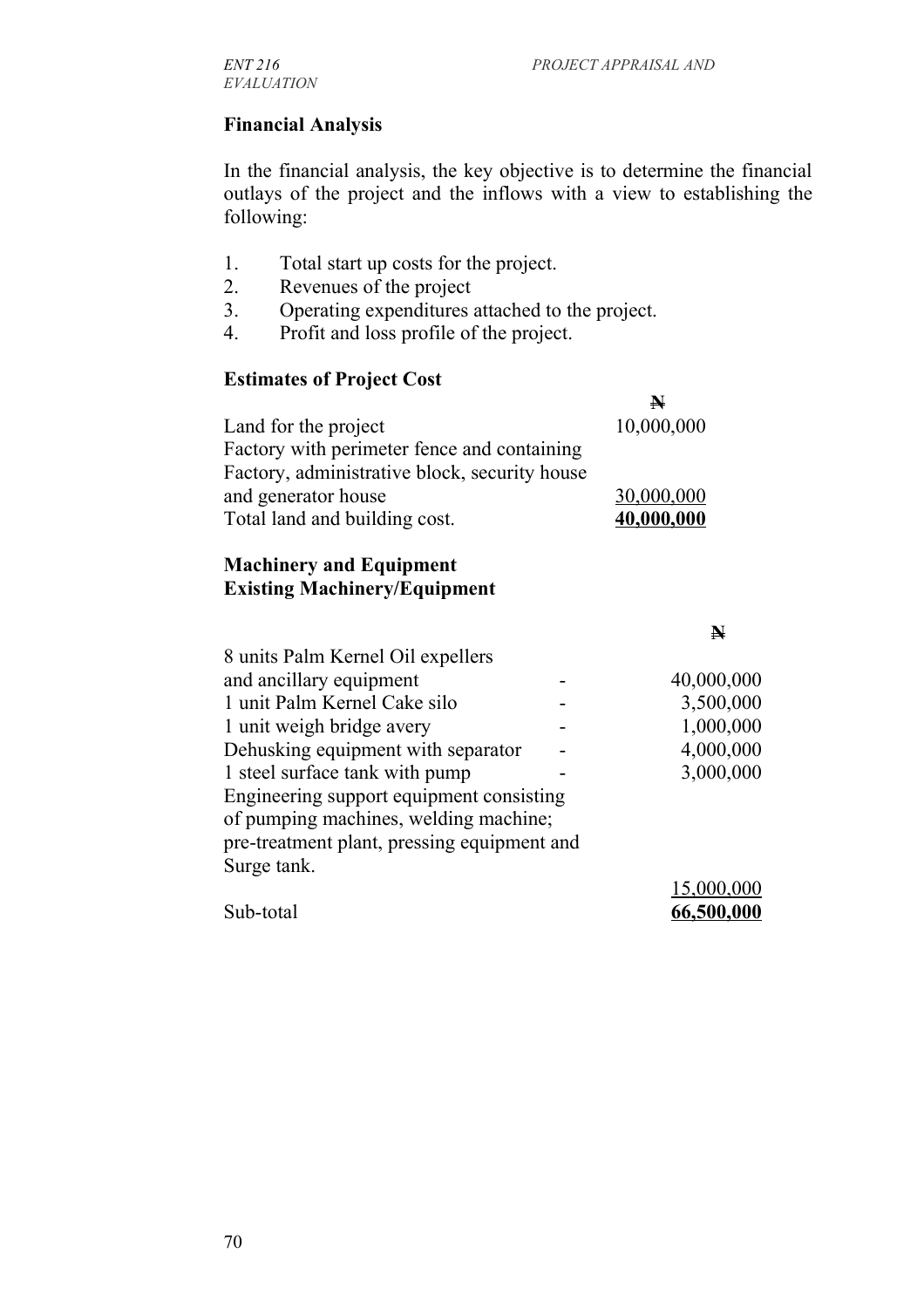# **Machines/Equipment to be Purchased**

| 6 units Palm Kernel Oil expeller at \$17,000        |                       |
|-----------------------------------------------------|-----------------------|
| each x N132 exchange rate $\omega$ N102,000 x N132- | 13,464,000            |
| bank charges (L/C etc)                              | 140,000               |
| Port clearing and other misc. charges               | 900,000               |
| Transportation to factory site etc                  | 600,000               |
| Contingencies/cost over run                         | 400,000               |
| Sub total                                           | 15,504,000            |
| Total machinery and equipment                       | 82,004,000            |
| <b>Power and Utilities</b>                          |                       |
| 1 unit 300 KVA generator                            | 6,000,000             |
| 1 unit 300KVA transformer                           | 3,000,000             |
| Electrical fittings, change over panels, etc.       | 1,000,000             |
| Water bore hole                                     | 500,000               |
| <b>Total</b>                                        | 10,500,000            |
| <b>Motor</b> – vehicles                             | 750,000               |
| <b>Pre-Operational Expenses</b>                     |                       |
| Feasibility studies and other management            |                       |
| Consulting services                                 | 250,000               |
| <b>Travels and Tours</b>                            | 100,000               |
| Total                                               | 350,000               |
| <b>Furniture/Fittings</b>                           | 300,000               |
| <b>Summary of Project Cost</b>                      |                       |
|                                                     | $\blacktriangleright$ |
| Lands and buildings                                 | 40,000,000            |
| Machinery and equipment                             | 82,004,000            |
| Power and utilities                                 | 10,500,000            |
| Furniture and fittings                              | 300,000               |
| Pre-operational expenses                            | 350,000               |
| Motor vehicles                                      | 750,000               |
| Sub-total                                           | 133,904,000           |
| <b>Working Capital Requirement</b>                  | <u>17,291,155</u>     |
| Project grand total                                 | 151,195,155           |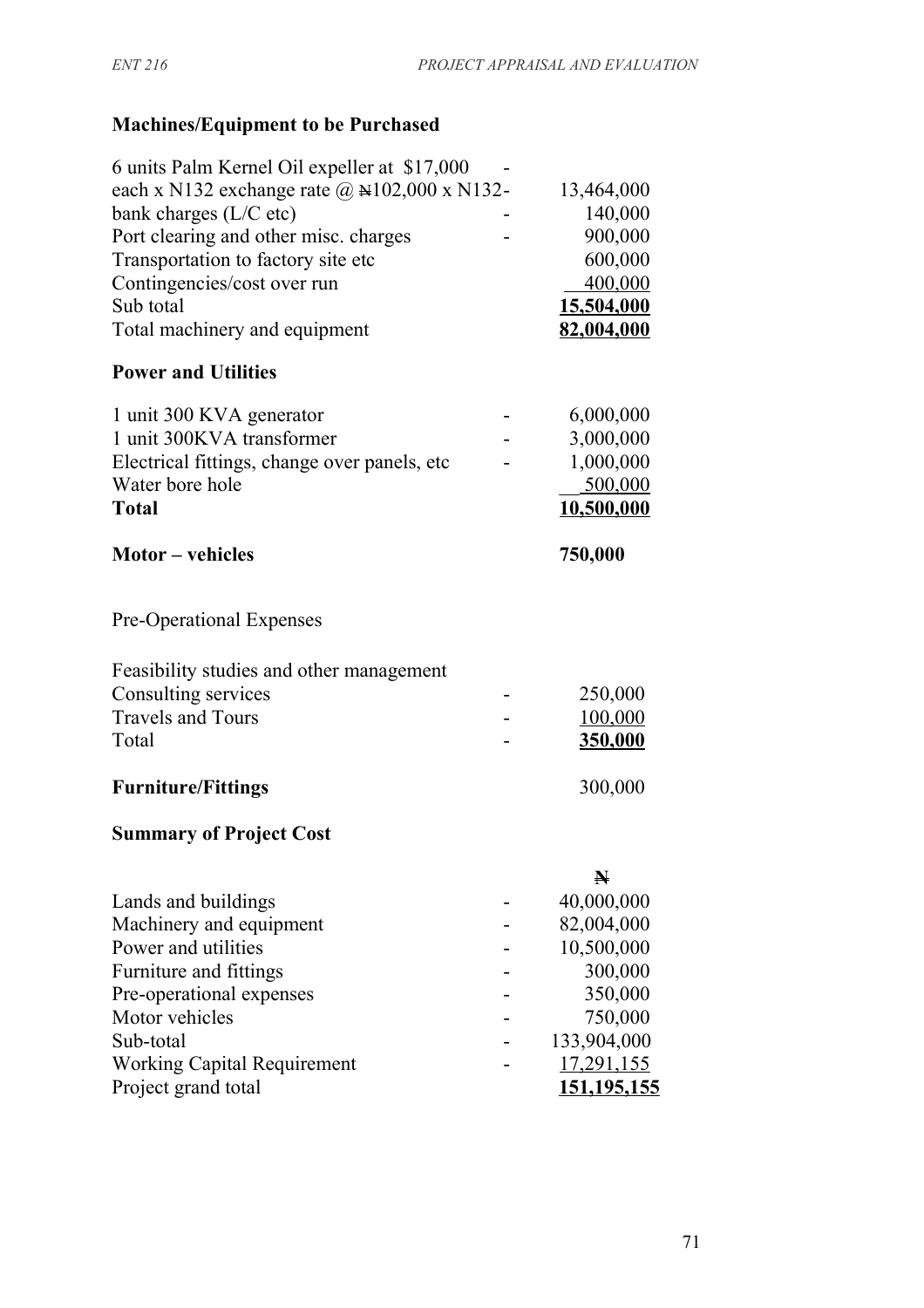|                     | Project       | <b>Bank/Investor</b> | <b>Total</b>  |
|---------------------|---------------|----------------------|---------------|
|                     | Promoter      |                      |               |
| Land and Buildings  | 40,000,000    |                      | 40,000,000    |
| Machinery/Equipment | 66,500,000    | 15,504,000           | 82,004,000    |
| Power and utilities | 10,500,000    |                      | 10,500,000    |
| Pre-operational     | 350,000       |                      | 350,000       |
| expenses            |               |                      |               |
| Motor vehicles      | 750,000       |                      | 750,000       |
| Furniture/fittings  | 300,000       |                      | 300,000       |
| Working capital     | 2,795,155     | 14,496,000           | 17,291,155    |
| <b>Total</b>        | 121, 195, 155 | 30,000,000           | 151, 195, 155 |

#### **Proposed Financing Plan (N)**

#### **4.0 CONCLUSION**

In this unit, we discussed Financial Analysis of Projects – Part One. As we said, financial analysis is a very vast area of study. But for a start, we have understood the nature of the financial analysis and the type of items that should be captured in the financial analysis.

Finally, we used some worked examples to throw more light on the topic.

## **5.0 SUMMARY**

We have discussed Financial Analysis of Projects – Part One in this unit. It is an introduction to a key aspect of our study. Financial analysis is at the core of project appraisal. It is very important to the person appraising the project and also a project financier.

In the next unit, we shall discuss Financial Analysis of Projects – Part Two.

## **6.0 TUTOR-MARKED ASSIGNMENT**

Discuss the major groups of costs to be encountered in the establishment of an exercise book making factory.

## **7.0 REFERENCES/FURTHER READING**

Leon Ikpe (1999). *Project Analysis and Evaluation.* Lagos: Impressed Publishers.

Wearne, S. H. (1989). *Control of Engineering Projects.* London: Thomas Telford.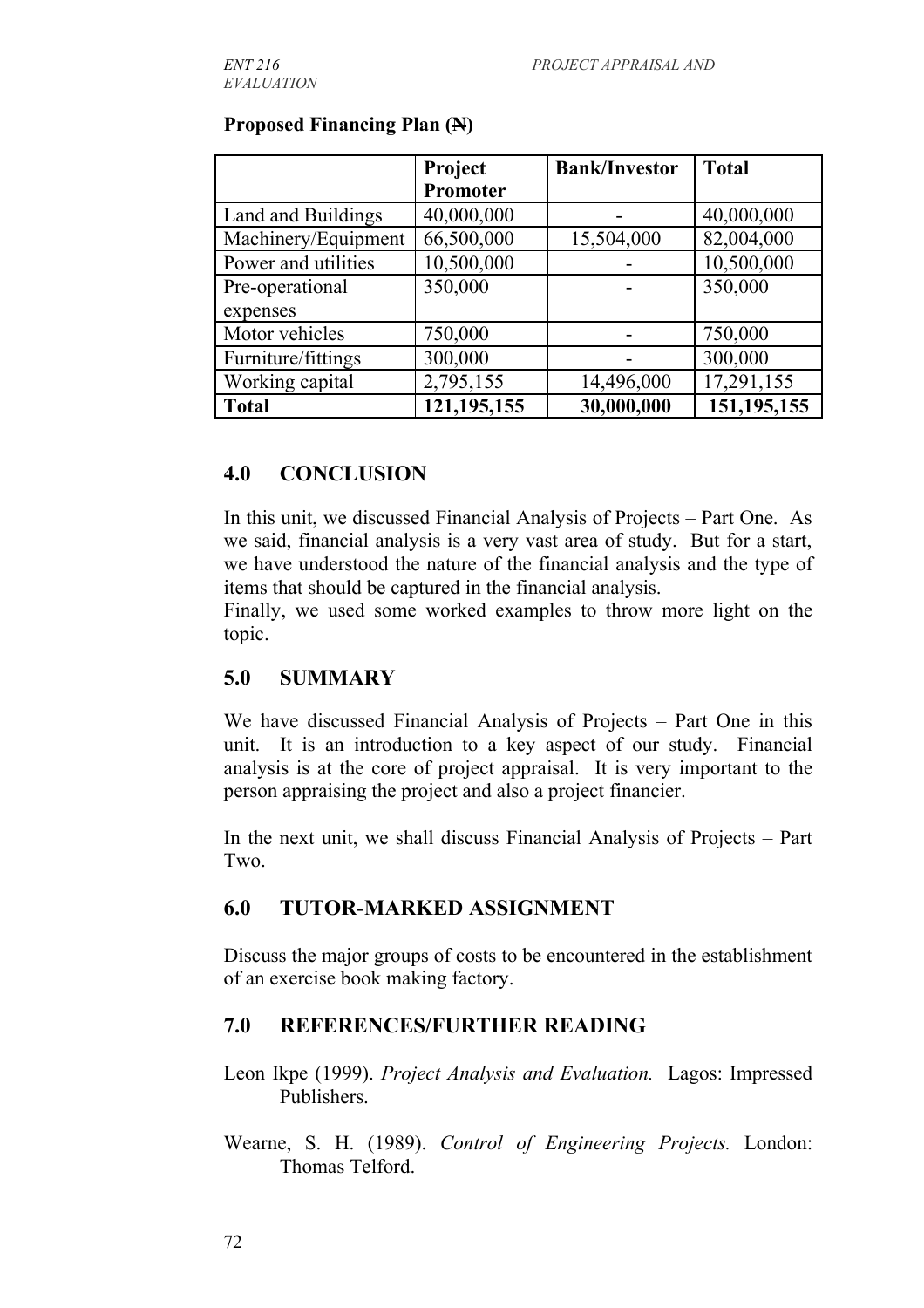# **MODULE 3**

- Unit 1 Financial Analysis of Projects Part Two Unit 2 Cash Flow Analysis
- Unit 3 Traditional Investment Appraisal Methods
- Unit 4 Discounted Cash Flow Methods of Appraisal
- Unit 5 Economic Appraisal and Evaluation of Projects

## **UNIT 1 FINANCIAL ANALYSIS OF PROJECTS – PART TWO**

## **CONTENTS**

- 1.0 Introduction
- 2.0 Objectives
- 3.0 Main Content
	- 3.1 Financial Analysis of Projects Part Two
		- 3.1.1 The Projected Income Statement
		- 3.1.2 The Structure of the Projected Income Statement
- 4.0 Conclusion
- 5.0 Summary
- 6.0 Tutor-Marked Assignment
- 7.0 References/Further Reading

## **1.0 INTRODUCTION**

In Unit 5 of Module 2, we discussed Financial Analysis of Projects – Part One. There we discussed the concept of financial analysis and went ahead to prepare checklists for project cost analysis. We even produced an example to assist you in your study.

In this unit, we shall discuss Financial Analysis of Projects – Part Two. This section will focus attention on the income aspects of a project.

## **2.0 OBJECTIVES**

At the end of this unit, you should be able to:

- derive the meaning of the income statement as an aspect of financial analysis
- describe the preparation of the projected income statement of a project.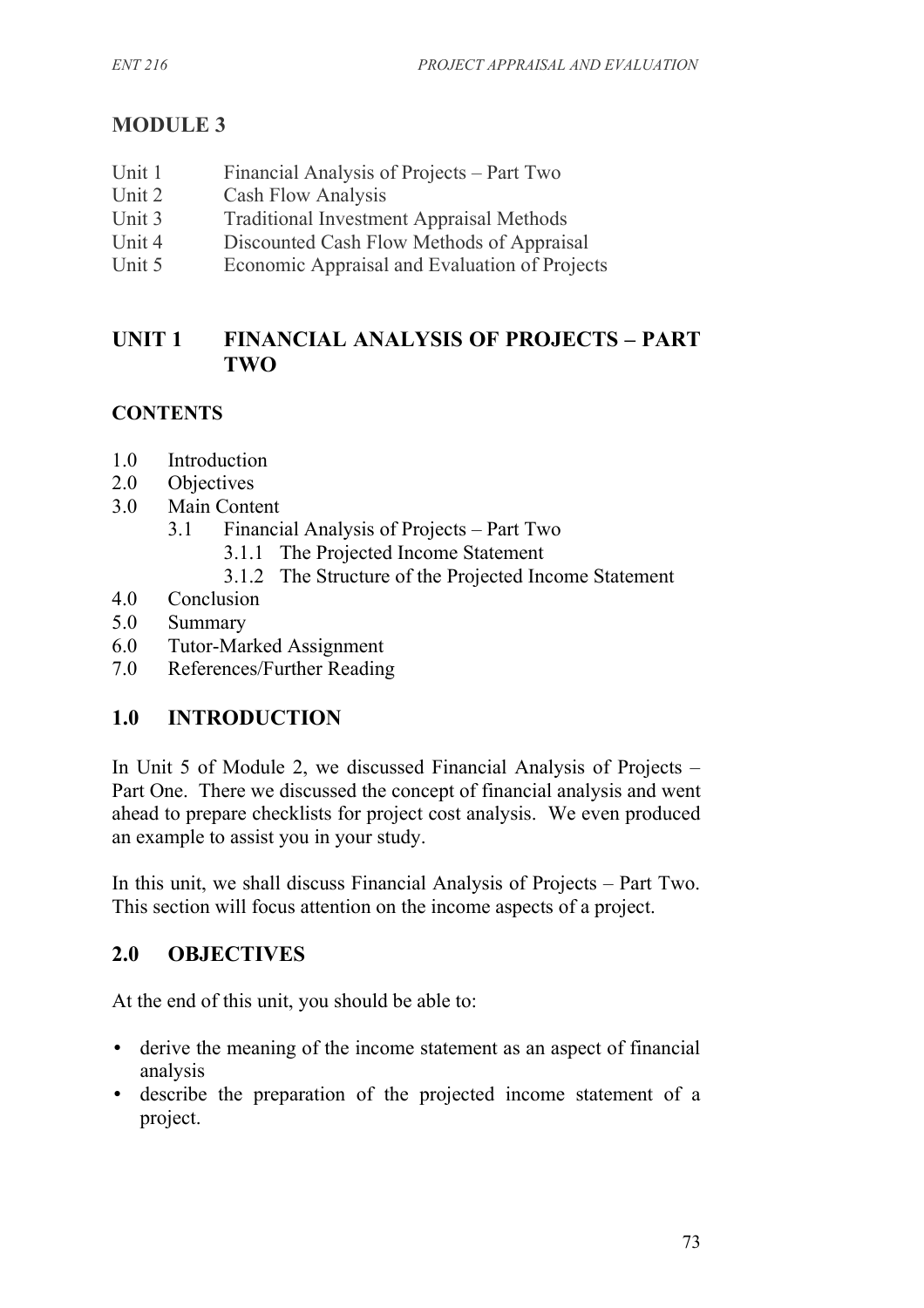# **3.0 MAIN CONTENT**

## **3.1 Financial Analysis of Projects – Part Two**

You will recall that in Unit 10, we spent a lot of time to discuss the concept of project cost which you seem to have now understood.

Specifically, we isolated two types of costs – fixed costs and working capital. These two costs constitute total project cost. Our focus in this unit is to go a step further to discuss the concept of the projected income statement. This is a very vital aspect of our study as it is very essential in the study of Project Appraisal and Evaluation.

## **3.1.1 The Projected Income Statement**

No matter which side you belong to – project initiator or evaluator, the projected income statement must attract your attention. Bankers and financiers all pay attention to the projected income statement.

The projected income statement is a summary of revenues, expenses and net profit of an enterprise for a period of time. This serves as a measure of a firm's profitability over a time. It is a forecast of the revenues, expenses and net profit of an enterprise or project. A lot of groups are interested in the projected income statement.

Firstly, the owners or sponsors of a project have a direct interest in the projected income statement. They wish to know before hand what the revenues, expenditures and net profit will be.

Financial institutions are another group that is interested in the projected income statement. When a firm approaches a financial institution for assistance, the financial institution will appraise the business plan of the borrower and usually the key area of critical interest is the projected income statement. The banks will want to know if the project they are being asked to sponsor will be profitable.

## **3.1.2 The Structure of the Projected Income Statement**

Having explained the meaning of the projected income statement, our next task is to discuss the structure of the projected income statement.,

In the structure that we propose, there are three major components of the projected income statement namely: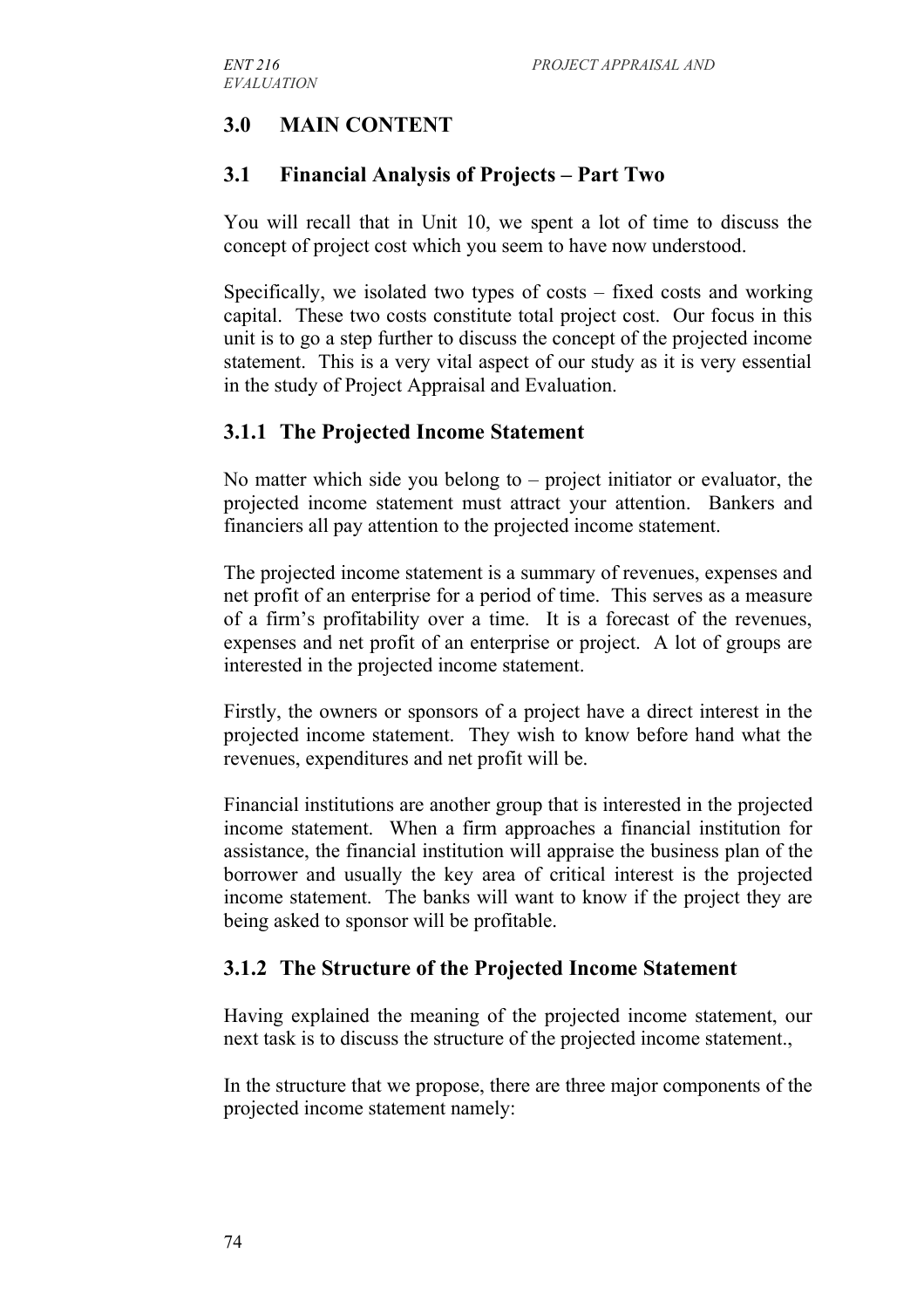- (a) revenues
- (b) expenses
- (c) profit

#### • **Revenues**

Revenues represent the value of the output of goods and services that an enterprise supplies to third parties at a price. When a project is contemplated or is existing, one of the most important tasks of the project analyst is to project for revenues. To project for revenues, one must first determine the quantity of goods or services that will be sold and at what price.

For example, if a new bakery to be located in Kano wants to project for revenues, it must first project for the quantity of loaves of bread that will be sold and at what price.

Also in projecting for revenues, the project analyst must make some critical assumptions underlying the forecasts.

#### • **Expenses**

The cost of earning a revenue is known as the expense. Expenses are quite different from costs. Cost is the outlay incurred to acquire some asset. For example, when a firm buys a car, the sum used to purchase the car is the cost of the vehicle. But the purchase of fuel to run the vehicle will constitute an expense.

In a project, a lot of expenses are involved and that again depends on the nature of the project.

#### • **Profit**

Generally, profit represents the difference between the revenues and expenses of a project. If revenues exceed expenses, the difference is a profit. However, if expenses exceed revenues, the difference is a loss.

#### **SELF ASSESSMENT EXERCISE**

List five expense items that can be found in a car manufacturing plant.

#### **Practical Example**

In the year 2007, Bestway Limited – a Port Harcourt based firm decided to go into the business of manufacture of Palm Kernel Oil (PKO). Palm Kernel oil is produced from Palm Kernel through a process known as crushing.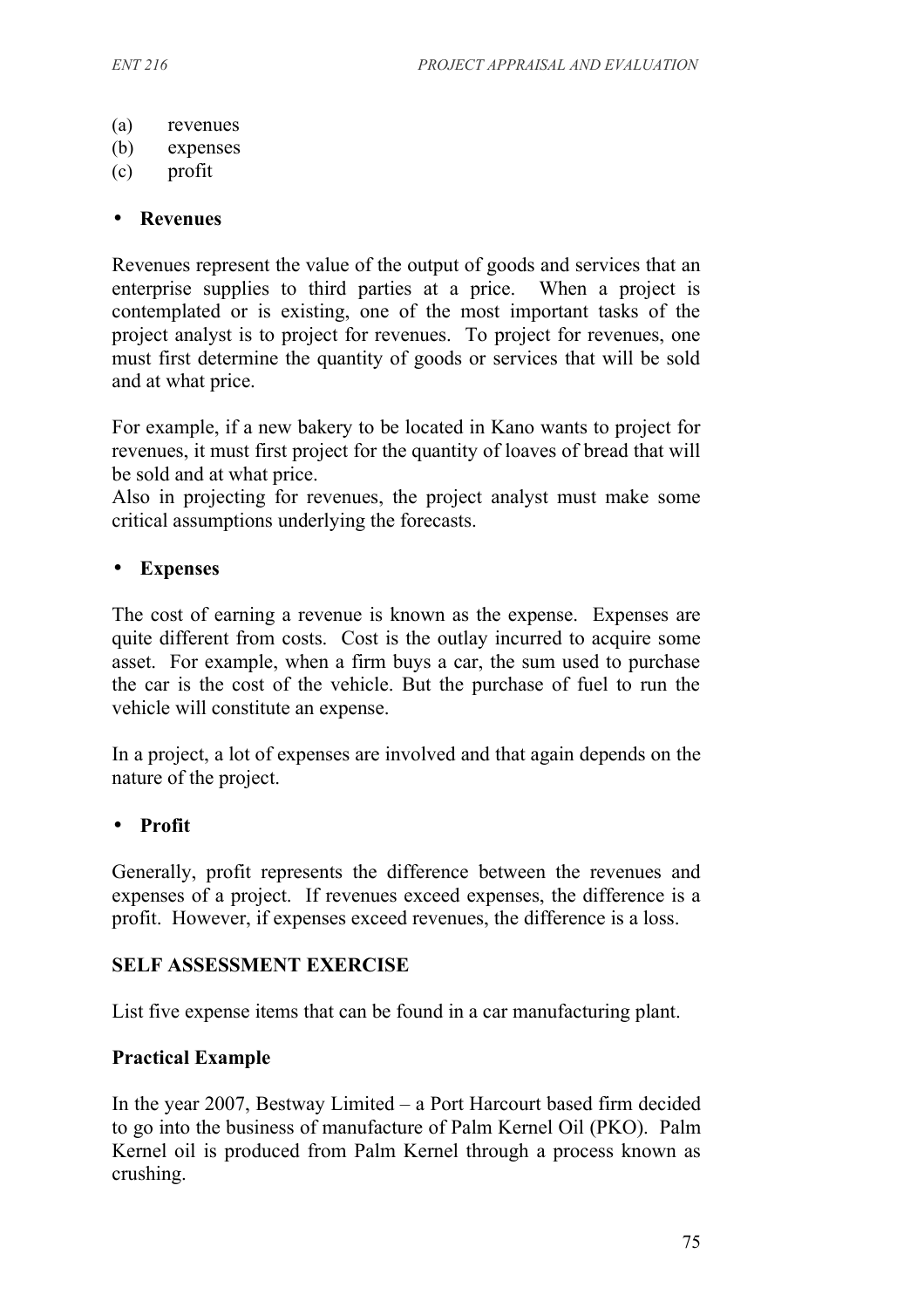You will find below, the basis for an Analyst's forecast of the financial projections of Bestway Limited. A projected profit and loss statement is shown.

You are please requested to study the worked example properly and ensure that you understand the workings. You are expected to be able to prepare something similar.

Assumptions Underlying the Financial Projections

- 1. There will be no changes in government regulation concerning vegetable oil which importation is currently banned by the Federal Government.
- 2. There will be no new substitutes for soap and so demand for palm kernel oil for soap making will continue to be firm.
- 3. There will be no drastic change in the political and economic climate of the country that will adversely affect the operations of the company.

#### **Revenue Projections**

#### **Revenues (Year 1)**

| <b>Item</b>        | <b>Output in</b> | <b>Selling Price</b> | <b>Total Revenue</b> |
|--------------------|------------------|----------------------|----------------------|
|                    | <b>Tons</b>      | per Ton $(N)$        | (N)                  |
| Palm Kernel Oil    | 7,200            | 130,000              | 936,000,000          |
| Palm Kernel Cake   | 9.900            | 5,000                | 49,500,000           |
| Palm Kernel Sludge | 900              | 4,000                | 3,600,000            |
| Total              |                  |                      | 989,100,000          |

#### **Revenues (Year 2 and 3)**

| <b>Item</b>        | <b>Output in</b> | <b>Selling Price per</b> | <b>Total Revenue</b> |
|--------------------|------------------|--------------------------|----------------------|
|                    | <b>Tons</b>      | Ton $(N)$                | $(N^{\circ})$        |
| Palm Kernel Oil    | 14,400           | 130,000                  | 1,872,000,000        |
| Palm Kernel Cake   | 19,800           | 5,000                    | 99,000,000           |
| Palm Kernel Sludge | 1,800            | 4,000                    | 7,200,000            |
| Total              |                  |                          | 1,978,200,000        |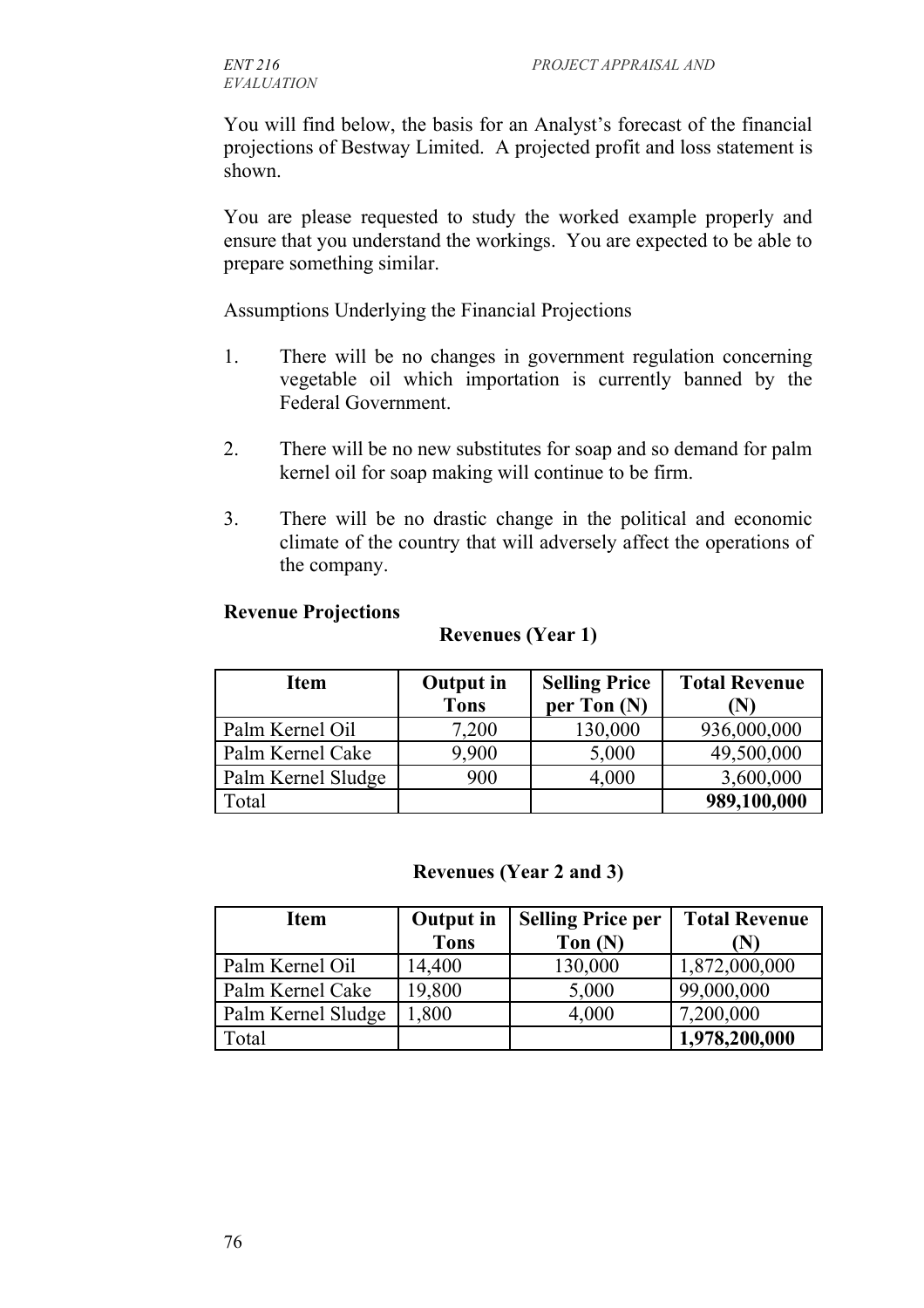#### **Summary of Revenue Projections**

| Year | Revenue $(N)$ |
|------|---------------|
|      | 989,100,000   |
| 2.   | 1,978,200,000 |
| 3.   | 1,978,200,000 |

#### **Projected Raw Material Costs**

| Year | <b>Quantity Purchased</b> | <b>Buying Price</b> | <b>Total Cost (N)</b> |
|------|---------------------------|---------------------|-----------------------|
|      | (Tons)                    | per Ton $(N)$       |                       |
|      | 18,000                    | 45,000              | 810,000,000           |
|      | 36,000                    | 45,000              | 1,620,000,000         |
|      | 36,000                    | 45,000              | ,620,000,000          |

#### **Electricity and Gas Expenses**

Electricity and gas expenses relate to the public electricity consumed, purchase of diesel and repairs/maintenance of the power generating set.

Going by recent surveys, Power Holding Company's average annual electricity bills to similar companies with heavy duty machines is about N200,000 per month i.e. (N2,400,000 per annum). However, the project will use its generator to cover power failure. Assuming an average daily consumption of 200 litres of diesel per day at N80 per litre for 300 days, fuel expenses per annum amount to N4,800,000.

#### **1 st Year Summary of Electricity and Gas Expenses**

|                                      | $\blacktriangleright$ |
|--------------------------------------|-----------------------|
| Public Power supply electricity bill | 2,400,000             |
| Fuel for generator costs             | 4,800,000             |
| Generator repairs and maintenance    | 500,000               |
| Total                                | 7,700,000             |

Year 2 electricity and gas expenses are expected to be twice that of year 1 because year 2 will operate 2 shits. Therefore year 2 expenses will be N15,400,000.

#### **Maintenance Factory Premises**

Obviously, in year 1, it is projected that a sum of N600,000 be allocated to this expenses head given the large size of the factory premises. This includes cleaning and general sanitation.

Annual increase of 5% over the years will be permissible.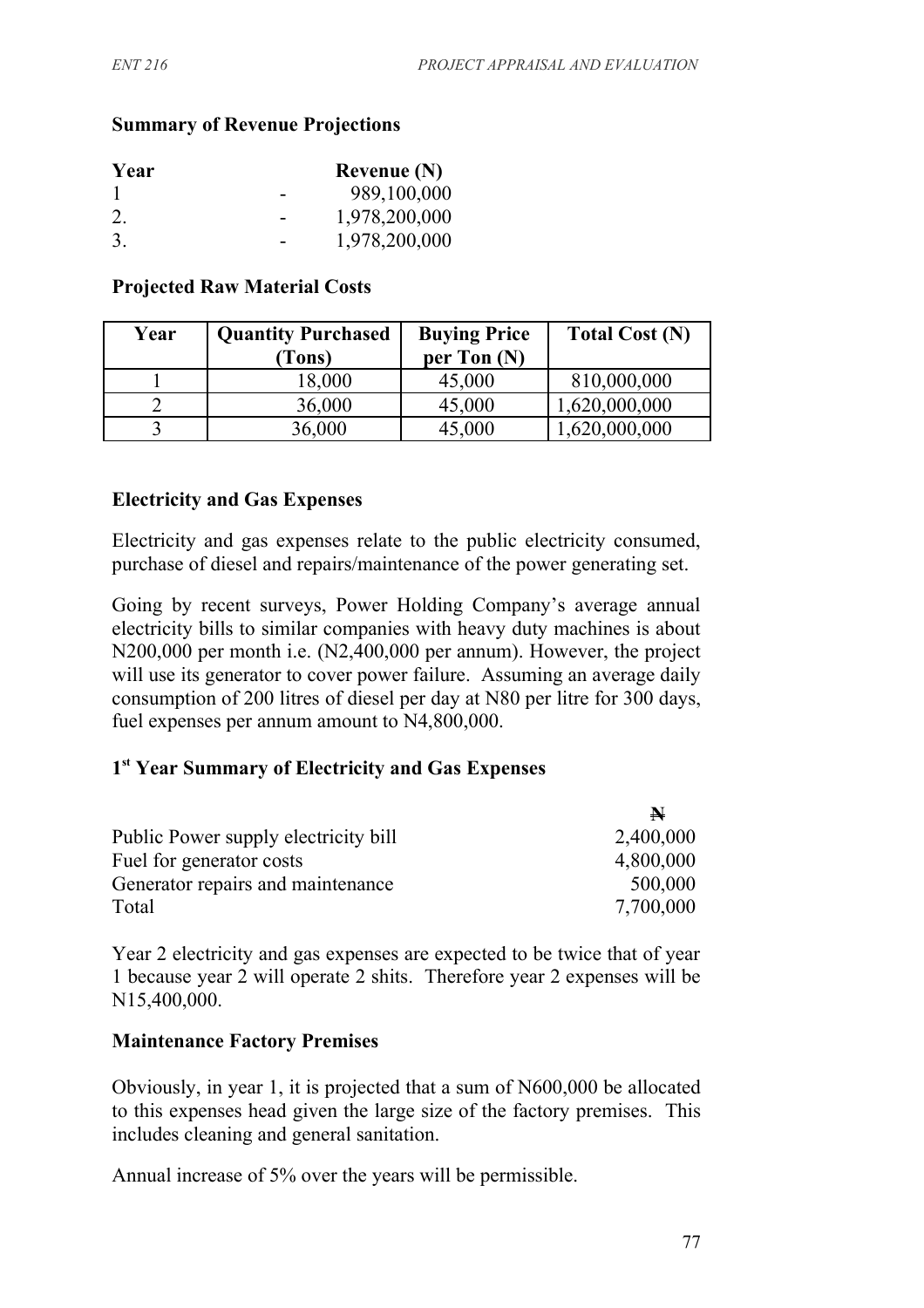#### **Repairs and Maintenance of Machinery and Equipment**

Expenses under this heading include all expenses to be incurred on normal routine maintenance of machinery and equipment. Also, repairs following breakdowns are included. It is envisaged that maintenance will be carried out every two weeks on the machines to ensure peak performance with low breakdowns.

A sum of N3,000,000 is budgeted in year 1 under this heading and the figure is expected to double as from year 2 since the production shifts will double in year 2.

|                     | Year 1     | <b>Year 2 &amp; 3</b> |
|---------------------|------------|-----------------------|
|                     | N          |                       |
| Electricity and gas | 7,700,000  | 15,400,000            |
| Maintenance factory | 600,000    | 630,000               |
| Repairs/maintenance |            |                       |
| machines            | 3,000,000  | 6,000,000             |
| [otal               | 11,300,000 | 22,030,000            |

Summary of Other Direct Production Costs

#### **Depreciation**

The rate used in depreciation of factory fixed assets:

| Machinery and equipment | 10%   |
|-------------------------|-------|
| <b>Building</b>         | $5\%$ |
| Vehicles                | 25%   |
| Furniture/fittings      | 10%   |

#### **Depreciation Schedule**

| <b>Item</b>         | Value $(N)$ | Depreciation | Annual          |
|---------------------|-------------|--------------|-----------------|
|                     |             | Rate $(\% )$ | Depreciation(N) |
| Land $&$ Buildings  | 40,000,000  | 5%           | 2,000,000       |
| Machinery<br>and    | 82,004,     |              |                 |
| equipment           | 000         | 10%          | 8,200,400       |
| Power and utilities | 10,500,000  | 10%          | 1,050,000       |
| Motor vehicles      | 750,000     | 20%          | 187,500         |
| Furniture/fittings  | 300,000     | 10%          | 30,000          |
|                     |             | <b>Total</b> | 11,467,900      |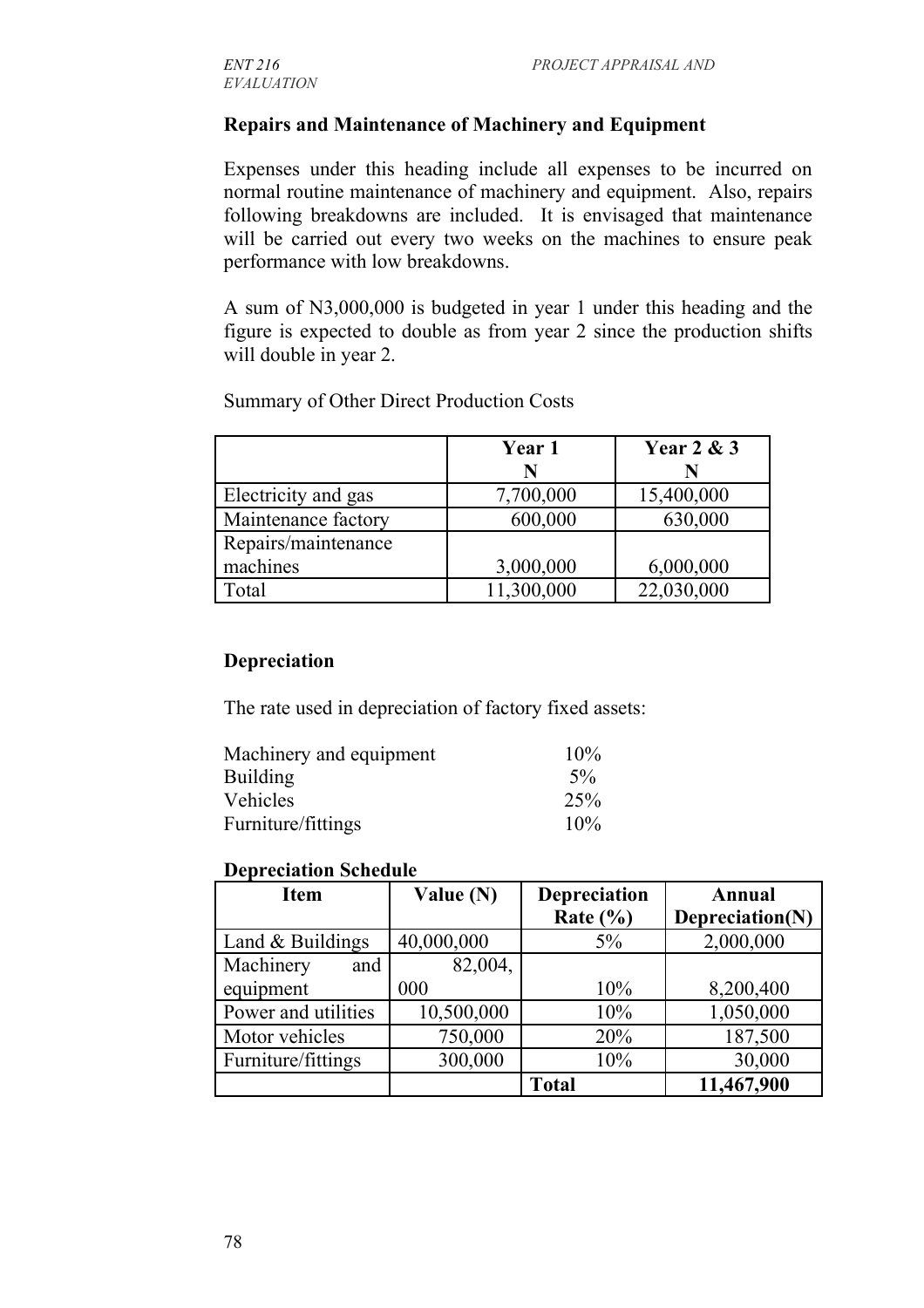Allocation of Depreciation

| Factory       | $=$ | N <sub>11</sub> ,250,400 |
|---------------|-----|--------------------------|
| Office/Admin. | $=$ | 217,500                  |
| Total         | $=$ | 11,467,900               |

#### **Office/Administration Expenses**

Obviously, this covers expenses relating to general administration. Below are the components of the office/administration expenses in year 1.

|                                  | N       |
|----------------------------------|---------|
| Printing and stationery          | 80,000  |
| Telephone and postages           | 120,000 |
| Local government rates and taxes | 20,000  |
| Audit fee                        | 120,000 |
| Insurance premium                | 150,000 |
| Vehicle and transport expenses   | 400,000 |
| Total                            | 890,000 |

5% cost increases are permissible as from year 2 onwards.

Selling Expenses

Under this expenses head, we have all expenses relating to the sales of the crude palm kernel oil. It is important to note that the project has to receive adequate publicity to enable the customers and the general public to be aware of the company's existence and capabilities.

For the first year, we budget selling expenses to be broken into sub heads as followings:

| -1. | <b>Transport logistics</b>             | 3,000,000 |
|-----|----------------------------------------|-----------|
| 2.  | Advertisement bill boards etc          | 2,000,000 |
| 3.  | Public relations/social responsibility | 500,000   |
|     | <b>Total</b>                           | 5,500,000 |

In subsequent years, we anticipate 5% cost growth.

#### **Analysis of Working Capital Requirement**

| 1 week stock raw materials (year 2007)            | 15,576,923 |
|---------------------------------------------------|------------|
| 1 month total salary and wages (year 2007)        | 772,566    |
| 1 month other direct production costs (year 2007) | 941,666    |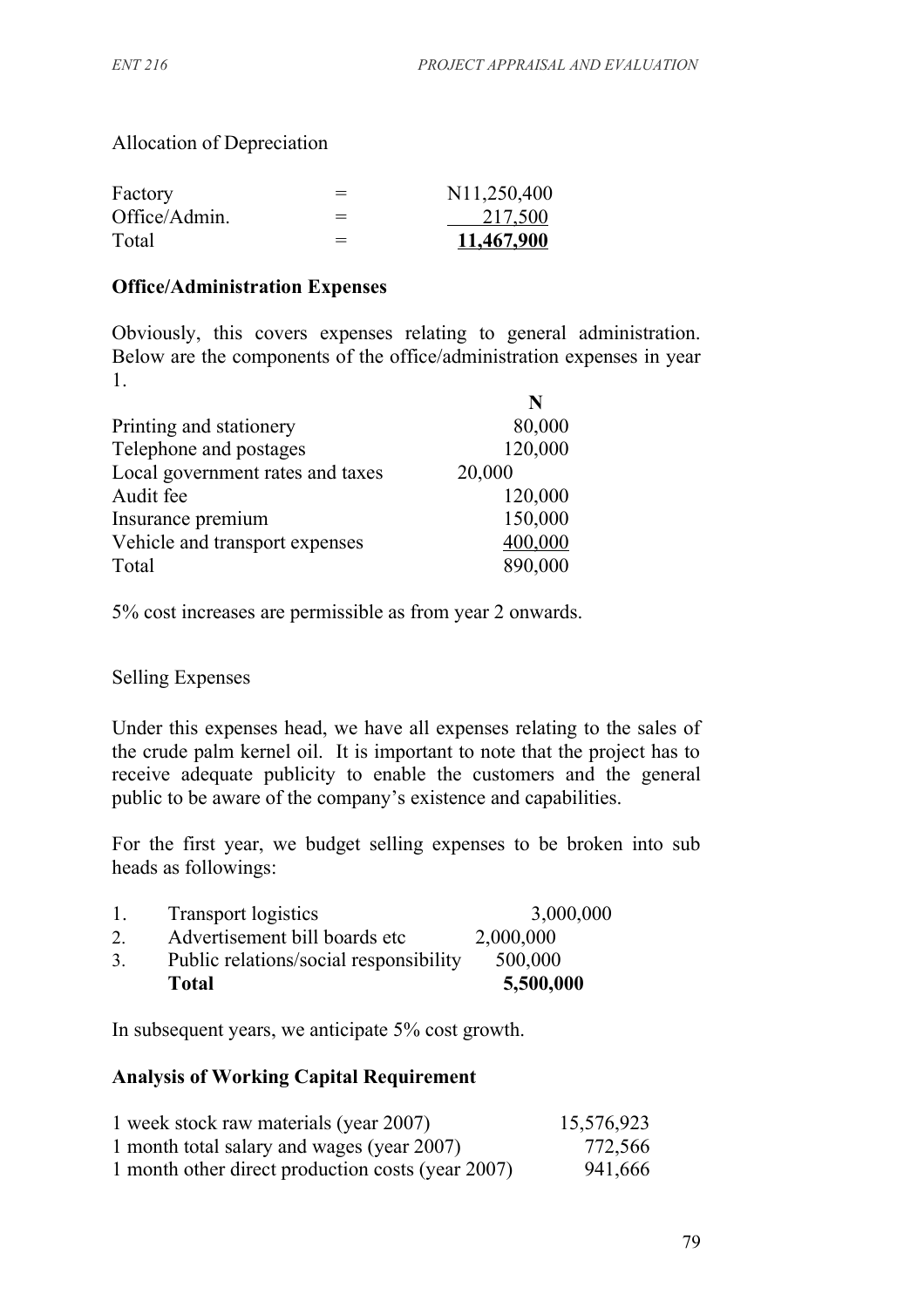#### **Total 17,291,155**

### **Bestway Limited**

### **Projected Profit And Loss Statement (N)**

|                                  | 2007        | 2008          | 2009          |
|----------------------------------|-------------|---------------|---------------|
| Revenue                          |             |               |               |
|                                  |             |               |               |
| Palm Kernel Oil                  | 936,000,000 | 1,872,000,000 | 1,872,000,000 |
| Palm Kernel Cake                 | 49,500,000  | 99,000,000    | 99,000,000    |
| Palm Kernel Sludge               | 3,600,000   | 7,200,000     | 7,200,000     |
| <b>Total Revenue</b>             | 989,100,000 | 1,978,200,000 | 1,978,200,000 |
| <b>Direct Cost of Production</b> |             |               |               |
| <b>Raw Materials</b>             | 810,000,000 | 1,620,000,000 | 1,620,000,000 |
| Direct Management and            | 3,608,0     |               |               |
| Labour                           | 00          | 3,788,400     | 3,977,820     |
| Other direct production          |             |               |               |
| costs like, electricity and      |             |               |               |
| gas, factory maintenance         |             |               |               |
| and repairs/ maintenance of      |             |               |               |
| machine                          | 11,300,000  | 22,030,000    | 22,030,000    |
| Depreciation                     | 11,250,400  | 11,250,400    | 11,250,400    |
| <b>Total direct costs</b>        | 836,158,400 | 1,657,068,800 | 1,657,258,220 |
|                                  |             |               |               |
| <b>Indirect Costs of</b>         |             |               |               |
| <b>Production</b>                | 5,662,8     |               |               |
| Management and labour            | 00          | 5,945,940     | 6,243,237     |
| Office/administration            | 890,0       |               |               |
| expenses                         | 00          | 934,500       | 981,225       |
| Bank charges/commission          | 2,000,000   | 4,000,000     | 4,000,000     |
| Selling expenses                 | 5,500,000   | 5,775,000     | 6,063,750     |
| Insurance of assets              | 200,000     | 200,000       | 220,000       |
| Depreciation                     | 217,500     | 217,500       | 217,500       |
| Total indirect costs             | 14,470,300  | 17,072,940    | 17,725,712    |
| Total direct + indirect costs    | 850,628,700 | 1,674,141,740 | 1,674,983,932 |
| Profit/(Loss) Before Tax         | 138,471,300 | 304,058,260   | 303,216,068   |
| Taxation                         | 44,310,816  | 97,298,643    | 97,029,141    |
| Profit After Tax                 | 94,160,484  | 206,759,617   | 206,186,927   |
|                                  |             |               |               |
| <b>Dividends Proposed</b>        | 75,328,387  | 165,407,693   | 164,949,541   |

## **4.0 CONCLUSION**

In this unit, we discussed Financial Analysis of projects – Part Two. We discussed the Projected Income Statement and its structure. Projecting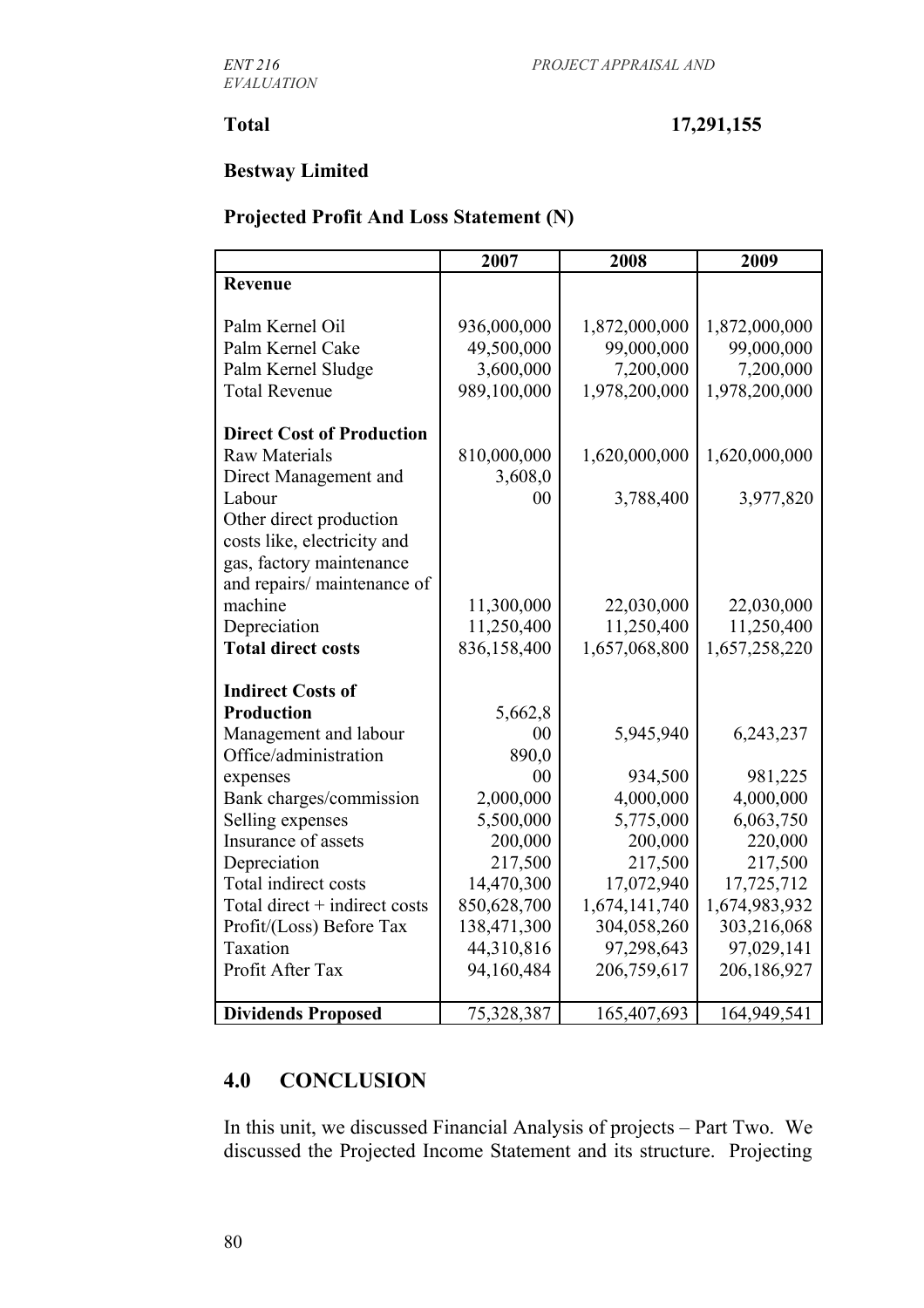for revenues and expenses is a very important aspect of Project Appraisal and Evaluation.

## **5.0 SUMMARY**

Understanding the projected income statement of a project is a very important aspect of project appraisal. It enables an analyst see well in advance the pictures of revenues and expenses attached to a new or existing project.

In this unit, we provided a practical example on how to prepare a projected income statement.

In the next unit, we shall discuss Cash Flow Analysis.

## **6.0 TUTOR-MARKED ASSIGNMENT**

Who do you think are the likely users of a projected income statement?

## **7.0 REFERENCES/FURTHER READING**

Smith, N. J. (1995). *Project Cost Estimating.* London: Thomas Telford.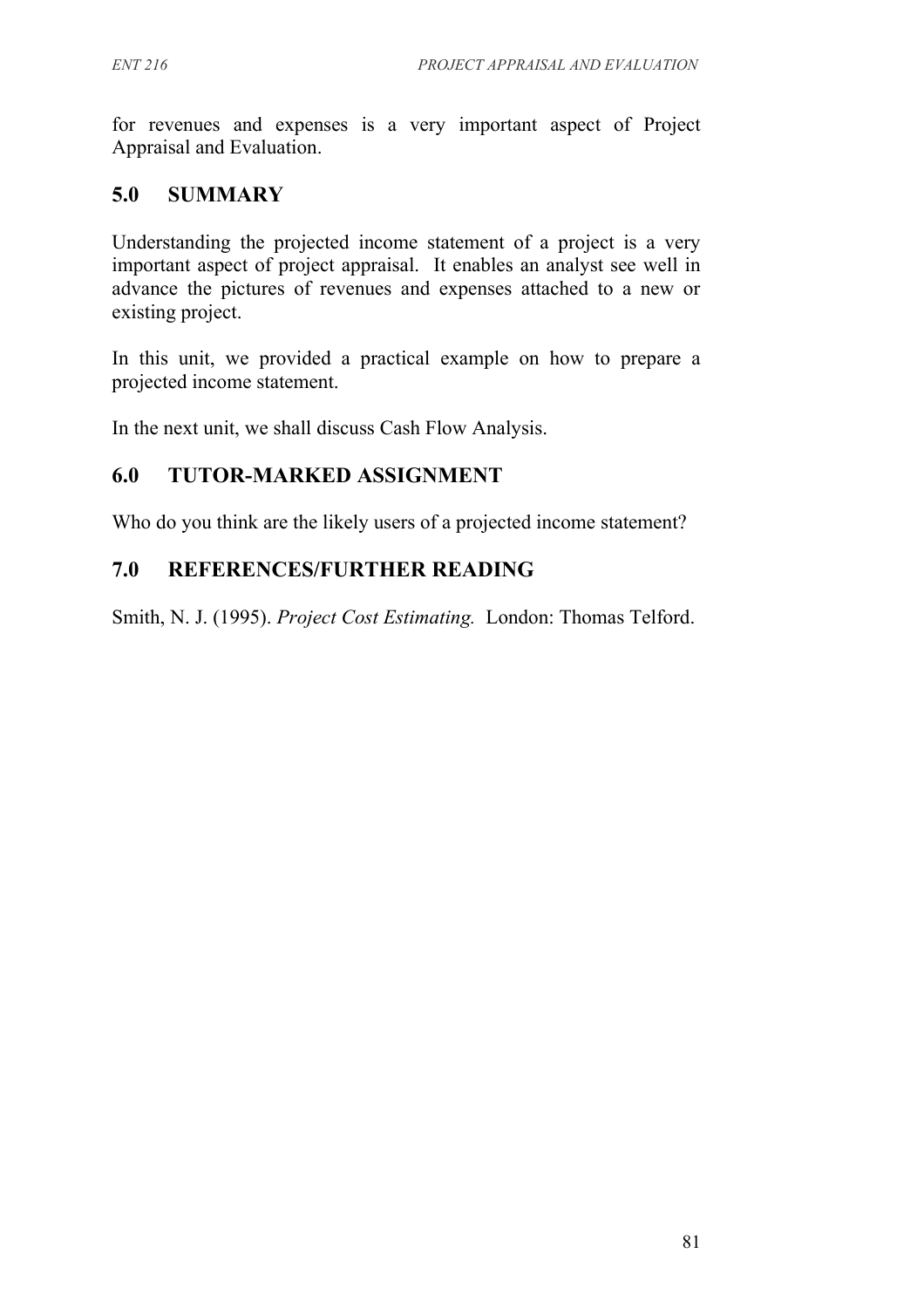# **UNIT 2 CASH FLOW ANALYSIS**

#### **CONTENTS**

- 1.0 Introduction
- 2.0 Objectives
- 3.0 Main Content
	- 3.1 Cash Flow Analysis
		- 3.1.1 Users of the Projected Cash Flow Statement
		- 3.1.2 The Structure of the Projected Cash Flow Statement
		- 3.1.3 Cash Flows
		- 3.1.4 Cash Outflows
- 4.0 Conclusion
- 5.0 Summary
- 6.0 Tutor-Marked Assignment
- 7.0 References/Further Reading

## **1.0 INTRODUCTION**

In the last unit (Unit 2), we discussed Financial Analysis of Projects – Part Two. We discussed the projected income statement. We discussed the structure of the projected income statement and isolated revenues, expenses and profit as the core elements therein.

In this unit, we shall discuss Cash Flow Analysis.

## **2.0 OBJECTIVES**

At the end of this unit, you should be able to:

- explain cash flow analysis
- describe the preparation of a cash flow statement.

## **3.0 MAIN CONTENT**

#### **3.1 Cash Flow Analysis**

Before we discuss Cash Flow Analysis, we must first define what a cash flow is. Perhaps let us start with the cash flow statement.

A cash flow statement is a statement that shows the receipt of cash (inflows) and the disbursement of cash (outflows). For an existing business, the cash flow statement can be prepared from the accounting records.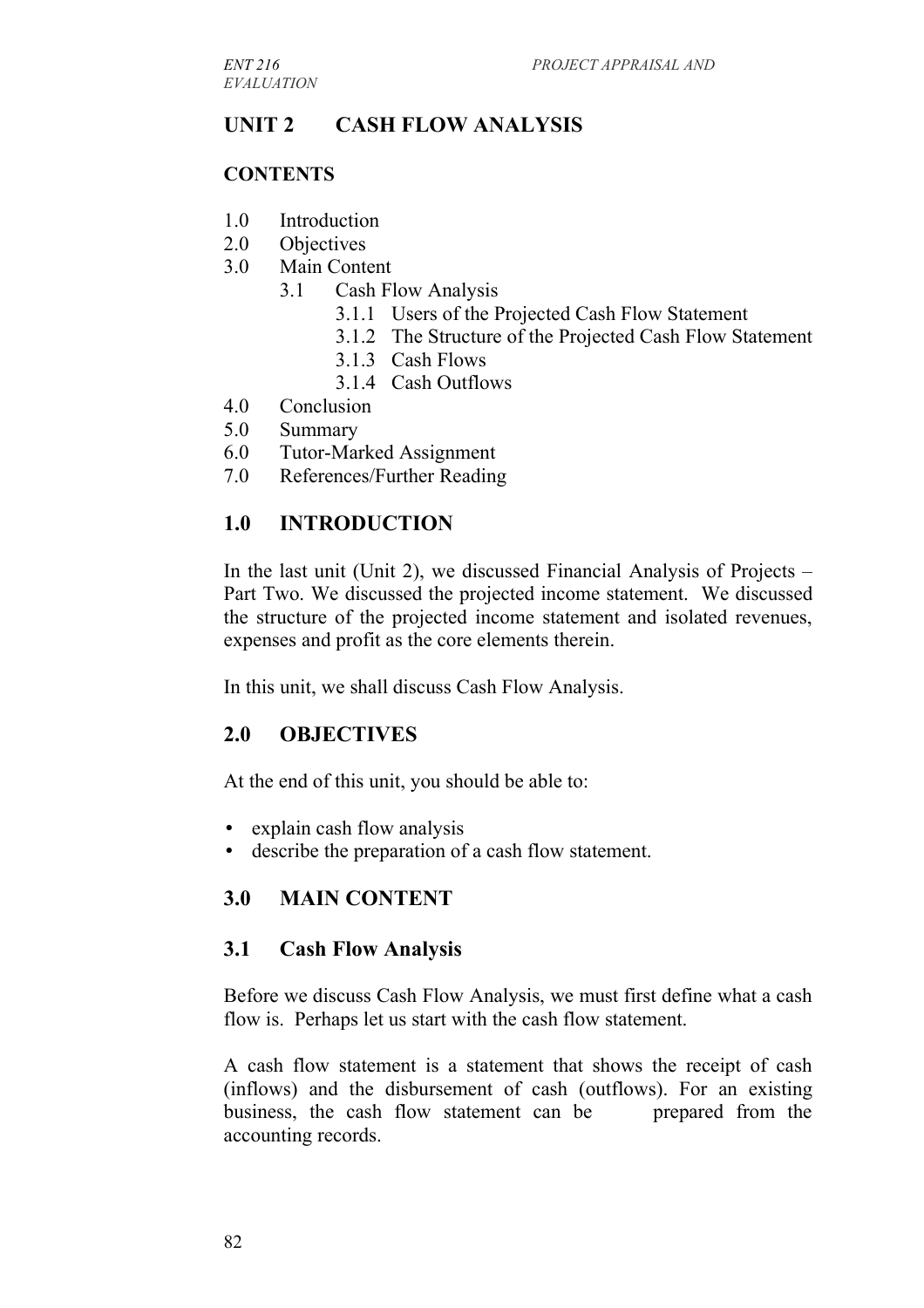However, if a business is non-existent and about to start, what we have is usually called the Projected Cash Flow Statement. It is therefore important for us to understand the meaning of a projected cash flow statement.

A projected cash flow statement is a statement which shows the forecasts of cash receipts (inflows) and the disbursement of cash (outflows) of a firm or project.

It is important to note that the projected cash flow statement is not an income statement. It only captures the movement of cash in and out of a project.

The projected cash flow statement assists to evaluate the future performance of a firm or project. It enables the project evaluator to answer the following questions.

- 1. What are the products and services of the firm?
- 2. What are the revenues and cash expenses of the firm or project?
- 3. Will the projected cash flow be able to service the project's debts (loan, overdraft and interest)?
- 4. Will the project need financing and when?
- 5. How should the loan or overdraft be structured?

All answers to the above questions should be provided by the projected cash flow statement.

## **3.1.1 Users of the Projected Cash Flow Statement**

We have defined the projected cash flow statement at least in the sense that we now know what it is all about. The next thing for us to do is to discuss who the users of the projected cash flow statement are:

## • **The Project Promoter or Sponsor**

The project promoter is the initiator of a project. He/she will be interested in knowing well in advance what the cash flows of the project will be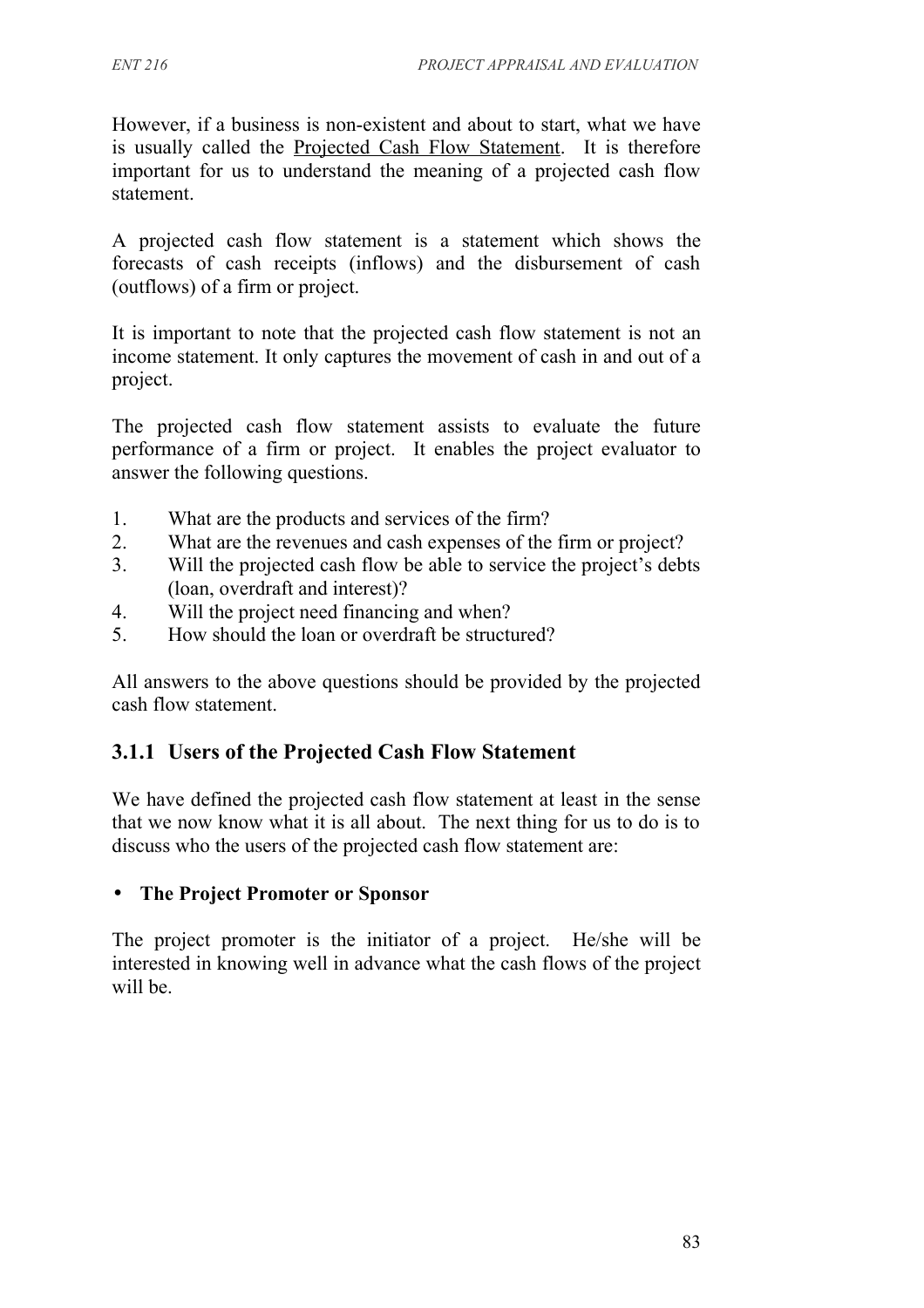#### SOURCES OF CASH USES OF CASH



*Figure 12:1 Sources and Uses of Cash*

A properly prepared cash flow statement will reveal when a project will require financing because of the gaps between the earning of income and the actual receipt of cash. It will be very important for us to note that when a sale is made to a third party, an income has been earned and this should be recorded in the books of the firm. However, if the third party does not pay cash immediately for the goods or services received, then we will say that no cash inflow came in. So, a firm can be making sales but also lack money if it sells on credit.

Secondly, providers of finance (e.g. banks) are usually interested in the projected cash flow statement of the firms or projects that they are being called upon to finance. Their interest in reading the cash flow is to determine whether the borrower's project will be able to:

- (1) repay loan principal
- (2) repay interest and other bank charges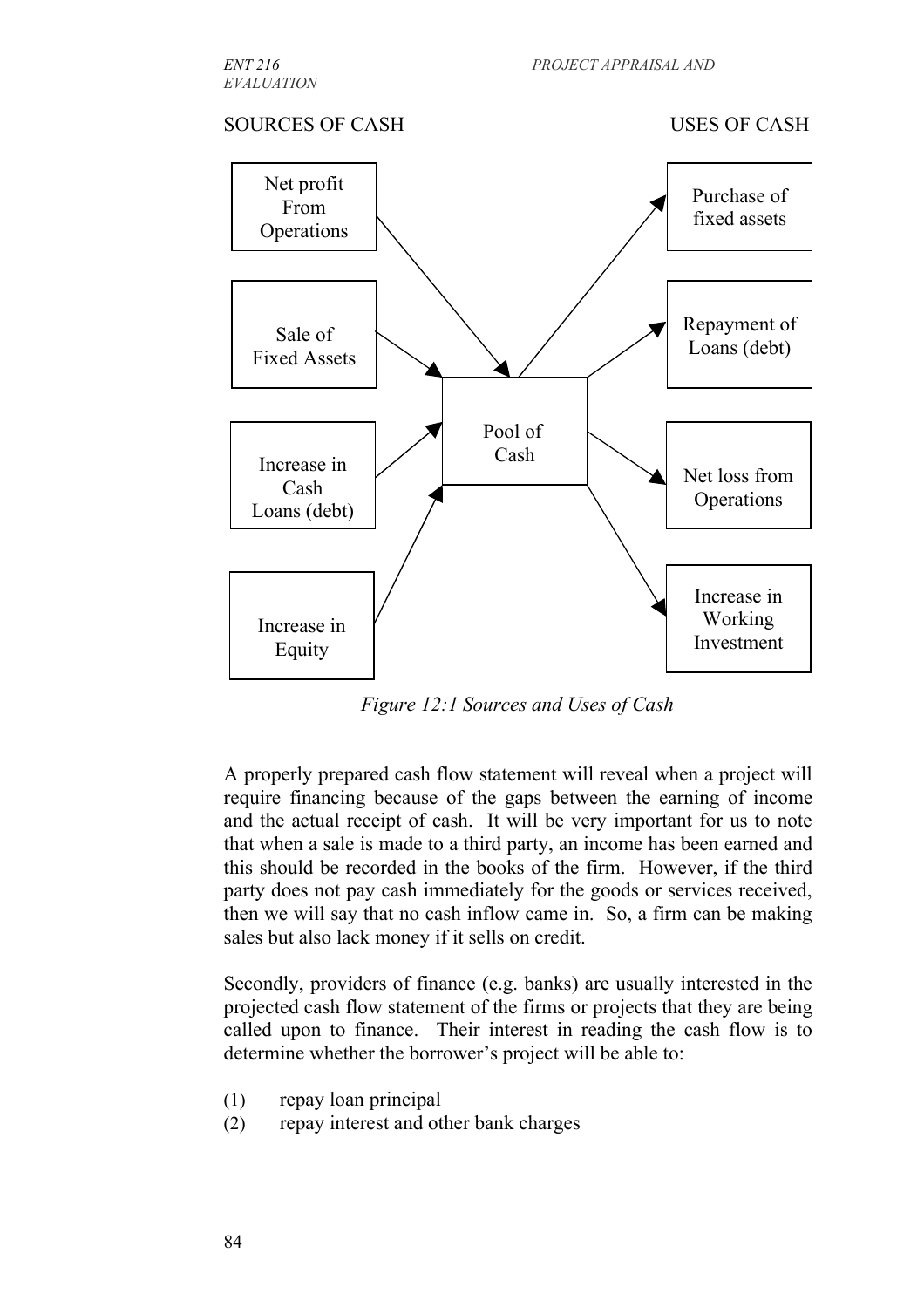Thirdly, the managers of a project may be guided by a projected cash flow statement especially if the same has been prepared by a third party like a management consultant.

## **3.1.2 The Structure of the Projected Cash Flow Statement**

At least, we now understand what the projected cash flow statement is. It is a forecast of cash inflows and outflows of a project or a firm.

The details of all the cash inflows and the cash outflows must be captured. We will now use an example to demonstrate a projected cash flow statement. You are requested to study the example and make sure you understand same.

#### **Example: Chisco Nigeria Limited**

In December 2007, Chisco Nigeria Limited obtained a loan of N10,000,000 from a bank to start a cassava flour manufacturing plant.

Table 12.1 is a three month projected cash flow statement as prepared by the Financial Controller of Chisco Nigeria Limited.

|                            | <b>January</b> | <b>February</b> | <b>March 2008</b> |
|----------------------------|----------------|-----------------|-------------------|
| <b>CASH INFLOWS</b>        | 2008           | 2008            |                   |
| Capital introduced         | 30,000,000     |                 |                   |
| Loan Introduced            | 10,000,000     |                 |                   |
| Cash sales                 | 40,000,000     | 42,000,000      | 43,000,000        |
| Total cash inflows         | 80,000,000     | 42,000,000      | 43,000,000        |
| <b>CASH OUTFLOWS</b>       |                |                 |                   |
| Purchase<br>of             | 40,000,000     |                 |                   |
| machinery                  |                |                 |                   |
| <b>Raw Materials</b>       | 20,000,000     | 21,000,000      | 22,000,000        |
| Salary and wages           | 2,000,000      | 2,000,000       | 2,200,000         |
| Office expenses            | 200,000        | 200,000         | 200,000           |
| Electricity and gas        | 2,000,000      | 2,000,000       | 2,100,000         |
| Loan repayment             |                | 1,000,000       | 1,000,000         |
| Selling expenses           | 500,000        | 500,000         | 800,000           |
| <b>Total Cash Outflows</b> | 64,700,000     | 26,700,000      | 28,300,000        |
| Inflows<br>Less            |                |                 |                   |
| Outflows                   | 15,300,000     | 15,300,000      | 14,700,000        |
|                            |                |                 |                   |
| Opening cash balance       | 1,000,000      | 16,300,000      | 31,600,000        |
| Closing cash balance       | 16,300,000     | 31,600,000      | 46,300,000        |

#### **CHISCO NIGERIA LIMITED**

*Table 12:1 Projected Cash Flow Statement*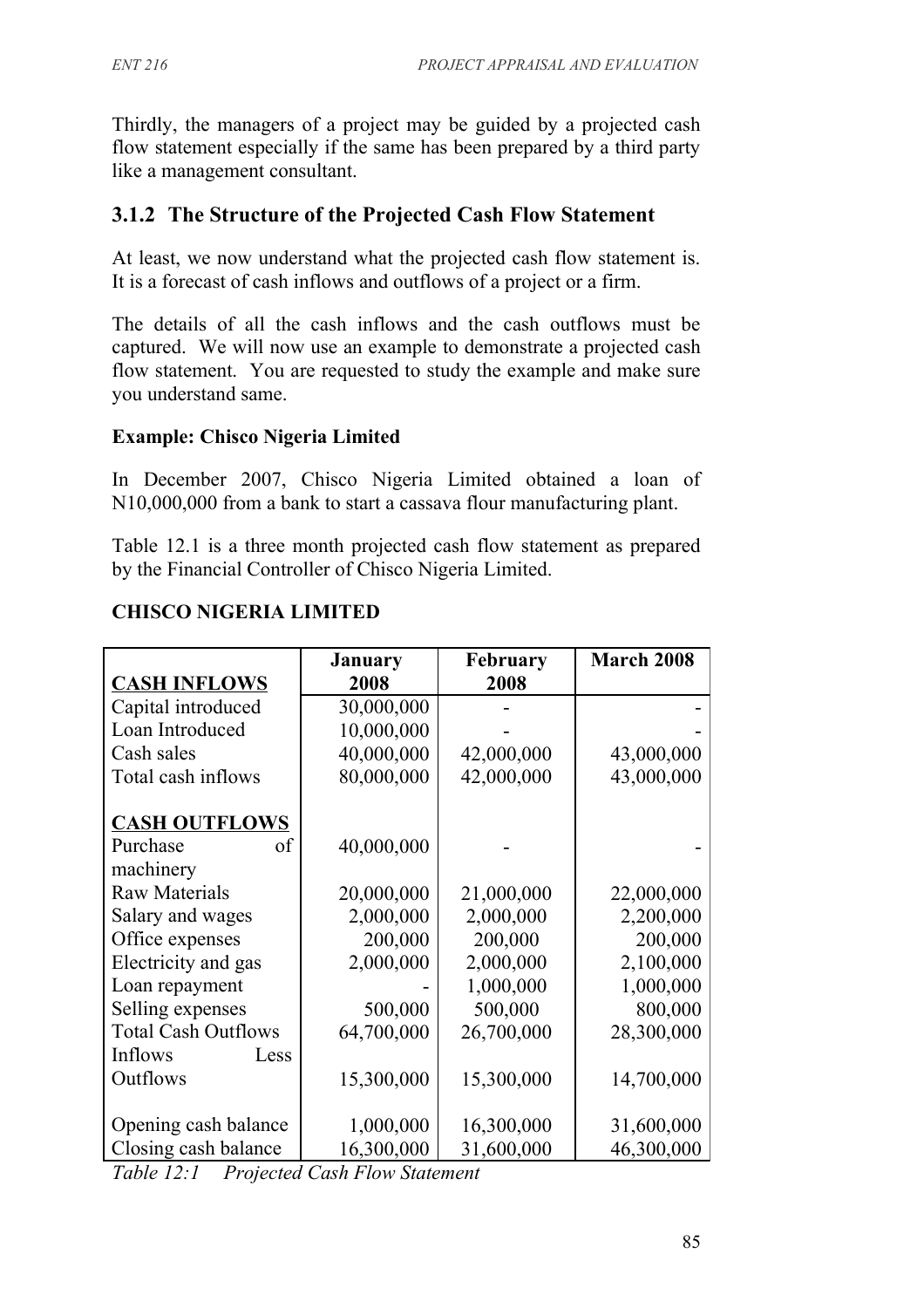## **3.1.3 Cash Inflows**

From the example that we used – Table 12.1, you can see that the cash flow is broken down into two main segments namely:

- (1) the cash inflows
- (2) the cash outflows.

Let us now proceed to examine some of the items that make up the cash inflows.

#### • **Capital Introduced**

Every firm or project ideally should have a capital. At the time that a project is conceived, or being expanded, the owners usually bring in what is known as capital. This capital brought in really is an inflow of cash.

In a limited liability company, this capital will be introduced by the shareholders. They contribute the capital of the company. In a small business, a proprietor, the owner of the business, usually introduces the capital.

#### • **Loan Introduced**

Another item appearing in our projected cash flow statement is loan introduced. In our example, the loan introduced is N10,000,000. This obviously is an inflow of cash. You will note that the loan comes in as a single entry in the month of January 2008.

#### • **Cash Sales**

The sales figure is the most important in a projected cash flow statement. However, projections for sales pose problems for the analyst. In projecting for sales in the cash flow, it is only cash sales that should be entered as cash inflows. Any sale made on credit should be excluded. But then you will quickly realize that:

Total sales  $=$  Cash sales + Credit sales.

Credit sales refer to sales for which payment is not made immediately.

In the projected cash flow statement, only estimates of actual cash will be entered in the cash flow.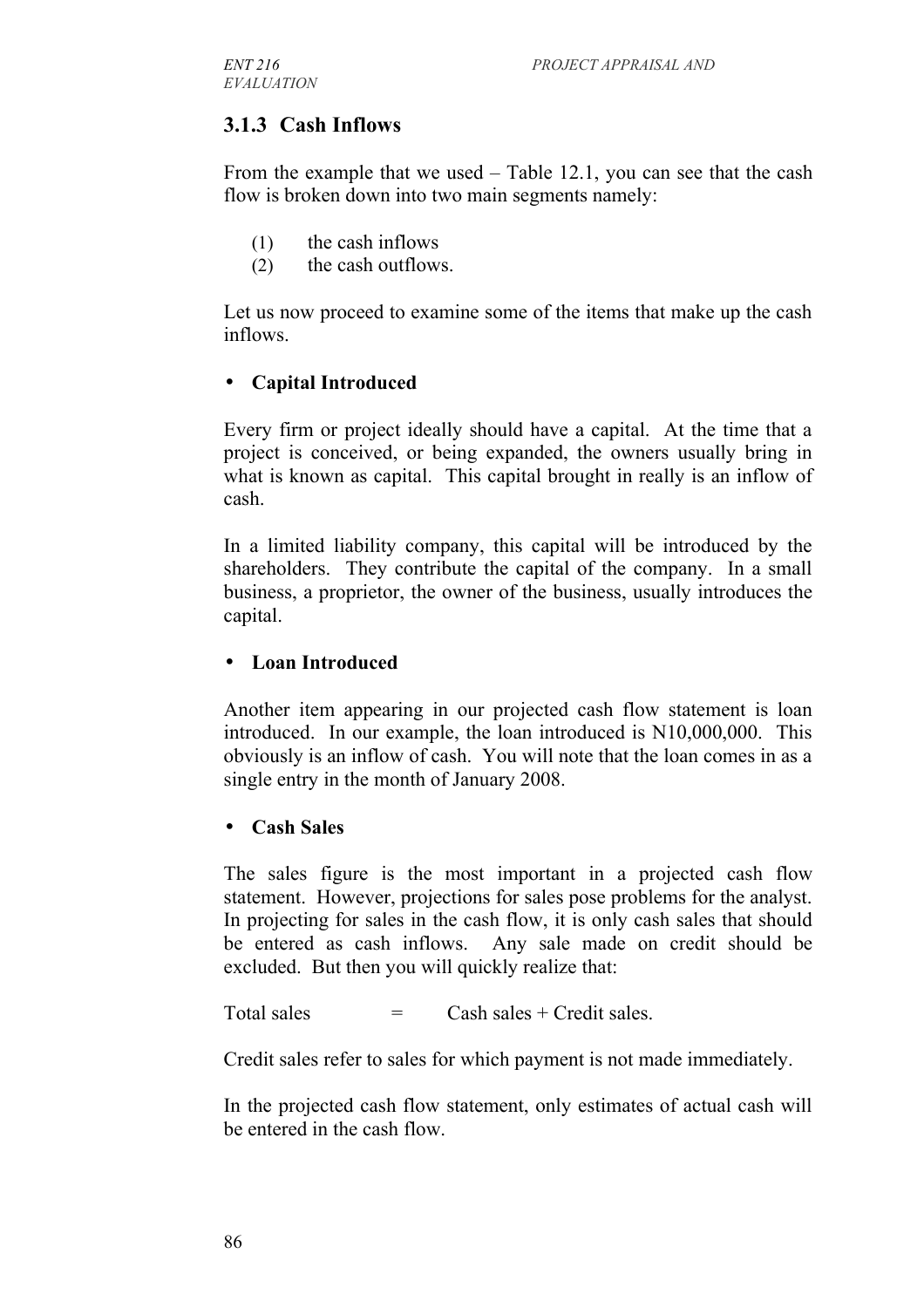# **3.1.4 Cash Outflows**

We have discussed the cash inflows. We also need to discuss the cash outflows. Cash outflows will include those items which use cash. And they will include the following:

- 1. purchase of machinery
- 2. raw materials
- 3. salary and wages
- 4. office expenses
- 5. electricity and gas
- 6. loan repayment
- 7. selling expenses

## **SELF ASSESSMENT EXERCISE**

List three uses of cash.

## **4.0 CONCLUSION**

In this unit, we discussed Cash Flow Analysis. We discussed the cash flow statement. We also discussed the users of the cash flow statement. We also used an example to show what a cash flow looks like.

## **5.0 SUMMARY**

Cash flow analysis was treated in this unit. We also said that cash flow analysis is one of the most important aspects of project appraisal. Cash flows give a picture of cash inflows and outflows of a project.

In the next unit, we shall treat Traditional Investment Appraisal Methods.

## **6.0 TUTOR-MARKED ASSIGNMENT**

Why do you think that banks are interested in projected cash flow statement of a project?

## **7.0 REFERENCES/FURTHER READING**

Leon Ikpe (1999). *Project Analysis and Evaluation.* Lagos: Impressed Publishers.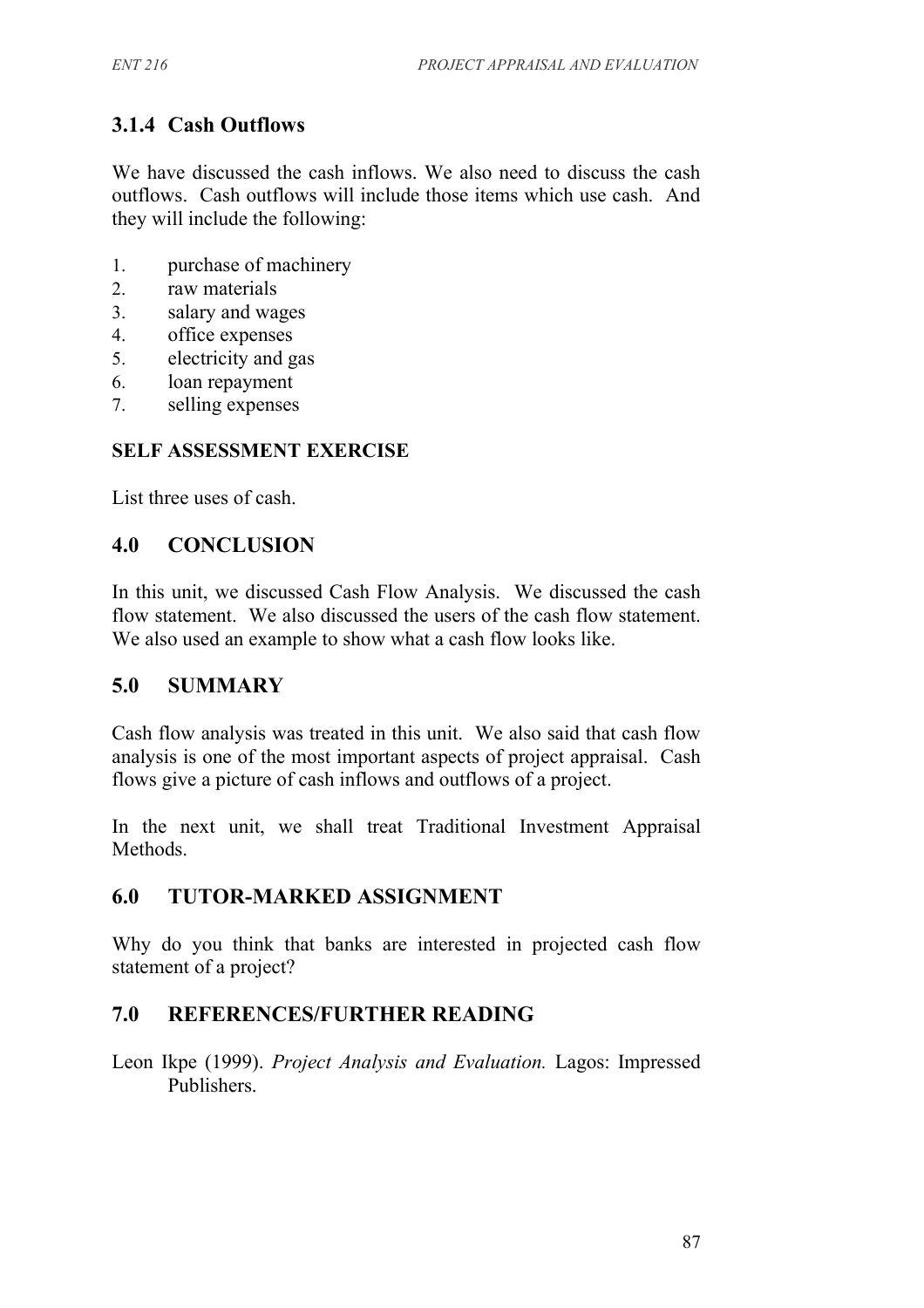*EVALUATION*

## **UNIT 3 TRADITIONAL INVESTMENT APPRAISAL METHODS**

#### **CONTENTS**

- 1.0 Introduction
- 2.0 Objectives
- 3.0 Main Content
	- 3.1 Traditional Investment Appraisal Methods
		- 3.1.1 The Investment Criteria
		- 3.1.2 Pay back Period
		- 3.1.3 Evaluation of Payback Period.
	- 3.2 Accounting Rate of Return Method

3.2.1 Evaluation of ARR Method

- 4.0 Conclusion
- 5.0 Summary
- 6.0 Tutor-Marked Assignment
- 7.0 References/Further Reading

#### **1.0 INTRODUCTION**

In the last unit (Unit 2), we discussed Cash Flow Analysis. We discussed the structure of a cash flow statement. We also discussed the user of the projected cash flow statement. Then we went ahead to provide a worked example of a cash flow. In this unit, we shall discuss Traditional Investment Appraisal Methods.

#### **2.0 OBJECTIVES**

At the end of this unit, you should be able to:

- describe the traditional investment appraisal methods
- extrapolate how you can use them to rank projects.

#### **3.0 MAIN CONTENT**

#### **3.1 Traditional Investment Appraisal Methods**

The firm has three decisions to make:

- the investment decisions
- the financing decisions
- the dividend decisions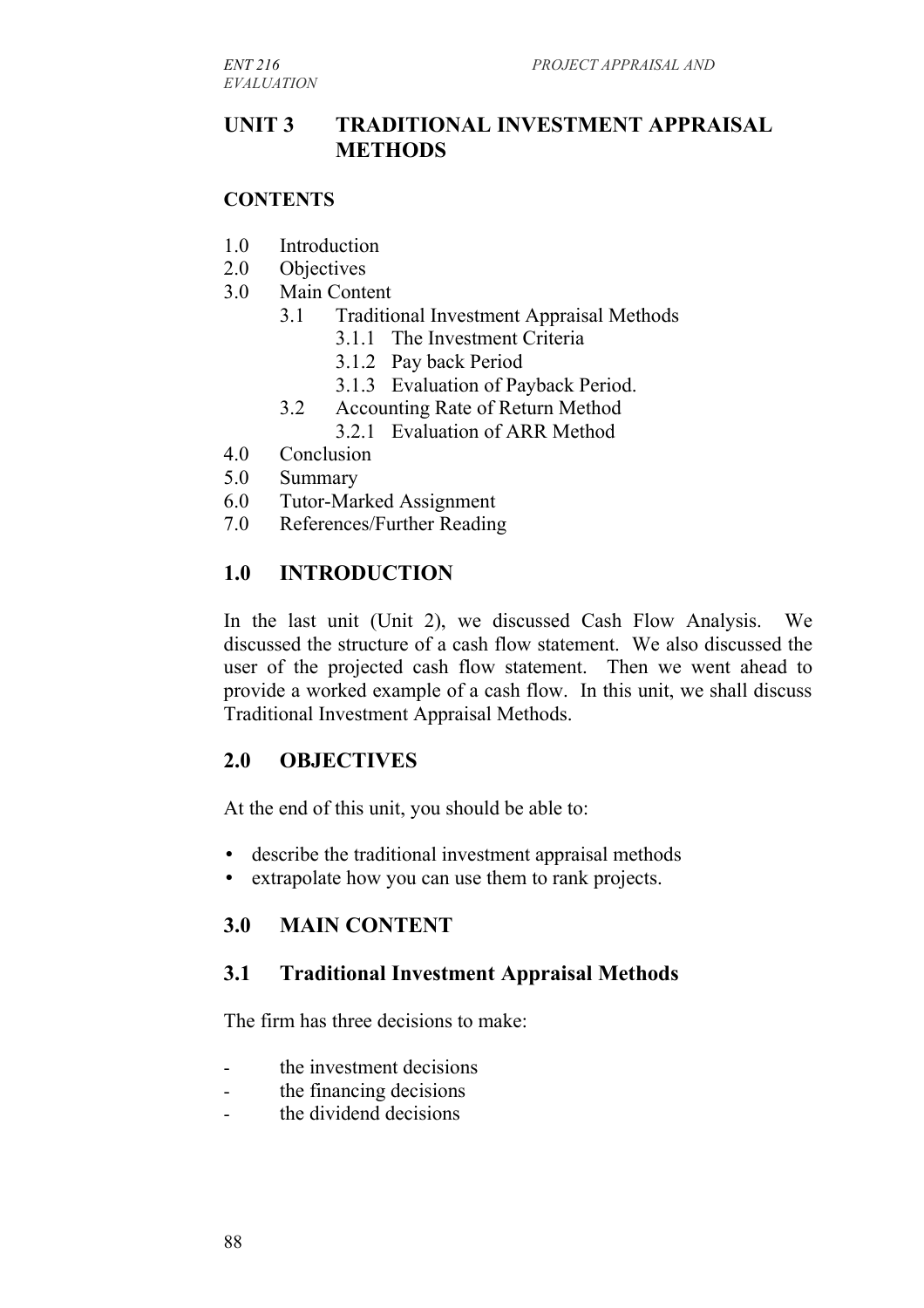Also, entrepreneurs have the investment decisions to make. So, faced with an array of investment opportunities in the market place, the central questions asked are:

- (1) Given projects A, B and C, what project should be undertaken?
- (2) What is the criterion for choosing project A instead of Project B?

There must be a way to appraise projects before we can be able to say that the project is acceptable or not.

Our primary task in this unit is to discuss the investment decisions and see how to arrive at accepting or rejecting the selection process. The investment decisions of the firm or the entrepreneur are various. It could involve the start up of a new cassava farm to produce ethanol. It could be the mechanization of a process or the replacement of machines. But whatever the investment is, a decision has to be made on whether or not to accept the investment.

The investment or capital budgeting decisions are very important because they involve huge capital outlays. Also, once an investment has been made, it is very difficult to reverse.

Because of all these, the firm must develop techniques for evaluating the investment proposals before it.

## **3.1.1 The Investment Criteria**

We have already said that the investment decisions of a firm or entrepreneur are important. So, investment decisions must be made carefully. We will therefore agree that there should be a model or method for selecting which projects to select and those to reject.

The investment selection criteria that will be used must be such that they should possess certain characteristics:

- It should provide the project evaluator the simple means of distinguishing between acceptable and unacceptable investment projects.
- It should be able to assist the project evaluator to choose between alternative projects especially where there is a financial constraint.
- It should also be able to rank projects in their order of desirability.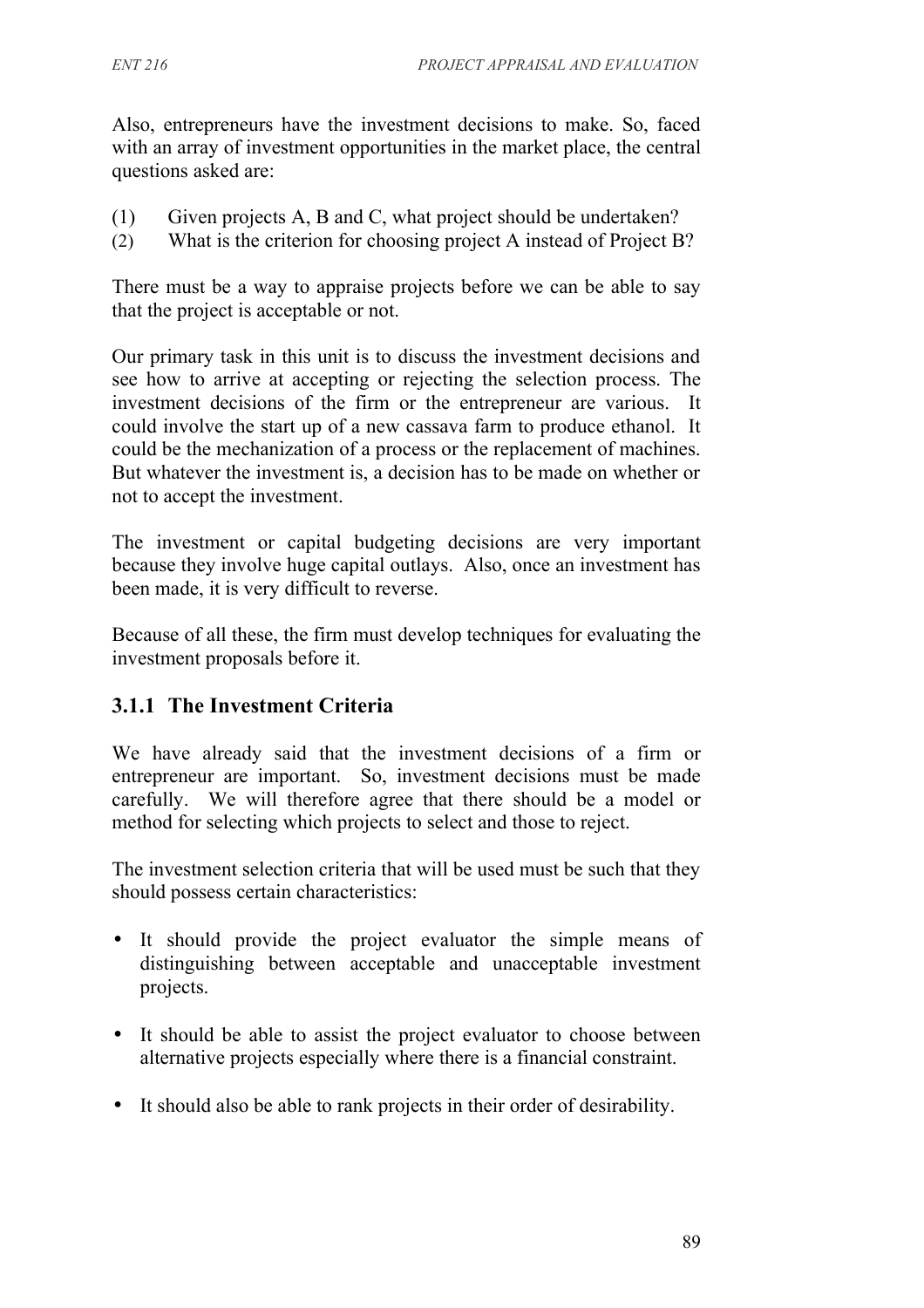- It should also be able to recognize the fact that bigger cash flows are more preferable to smaller ones and also that early cash flows are better than later cash flows.
- It should be applicable to any type of project.

In the literature, there are many investment criteria in use. We have the traditional investment criteria and the discounted cash flow criteria.

In this section, we are only interested in the traditional investment criteria. The two main traditional criteria that we shall discuss are the payback period and the accounting rate of return methods.

#### **3.1.2 Pay Back Period**

The payback period is one of the traditional methods used in evaluating investment proposals. Apart from the fact that it is simple, it is also very popular amongst analysts.

The payback period is defined as the number of years required to recover the original cash outlay invested in a project.

For example, if a project generates constant annual cash inflows, the payback period can be computed thus:

Payback period  $=$  Cash outlay (Investment) Annual Cash Inflow

#### **Worked Example**

ABC Ltd – a transport company purchases a luxury bus for N20,000,000. The luxury bus yields annual cash inflow of N5,000,000 for the next 10 years. Calculate the payback period.

Solution

The payback period for the bus is:

| Payback period |   | N20,000,000<br>5,000,000 |
|----------------|---|--------------------------|
|                | = | 4 years                  |

The example of the luxury bus that we have just used is a very simple and straight forward one. In real life, cash flows are never fixed or constant. They have no regular pattern.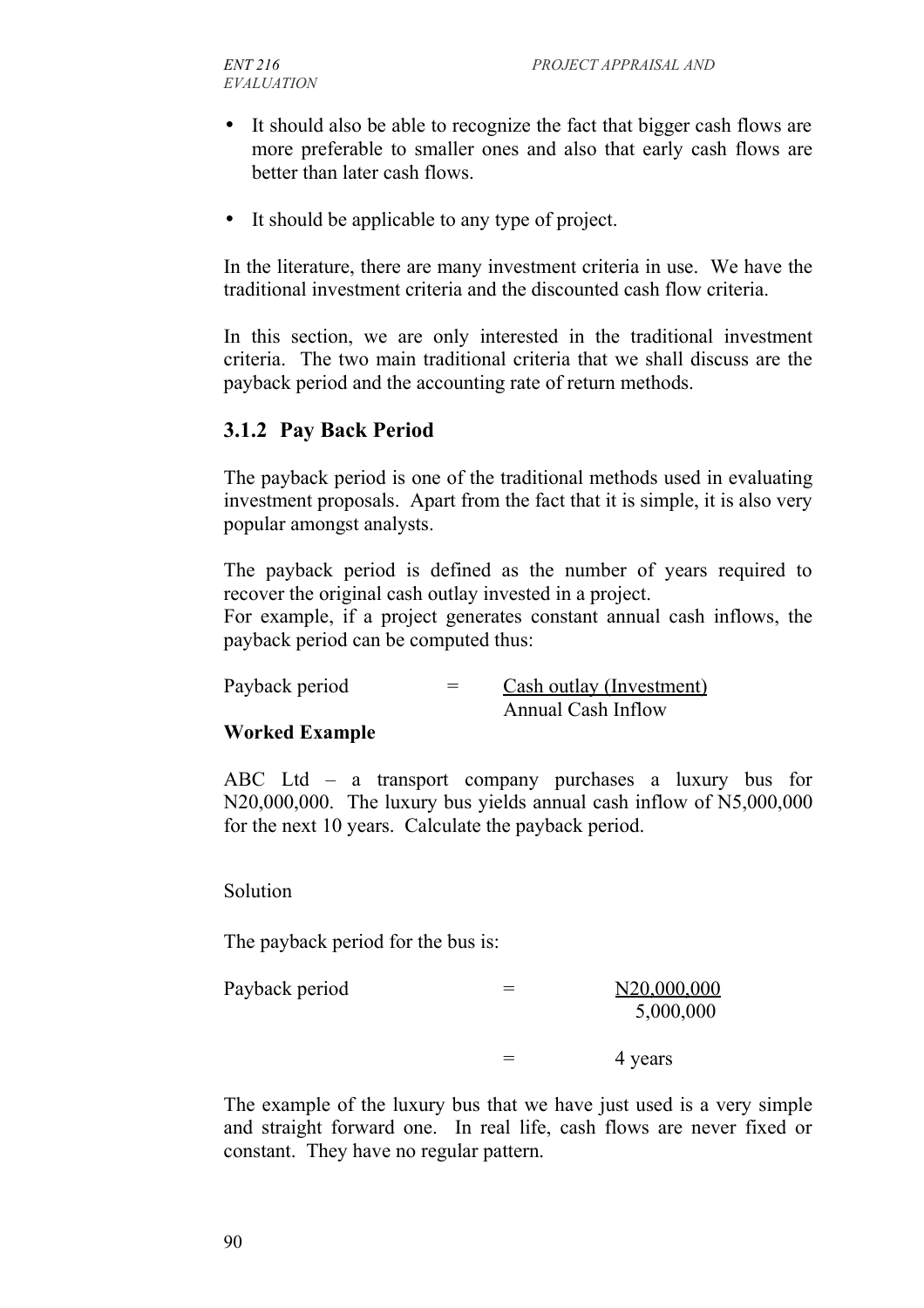In a situation of irregular, unpredictable and uneven cash flows, the payback period can be computed by adding up the cash inflows until the total cash inflows become equal to the initial cash outlay (Investment).

#### **Example**

An urban hospital requires N20,000,000 to establish and generates annual cash inflows of N4,000,000, N6,000,000, N5,000,000, N10,000,000 for the next four years. Calculate the payback period.

#### **Solution**

If we add up the cash inflows of the first three years, they amount to N15,000,000. This means that the remaining amount to be recovered is N5,000,000. In year 4, the cash inflow is N10,000,000. If the cash inflows for year 4 are even, it will take only 6 months to recover the remaining N5,000,000. So the payback period for the luxury bus is  $3\frac{1}{2}$ years.

The payback period can be used in two ways. First it can be used as an acceptance or rejection criterion. Secondly, it can be used to rank projects.

Ideally, every firm should have a maximum payback period set up by management to guide its investment decision making. For example, a firm may set 3 years as the maximum pay back period of any investment that it can undertake. What that means is that any project which has a payback period greater than 3 years will not be accepted.

Secondly, payback period can be used to rank projects. As a ranking method, pay back period gives highest ranking to a project with a shorter pay back period.

So, if a firm is constrained to choose between two mutually exclusive projects due to capital rationing, then the project with the shorter payback period will be selected.

#### **SELF ASSESSMENT EXERCISE 1**

List the three main investment decisions that the firm makes.

## **3.1.3 Evaluation of Payback Period**

Starting from the definition of payback period, we can see that it is a relatively easy concept to understand. The payback period is simple and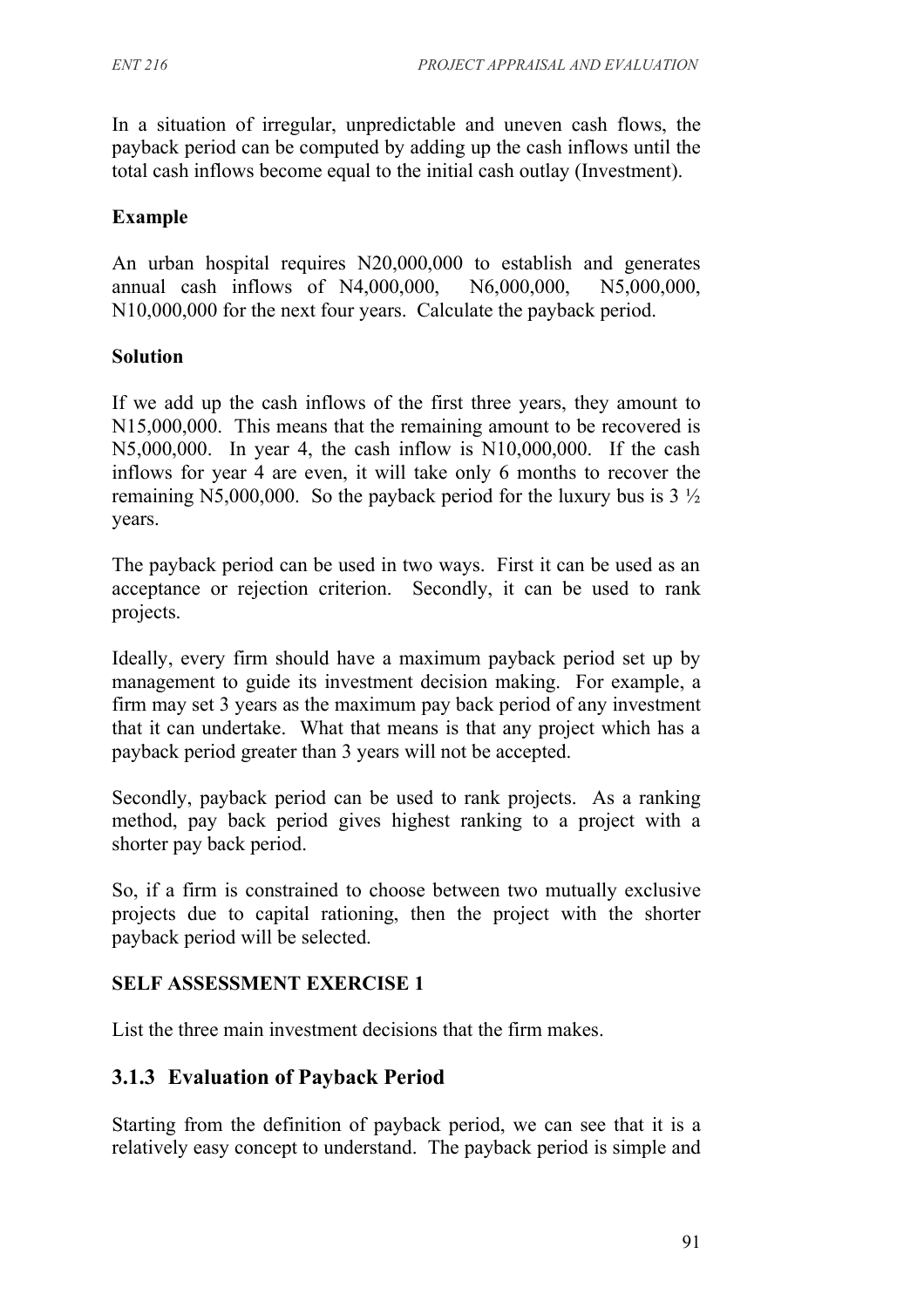also very easy to compute. It does not involve complex mathematical calculations.

Secondly, payback period is not costly. It costs less than other evaluation methods because it does not use up a lot of costly analysts' time. It does not also require the assistance of computers to compute payback period.

However, despite the fact that it is simple to use and also cheap in terms of cost, payback period is not a good investment criterion because it suffers from various obvious limitations.

Firstly, it does not take into account, the cash inflows generated after the payback period. Once the payback period of a project has been reached, no further inquiry will be made on any other cash inflows that may arise.

Secondly, since it does not consider all the cash inflows generated by a project, it is a weak criterion.

Thirdly, it does not consider the pattern of cash inflows. The pattern of cash inflow consists of the magnitude and timing. In the financial analysis, the pattern of cash inflows is very important as we know fully well that money has a time value.

We have spent quite some time to discuss the shortcomings of payback period. Despite all the weaknesses that we have highlighted, payback period has a place in the minds of project analysts. Practically, some firms still use payback period and it guides them in selecting their investment projects given an array of projects. Also, analysts are beginning to worry that the future cannot be easily determined and as such, projects with shorter payback period should appeal to investors and management alike.

Even at that, at the rudimentary level of business, the emphasis of an investor is on early recovery of the investment outlay. We have discussed the concept of payback period. Next, we shall discuss another traditional investment criterion known as the Accounting rate of return method.

## **3.2 Accounting Rate of Return Method**

We have just discussed the payback period as a traditional investment criterion. We are now taking a look at the Accounting rate of return method.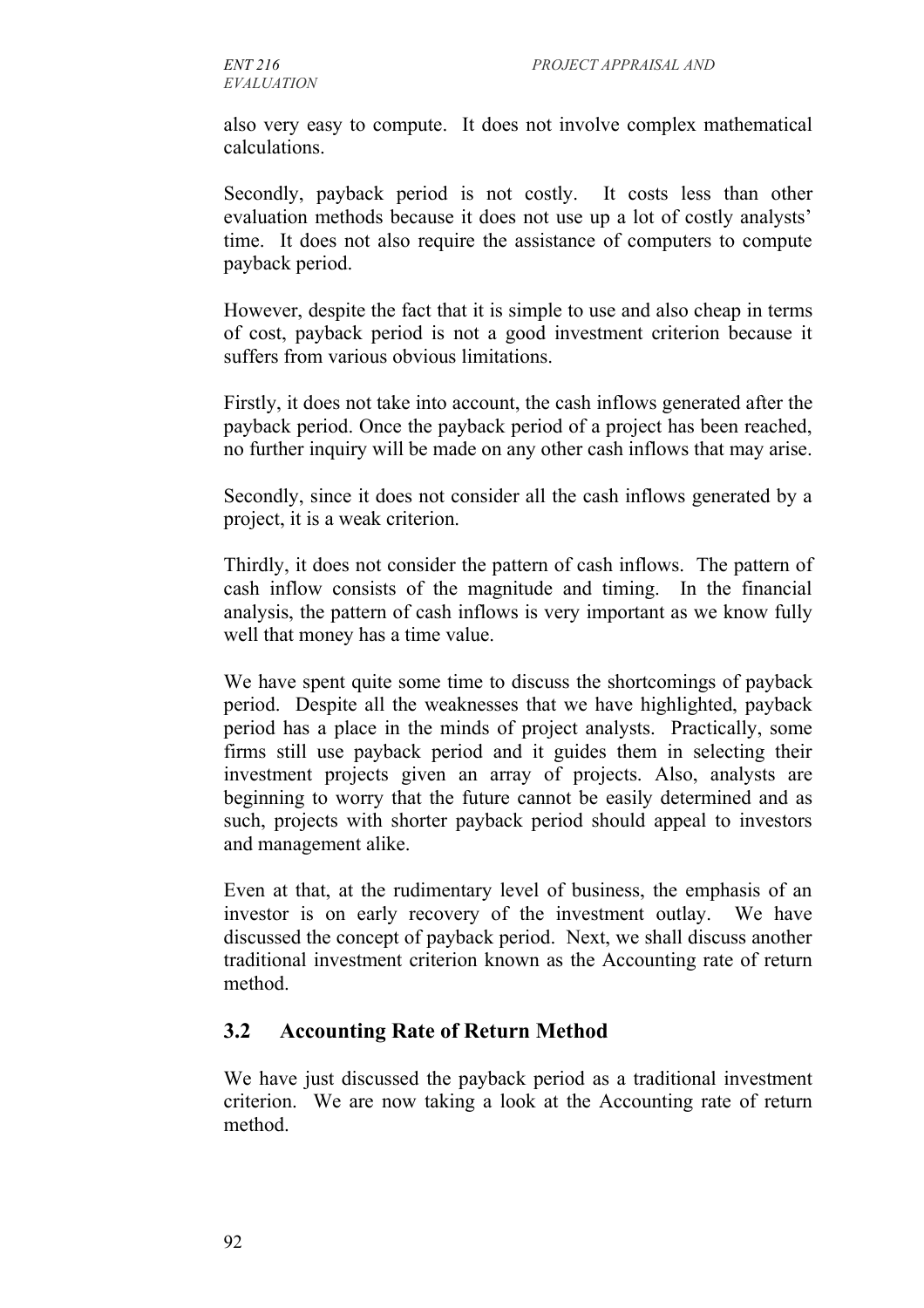The Accounting Rate of Return (ARR) method uses accounting information to measure the profitability of an investment proposal.

The accounting rate of return is calculated by dividing average income after taxes by the average investment. Average investment is equal to original investment plus salvage valued divided by two (2).

Thus the accounting rate of return is given by the following:

$$
ARR = \frac{Average income}{Average investment}
$$

We shall use a rural poultry farm to demonstrate the computation of the accounting rate of return. But before we do that, we shall first briefly look at two concepts which will assist us to understand fully the accounting rate of return method.

## • **Depreciation**

Depreciation is a non-cash expense item. Depreciation is the allocation of cost of the fixed assets used in a business. It involves an accounting entry and does not involve any outflow of cash. But, depreciation is usually charged to the profit and loss account because it is an accounting way of matching costs of fixed assets with the benefits. For example, a firm purchases a lorry for its transportation of raw materials. The lorry may cost for example N5,000,000 but the useful life may stretch for over 10 years. It makes sense that every year of its use, it provides benefits to the firm.

## • **Salvage Value**

Salvage value can be seen from two angles. The first is the cash salvage value. Cash salvage value of an investment or asset is the market price of the investment or asset at the end of its life. On the other hand, book salvage value is the cost of the machine or asset at the end of its life. In the accounting rate of return method, the book salvage value is usually used as we shall shortly see.

## **Worked Example**

A rural poultry farm costs N5,000,000 to set up and has a scrap value of N1,000,000. Its stream of income before depreciation and taxes during the first five years is N1,000,000, N1,200,000, N1,400,000, N1,600,000 and N2,000,000. If depreciation is on straight-line basis and tax rate is 50%, calculate the accounting rate of return (ARR).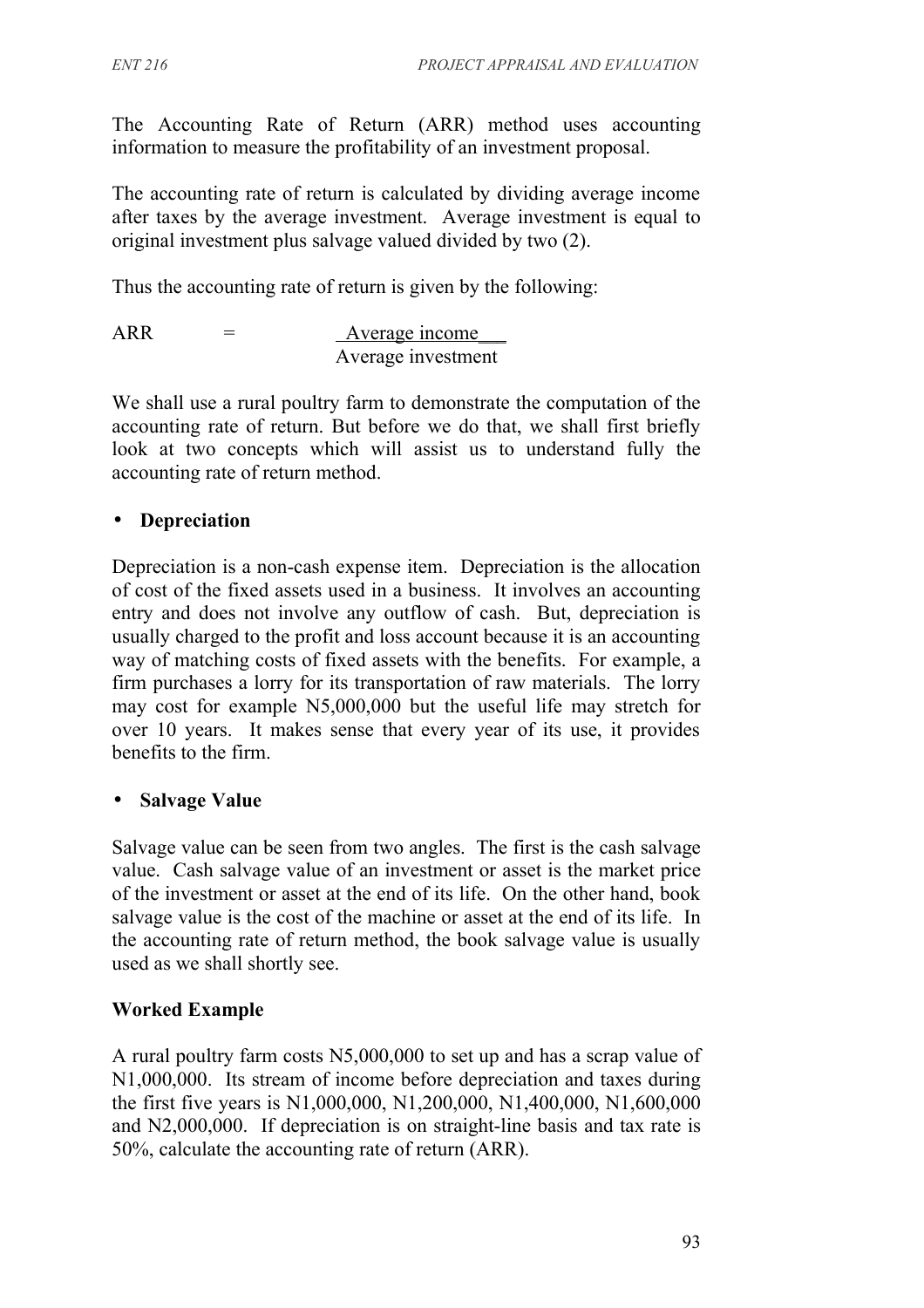*EVALUATION*

#### Solution

|                        | Year 1    | Year 2    | Year 3    | Year 4    | Year 5    |
|------------------------|-----------|-----------|-----------|-----------|-----------|
| Earnings               |           |           |           |           |           |
| before                 | 1,000,000 | 1,200,000 | 1,400,000 | 1,600,000 | 2,000,000 |
| depreciation $\&$      |           |           |           |           |           |
| taxes                  |           |           |           |           |           |
| Depreciation           | 800,000   | 800,000   | 800,000   | 800,000   | 800,000   |
| <b>Net</b><br>earnings |           |           |           |           |           |
| before taxes           | 200,000   | 400,000   | 600,000   | 800,000   | ,200,000  |
| Taxes at 50%           | 100,000   | 200,000   | 300,000   | 400,000   | 600,000   |
| Value<br><b>Book</b>   |           |           |           |           |           |
| of Investment          |           |           |           |           |           |
| Beginning              | 5,000,000 | 4,200,000 | 3,400,000 | 2,600,000 | 1,800,000 |
| Ending                 | 4,200,000 | 3,400,000 | 2,600,000 | 1,800,000 | 1,000,000 |
| Average                | 4,600,000 | 3,800,000 | 3,000,000 | 2,200,000 | 1,400,000 |

#### Computation of the Accounting Rate of Return

Average earnings after taxes  $\frac{\text{N100,000+N200,000+N300,000+N400,000}+000,000}{7}$ 5

#### **= N320,000**

Average investment  $\frac{N4,600,000+N3,800,000+N3,000,000+N2,200,000 N1,400,000}{5}$ 5

#### $= N3,000,000$

Accounting rate of return  $=$  Average income Average investment

> $=$  N320,000 N3,000,000

Accounting rate of return  $=$  10.666%

#### **SELF ASSESSMENT EXERCISE 2**

List four public sector projects in your neighbourhood.

Under the accounting rate of return method, the acceptance or rejection rule is to accept those investment proposals which ARR is higher than the minimum rate established by management. Also, the investment proposals which ARR is lower than the minimum rate established by management will be rejected.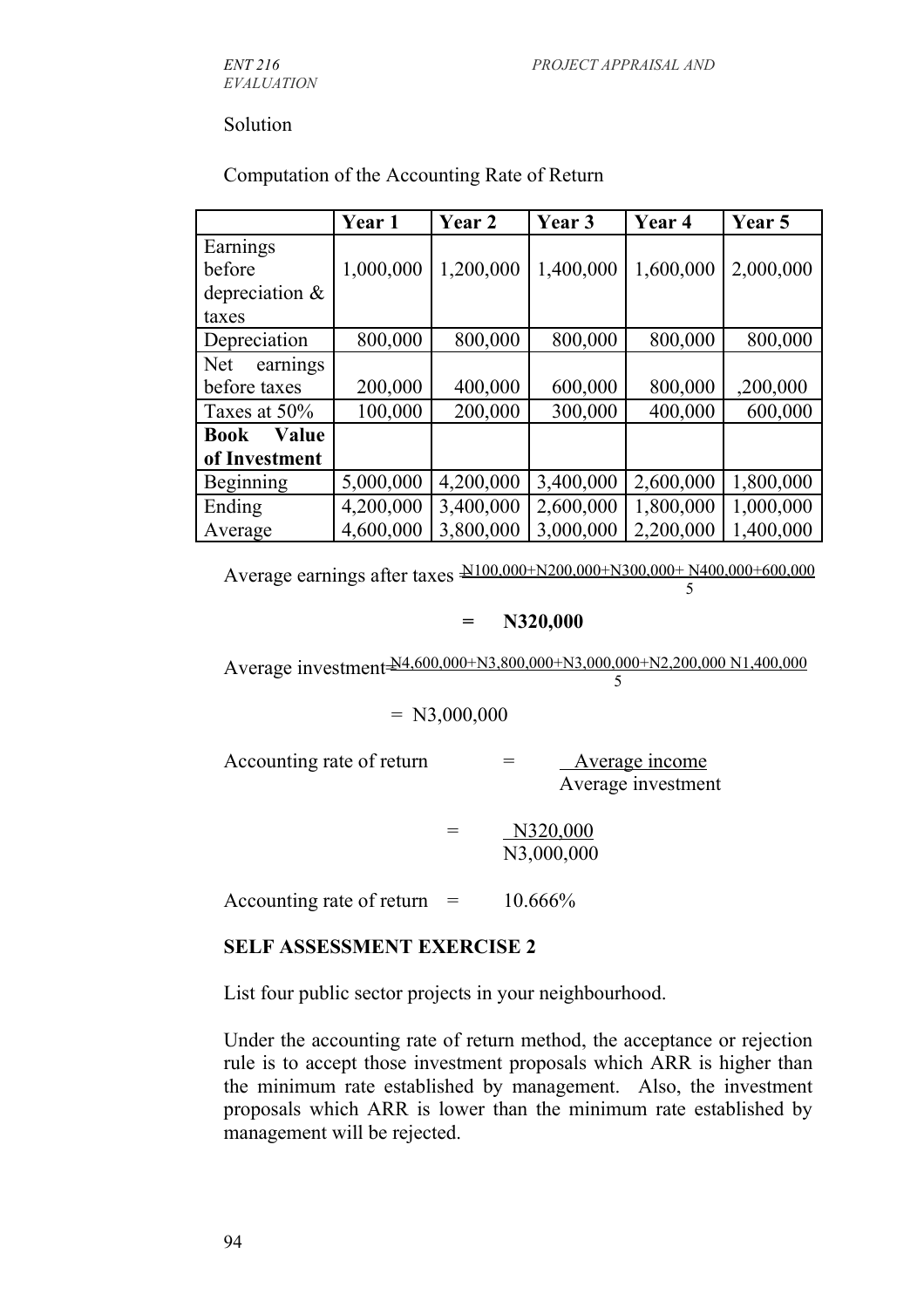## **3.2.1 Evaluation of ARR Method**

One of the major advantages of the accounting rate of return method is that it is relatively easy to use. It can be easily calculated using accounting data. It uses accounting profits to measure the rate of return. Although the ARR is relatively easy to use, it suffers from the two main serious disadvantages.

Firstly, it ignores the time value of money. By so doing, profits occurring at different times are given the same value and of course that is very wrong.

Secondly, it uses accounting profits, not cash flows, to appraise investment proposals. It is incompatible with the firm's objective of maximizing the market value of shares. This is because share values depend on cash flows, earnings and not upon accounting rates.

## **4.0 CONCLUSION**

In this unit, we discussed Traditional Investment Appraisal Methods. We discussed Payback Period Method and the Accounting Rate of Return Method (ARR). Both are Traditional Investment Appraisal Methods.

## **5.0 SUMMARY**

This unit treats Traditional Investment Appraisal Methods. We discussed two of the methods – Payback Period and Accounting Rate of Return. These methods are very simple to use and therefore appeal to project analysts.

In the next unit, we shall treat Discounted Cash Flow Methods of Investment Appraisal.

## **6.0 TUTOR-MARKED ASSIGNMENT**

A hospital costs N5,000,000 to set up and generates year end cash flows of N1,000,000, N1,500,000, N2,000,000, N3,000,000 The cost of capital is 10%. Calculate the net present value of the hospital investment.

## 7.0 **REFERENCES/FURTHER READING**

Van Horne (1989). *Financial Management and Policy*. New Delhi: Prentice Hall.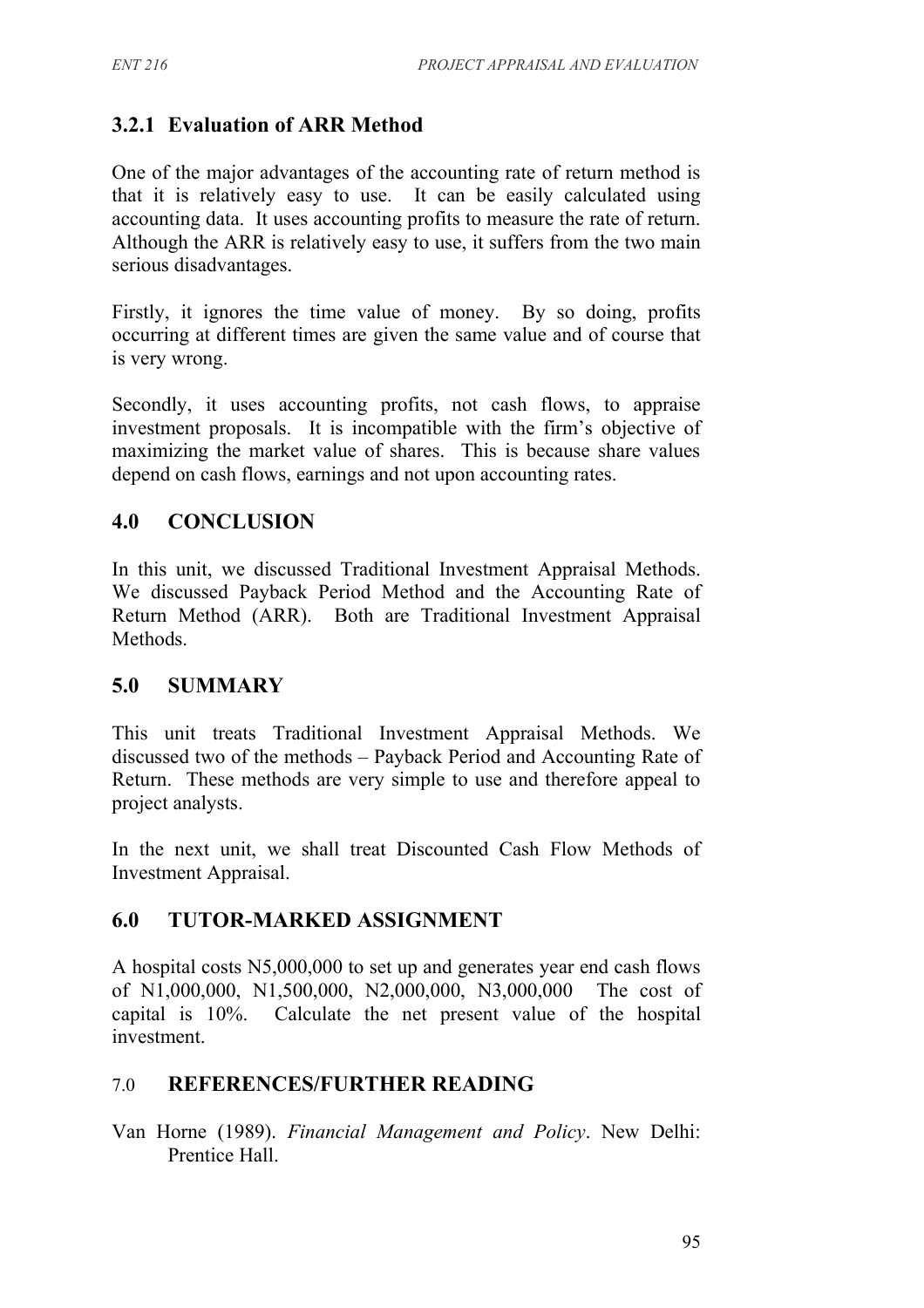## **UNIT 4 DISCOUNTED CASH FLOW METHODS OF INVESTMENT APPRAISAL**

#### **CONTENTS**

- 1.0 Introduction
- 2.0 Objectives
- 3.0 Main Content
	- 3.1 Discounted Cash Flow Methods of Investment Appraisal
		- 3.1.1 Time Value of Money
		- 3.1.2 The Cost of Capital
		- 3.1.3 The Net Present Value (NPV) Method
		- 3.1.4 Interpretation of Net Present Value (NPV)
		- 3.1.5 Evaluation of Net Present Value Method
	- 3.2 The Internal Rate of Return (IRR) Method
		- 3.2.1 Interpretation of IRR
		- 3.2.2 Measurement of Cash Flows
		- 3.2.3 Depreciation and Cash Flows
		- 3.2.4 Fixed Assets and Cash Flows
		- 3.2.5 Salvage Value and Cash Flows
- 4.0 Conclusion
- 5.0 Summary
- 6.0 Tutor-Marked Assignment
- 7.0 References/Further Reading

## **1.0 INTRODUCTION**

In the last Unit (Unit 3), we discussed Traditional Investment Appraisal Methods. We discussed the Payback Period, one of the traditional methods of Investment Appraisal. We then discussed Accounting Rate of Return (ARR).

In this unit, we shall discuss the Discounted Cash Flow Methods of Appraisal. It is fairly difficult to understand. But you need to understand it all the same.

#### **2.0 OBJECTIVES**

At the end of this unit, you should be able to:

- describe the concept of the discounted cash flow Methods of Investment Appraisal
- discuss their practical relevance.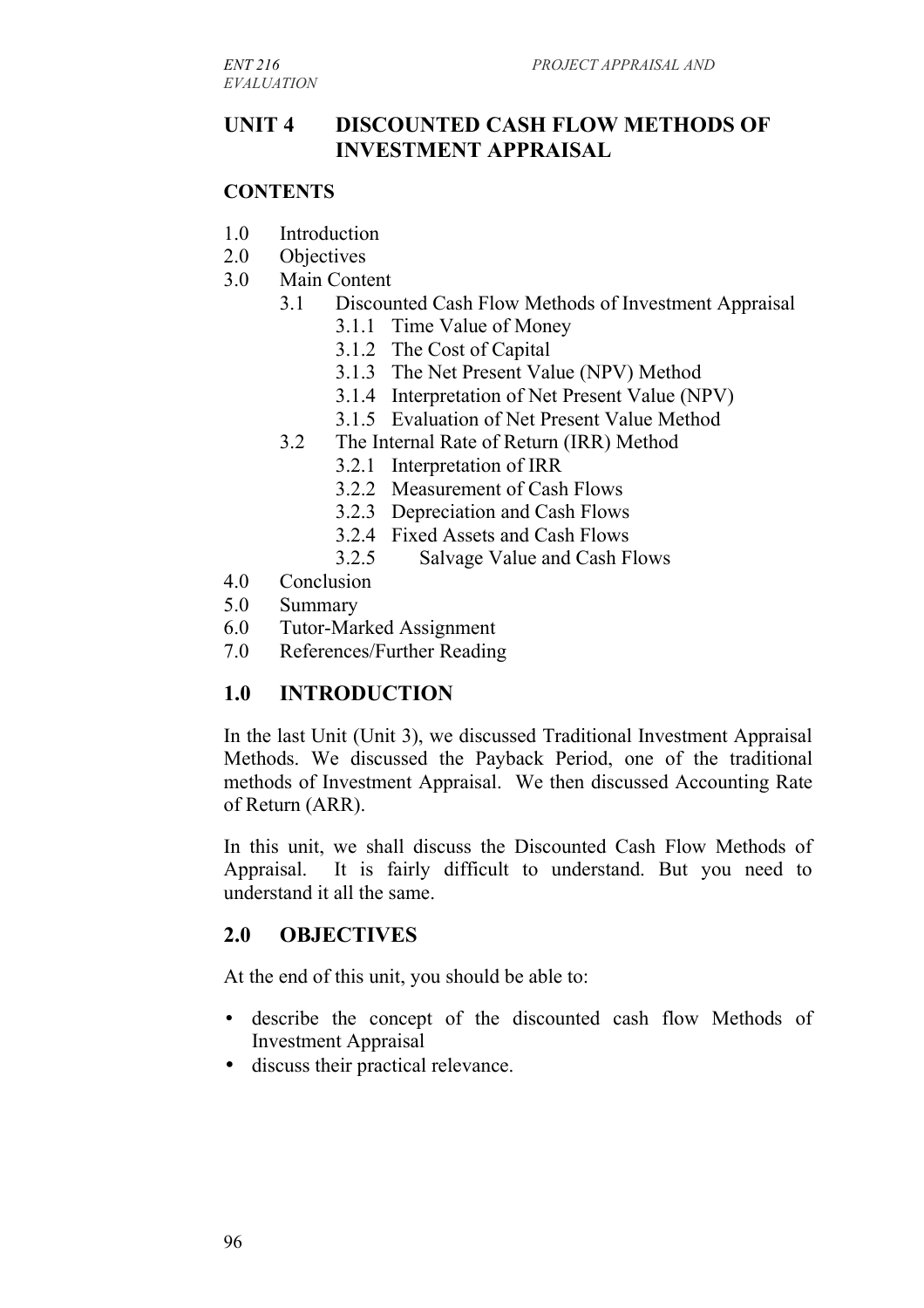## **3.0 MAIN CONTENT**

## **3.1 Discounted Cash Flow Methods of Investment Appraisal**

When in Unit 13, we discussed Payback Period and the Accounting Rate of Return (ARR), we came to the conclusion that both of them were defective as Investment Appraisal methods.

A main reason advanced was that both methods failed to recognize the time value of money. Because of that shortcoming, we will improve our analytical skills by discussing alternative investment appraisal methods that recognize the time value of money. The two methods are the Net Present Value (NPV) method, and the Internal Rate of Return (IRR) method. As a group, they are known as the discounted cash flow methods. Our task in this unit is to discuss them. However, we will first discuss two topics that will assist us to understand the discounted cash flow methods of project and investment appraisal. The two topics are time value of money and the cost of capital.

## **3.1.1 Time Value of Money**

In most of our discussions concerning money, we usually treated money in absolute terms. We did not consider time when computing the value of money. For example, a student may not easily see the difference between N50,000 bursary advanced to him in January 2008 or December 2008. Technically speaking, a sum of N50,000 in January 2008 is not the same as N50,000 in December 2008 because of what is known as "the time value of money". And truly speaking, the two sums of money do not have the same value.

In terms of rationality, a rational person who is offered to collect the sum of N3,000,000 in January 2008 or December 2008 would prefer to collect the sum of money in January 2008 instead of December 2008 due to the following reasons:

- The future is uncertain and anything can happen to cancel the opportunity of receiving the money later.
- The desire to spend now instead of later
- The money could be invested immediately to earn interest.

We will now say that this attitude of preferring money now instead of the future is known as an individual's time preference for money.

Apart from this time preference for money, there is also the time preference rate. In the literature, the time preference for money is usually expressed by an interest rate. This interest rate is usually known as the time preference or discount rate. The discount rate is very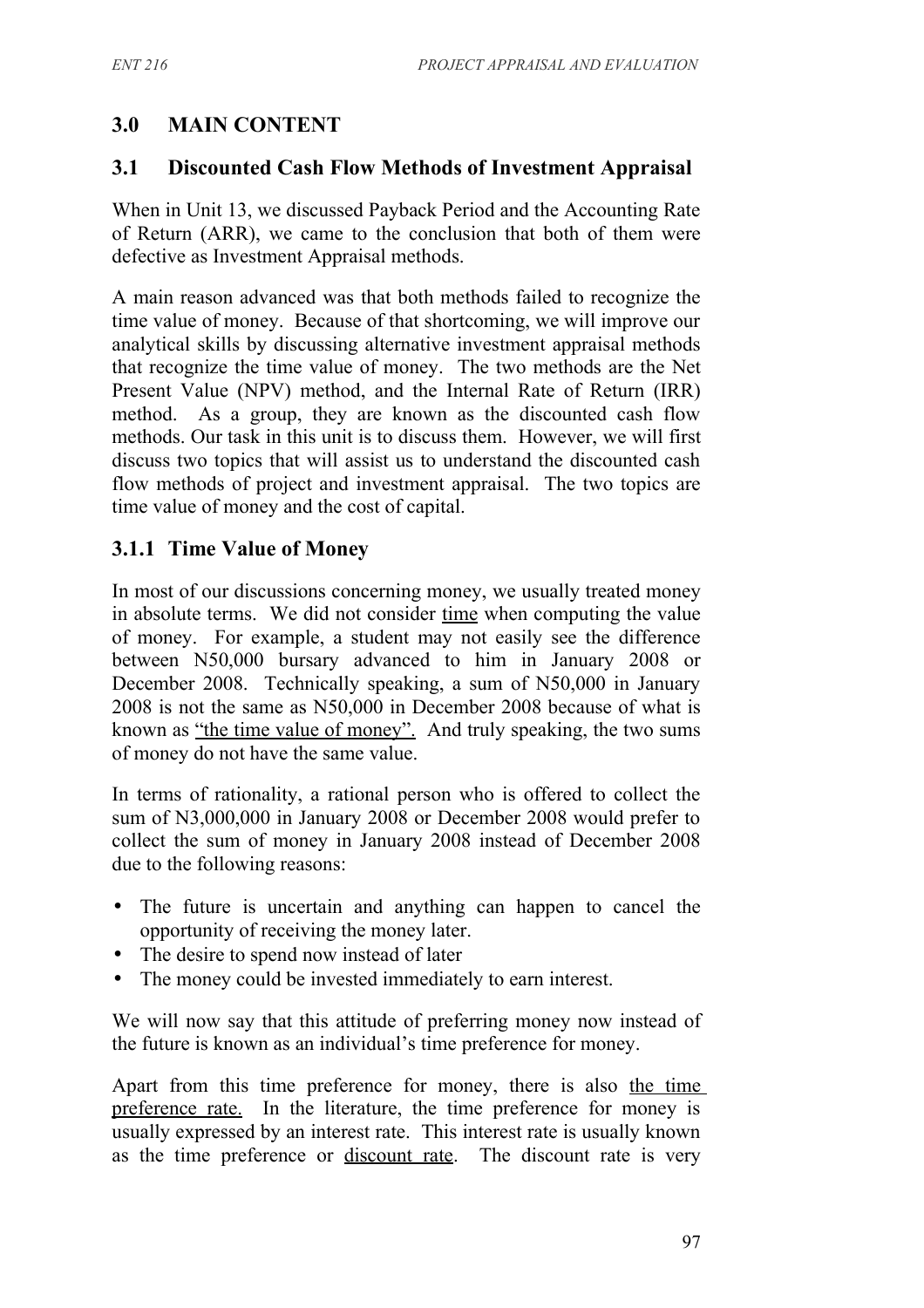important in the investment analysis because different firms have their own discount rates.

Before we go further, there is this concept that we would like to introduce to help our further analysis. This concept is the Cost of capital.

#### **3.1.2 The Cost of Capital**

In the investment analysis and appraisal, the cost of capital appears to be very critical and important.

The major reason for wanting to know the cost of capital is that it helps the analyst to make intelligent financial decisions when there are two options namely:

- accept a project
- reject a project

So we will go ahead and define the cost of capital as the minimum rate of return required on an investment project. It is a cut-off rate of return. There is also what we call the expected rate of return on an investment.

These two rates may not be equal.

Truly speaking therefore, the firm will undertake the investment proposal if the expected rate of return is greater than the cost of capital.

Usually, when appraising the investment proposal, the cost of capital will be given.

## **3.1.3 The Net Present Value (NPV) Method**

The Net Present Value method is the most admired among the discounted cash flow methods. This is because it is relatively easy to compute and also recognizes the time value of money. Inherently, it correctly advances the view that cash flows that arise at different periods have different values.

When you want to compute Net Present Value (NPV), three steps are very important.

Firstly, an appropriate rate of interest is selected which will be used to discount the cash flows. This rate of interest is the firm's or project's cost of capital.

Secondly, the present values of investment proceeds (inflows) are computed and the present values of investment outlay (outflows) are computed using the cost of capital as the appropriate discount rate.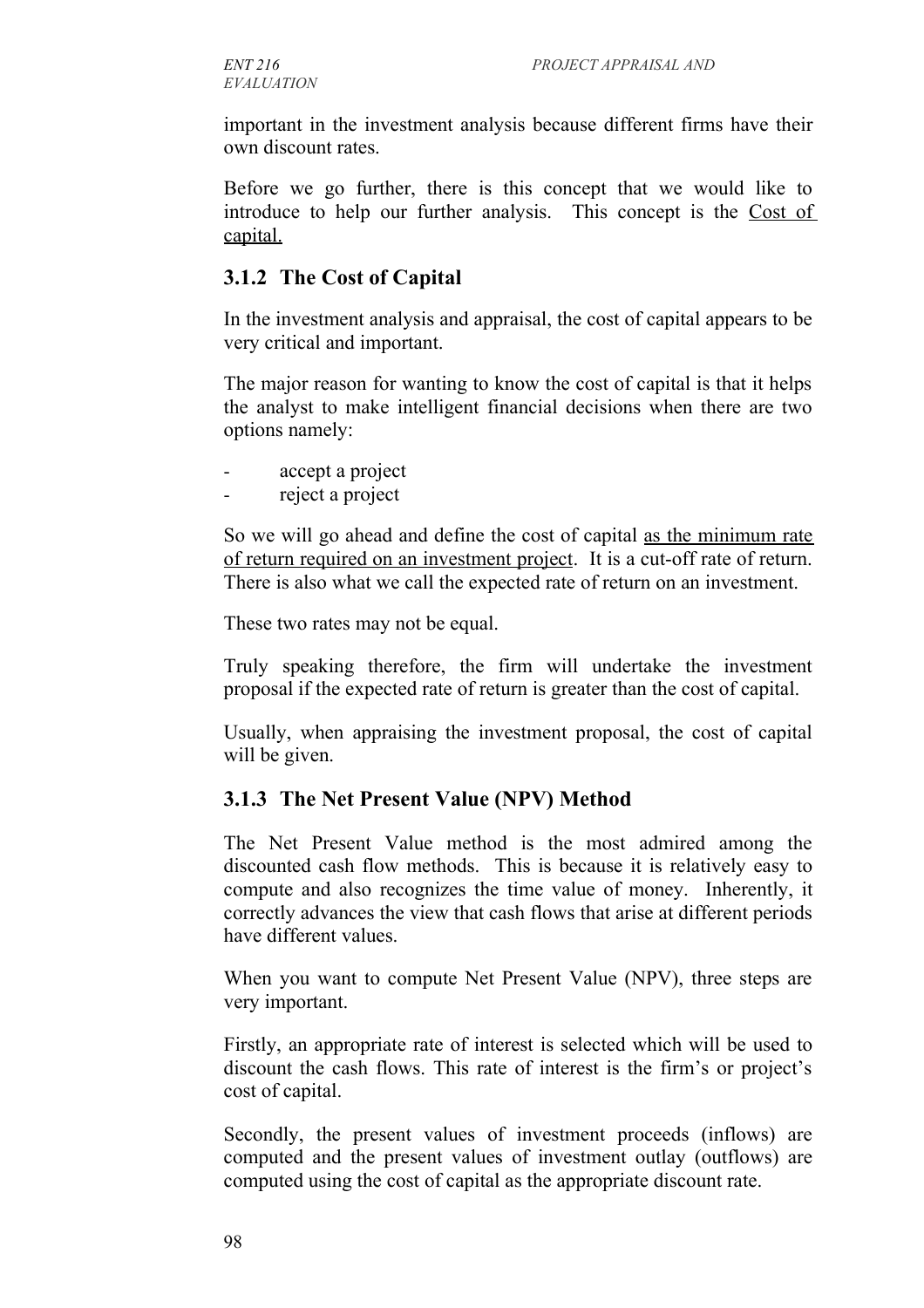Thirdly the Net Present Value (NPV) is computed by deducting the present value of cash outflows from the present value of cash inflows. If the present value of cash inflows is greater than that of outflows, then the project has a positive Net Present Value (NPV). However, if the present value of cash inflows is less than the present value of cash outflows, then the present value of the investment proposal will be negative.

Assuming that all cash outflows of an investment are made in year  $t_0$ then the equation for the Net Present Value is given by:

$$
NPV = \left[ \frac{A_1 + A_2}{(1+k)} + \frac{A_3}{(1+k)^2} + \frac{A_3}{(1+k)^3} + \frac{An}{... + (1+k)^n} \right] - C
$$

Where  $A_1, A_2, \ldots + A_n$  = cash inflows  $K =$  the firm's cost of capital  $C = \text{cost of the investment proposal}$  $n =$  expected life of the investment proposal

Under the net present value method, the acceptance rule is to accept the investment proposal if the Net Present Value is positive and to reject it if the Net Present Value is negative.

## **Worked Example**

A bakery project costs N2,000,000 to set up and generates year end cash inflows of N800,000, N900,000, N1,000,000 and N800,000 over a four year period. The required rate of return is 10%. Calculate the net present value of the bakery project.

### **Solution**

| Year              |            | <b>Cash Inflow</b> Discount factor at 10% | <b>Present Value Of</b> |
|-------------------|------------|-------------------------------------------|-------------------------|
| <b>Value</b>      | $\bf{(A)}$ |                                           | Cash Inflow $(A)$       |
| 1.                | 800,000    | .909                                      | 727,200                 |
| 2.                | 900,000    | .826                                      | 743,400                 |
| 3.                | 1,000,000  | .751                                      | 751,000                 |
| $\overline{4}$ .  | 800,000    | .683                                      | 2,768,400               |
|                   |            | Less Project Cost                         | 2,000,000               |
| Net Present Value |            |                                           | 768,000                 |
|                   |            |                                           |                         |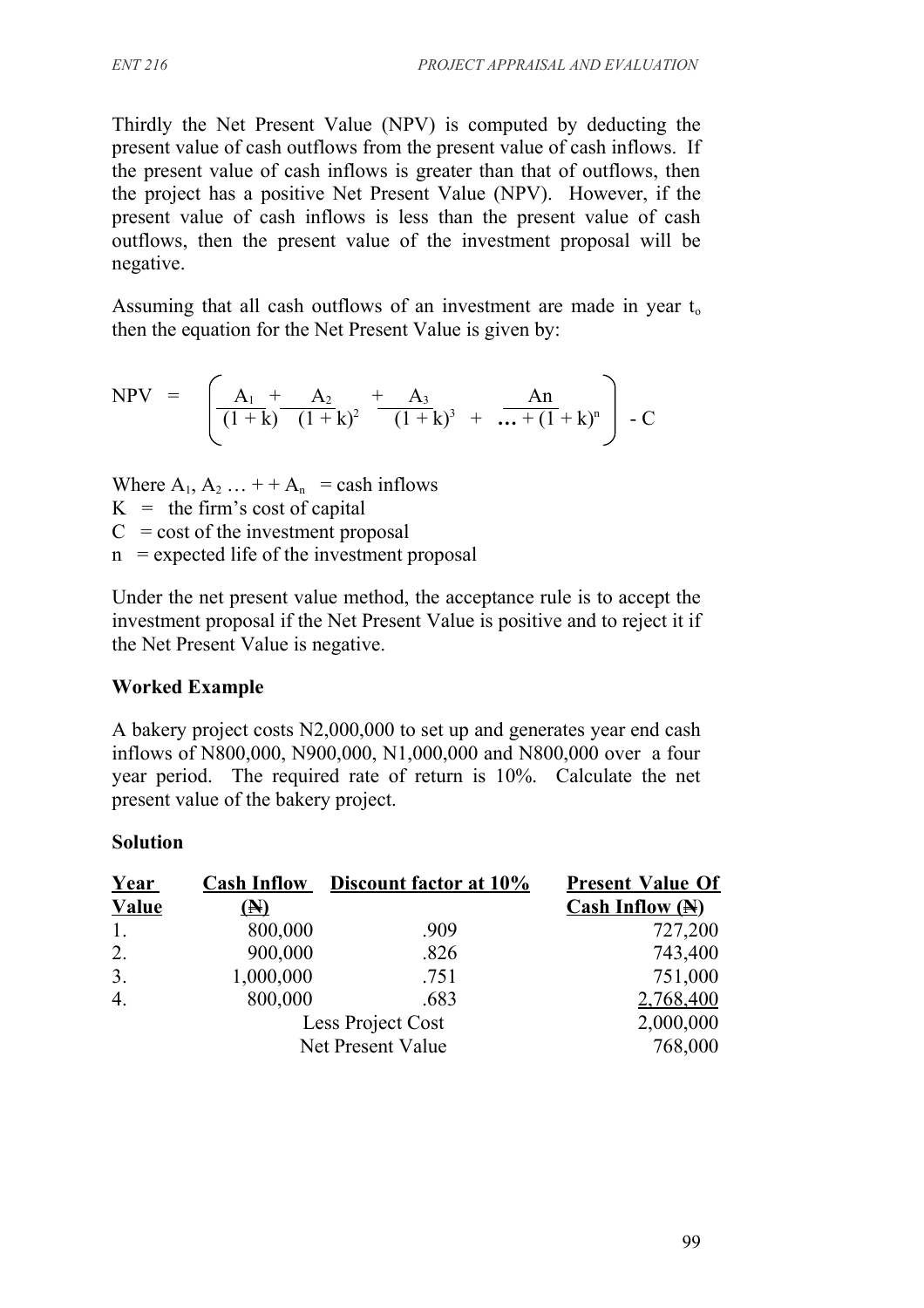# **3.1.4 Interpretation of Net Present Value (NPV)**

We have used the example of the bakery project to compute Net Present Value (NPV). But we need to understand what NPV is and be able to interpret it. The positive net present value may be interpreted as the immediate increase in the firm's wealth if the investment proposal is accepted. It is equivalent to an unrealized capital gain. The unrealized capital gain will be when the expected cash inflows materialize.

## **3.1.5 Evaluation of Net Present Value Method**

We have discussed the net present value concept and used an example to compute the NPV of a project. We shall go ahead to evaluate NPV method. The most important merit of the NPV method is that it recognizes the time value of money. Also, it considers all the cash flows that arise throughout the duration of the investment project. The NPV method is consistent with the objective of maximizing the objective of the firm.

However, the net present value method suffers from some limitations. Firstly, it is difficult to use. It involves the use of discount tables and also computers.

Secondly, in calculating NPV, it is assumed that the appropriate discount rate is known. The discount rate to be used is the firm's cost of capital. The cost of capital is not very easy to compute.

The NPV method may not give satisfactory answers when the projects in question have different initial outlays. NPV result may be misleading when we are dealing with alternative projects – under capital rationing situations.

## **3.2 The Internal Rate of Return (IRR) Method**

We have discussed the net present value method and did a computation of NPV. We shall now discuss the Internal Rate of Return (IRR) method. The internal rate of return is another discounted cash flow technique which recognizes the time value of money and apparently the magnitude and timing of cash flows. The Internal Rate of Return (IRR) can be defined as that rate which equates the present value of cash inflows with the present value of cash outflows of an investment. At that rate (IRR), the net present value of cash outflows of an investment is zero (0). It is called an internal rate because it depends entirely on the outlays and inflows of the investment and not any other rate outside the investment.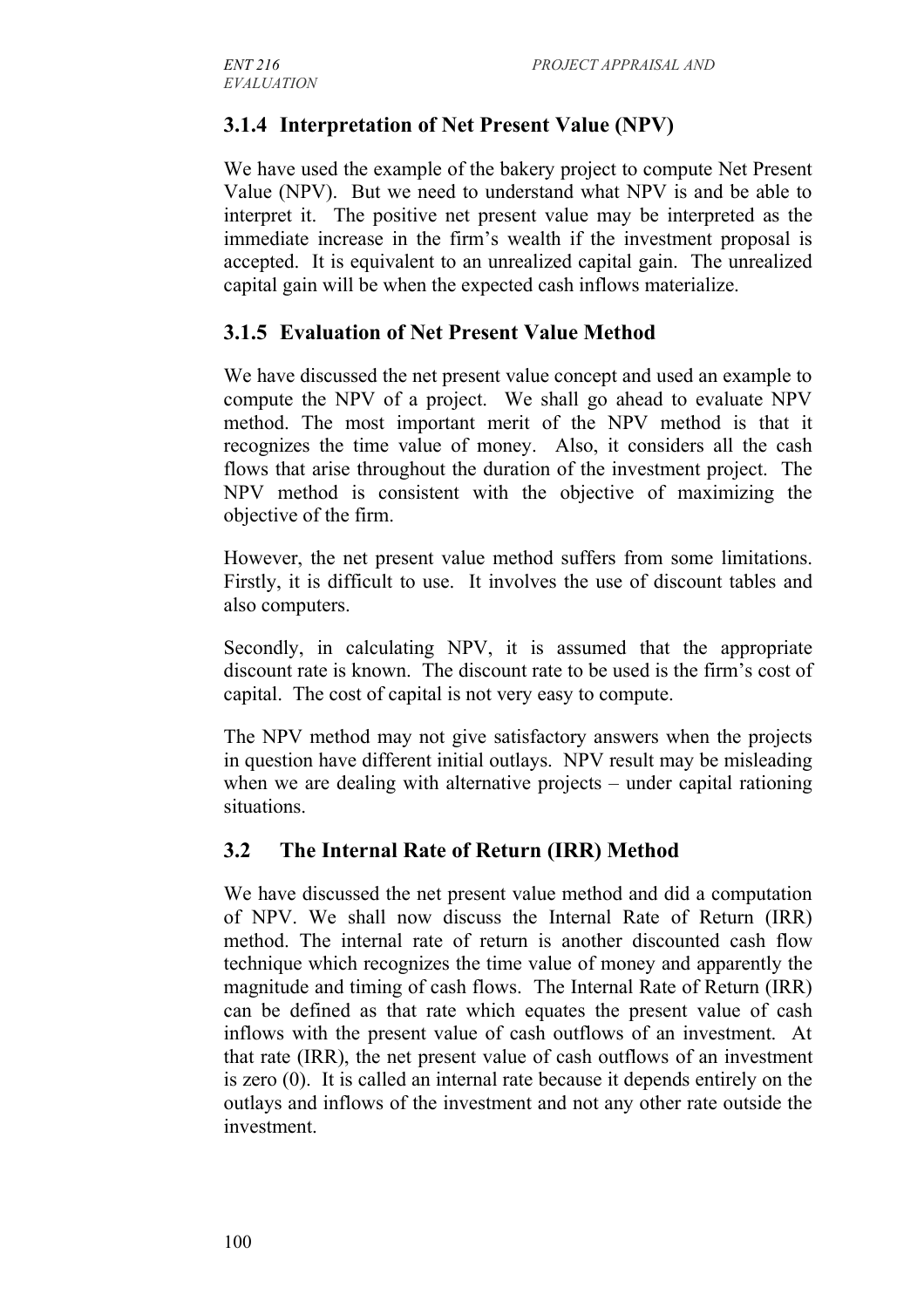If we write the equation:

C = 
$$
\frac{A_1}{(1+r)}
$$
 +  $\frac{A_2}{(1+r)^2}$  + ....  $\frac{An}{(1+r)^n}$ 

Where  $C =$  investment outlay

$$
A_1 + A_2 + \dots A_n = \text{Cash inflows}
$$

Then 
$$
O = \frac{A_1}{t} + \frac{A_2}{t} + \frac{A_3}{t} + \frac{A_n}{t} - C
$$
  
(1 + r)  $(1 + r)^2$   $(1 + r)^n$ 

The value of r in the equation where the cash inflows and the investment outlay is zero is known as the internal rate of return. Under the Internal Rate of Return (IRR) method, a project is accepted if the internal rate of return is higher than or equal to the minimum required rate of return. This minimum required rate of return is known as the firm's cost of capital.

## **3.2.1 Interpretation of IRR**

The interpretation of IRR is that it is the highest rate of interest that a firm will be ready to pay on the funds borrowed to finance a project without being financially worse off after repaying the principal and interest. In a technical sense, the IRR is the break-even rate of borrowing from a bank. Obviously, if a firm is able to borrow at a rate lower than the internal rate of return, the investment project will be profitable.

### **3.2.2 Measurement of Cash Flows**

In the earlier section of this unit, we discussed two of the discounted cash flow methods – the Net Present Value (NPV) and the Internal Rate of Return (IRR) methods. And we saw that the two methods used information on cash flows for the investment analysis.

In discussing both methods, we discussed cash inflows and cash outflows. But at this point in time, we are going to take a technical look at cash flows and make sure we understand how they are used in the investment analysis.

A lot of students do confuse profit and cash flows. So, we must first draw a line between the two. Changes in profits may not lead to changes in cash flows. Increase in profit may be tied up in credit sales with no increase in cash flow. So, a firm may be very profitable but at the same time will be experiencing severe cash flow problems.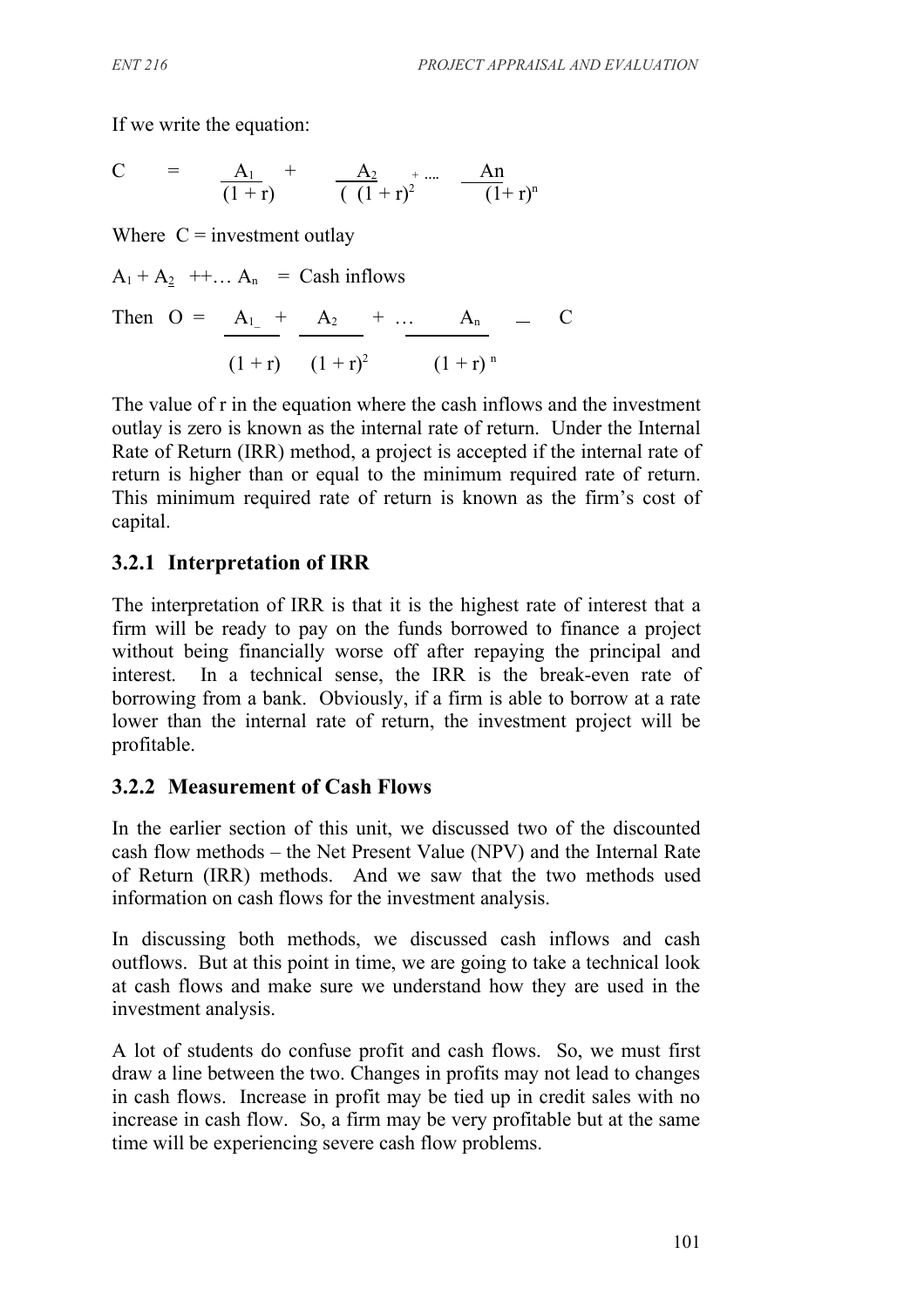*EVALUATION*

So, it is to be stated that in the investment analysis, it is the inflows and outflows of cash that is important. In an ideal situation, the receipt of cash is a clearly defined corporate objective.

## **3.2.3 Depreciation and Cash Flows**

In computing cash flows, the net cash flow is usually on an after-taxbasis. That is to say that taxation should be deducted before arriving at the net cash flow. In the computation of after-tax net cash flows, the treatment of non-cash items deserves special treatment. One of those non-cash items is depreciation. Depreciation is a way of allocating cost of fixed assets. In accounting, depreciation is usually charged to the profit and loss account as a way of matching cost of fixed assets with their benefits. Depreciation however does not involve any outflow of cash. So, depreciation is usually ignored in cash flow computation. In a situation where depreciation has been deducted before arriving at profit after tax, the ideal is to add back depreciation to arrive at after tax net cash flow.

#### **Worked Example**

Below is the projected income statement of Fellowship Aluminum Limited. Compute the net-cash flow after taxation.

**Note:** The company has an outstanding loan for which it pays N10,600,000 per annum.

### **Projected Income Statement**

#### **Fellowship Aluminum Limited**

| Year Ending                      | 31/12/2007  |
|----------------------------------|-------------|
|                                  | (N)         |
| Revenue                          |             |
| Sales revenue                    | 839,280,000 |
| <b>Direct Cost of Production</b> |             |
| Production raw materials         | 567,927,360 |
| Electricity and gas              | 6,880,000   |
| Repairs and maintenance          | 500,000     |
| Depreciation of machinery        | 3,346,000   |
| <b>Total Direct Costs</b>        | 578,653,360 |
|                                  |             |
| <b>Indirect Costs</b>            |             |
| Management and Labour            | 2,508,000   |
| Interest and bank charges        | 3,000,000   |
| Selling expenses                 | 7,250,000   |
| Insurance of assets              | 50,000      |
| <b>Total Indirect Costs</b>      | 12,808,000  |
| Total direct $+$ indirect costs  | 591,461,360 |
| Profit before taxation           | 247,818,640 |
| Taxation                         | 74,000,000  |
| Profit after taxation            | 173,818,640 |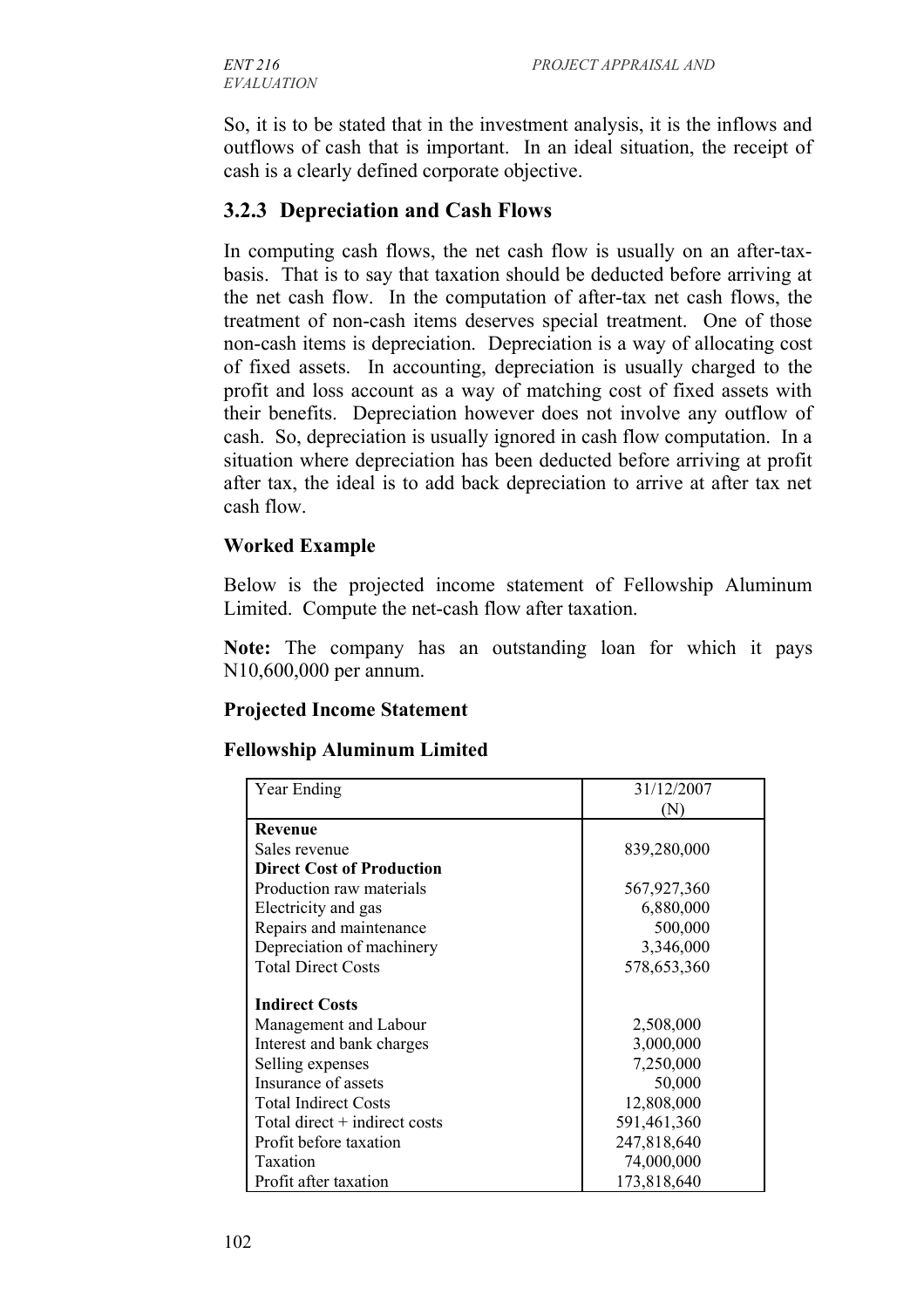#### **Solution**

#### **Projected Cash Flow Statement – Fellowship Aluminum Limited**

| <b>CASH INFLOWS</b><br>Profit before taxation<br>Add back depreciation<br>Total cash inflows                                                  | $\blacktriangleright$<br>247,818,640<br>3,346,000<br>251,164,640 |
|-----------------------------------------------------------------------------------------------------------------------------------------------|------------------------------------------------------------------|
| <b>CASH OUTFLOWS</b><br>Loan repayment<br><b>Taxation</b><br><b>Total Outflows</b><br>Cash inflows less cash outflows<br>Opening cash balance | 10,600,000<br>74,000,000<br>84,600,000<br>166,564,640            |
| Closing cash balance                                                                                                                          | 166,564,640                                                      |

## **3.2.4 Fixed Assets and Cash Flows**

After treating depreciation, another item which we need to understand properly is fixed assets. What we are really interested in is the treatment of purchase of fixed assets. In the cash flow analysis, when an asset is purchased, the purchase cost is treated as an outflow.

### **3.2.5 Salvage Value and Cash Flows**

When we talk of salvage value, we are talking of the estimated value of an asset at the completion of its useful life for the firm. Normally, salvage value is of two types namely:

- Book salvage value is the cost of the asset at the end of its useful life.
- Cash salvage value is the market value of the asset at the end of its useful life.

### **SELF ASSESSMENT EXERCISE**

List four expense items that you consider as cash outflows in a firm's profit and loss account.

## **4.0 CONCLUSION**

In this unit, we have discussed cash flow criteria. We discussed the Net Present Value (NPV) and the Internal Rate of Return (IRR).

### **5.0 SUMMARY**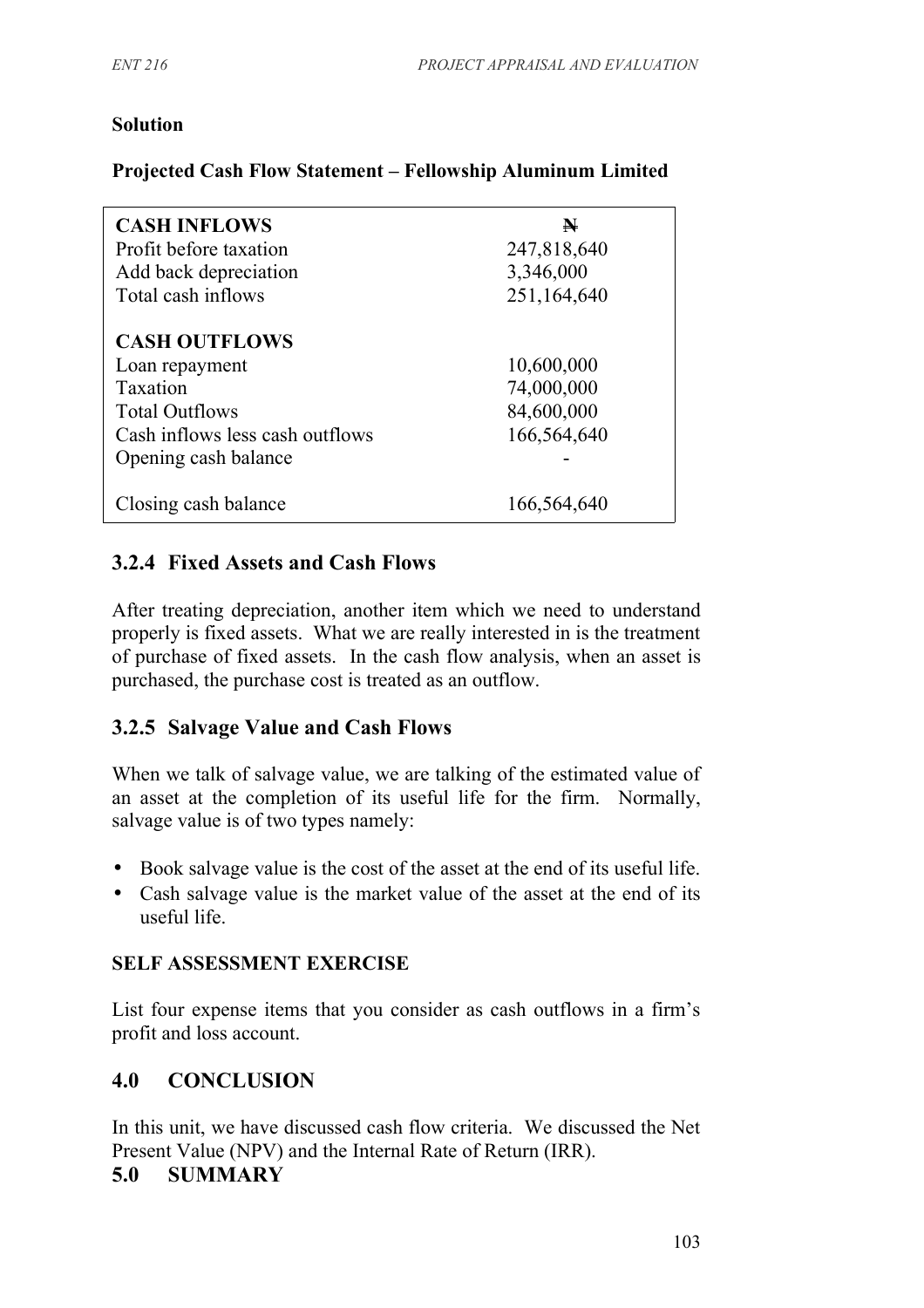In this unit, we have treated discounted cash flow criteria which we saw are more sophisticated than the traditional criteria. We also discussed cash flows.

In the next unit, we shall discuss Economic Appraisal and Evaluation of Projects.

## **6.0 TUTOR-MARKED ASSIGNMENT**

Net Present Value (NPV) method is an investment appraisal method. Discuss the method.

## **7.0 REFERENCES/FURTHER READING**

- Leon Ikpe (1999). *Project Analysis and Evaluation*. Lagos: Impressed Publisher.
- Pandey, I. M. (2002). *Financial Management*. (8<sup>th</sup> ed) New Delhi: Vikas Publishing House; PVT Ltd.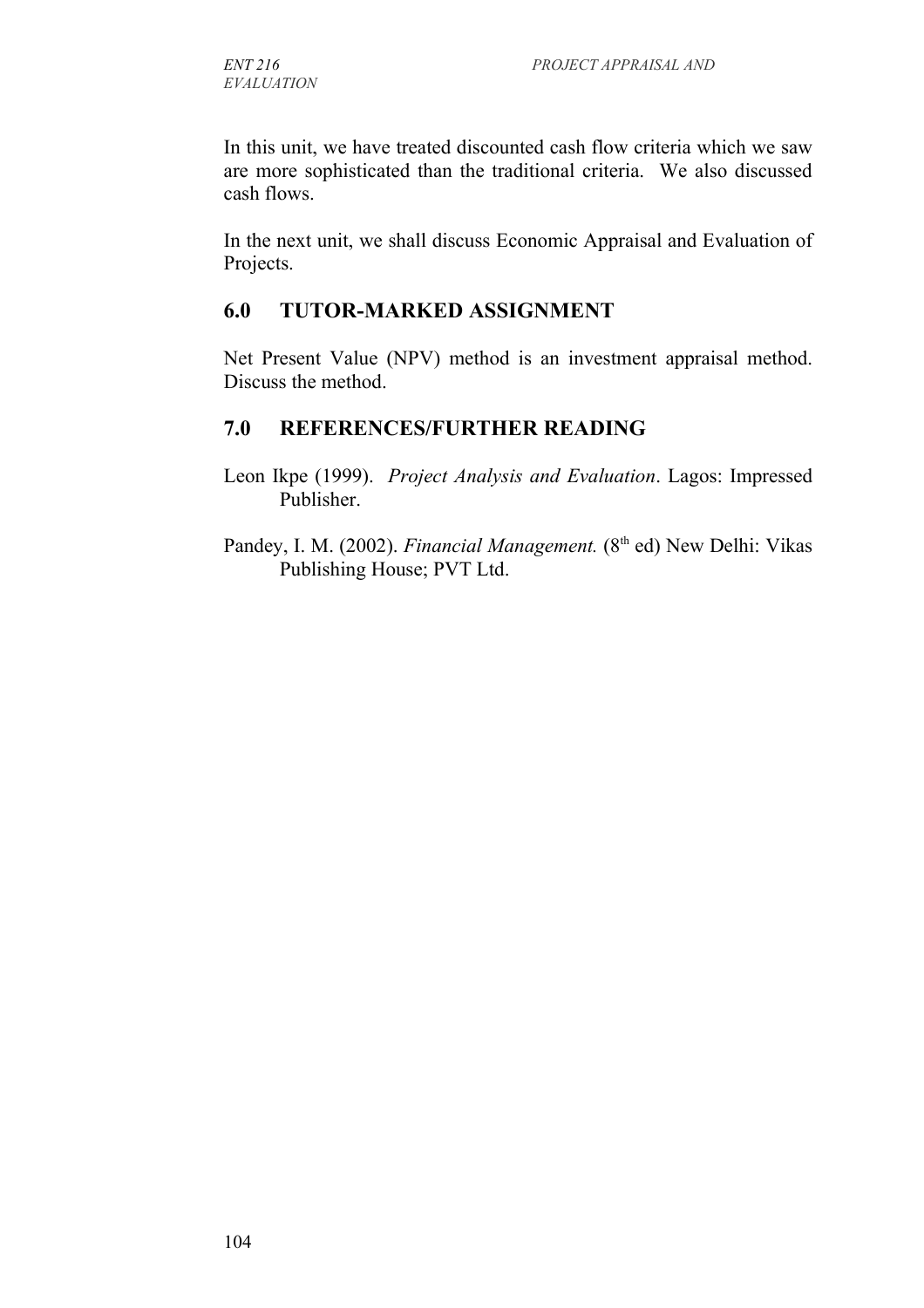## **UNIT 5 ECONOMIC APPRAISAL AND EVALUATION OF PROJECTS**

#### **CONTENTS**

- 1.0 Introduction
- 2.0 Objectives
- 3.0 Main Content
	- 3.1 Economic Appraisal and Evaluation of Projects
		- 3.1.1 Financial and Economic Analysis (A Comparison)
		- 3.1.2 The Nature of Economic Analysis
		- 3.1.3 Adjustments to Financial Analysis
		- 3.1.4 Linkage Effects of a Project
- 4.0 Conclusion
- 5.0 Summary
- 6.0 Tutor-Marked Assignment
- 7.0 References/Further Reading

### **1.0 INTRODUCTION**

In the last unit (4) we discussed Discounted Cash Flow Methods of Investment Appraisal. We discussed the Net Present Value (NPV) method and the Internal Rate of Return (IRR) method.

In this unit, we shall discuss Economic Appraisal and Evaluation of Projects.

### **2.0 OBJECTIVES**

At the end of this unit, you should be able to:

- explain the meaning of economic appraisal
- describe economic appraisal and evaluation.

### **3.0 MAIN CONTENT**

### **3.1 Economic Appraisal and Evaluation of Projects**

Generally, in the analysis and evaluation of a project, we focused mainly on the cash inflows and the cash outflows. Here, we tried to analyse critical income flows of a project. We also tried to evaluate critical expenditures of a project. The type of analysis we conducted basically focused attention on private sector projects. Financial analysis tries to provide only a micro view of a project and concentrates mainly on trying to estimate accounting profits. The private sector is usually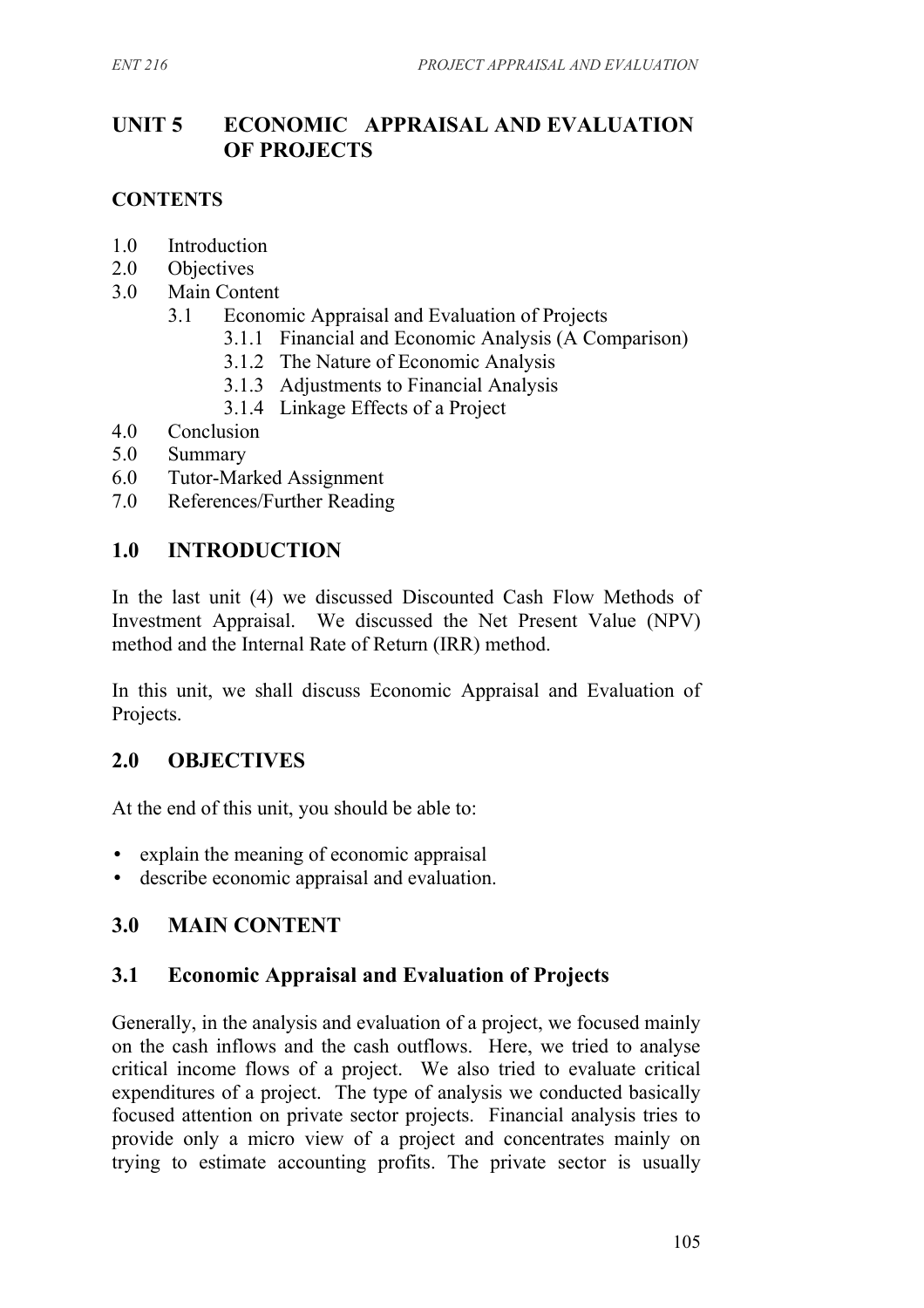interested in profits. However, if we are evaluating private sector projects, we will not be conducting financial analysis rather, we will be conducting what is known as economic analysis.

Economic analysis tries to consider and evaluate projects from a macro view point as opposed to financial analysis that views projects from micro view point. Economic analysis seeks to evaluate projects from the larger society's point of view.

The types of questions economic analysis tries to answer are:

- (1) Will the project under consideration lead to general well being of the community, the State and Nigeria as a whole?
- (2) Will the project generate employment at various levels in the Nigerian economy?
- (3) Will the project lead to economic growth and development?
- (4) What are the linkages that the project has forward or backward linkages?
- (5) Will the project generate more technical knowledge?

The questions that we have asked are not exhaustive. But rather, they are used here to demonstrate the type of questions that economic analysis seeks to answer.

### **3.1.1 Financial and Economic Analysis (A Comparison)**

To make sure that we fully understand what economic analysis is, we will try to compare it with financial analysis.

In the general theory, financial analysis tries to solve resource allocation problems. It tries to use financial information from projects, to determine whether or not to embark on a particular project. On the other hand, economic analysis also tries to solve resource allocation problems in an economy. In the economic theory, resources are known to be very scarce and it is part of any good analysis to allocate resources between competing projects. In a public sector setting for example, resource allocation problems can arise if a community is trying to decide whether to build a school or a hospital with its limited resources.

Financial analysis also, as we said, tries equally to allocate resources. But this is from a micro point of view. In a sense therefore, both financial analysis and economic analysis solve resource allocation problems.

Financial analysis also focuses attention on issues of benefits and costs arising from a project: streams of costs are evaluated and then deducted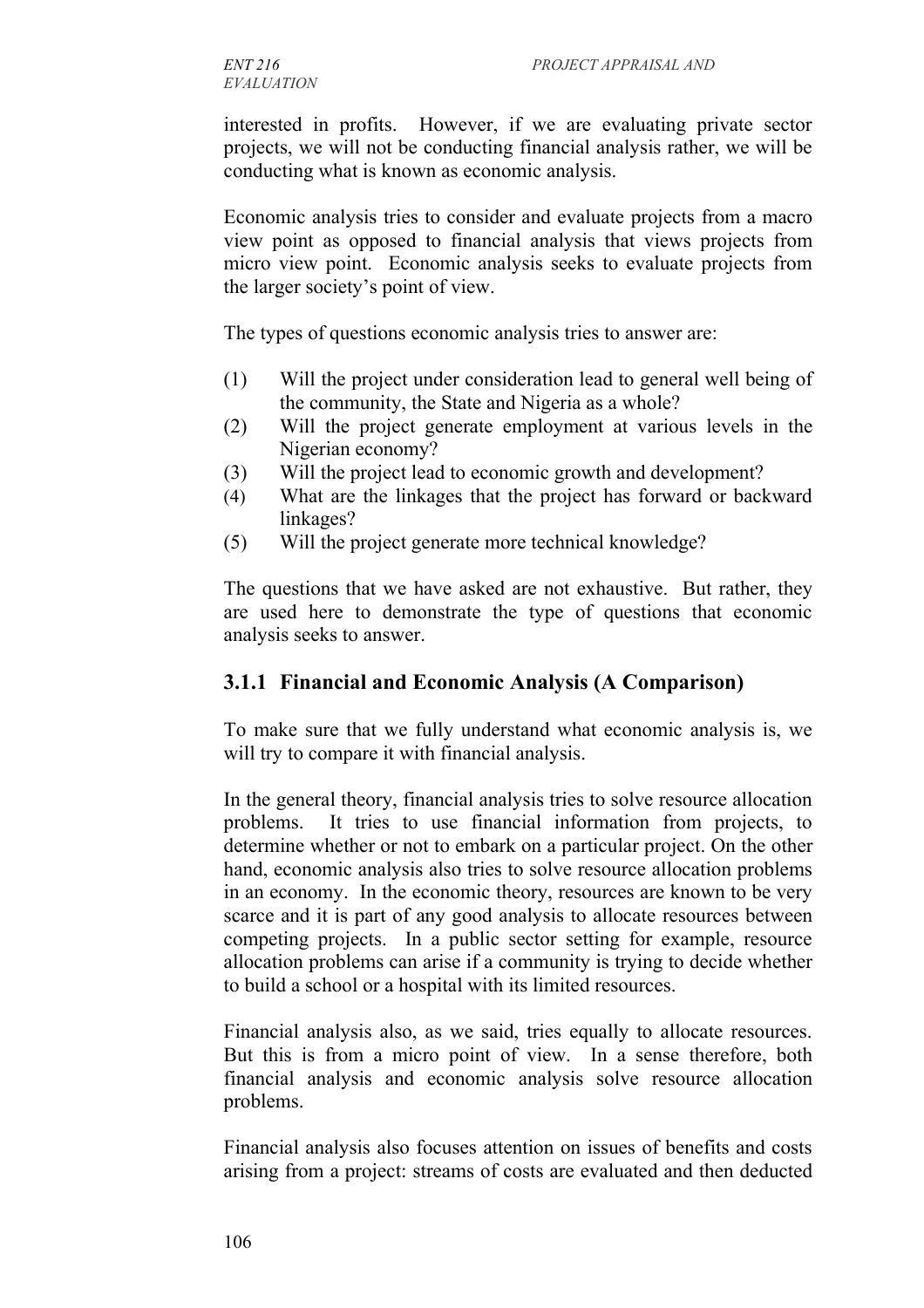from the streams of benefits. If the streams of benefits are greater than the streams of costs, then the project will be accepted.

However, if the streams of benefits are lesser than the streams of costs, then the project will be rejected. Economic analysis also is concerned about the costs and benefits attached to a project. If the streams of benefits are greater than the streams of costs, then the project in question has a positive value and should be accepted. However, if the streams of costs are greater than the streams of benefits, then the project under consideration has a negative value and should be rejected.

We now assert that financial analysis and economic analysis both concern themselves with costs and benefits attached to a project. They both provide the project analyst with answers as to the question of whether or not to accept a project under consideration. In their analysis, both use discounting and compounding techniques to arrive at their answers.

However, despite the similarities between them, there exist conceptual differences between financial analysis and economic analysis. A major difference is that while financial analysis has the primary objective of establishing the viability and acceptability of a project, paying no attention to society, economic analysis has the objective of establishing the fact that, a project is acceptable or not to the society as a whole.

Also in reaching the critical decision of whether or not to accept a project, financial analysis and economic analysis differ in their description of what constitutes costs and benefits arising from a project.

For example, in financial analysis, costs and benefits arising from a project are usually defined in monetary terms such as profits. But economic analysis goes beyond the monetary variables such as profits. Economic analysis tries to define costs in terms of opportunity costs or foregone costs to the society as a whole.

# **3.1.2 The Nature of Economic Analysis**

In economic analysis, the costs and benefits attached to a project are usually compared before a decision can be reached on whether or not to accept a project.

### • **Net Present Worth**

Net Present Worth is the difference between present worth of benefits and present worth of costs. We can write thus: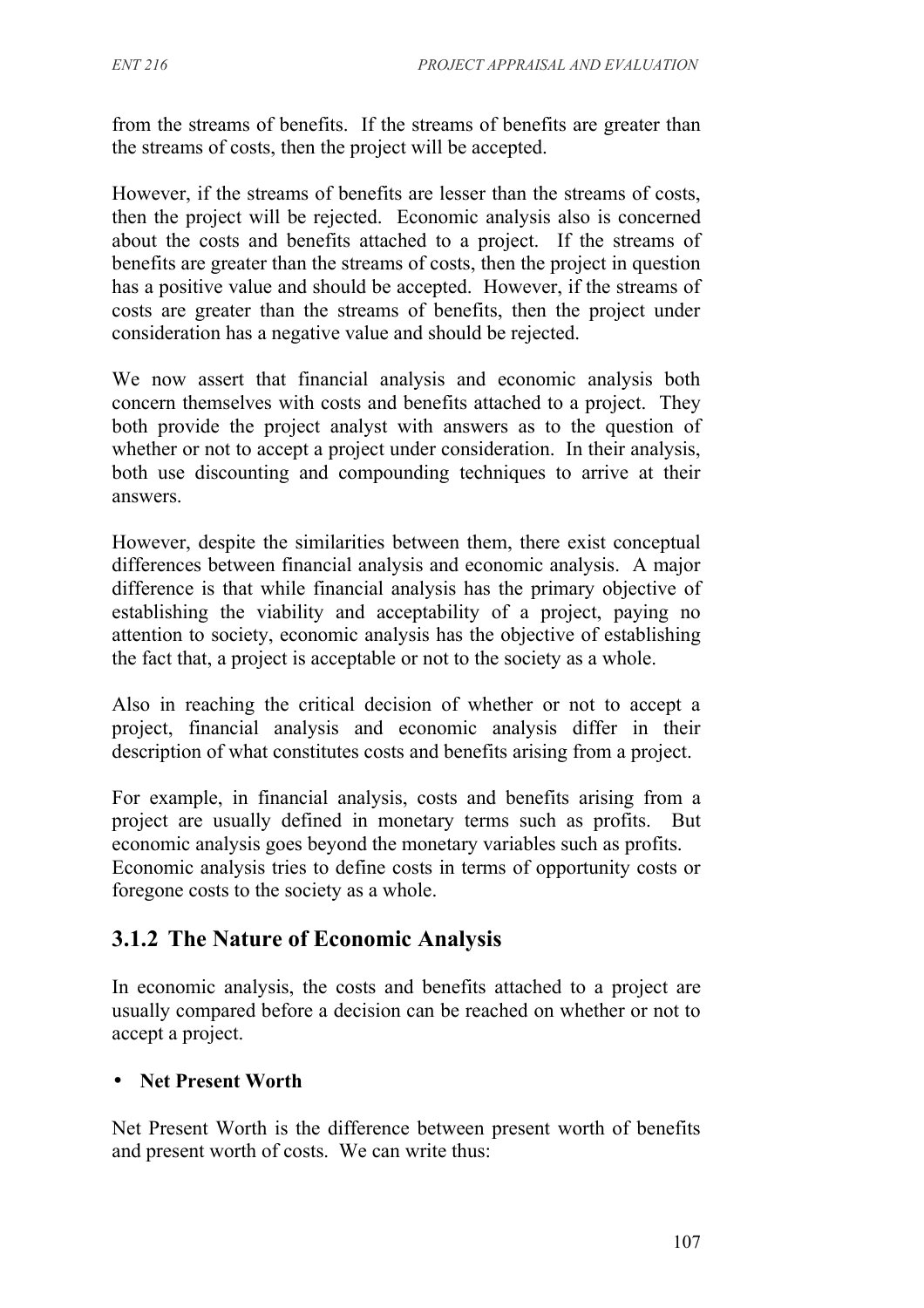| <i>ENT 216</i><br><b>EVALUATION</b>   | PROJECT APPRAISAL AND |  |                                   |  |
|---------------------------------------|-----------------------|--|-----------------------------------|--|
| Net Present Worth $=$   Present Worth | of benefits           |  | Present worth $\vert$<br>of costs |  |

Generally, according to the Net Present Worth theory, a project is acceptable if the net present worth is positive. If the net present worth is negative, the project will be rejected.

#### • **Benefit-Cost Ratio**

If you divide the present worth of benefits of a project by the present worth of its costs, then you have what is known as the benefit-cost ratio.

We can write thus:

Benefit-Cost ratio = Present Worth of Benefits Present Worth of Costs

Generally, a project is acceptable if the benefit-cost ratio is greater than 1 (one).

If benefit-cost ratio is exactly 1 (one) then that project is a marginal project or a break even project.

#### • **Internal Rate of Return**

Internal rate of return is a discount rate where the present worth of benefits is equal to the present worth of costs.

Under the internal rate of return evaluation method, a project will be acceptable if its internal rate of return is higher than the firm's required rate of return.

The starting point of economic analysis is the financial analysis of projects which should be properly concluded before embarking on economic analysis. Some adjustments will be made to the financial calculations to arrive at the economic data.

Firstly, it may be very necessary to include or exclude some costs and benefits which may have been included or excluded from the financial analysis.

Secondly, some project inputs and outputs may have to be revalued if their shadow prices differ significantly from their market prices.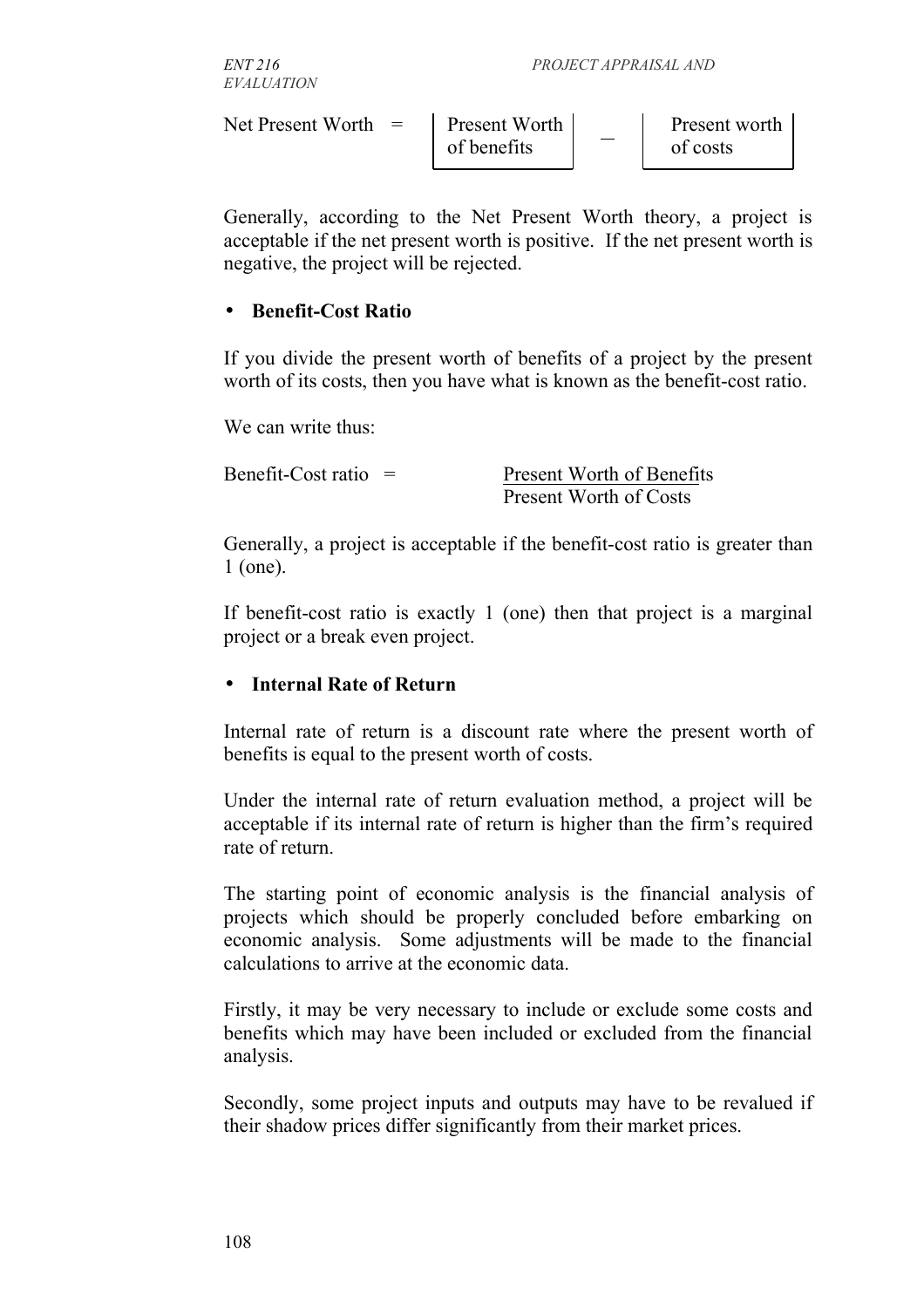### **SELF ASSESSMENT EXERCISE**

Name three methods of evaluating the worth of a project.

### **3.1.3 Adjustments to Financial Analysis**

We have stated that the starting point of economic analysis is financial analysis, so if we have financial data on financial analysis, we need to make some adjustment to the financial analysis to arrive at economic analysis data.

We shall now consider some of the adjustments.

#### • **Transfer Payments**

Transfer payments represent transfer of resources from one section of society to another. They do not make any claim on the country's resources and as such, their impact should be clearly distinguished and analyzed in the economic analysis.

One of the first transfer payment we shall consider is interest. Interest is a reward for capital. For example, if a project is funded through bank loan, the interest component is included in the profit and loss statement.

The interest charges in the profit and loss statement, represent transfer payments from a project to the provider of funds. What the project has lost (interest) has become a gain to the provider of funds.

In effect, both figures are equal and cancel out without any net increase. Therefore in economic analysis, interest charges are excluded since they only represent transfer payments.

The second transfer payment we shall consider is taxes. When a project is profitable, it is expected to pay taxes to the government at the ruling rate. In computing the profit of a project, taxes are deducted to arrive at net profit. Taxes therefore appear as outgoing cash flows.

Taxes represent transfer payments from a project to government.

In economic analysis of a project, taxes are excluded because from the point of view of the society, they are only transfer of resources from one section of the economy to another.

The third transfer payment we shall consider is subsidies. In a traditional private sector setting, it would be unheard of to talk of subsidies. But in economic analysis, subsidies appear as important data.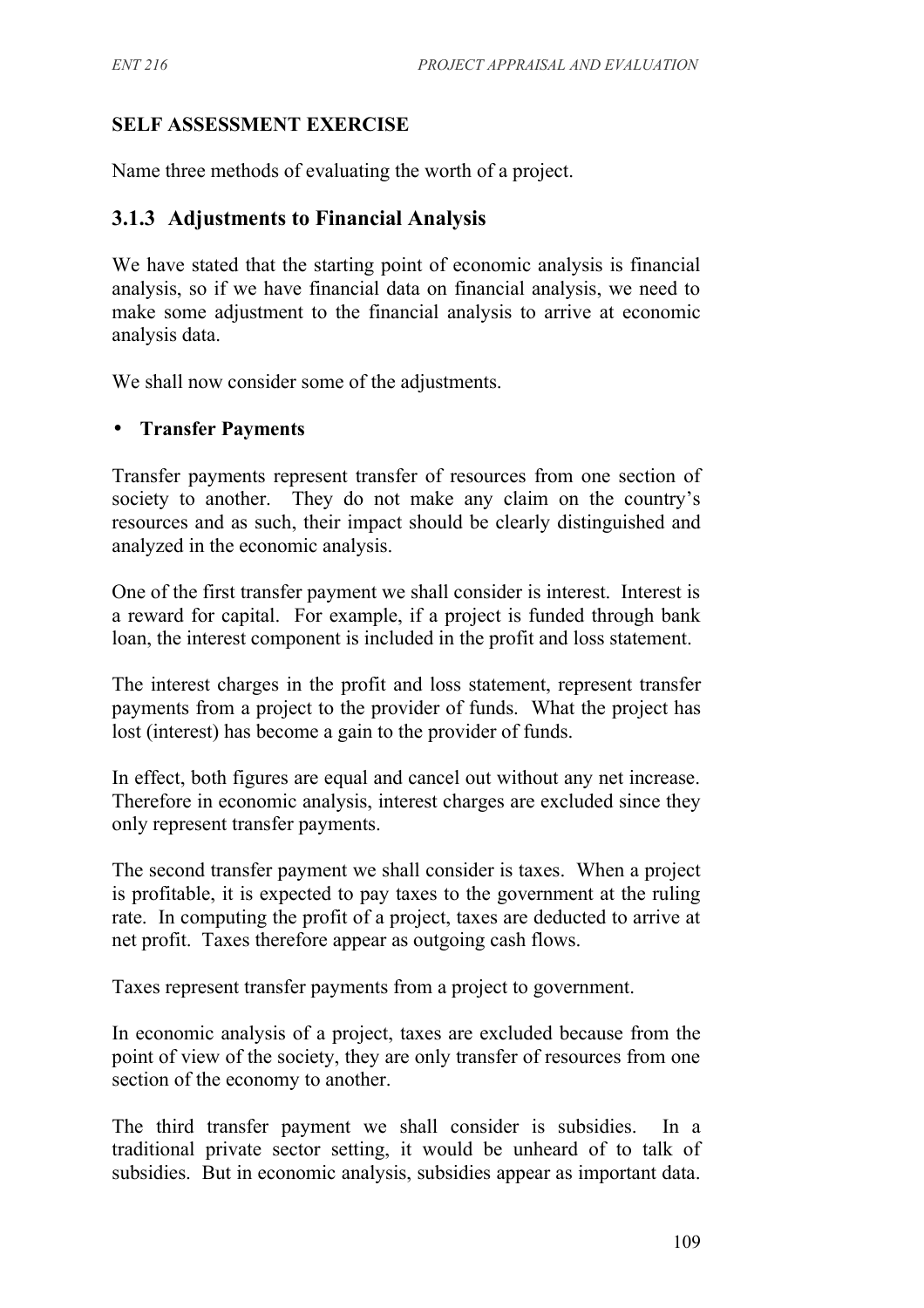*EVALUATION*

Most public sector projects enjoy government subsidies to enable the poor gain access to certain services which ordinarily they cannot afford without government assistance. Subsidies represent opportunity costs to a nation as a whole. So, we say that in estimating the true cost of a project in economic analysis, subsidies should be included.

## **3.1.4 Linkage Effects of a Project**

We will now discuss the concept of linkage effects of a project. And to do that, we will consider a situation where a polytechnic is newly located in an environment. Many new investments will begin to spring up. Private hostels will begin to spring up driven mainly by the profit motive. Restaurants will spring up and so will hair dressing salons all to cater for the needs of the new polytechnic. A bank may even arrive on the scene. Such are the linkage effects of a project.

Basically, there are two types of linkage effects and we will go ahead to discuss them.

#### • **Forward Linkage Effects**

Forward linkage generally is the stimulus given to industries that use the products of a project. Consider for example a flour manufacturing plant that is newly located in an environment. Because flour has so many uses, it can give rise to bread manufacturing factories and other businesses that use flour. This is a case of forward linkage project.

#### • **Backward Linkage Effects**

Backward linkage generally demonstrates the stimulus given to industries that supply the inputs to a project. For example, the establishment of a flour mill in an environment will lead to the demand for wheat which is a major input for flour mills. The flour mill will lead to investment in the cultivation of wheat. Also, the establishment of car assembly plant will lead to the establishment of tyre manufacturing plants that need to supply tyres to the car assembly plant.

All these are examples of backward linkage.

#### **A Global Example of Economic Analysis**

In 1986, the World Bank was considering the desirability or otherwise of assisting Nigeria set up a rice farm covering thousands of hectares in a rice producing area of Nigeria. Under the scheme, farmers will be allocated large hectares of land for cultivation of rice at a subsidized rate to encourage the farmers. Such things like fertilizers will be heavily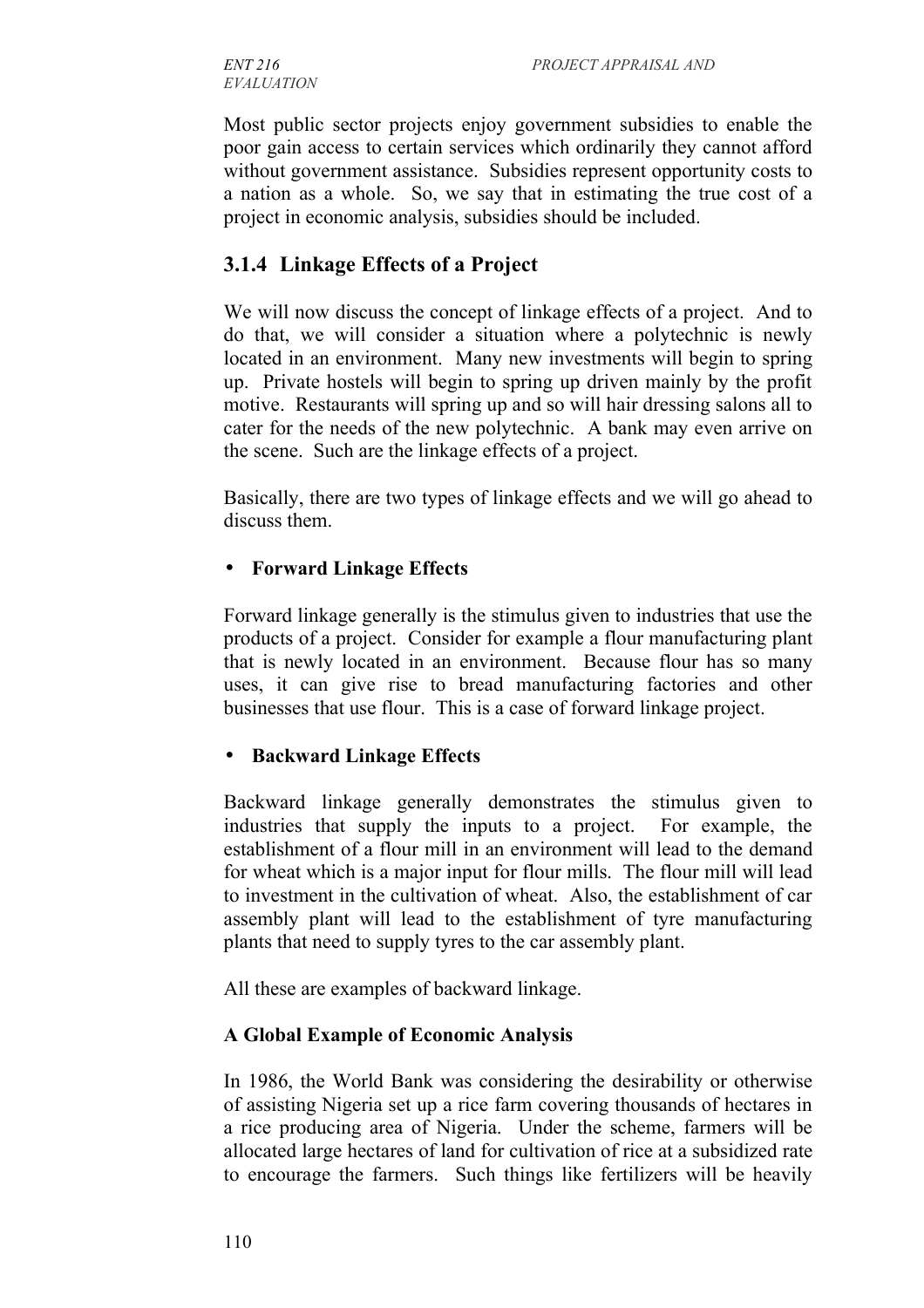subsidized while technical advice will be provided by world bank experts and Nigerian agricultural experts. The forecast life span of the project is five years after which it is expected that diminishing returns will set in.

A financial analyst forecasts that the following is the incremental cash balances that will accrue to the farmers.

| Year          | <b>Amount</b> |
|---------------|---------------|
|               | $-N300,000$   |
| $\mathcal{D}$ | $+N600,000$   |
| 3             | $+N700,000$   |
|               | $+N800,000$   |
| 5             | $+N900,000$   |

The subsidies to the farmers in the 5 years is expected to be as follows:

| Year                        | <b>Amount</b> |
|-----------------------------|---------------|
|                             | N50,000       |
| $\mathcal{D}_{\mathcal{L}}$ | N50,000       |
| 3                           | N30,000       |
| 4                           | N50,000       |
| 5                           | N60,000       |

Although technical advice is to be provided by world bank experts and their Nigerian counterparts, below is the value of the technical advice when reduced to monetary naira values.

| Year           | <b>Amount</b> |
|----------------|---------------|
|                | N40,000       |
| $\overline{2}$ | 40,000        |
| 3              | 60,000        |
| 4              | 30,000        |
| 5              | 20,000        |

Because the farmers are expected to pay tax as other citizens do, the financial analyst in arriving at the incremental cash balances due to the farmers already had deducted the tax due from them. The estimates of taxation are reproduced below.

| Year                     | <b>Amount</b> |
|--------------------------|---------------|
|                          | $- N10,000$   |
| 2                        | N60,000       |
| 3                        | N70,000       |
| 4                        | N80,000       |
| $\overline{\mathcal{L}}$ | N90,000       |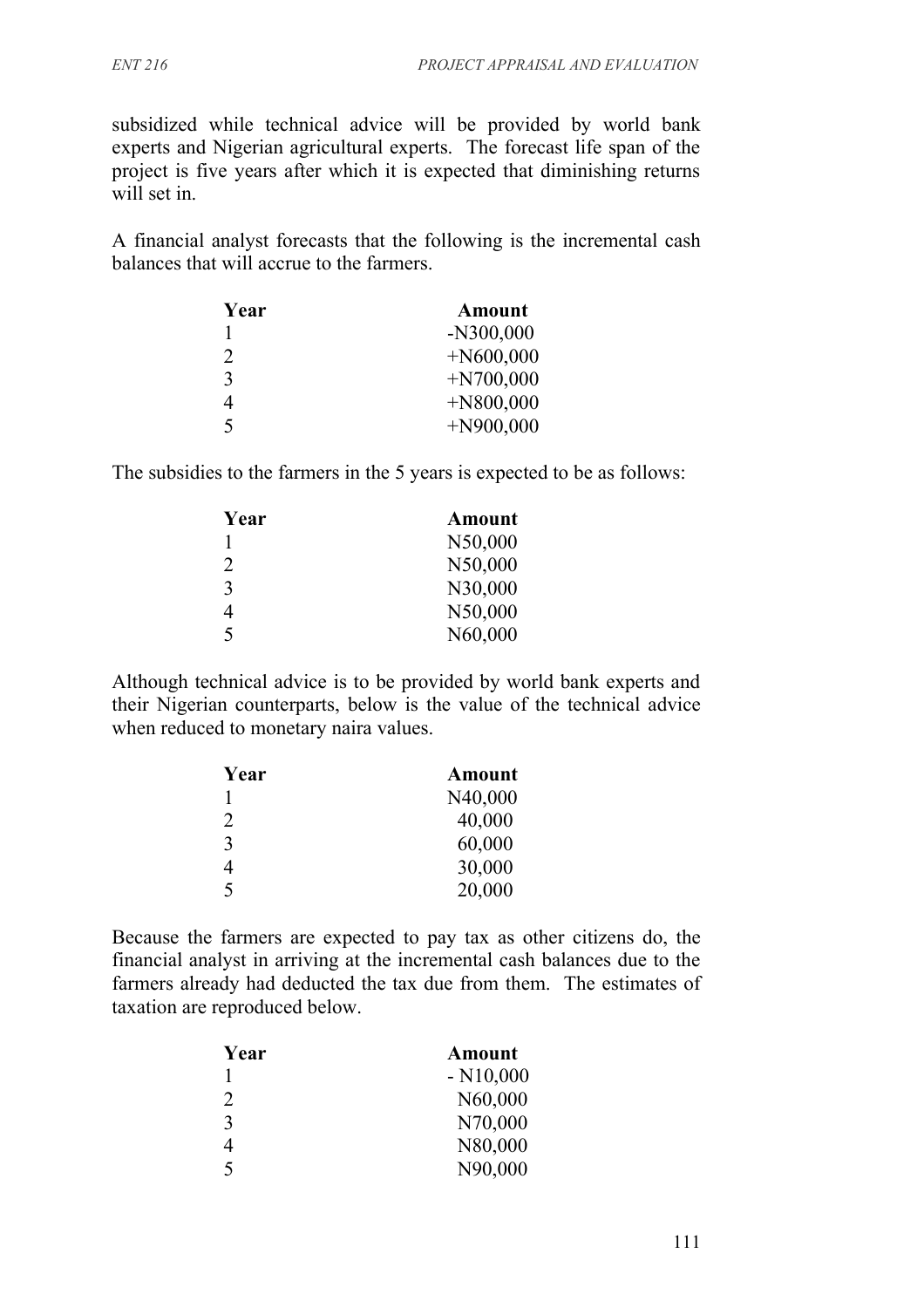The cost of the rice project initially is N1,000,000 to enable the project take off. Although the lending rate for agricultural projects is 9%, it is considered that the real opportunity cost of capital is 13%. Should the project be acceptable?

#### **Solution**

Although a variety of methods exist to appraise the project, the most favoured method is the net present worth method as earlier explained.

|                       | Present Worth      |  | Present Worth      |  |
|-----------------------|--------------------|--|--------------------|--|
| NET PRESENT WORTH $=$ |                    |  |                    |  |
|                       | $\int$ of benefits |  | $\vert$   of costs |  |

- (a) Subsidies represent outflows of cash to the economy as a whole and so constitute costs of the projects. They now appear as negative entries to denote cash outflow.
- (b) Taxation is added back because it represents a transfer payment from the farmers to the government. It is to be recognized that the taxes arise because of the rice project. The negative tax entry in year one is the tax foregone as a result of the rice project.
- (c) Technical advice also constitutes a use of resources and has to be clearly recognized as an outflow of resources.

#### **Economic Analysis of World Bank Assisted Rice Project**

#### **Net present worth at 13%**

(Amount in Naira)

| Year  | Incremental Cash<br>Balances due to | Subsidies  | Taxes     | Value of<br>Technical | Investment   | Incremental<br>Benefits | Discount<br>Factor | Present<br>Wath |
|-------|-------------------------------------|------------|-----------|-----------------------|--------------|-------------------------|--------------------|-----------------|
|       | Farmers                             |            |           | Advice                |              | (Cashflows)             | 13%                |                 |
|       | $-300,000$                          | $-50,000$  | $-10,000$ | 40,000                | $-1,000,000$ | $-1,400,000$            | .884               | $-1,237,600$    |
| 9.    | $+600,000$                          | $-50,000$  | $+60,000$ | 40,000                |              | +570,000                | .783               | +446,310        |
|       | $+700,000$                          | $-30,000$  | $+70,000$ | $-60,000$             |              | +680,000                | .693               | +471,240        |
| 4     | $+800,000$                          | $-50,000$  | $+80,000$ | $-30,000$             |              | $+800,000$              | .613               | +490,400        |
|       | +90,000                             | $-60,000$  | $+90,000$ | $-20,000$             |              | +910,000                | .542               | +493,220        |
| Total | +2,700,000                          | $-240,000$ | +290,000  | $-190,000$            | $-1,000,000$ | $+1,560,000$            |                    | +663570         |

Project has positive Net Present Worth and should be accepted.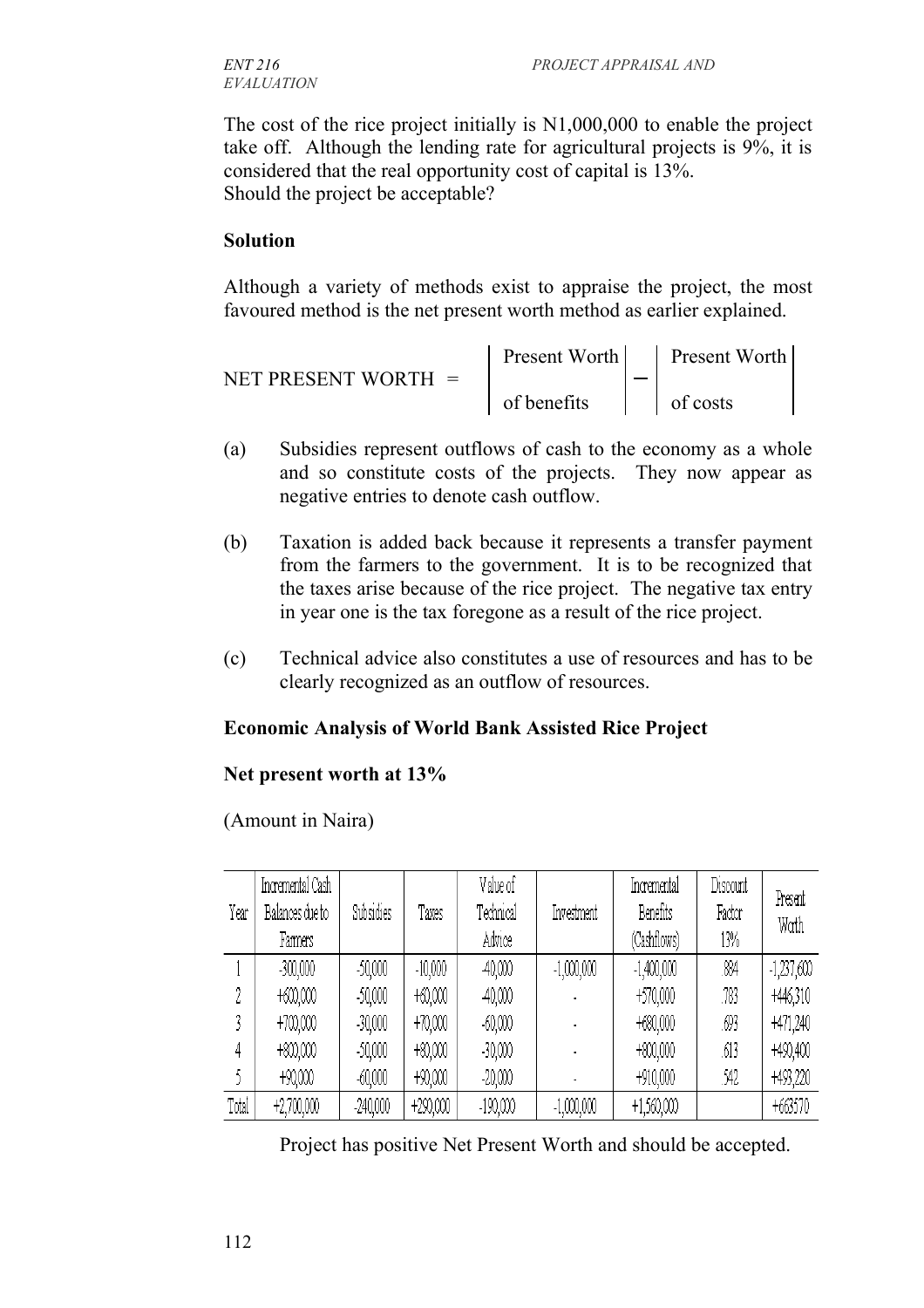#### **Steps in Economics Analysis**

- (1) Prepare financial analysis of a project using market prices and taking into consideration items like taxation and interest charges.
- (2) Examine the entries in the financial analysis that are transfer payments and adjust such items. It follows that items like taxation which have already been deducted from the financial statement will have to be added back to estimate the benefits of the projects. The adjustment will affect such items like interest charges and subsidies.
- (3) If market prices differ from the shadow prices of inputs, adjust the input prices to reflect the true opportunity cost of inputs.
- (4) Estimate the adjusted incremental benefits arising from the project.
- (5) Using the discount rate chosen, estimate the present worth of the project benefits on a year to year basis taking into consideration the initial outlays of the project.
- (6) Using any of the measures of testing project worth, appraise the project to determine the acceptability or otherwise of the project.
- (7) Examine the externalities arising from the projects, clearly distinguishing between positive and negative externalities.
- (8) Examine the forward and backward linkage effects of the project bearing in mind the employment generation capacity of the macro project.
- (9) Estimate foreign exchange savings arising from the project especially where project will use local raw materials which hitherto have been imported.
- (10) Evaluate the employment generation potential of the project. It is to be noted that if a project leads to a forward project to capture the total employment potential due to the first project, cognizance should be taken of the spill-over effect.

### **4.0 CONCLUSION**

In this unit, we discussed Economic Appraisal and Evaluation of Projects. We discussed the general nature of economic analysis.